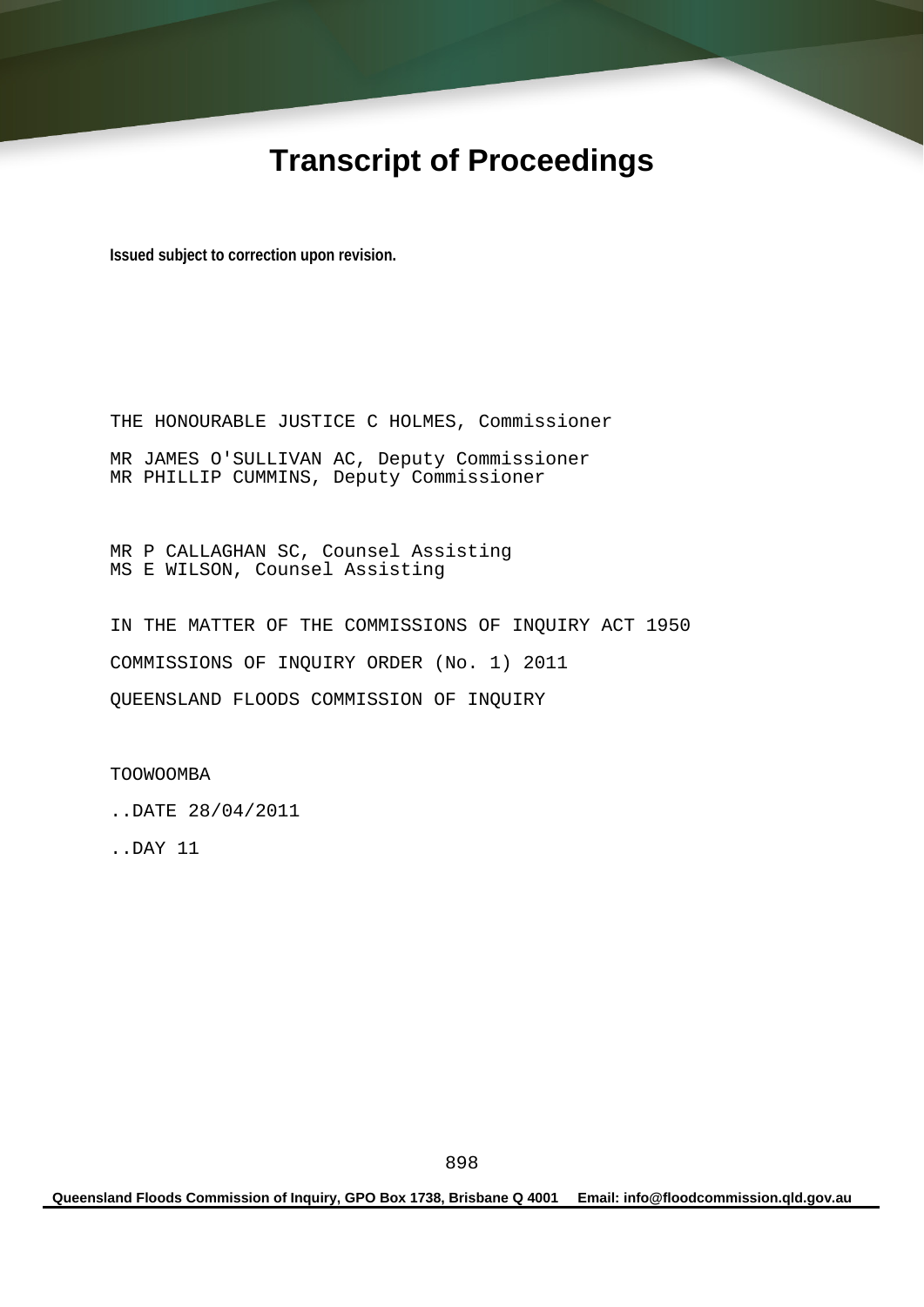THE COMMISSION RESUMED AT 9.33 A.M.

MR MacSPORRAN: Commissioner, I've managed to obtain some instructions overnight and if it's convenient to the Commission, I would like to place those on the record now.

#### COMMISSIONER: Yes.

MR MacSPORRAN: Every State employee and member of volunteer services is entitled to receive legal representation by Crown Law. It is entirely a matter for the individual employee or volunteer as to whether they avail themselves of that benefit. Additionally, there are, within each of the agencies concerned, legal departments able to assist individual employees and volunteers in providing information to the Inquiry. As to whether the individual employee or volunteer avails themselves of this assistance is entirely a matter for them. Accordingly, Crown Law has into objection whatsoever to the Commission directly approaching any proposed witness for an interview or information. We simply ask that Crown Law be advised should that occur. The employee or volunteer would then have the option of having Crown Law present if desired.

Crown Law doesn't have, and has never had, any desire to hinder or delay the work of the Commission. At the direction of the Premier, all State employees will be advised that every public servant is to assist the Commission of Inquiry in every way possible and provide any information requested. In that regard, an email message was sent by the Director General of Premier and Cabinet last night to have that advice distributed throughout the State. The code of conduct in no way prohibits or seeks to restrict the right of a public servant or volunteer expressing a personal view as to the flood events we're concerned with in the Commission of Inquiry.

Finally, all State employees will be advised, as is the fact, that no State employee will suffer any prejudice by reason of providing information to the Commission of Inquiry.

Commissioner, those instructions have been formalised in a letter to the Commission and I should, for completeness, tender that. I can indicate the letter has attached to it the email that went last night from the Director General to advise all staff of the matters I've outlined.

COMMISSIONER: That will be very helpful. Exhibit 156.

ADMITTED AND MARKED "EXHIBIT 156"

MR CALLAGHAN: I call Ian Heggarty.

**10** 

**1**

**20** 

**30** 

**40**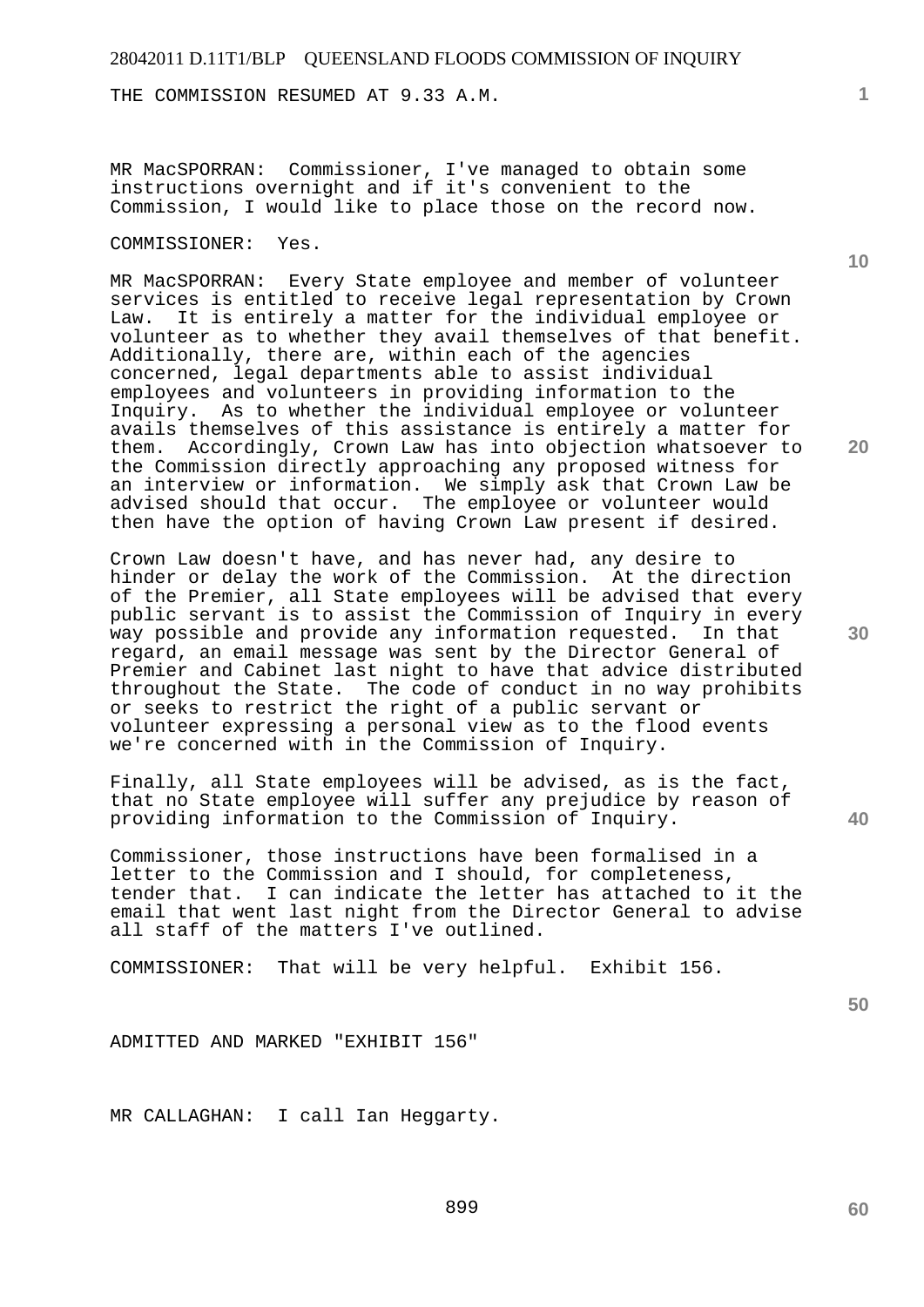IAN ROBERT HEGGARTY, SWORN AND EXAMINED:

MR CALLAGHAN: Could you tell the Commission your full name, please?-- Ian Robert Heggarty.

Mr Heggarty, you live on Murphys Creek Road at Spring Bluff; is that correct?-- In the vicinity of Spring Bluff, yes.

You've prepared a statement for the purposes of the Commission; is that correct?-- That's correct.

A five-page statement dated originally dated 3 March 2011. You may have amended it since then; is that correct?-- That's correct.

I'll show you a copy of that. That's your statement?-- That's correct.

I tender that.

COMMISSIONER: That will be Exhibit 157.

ADMITTED AND MARKED "EXHIBIT 157"

**30** 

**50** 

**1**

**10** 

**20** 

MR CALLAGHAN: I just want to ask you a couple of questions arising from the statement itself, which is now evidence before the Commission. Paragraph 7. You begin that paragraph by saying you cannot comment on the response of the emergency services, "as I did not see any of the services for eight days." Is that 8 days from the 10th?-- Eight days from the 10th.

**40**  And what did you see when you finally saw something in the way of an emergency service presence?-- There was some SES personnel walking down the creek searching the creek. That was about the time that I had first contact with volunteers.

But that was the first contact that you had with anyone, I suppose, was it, after the floods?-- I believe the day before we had contact. One of our neighbours came down the creek.

Certainly the first you saw of anyone in authority?-- Yes.

Now, you have also supplied the Commission with some video footage; is that correct?-- That's correct.

I will see if we can get that played.

VIDEO PLAYED

XN: MR CALLAGHAN 900 WIT: HEGGARTY I R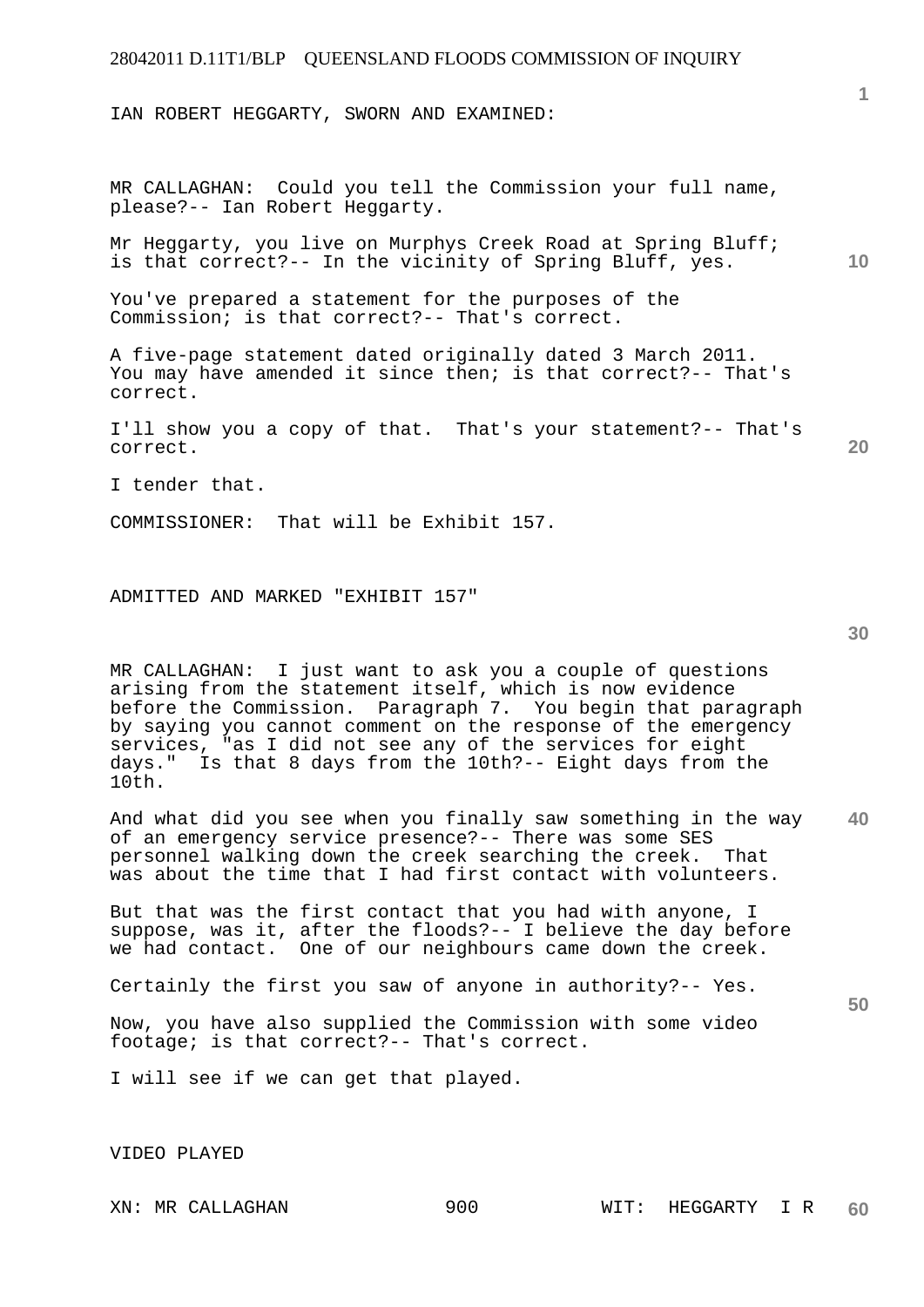MR CALLAGHAN: Can you just describe what we're seeing, Mr Heggarty?-- Yes. That's Murphys Creek. That's around about 30 metres from the landing at the house, and I'm looking down on it and that's - obviously it's water running down there, and you can see it carrying sticks and flowing around our power pole after the power pole was knocked over.

At about what time was that taken, that clip we've just seen?-- Just bear with me for a moment, please. That would have been around about 1330 hours.

On the 10th?-- On the 10th.

Thank you. Now, what are we looking at now?-- Well, that's when the creek got my attention. That's the beginning of the water - the floodwater coming down. What got my attention was the speed of the water.

**20**  So what time is that?-- Sorry to hold you up there. Look, I started taking those photos at around about 1300 hours.

So it's a sequence from that point onwards, is it?-- That's correct.

Thank you. And that's the footage which is, I think, part of Exhibit 152.

COMMISSIONER: Thanks, Mr Callaghan.

MR CALLAGHAN: It's already been tendered.

Thank you, Mr Heggarty, I have no further questions.

MS McLEOD: No questions, thank you.

MR GIBSON: No, thank you.

**40**  MR MacSPORRAN: Mr Heggarty, just a couple of matters. You answered some questions about paragraph 7 of your statement?-- Yes.

About the response of the emergency services. You were isolated on your property because of the floodwater over the causeway. You couldn't get out safely?-- It wasn't just the floodwater over the causeway. The end of the causeway had been washed away, and the water was running through the washout and it was quite dangerous.

**50**  You stayed at home, as it were. You couldn't get out?-- That is correct.

But you weren't - you wanted it made known you weren't in danger where you were?-- That's correct.

You put the sign up?-- Yes.

And you did understand that the police had been out checking

XN: MR CALLAGHAN 901 WIT: HEGGARTY I R **60** 

**1**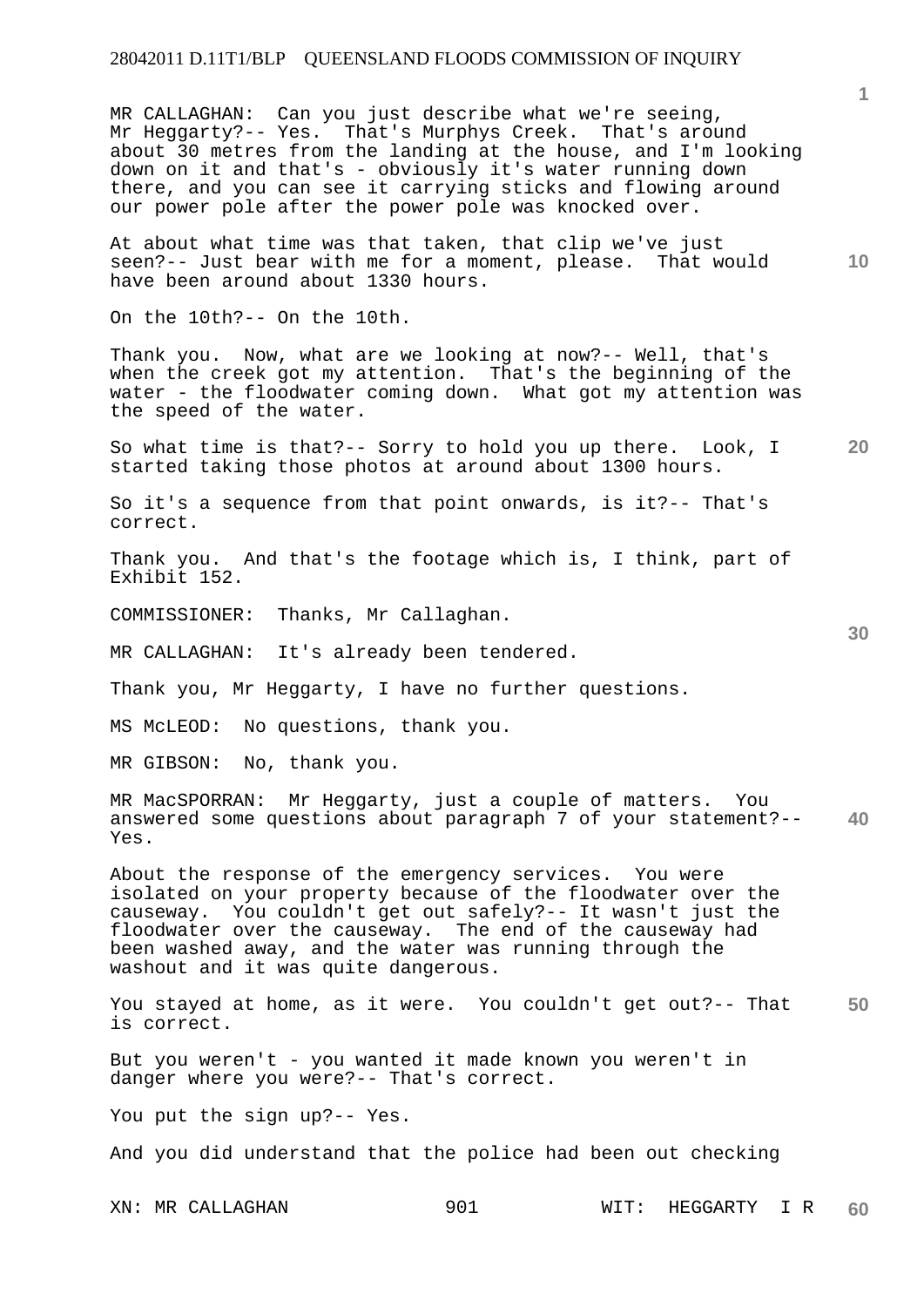| 28042011 D.11T1/BLP QUEENSLAND FLOODS COMMISSION OF INQUIRY                                                                                                                                        |    |
|----------------------------------------------------------------------------------------------------------------------------------------------------------------------------------------------------|----|
| all of the addresses in your road?-- That is something I<br>wasn't aware of for quite some time afterwards.                                                                                        |    |
| You've found out later they had been out checking the<br>houses?-- They never checked our house.                                                                                                   |    |
| No. But - sorry?-- Sorry. The only thing was that it was<br>nearly a week before I got over the creak, and when I got over<br>the creek, I found blue police tape wrapped around our<br>letterbox. | 10 |
| You understood later perhaps that the neighbours had told the<br>police who were checking in your road that you were okay?--<br>That's correct.                                                    |    |
| Thank you.                                                                                                                                                                                         |    |
| COMMISSIONER: Any re-examination?                                                                                                                                                                  |    |
| No re-examination. May Mr Heggarty be excused?<br>MR CALLAGHAN:                                                                                                                                    | 20 |
| COMMISSIONER: Thanks, Mr Heggarty, and thank you for that<br>footage. You're excused.                                                                                                              |    |
|                                                                                                                                                                                                    |    |

WITNESS EXCUSED

MR CALLAGHAN: I call Steven Jones.

**40** 

**50**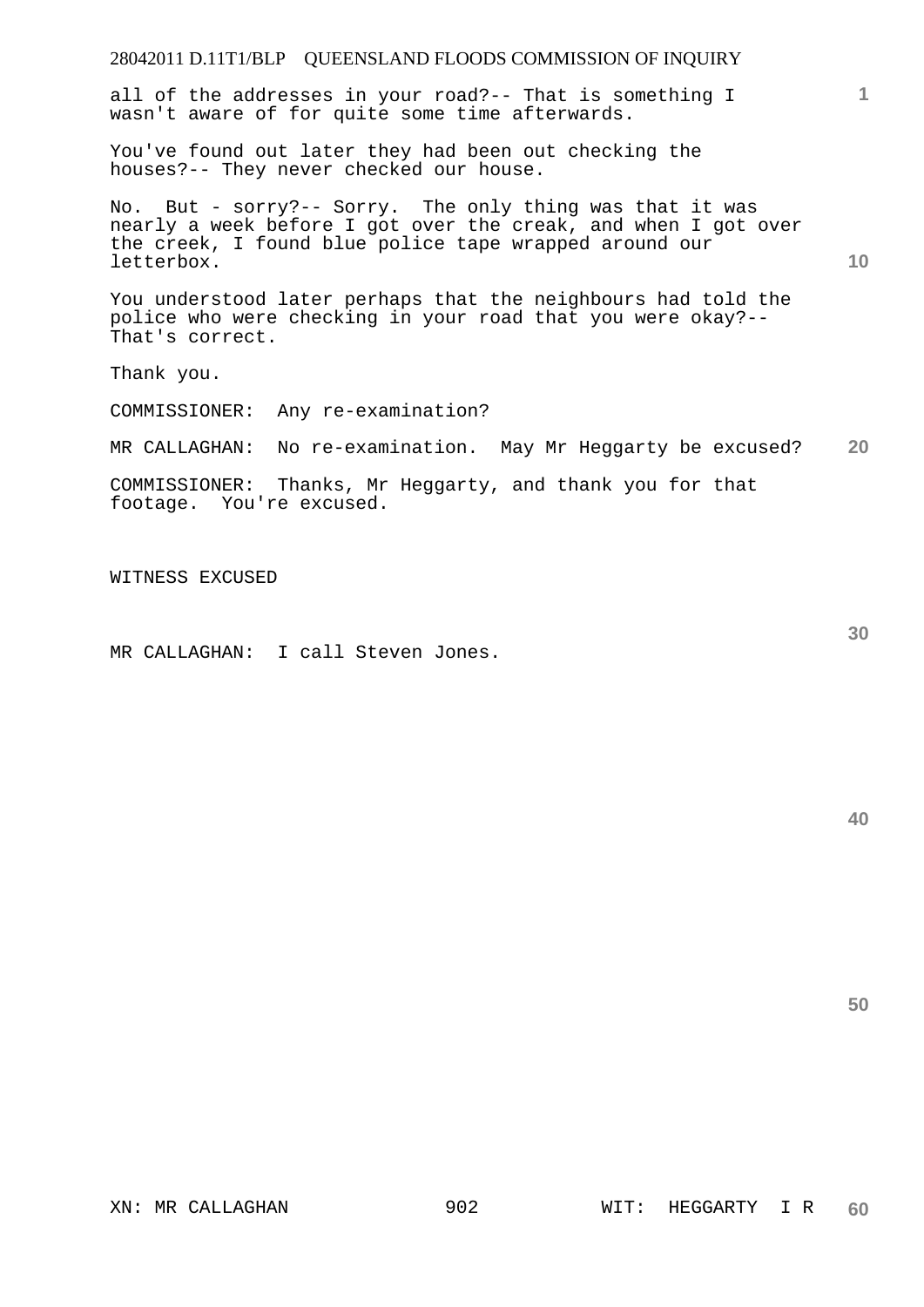STEVEN JOHN JONES, SWORN AND EXAMINED:

MR CALLAGHAN: Could you tell the Commission your fall name, please?-- Steven John Jones, 146 Dolleys Road, Withcott.

Mr Jones, you are the Major of the Lockyer Valley Regional Council?-- That's right.

You're aware, of course, of the existence of the Disaster Management Act?-- That's right.

And you're aware that the Act requires the establishment of a Local Disaster Management Group?-- That's correct.

And of course we can read the Act ourselves, but I'm interested to know what you understand to be the functions of a Local Disaster Management Group?-- In our plan, which I guess you have got a copy of - I've got a copy of here - the roles of each of the bodies in that involved in that plan are<br>listed. The overall plan is, of course, to coordinate the The overall plan is, of course, to coordinate the emergency - the response to the emergency situation that is in place. Various organisations are represented, and their roles are clearly defined, and our plan was in fact revisited on 6 January this year.

We'll come to that. But as you know the Act requires that the group - that there be a chairperson of the group?-- That's right.

And for the purposes of the Lockyer Valley Local Disaster Management Group, that's you?-- That's correct.

What do you understand the responsibilities of a chairperson of an LDMG to be?-- Obviously to, you know, facilitate the meetings of the group, to be involved in the coordination of the activities of the group, and to make sure that the group functions, meets its responsibilities in terms of meetings, et cetera, et cetera.

The Act requires that the chairperson of a group appoint a local disaster coordinator?-- That's correct.

For the purposes of the Lockyer Valley as at January of this year, who was that?-- Gerry Franzmann, our engineer.

**50**  What was involved in the process of appointing him?-- Gerry has been a long-term employee previously of the Laidley Council prior to amalgamation. He has had experience through many flooding disasters in Laidley. He is the director of the engineering services area of council, and council felt it appropriate that he be given that role with his experience.

Was it a council decision, or was it your decision?-- No, any decision that's made, obviously the CEO of the council would recommend to council and council would decide. Now, in the case of that circumstance, I think it was 23 February that

**10** 

**1**

**20**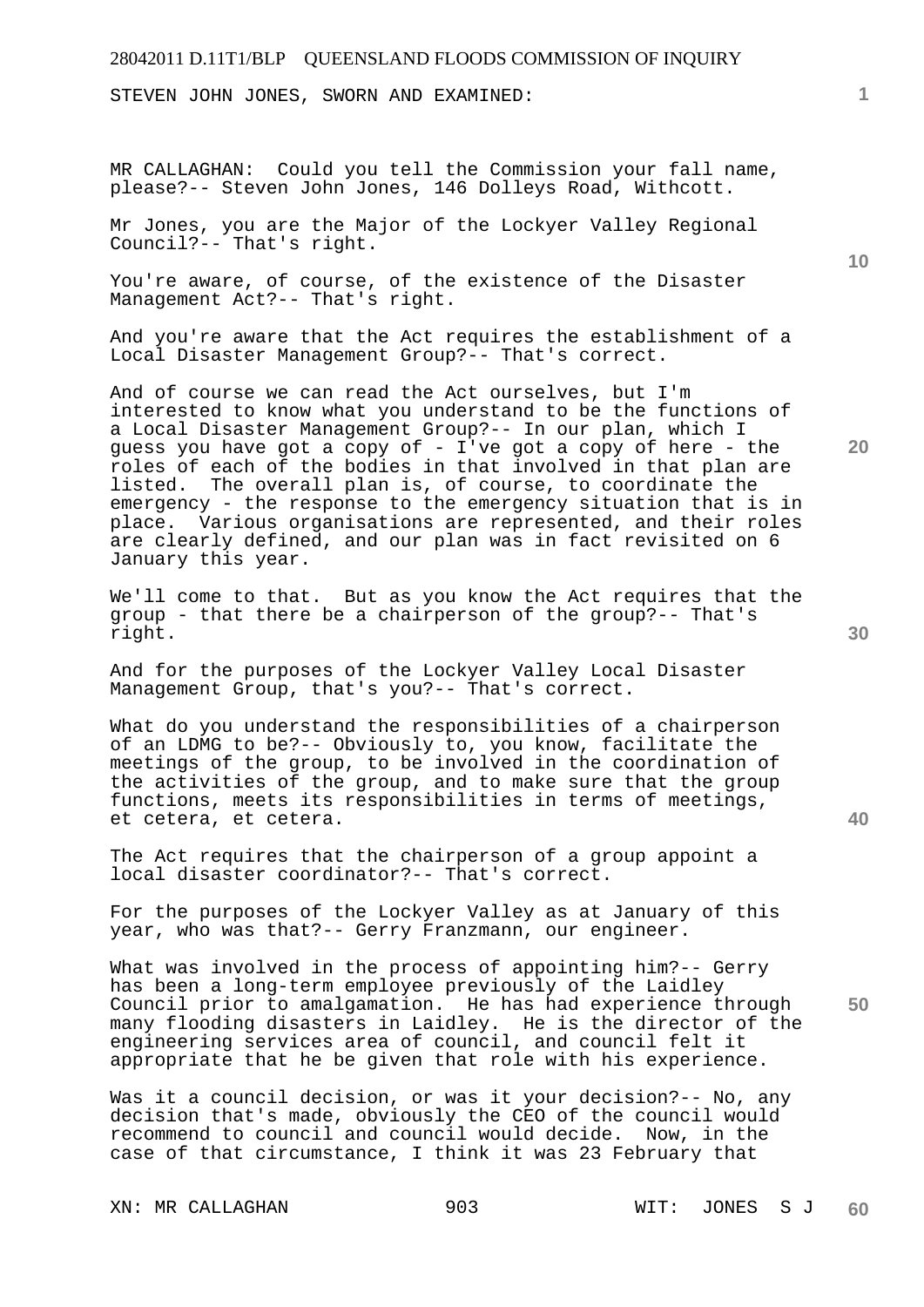application of the plan took place, and I'm fairly certain that that - I haven't got the detail in front of me here, but I think that would have included the appointment of Mr Franzmann.

That was 23 February this year?-- That's right.

**10**  But as at January?-- Well, what happened was that the plan was actually put in place as a result of a flying minute type situation on 6 January, and it was ratified at the meeting on 23 February 2011.

Well, we'll come to that too. What's your understanding of the requirements for a Local Disaster Management Group to meet? How often must an LDMG meet?-- Under the present arrangements, I believe it's at least every six months.

You're aware that in the Act there is a provision which allows a district disaster coordinator to give a local group written directions?-- Yes.

You're aware of that provision?-- Yes.

Have you ever received any directions from a district disaster coordinator?-- Not in my knowledge.

Do you have any understanding what - I'll ask you: what is your understanding of the reason for that provision?-- Look, I think it's if in fact that person considers that there's anything that the group has done which isn't compliant with the legislation, then he has the option to request that be done through a written request.

Well, for example, it's the fact - as at January of this year, how often had your Local Disaster Management Group met in the preceding twelve months?-- It had met in August and again, I think, on about 23 October. I think it was 23 October.

September?-- September, was it? Yeah, I'm just not sure offhand.

And of course the Act requires the preparation of a plan by the Local Disaster Management Group. That's correct, isn't it?-- That's correct, yes.

And how often must the effectiveness of the plan be reviewed?-- On an annual basis. And we've obviously had a plan for some time, and I think it was the result of that change in plan that was presented on 6 January.

We'll go through that process in a moment. But say that your plan hasn't been reviewed on an annual basis as is required, just getting back to the role of the district disaster coordinator, would you perceive it to be his responsibility to chase that up?-- Well, I think the - it's quite obvious that he has the capability of giving a direction to do it in writing if it hasn't been done. Now, you know, obviously, you know, the relevant body, the council, would endeavour to do

**30** 

**20** 

**1**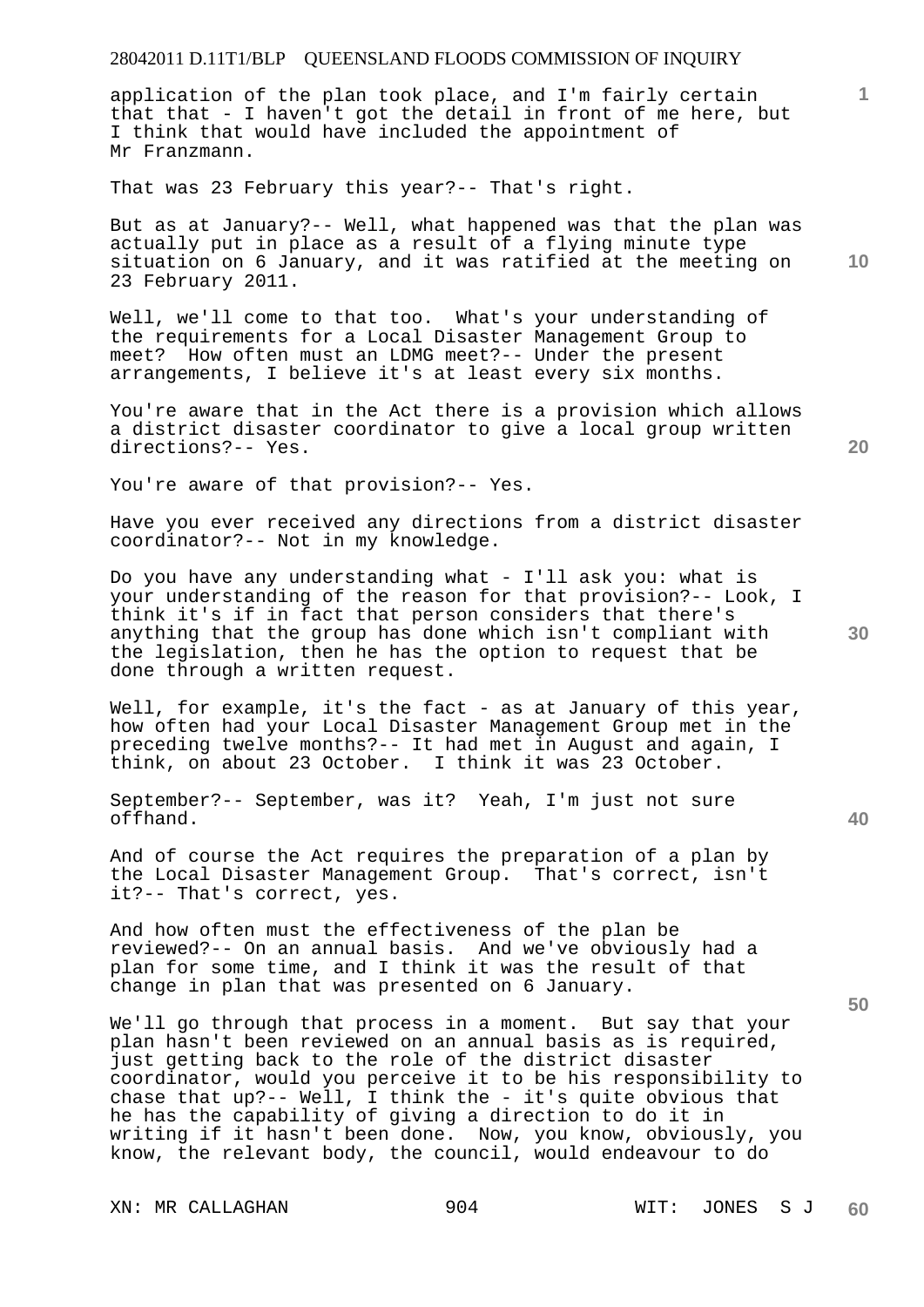such if they hadn't done it, and if it was - obviously had gone over time, then I believe it would be - he would have the ability to request that they do it.

That's right, he's clearly got the ability to do it. I'm just interested in whether you have an understanding as to whether there would be any obligation on him to do it?-- Look, I think that it would be in everyone's interest that all parties, including the party preparing the plan, and that party who has the ability to direct them to do it, in other words, a monitoring role, make that initiative to have that done.

Accepting what you say that it's in everyone's interests, it's perhaps a bit of a grey area as to whether it's anyone's responsibility in particular?-- I guess it is a grey area; however, I quess if they have the ability to do it, it would suggest that they then have the ability to make that move.

It would suggest that. But it doesn't seem to be a requirement; would you agree with that?-- I agree with that, yes.

All right. And I suppose, just to round that out, is there any other - are you aware of any other requirement for the local group to report to anyone else about the manner in which they are complying with the requirements of the Act?-- Well, we certainly do report through to Emergency Management Queensland on a regular basis. We have a regular reporting mechanism, you know, be it be written or verbal, and their staff are obviously in contact with us continually, and I believe it's our responsibility to certainly inform them as to what's happening.

Again is that a responsibility that stems simply from your belief, or do you understand there to be an actual written requirement?-- I'm not sure there's a written requirement, but I believe it to be an ethical thing to do.

All right. Now, you're aware that under the Act there are certain guidelines that are issued?-- Yes.

What do you understand to be the significance of those guidelines?-- Look, I think, you know, they are obviously an important framework under which, you know, the whole plan and its operation can operate.

**50**  Is that the limit of their significance, that they are a framework, or do they have any more force than that?-- Look, I think they do certainly, you know - the Act overarches all this, and obviously there's legal requirements to fulfil those needs.

So do you perceive yourself to be, as the chair of an LDMG, obliged to give effect to the guidelines, or are they just guidelines?-- No, I think that it's important that in your in whatever role, a chair included, that you would operate within those guidelines.

**10** 

**1**

**30** 

**40**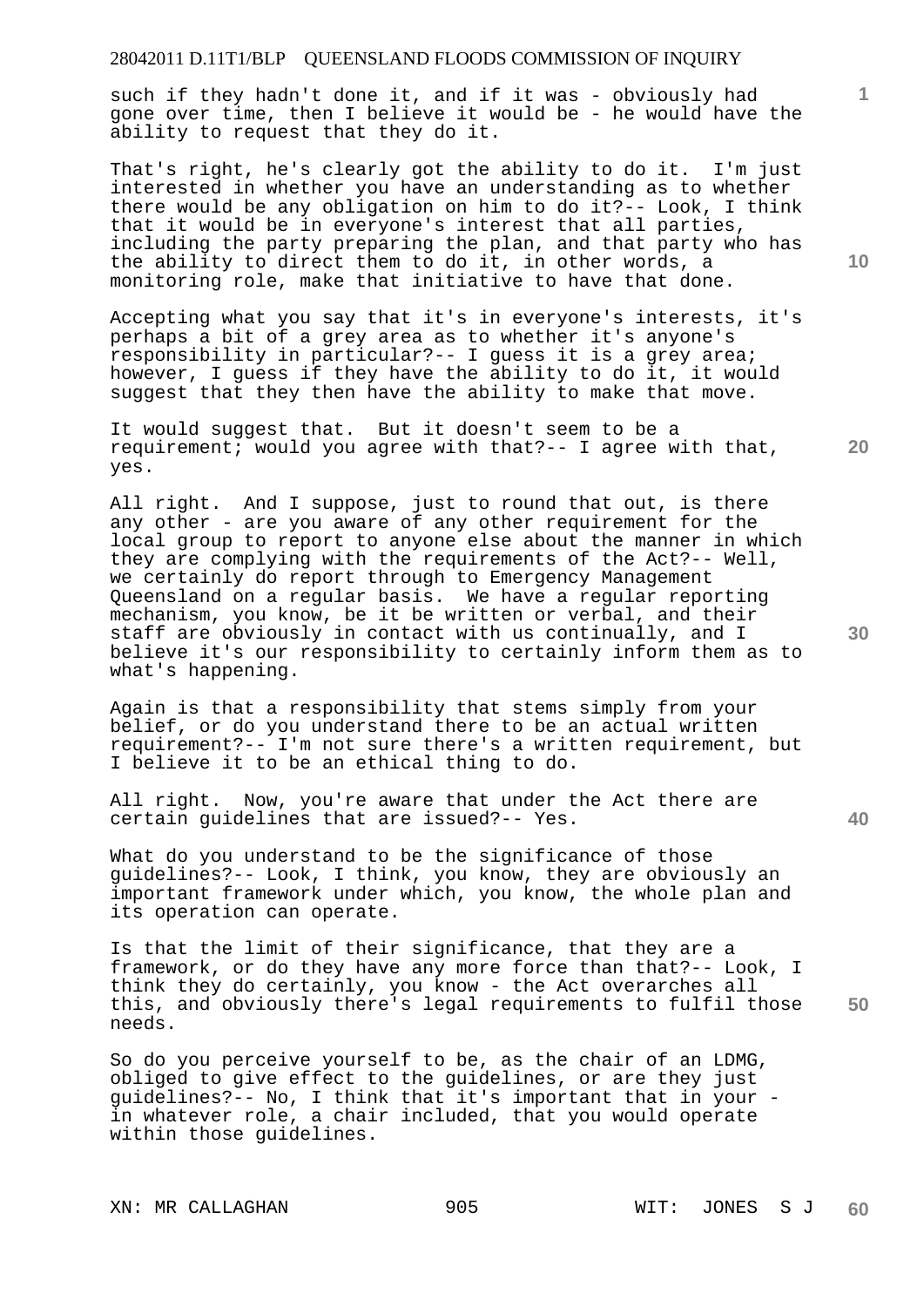Has your council ever provided specifically in its budget for disaster management expenses?-- Yes, and I can't quote the figure. The relatively modest amount of money of \$5,000, I think, might have been in the last budget. I do need to impress, though, I think it's important in our size council that when you look at budgets in the larger councils, where they have large, dedicated areas or divisions that handle this type of thing, they will naturally have a large specific budget. Naturally a lot of the activities which are conducted within our council are conducted with persons who have got multi facets to their work, and that wouldn't necessarily be directly illustrated in the budget. So the modest figures that sometimes are in the budget are for relatively specific things to that area, where some of the work components would actually be covered in other parts of the budget.

That \$5,000 what would that have been allocated for?-- Offhand I can't answer that specifically.

Generally?-- It would have been generally for perhaps training, perhaps some resources. It wouldn't probably have included the labour cost of people involved in the training. It may well have been for a specific course or something like that. And I say that very loosely, because I haven't got the detail with me.

But that is a line item in the council budget?-- Yes.

Well, can we turn to the plan itself. I'll show you a copy of a document, and you can identify that?-- Yes, that's right.

What is it?-- Sorry?

What is it?-- That's the Lockyer Valley Local Disaster Management Plan.

I'll tender that now.

COMMISSIONER: Exhibit 158.

ADMITTED AND MARKED "EXHIBIT 158"

MR CALLAGHAN: Did you say you had a copy of it?-- I would have a copy here, yes.

Can you either turn that up, or we can provide you with one?-- I've got one here.

Have you got a copy?-- Yes, I've got one here.

Thank you. Can we just trace the history of this document. There are two dates on its face; that is, "date last revised, 6 January 2011"?-- That's right.

XN: MR CALLAGHAN 906 906 WIT: JONES SJ **60** 

**10** 

**1**

**20** 

**30**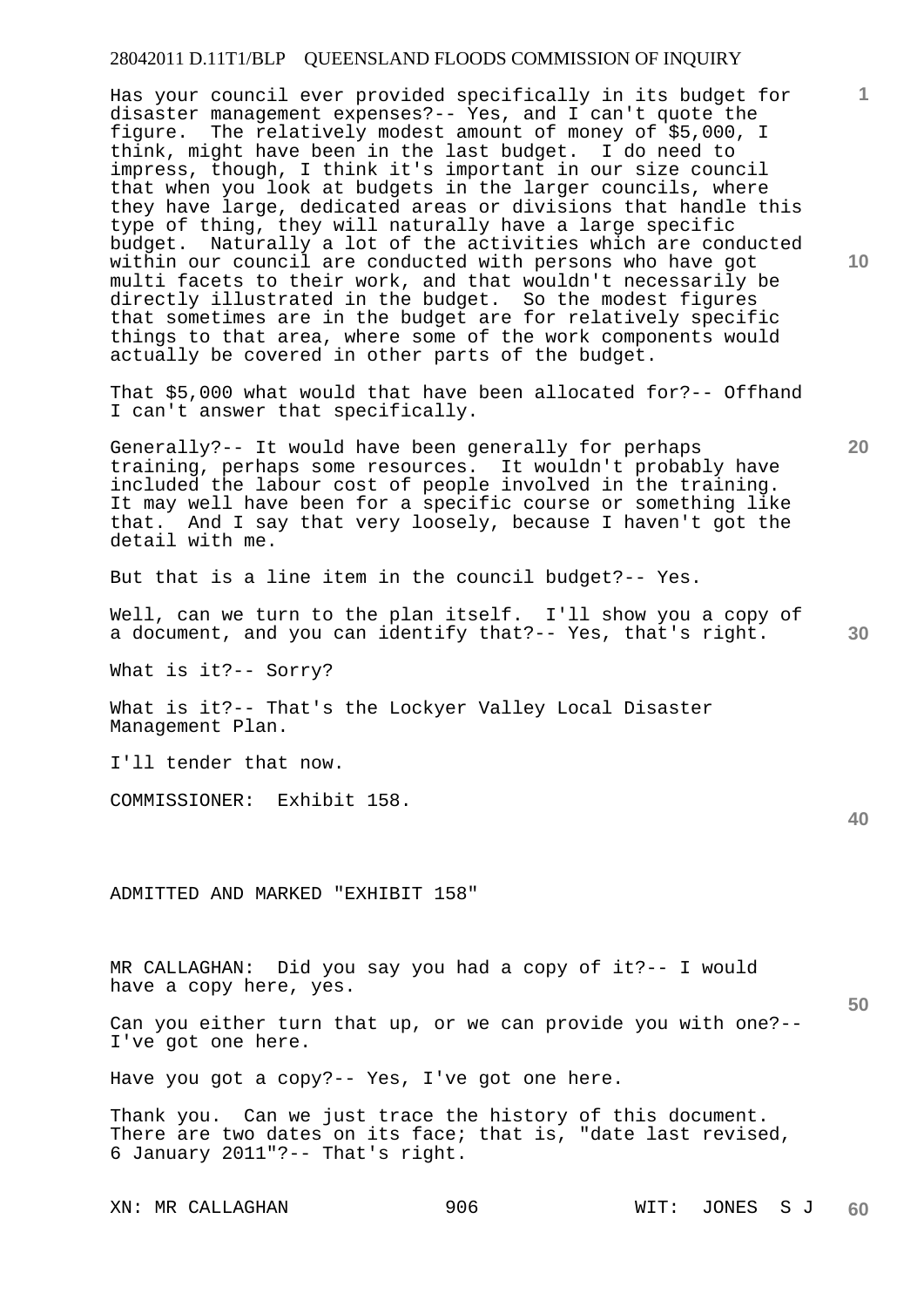And then I think ratified, or however you termed it, on 23 February 2011?-- That's right.

Is that right?-- Yes.

But prior to that, how did the document actually come into existence?-- Look, it goes way back. Prior to amalgamation both the Gatton Shire and the Laidley Shire both, of course, each had local disaster management plans. amalgamation in 2008 they were brought together, and obviously this is the latest product of the bringing together of those plans and the one that we're working under. It's probably important that I do mention the fact that whilst it says here "revised on 6 January", that was during that Christmas period, of course, when council was not normally meeting as it normally would. And the meetings were, of course, changed because of the flooding situation, and it was ratified in the council - the ordinary council meeting of 23 February.

Just one step at a time. When were they brought actually brought together the two plans?-- It would have been post amalgamation. I haven't got that date with me.

So this document existed in some point - in some form post amalgamation, but prior to 6 January; is that right?-- Yes, there would have been a prior version of it. I haven't got a copy of it.

If you turn the page to page 5, there's a table there with version - fields for "version", "date prepared by" and "comments"?-- Yes.

Version 1.0 doesn't have a date and doesn't have any entry as to when it was prepared. Are you able to shed any light on that?-- I would suggest - and, you know, perhaps someone more on the operational side of council may be' able to answer it better. But I would suggest what happened was the two previous plans, the Gatton plan and Laidley plan, would have been kept in vogue operating side by side until the amalgamated form, which may well be this one. Which is similar to what's happened in other areas of council, for example, with the planning situation on the shire plans.

The first version, whenever it was prepared, was prepared, obviously, under the Disaster Management Act 2003. And when was amalgamation?-- 2008. March 2008.

**50**  Right. So the first version could well be - the first version recorded there could well be simply the Lockyer Valley one pre 2008?-- Sorry, can you just repeat that again?

There's no clue here as to whether the first version was an amalgamated one or a-----?-- What, two separate ones?

-----pre-amalgamation one?-- I can't really answer that. I can't recall if it's two separate ones or an amalgamated one.

XN: MR CALLAGHAN 907 WIT: JONES S J **60** 

**1**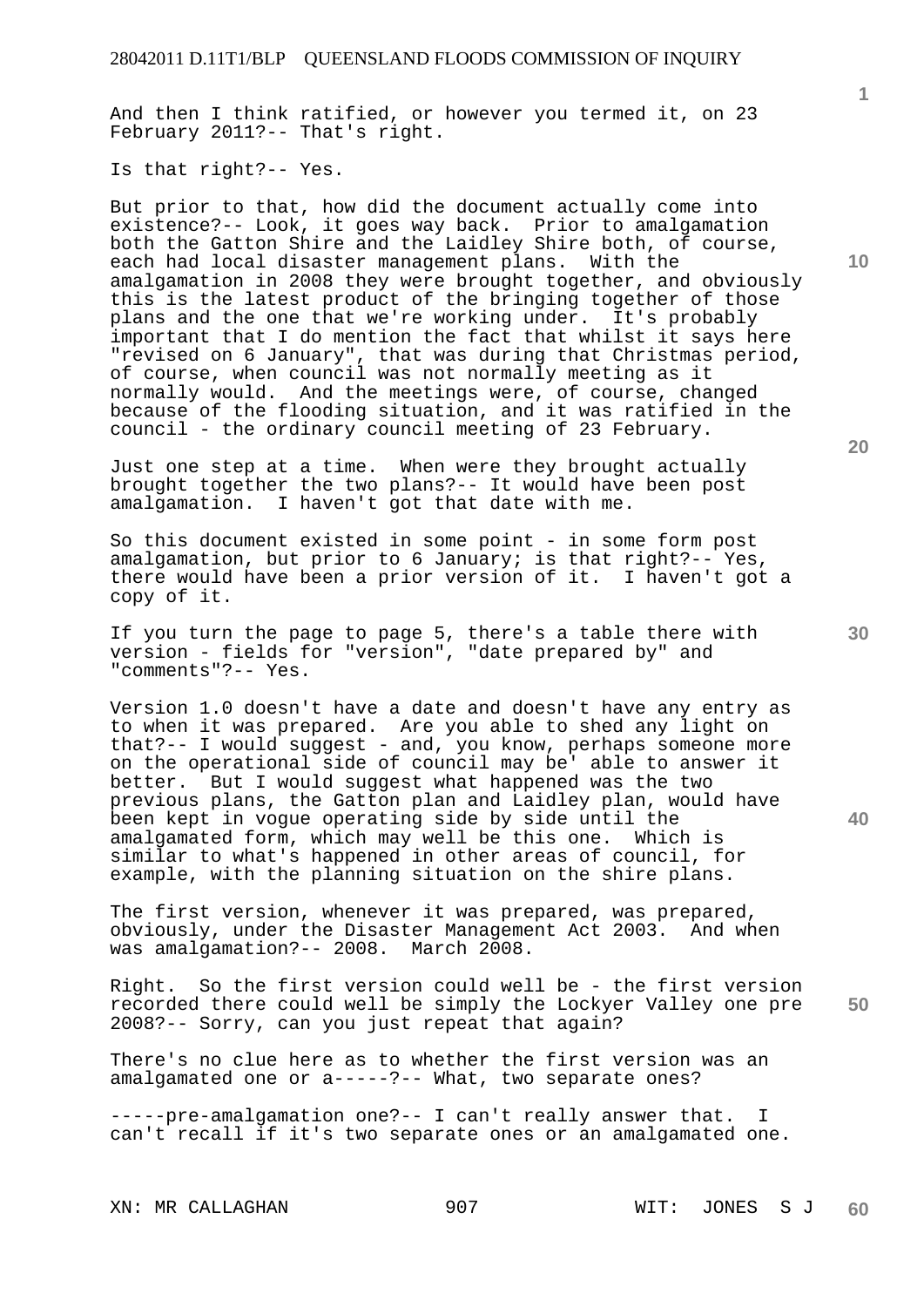Moving to version 2.0, which is this version, I take it?-- Um hmm.

This document?-- Yes.

It's said to have been prepared in January 2011 by M Brennan. That's Madonna Brennan; is that right?-- That's right.

Who is she?-- She is one of our administrative people in the council. She has overseen the preparation of it. I must state, though, that whilst this was revised to its final form at 6 January, work would have been continuing on that for many months prior to that because it's quite a large task.

Who was doing that work?-- Madonna Brennan was part of that.

What part was she?-- She would have been coordinating it. Justin Fisher and one of our young engineering staff was involved in that, and I know Gerry Franzmann also, the coordinator, would have been involved in it.

All right?-- The extent to which each took part I would have to take further advice on.

Okay. What actually happened on 6 January? I think you used the phrase "flying minute" before. Is that what you were talking about?-- The CEO could probably answer that better, but I believe what happened was a final draft was completed, it was circulated amongst councillors, and then it would have been part of a council report to the council meeting in February.

**20** 

**50** 

**40** 

**10**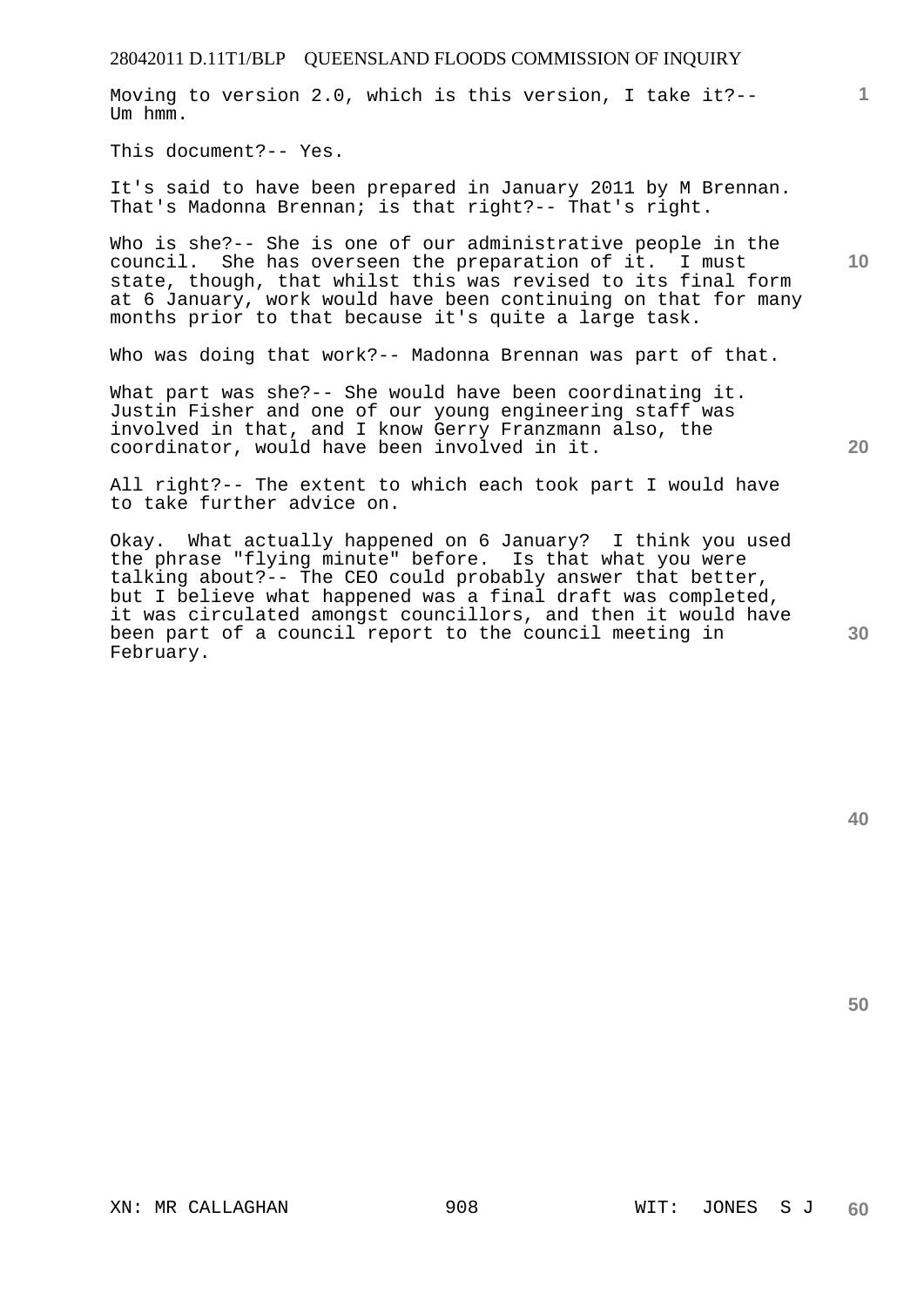Yes, but what actually happened on the 6th of January?-- Oh, it would have simply been a day that they came together to do that, they came back to work I guess, after Christmas.

Who's "they"?-- Well, Madonna Brennan and those - the staff that were working on it would have probably returned to work after the Christmas break on that day.

**10**  So it was just a matter of the document being printed that day?-- Put together - yeah - well, the final form that's sent around I guess, because there would have been many months of work go into it prior to that.

Sure. On the - just excuse me for a moment. I'll show you a collection of documents which are Disaster Management Group meeting minutes covering quite a period of time but I'll hand it to you as one bundle. You probably have got a copy yourself, have you?-- I would have, yeah.

**20**  I'll show you the collection first off. You recognise those documents as minutes of Disaster Management Group meetings?-- Yes,  $I - yes$ ,  $I$  do,  $yes$ .

Yes, I tender that.

COMMISSIONER: Exhibit 159.

### ADMITTED AND MARKED "EXHIBIT 159"

MR CALLAGHAN: And they demonstrate that there was a meeting on the 23rd of September 2010; is that correct?-- That would be correct, yes.

And was that the last meeting that you had prior to January of 2011?-- Look, without doing a lot of research here, I believe it would have been, yes.

That meeting was attended by, amongst others, the name you mentioned earlier, Mr Justin Fisher. That's correct?-- That's correct.

And as you're aware, Mr Fisher had prepared a minute on the 14th of September 2010. You're aware of that minute?-- Yes, I think - I think so, yes.

**50**  Yes, all right. Well, I'll show you a copy of that. This is a document authored by Mr Justin Fisher on the 14th of September 2010. Do you recognise that?-- Yes, I do.

Yes, I tender that.

COMMISSIONER: Exhibit 160.

**1**

**30**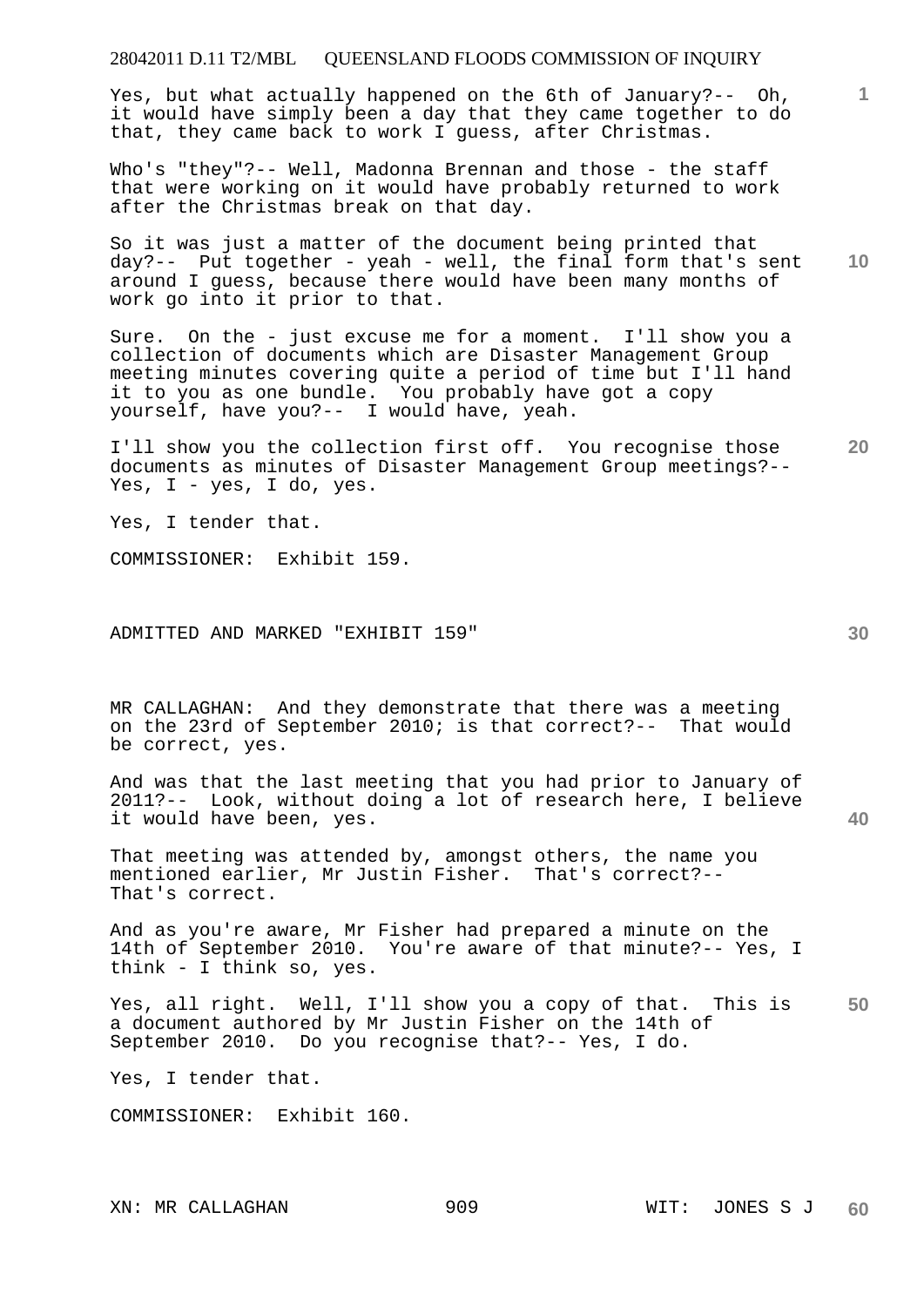ADMITTED AND MARKED "EXHIBIT 160"

MR CALLAGHAN: Relevantly, I'll read the second-last paragraph on page 112: "Since amalgamation, little work has been done to improve Lockyer Valley Regional Council's disaster response capability. There have been no LDMG meetings for 12 months. The Local Disaster Management Plan requires updating. There are no Local Disaster Management Plan subplans for emergencies where council is the lead agency and there is no dedicated Disaster Response Command Centre." You are aware of that?--  $That----$ 

You're aware that that's in the document?-- I'm aware that that document - that that's in that document, yes.

Were Mr Fisher's concerns discussed at the meeting on the 23rd?-- I'm sure they would have been.

Do you not recall any of the discussions?-- Look, I do recall discussion. I can't recall the detail of it.

Well, was there any action taken as a result of the discussion to review the plan?-- Yeah, look, actually, there was and it was - it was prior to that time. What I probably need to say is that a change happened in July of that - at that year. Prior to July, the emergency services or the emergency response-type area of council was handled under a chap by the name of Harold Karl. He was taken over under the new arrangements with water, the QUU, and the emergency area then went over to the engineer area of which Justin Fisher was part. He wasn't part of any discussions which occurred prior to July. Now in June of that year, a month before the period we're talking, I actually attended a disaster management conference put on by the LGAQ which was - it may have been late May, I think actually, in Home Hill. At that conference there was much discussion on the changes that were coming in terms of the legislation and the need to upgrade things, the need for councils to take a different position because Emergency Management Queensland was going more into a support-type role. When I returned from that conference we did have much discussion on it and there has been significant work carried out within council from that time to this, and much of that was as a result of that - what was said at that conference.

Well, in June you were aware then of the need to review the plan; is that right?-- That's right, and we would have commenced work very soon after that.

But none of this work is documented; is that right?-- Look, I'm not sure whether - what documentation there is with regard to that. The council may have documentation, I'm not sure.

Well, you recall being interviewed by Commission staff in relation to these issues on the 7th of April?-- Yes.

XN: MR CALLAGHAN 910 WIT: JONES S J

**10** 

**1**

**30** 

**20** 

**40**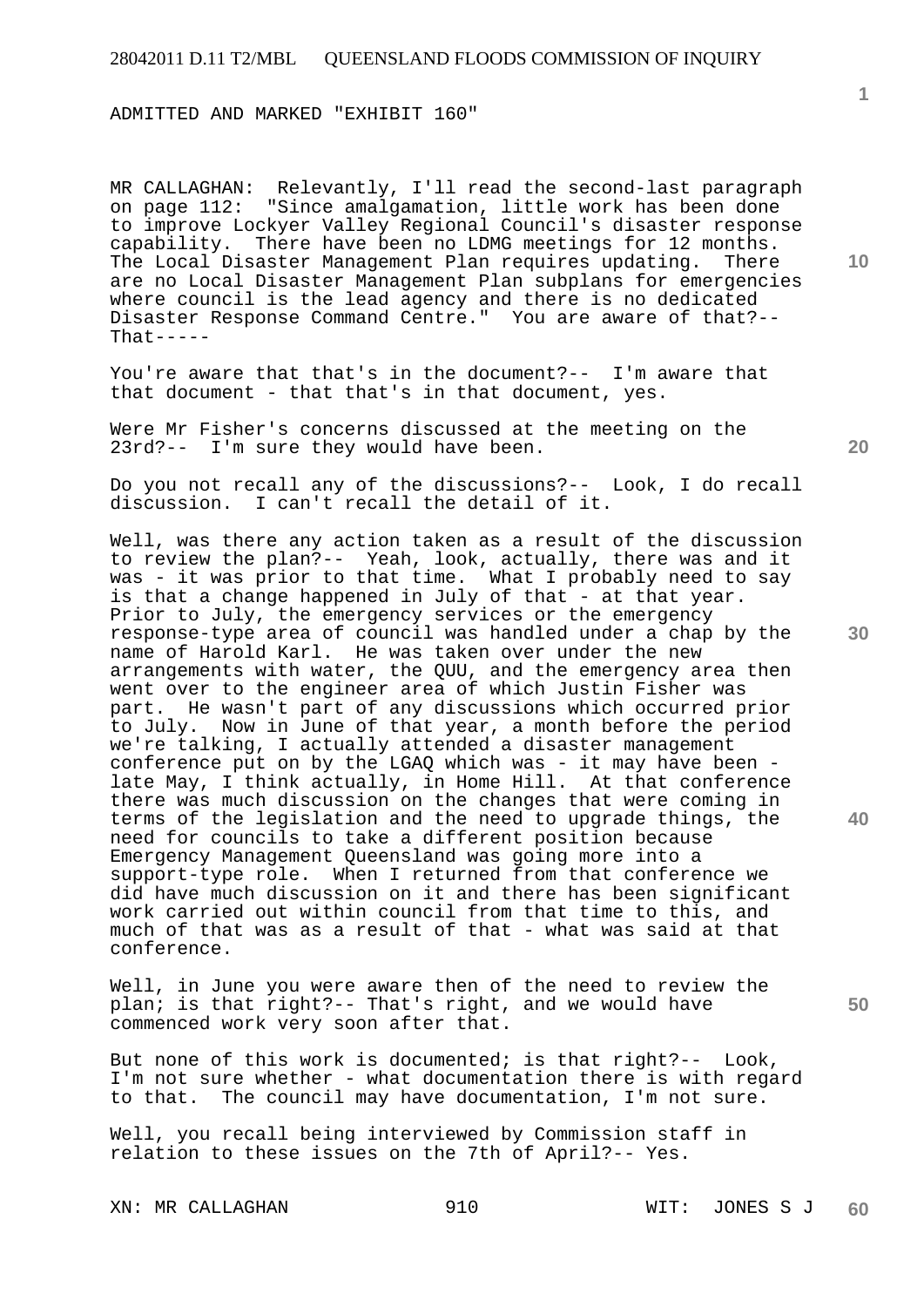2011?-- That's right.

I'll show you a copy of the transcript of that interview?-- Yes, that's it.

Have you seen a copy of that transcript?-- Yes, that's it.

Yes, all right, I tender that.

COMMISSIONER: Exhibit 161.

ADMITTED AND MARKED "EXHIBIT 161"

**20**  MR CALLAGHAN: Do you have a copy there? You've been aware since then of the interest of this Commission in the existence of any records relating to what was actually done by the council in relation to disaster management from June of last year onwards?-- Yes, they - I'm sure they were - any that we had should have been provided.

We'll tender the extent of the documents with which we've been provided. There are the ones that you already have. There is a document headed "Lockyer Valley LDMG Evacuation and Welfare Management Subplan". I tender that. I'll show you that first. Do you recognise that?-- Yes.

I'll tender that.

COMMISSIONER: 162.

ADMITTED AND MARKED "EXHIBIT 162 "

**40** 

**50** 

**30** 

MR CALLAGHAN: There is then a document, the first entry of which is, "LDMG reactivation of centre". It appears to be some sort of running sheet or running log for the Lockyer Valley LDMG?-- Right.

I tender that.

COMMISSIONER: 163.

ADMITTED AND MARKED "EXHIBIT 163"

MR CALLAGHAN: And that relates to events of January, doesn't it?-- That's right.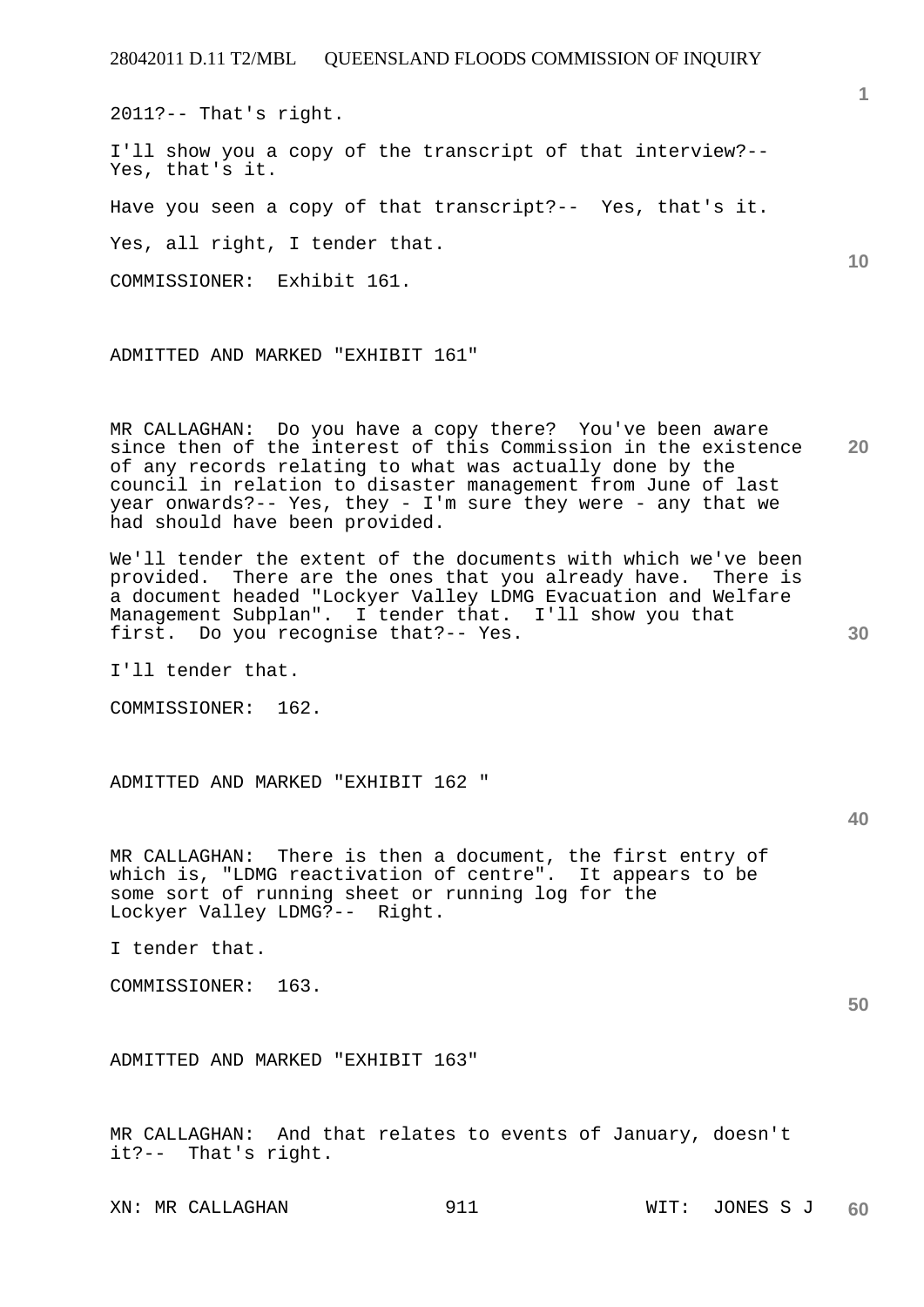And then another document which relates to requests for assistance made by the LDMG, again during the events of January this year?-- Right.

I tender that.

COMMISSIONER: 164.

ADMITTED AND MARKED "EXHIBIT 164"

MR CALLAGHAN: And then a series of situation reports prepared and submitted by the LDMG to the District Disaster Management Group between December 2010 and January of this year?-- Yes.

Yes, I tender those.

COMMISSIONER: 165.

ADMITTED AND MARKED "EXHIBIT 165"

MR CALLAGHAN: I'd suggest to you that is the extent of documentation with which the Commission has been supplied relevant to preparation and performance of disaster management by the Lockyer Valley Regional Council between June of last year and January of this year?-- Right.

As I say, you've been aware of the interest of the Commission in any other documentation. We haven't been provided with anything else. As far as we're aware, that's the extent of it?-- Right.

Do you accept that?-- Well, our staff, I'm sure, would have provided you with what they were asked to provide.

With anything else?-- Yes.

If it existed?-- I would hope so, yes.

Yes. Well, so would we. The upshot of that is that there is no indication in writing of anything being done by way of attention being paid to Disaster Management Act requirements from June of last year through until January of this year?-- Right. Well, I know - I think it's in - in my statement that I gave on the 7th of April, I'm sure it's in there or in my other statement, I certainly discussed the issue of, you know, the work which was done, the verbal discussion between Gerry Franzmann and others at council on how work was progressing.

XN: MR CALLAGHAN 912 912 WIT: JONES S J

**10** 

**1**

**30** 

**20**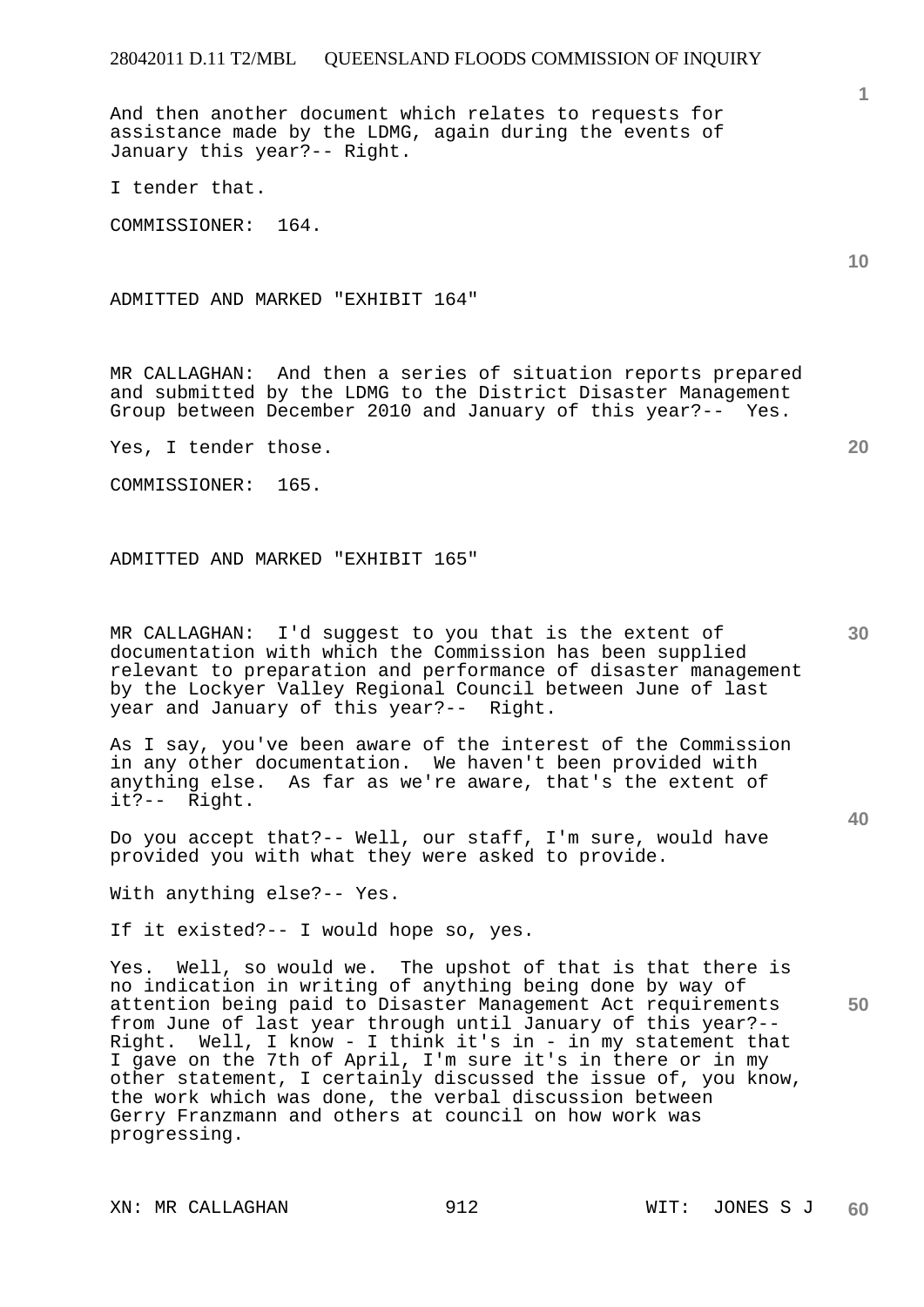Yes?-- The detail of that work, I don't have any - any documentation on but I certainly was aware that they were moving towards an update of that plan.

Well, it was being talked about?-- To - well, I thought it was of a higher level than that.

It wasn't so high that it ever actually got to be written down though?-- Well, I guess the issue is though, that was produced on the 6th of January and for that to be in that form on the 6th of January, the first - which would be the first work day back after Christmas, there needed to be quite a bit of work done for that to actually be produced.

Well, the difficulty we have is in not knowing that, we don't know how different this is, I suppose, from the version 1.0 and we don't know who did what in terms of how this document was prepared. Would you agree with that?-- I can see - from your point of view, I can see that, yes, and I obviously, at the operational sort of side of council, wouldn't have that knowledge at hand that the operational people would in putting that together. But it would - there would have needed to be a significant amount of work done for that to be put together by the 6th over that holiday period.

At the meeting on the 23rd of February where it was actually adopted and when you signed off on the front page, what was the nature of the discussion, if any, which led to that occurring?-- To the sign off?

Yes?-- Well, obviously everyone would have - the councillors would have had a copy of that to read. Any discussions or concerns that they had, they would have been able to discuss those with us. I had looked at the document and I was quite satisfied with it as well.

Okay?-- And I believe it would have been ratified in the meeting of the 23rd as a motion of council.

Yes, that would be in the council - that would be in the-----?-- The council meeting, the ordinary meeting of the 23rd of February.

All right. You mentioned your original statement previously. I don't think we've actually tendered that yet. I'll just get a copy of that shown to you. That's the statement that you originally prepared in relation to this matter. I'm not sure I have an accurate date for that?-- No, I'm not sure exactly what date that was.

Undated statement?-- That's the document anyway.

Okay, thank you. I tender that.

COMMISSIONER: Exhibit 166.

**40** 

**50** 

**20** 

**10**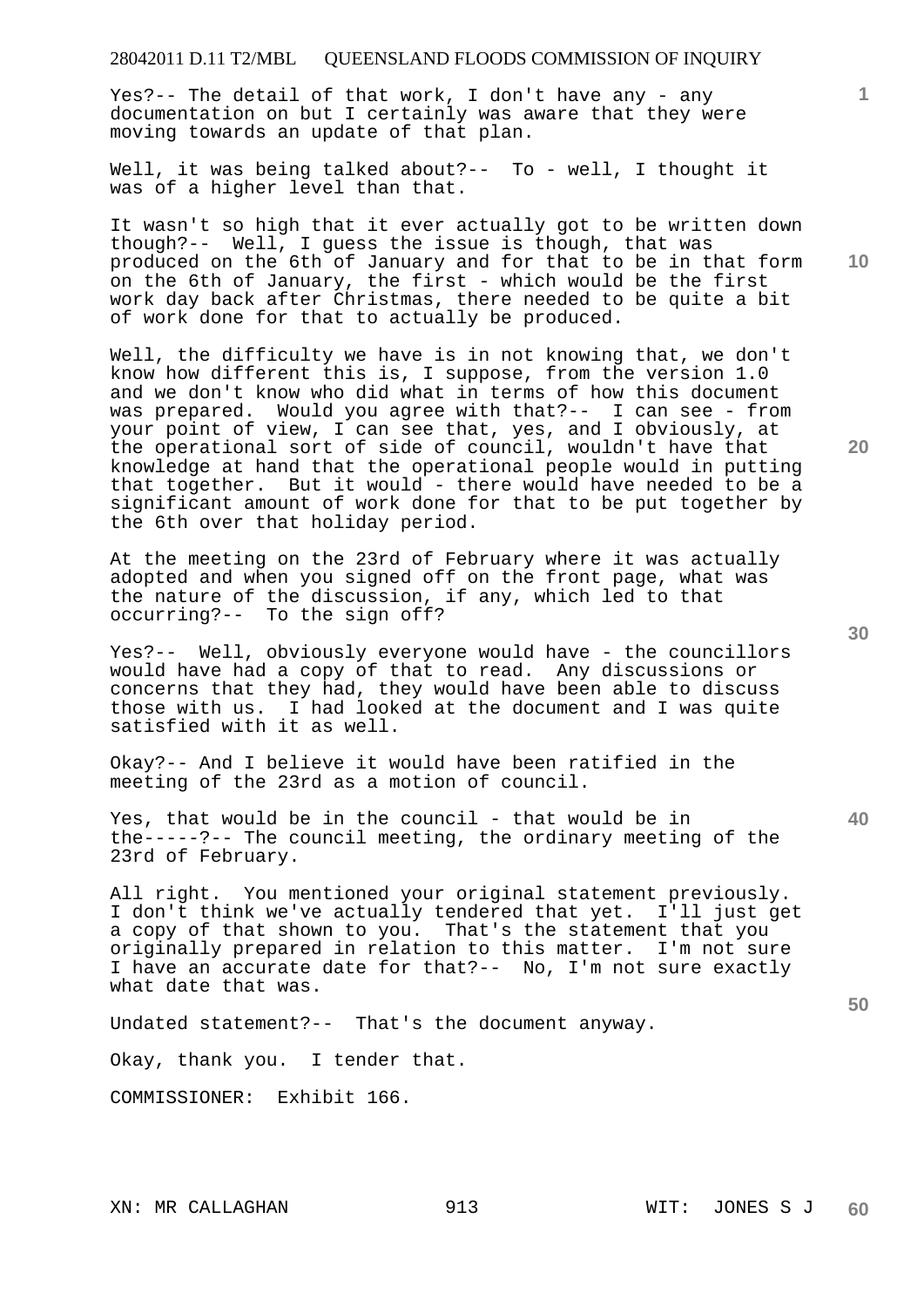ADMITTED AND MARKED "EXHIBIT 166"

MR CALLAGHAN: I suppose the final word on the documentation for this period is that there was nothing written down in response to the concerns expressed by Mr Fisher on the 14th of September. Would that be true?-- I - I can't recall having seen anything written. I know that the issue was discussed. I can remember the discussion on the topic and I can remember much talk on - on how we were going to move ahead to this ultimate plan which we've got now. I can't recall any documents having been produced as a direct result of - of those comments on that document.

Thank you. Can I ask you a question about the use by council of software related to disaster management and in particular the Guardian software. Do you know anything about that?-- I don't personally, no.

Do you know whether council - do you know what Guardian software is?-- I do. I have heard it briefly discussed. It is not something I'm familiar with. Some of our - our staff could probably answer that much better for you.

Do you know whether the council uses it?-- I'm not aware.

Where do you know about it? What's your source of knowledge?-- Just a little bit that I heard at one of the conferences or meetings, that was all.

Was it something that was suggested by someone at EMQ or somewhere else that could be used by councils-----?-- I think it was suggested at a conference or a meeting quite early in the piece. It may have been that one at Home Hill, I'm not sure, where there was some discussion on it. I know I did actually - some of our staff did actually mention it. How they've - they've looked into it, I'm not sure.

**40**  What about the concept of warnings by way of text messages, is that something you're aware of?-- I am - there has been a lot of discussions in recent times of course and I am aware of that.

Yes. Well, had there been any discussion about those things in the lead-up to the wet season just past?-- Look, actually, there was a discussion in a council meeting, I can't give you a date - some time ago - as to whether or not council would move forward with some of the possible systems of using that. Council did have some discussion on that at the time and they decided at that particular time not to go ahead with it. think they were wanting more information on it. And I think it's - it's certainly something, you know, in looking forward that, as was mentioned in here yesterday by some of the police officers, I think it could well be an important part of some warning system but not the total system.

The things which were being discussed by council, was that,

**20** 

**50** 

**10**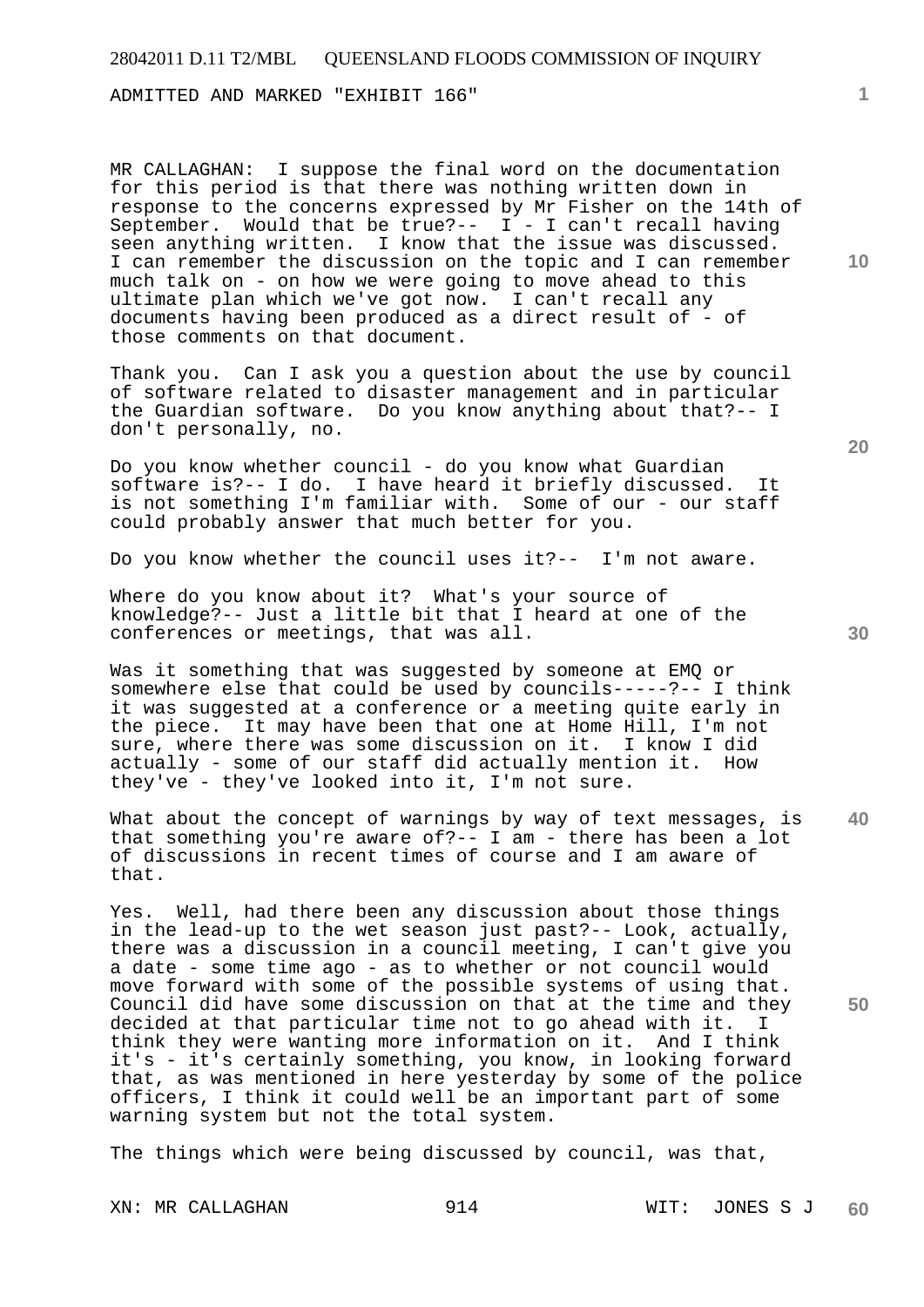can you recall, in relation to the early warning network?-- There was - look, I can't remember - I just can't actually recall - it was as a result of a proposal or some sort of a request from council did we wish to be part of some commercial-type arrangement and I can't remember who that was from or exactly what it involved.

Well, were you aware that there are at least two different message alert or two different means by which text messages can be sent and the one that I apprehend you're talking about the commercial arrangement, the early warning network is one of them?-- Yes.

The other is the message alert system. Were you aware of that?-- Yeah, look since that time, obviously, there's been some discussion on it. At the meeting, I know that there was some discussion - that there were an alternative - there was an alternative and council was concerned as to whether the commercial arrangement or the other arrangement was to be the preferred option. What work they've done on researching that, I'm not sure.

I'm sure it was, as you say, discussed by council. Was this something ever canvassed by the Local Disaster Management Group?-- I can't recall it. There may have been discussion offhand but I can't recall it.

Well, as we know, the events of January the 10th unfolded on a scale and at a speed which were quite unparalleled and we have much evidence of what was happening during that event, but I would just like to focus now on the response. The first reaction of many, of course, was to make a triple 0 call. Do you have any sense of how those were handled?-- Look, I've had feedback. Obviously, it was an exceptionally busy time and  $I - I'$ ve had comments made, but in the main, the majority that I had responded to me were that they were fine.

Did you make triple 0 calls yourself?-- Look, I can't recall. I may well have. I'd have to check the telephone records to be sure of that. I know I certainly made one on the night before and I may have made one on the 10th as a result of talking to Mr Warburton. I just can't recall. It was all quite busy at that time.

I understand. What about contact with your District Disaster Coordinator, Mr Schafferius? When did you first make contact with him on the 10th, do you recall?-- Yes, look, I was in constant contact with him, you know, through a number of days. I would have first been speaking with him very soon after the actual circumstance occurred on the 10th and at that stage I was at Withcott and I was either at Withcott or I had just got to Gatton. So it was within a very short time of the actual disaster having occurred.

I understand what you're saying but can you give us, broadly speaking, a time of day at which you would have first made contact with him on the 10th?-- It was - it would have - I think it was about 2 o'clock when it occurred, somewhere

XN: MR CALLAGHAN 915 915 WIT: JONES S J **60** 

**30** 

**20** 

**50** 

**1**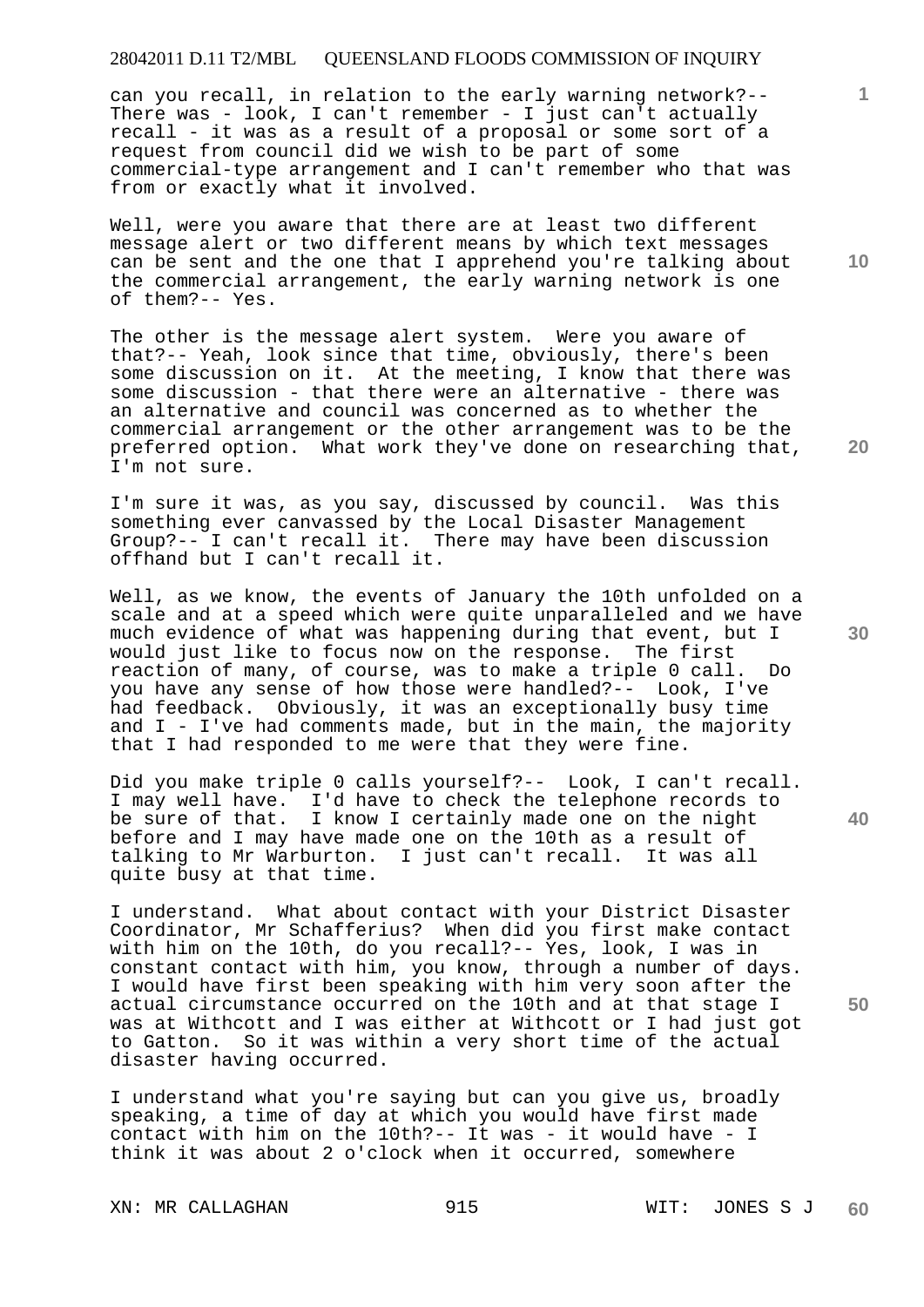around that, at Withcott. I would imagine I was talking with him probably within the next hour, hour and a half, two hours at the most.

Okay. Well, one concern which has been repeatedly expressed is the availability of helicopters at this time?-- Yes.

Was this something that you discussed with Mr Schafferius, do you recall?-- Look, my initial discussion with him was about the situation which had occurred at Withcott, because that's where I was at that time. Of course, there wasn't necessarily the immediate need there for helicopters. When I had got then through to Gatton and further discussions occurred, it was evident that the disaster had struck Grantham and those places. There was discussion with - with the situation with regard to helicopters and he was most helpful with - with those discussions. All the way through I found him very helpful and he was obviously trying to deal with the thing as best he could. I guess the situation was, too, as the evening went on it became dark, the weather was bad and the chance of using helicopters was reducing.

No, we understand that. I'm just interested in how they came to be mobilised in the first place. In the minutes, some of which - in some of the minutes which have been tendered, and I'll take you to them if I have to but at a later stage, a few days later, council is recorded as looking at getting its own helicopter for a specific purpose. This is after the real height of the emergency of course. Was that something that you initiated?-- Well, what would have happened, we were actually - to set the scene, we were actually using helicopters right through from Boxing Day because we were delivering food and so forth to people who were stranded from Boxing Day. So the particular occasion on which you're referring, I'm not sure if it was in regard to those operations or whether it was to actually try and take people out of situations of evacuation.

No, the one I am referring to is certainly after the 10th, so it is not that. But just as a general - what I'm exploring is this concept of the council getting its own helicopters?-- Yeah, well-----

Something that the council was doing at an early stage you tell me?-- Yeah, well, we had been doing that, as I said, for some time at that stage. I think, primarily, that the helicopters that we used were for survey work to find out, you know, the extent of the disaster. They were for delivering foodstuffs for people that were stuck. I'm not saying they didn't take anybody out, because they probably did at the same time. I know on about the 11th or 12th when the evacuation of Forest Hill was occurring, there was much discussion with helicopters and I know our coordinator, for example, was very - very keen to have people moved by helicopter and he certainly would have been in discussion with people up at the district committee and I'm not sure who he would have been speaking to.

**10** 

**1**

**20** 

**40**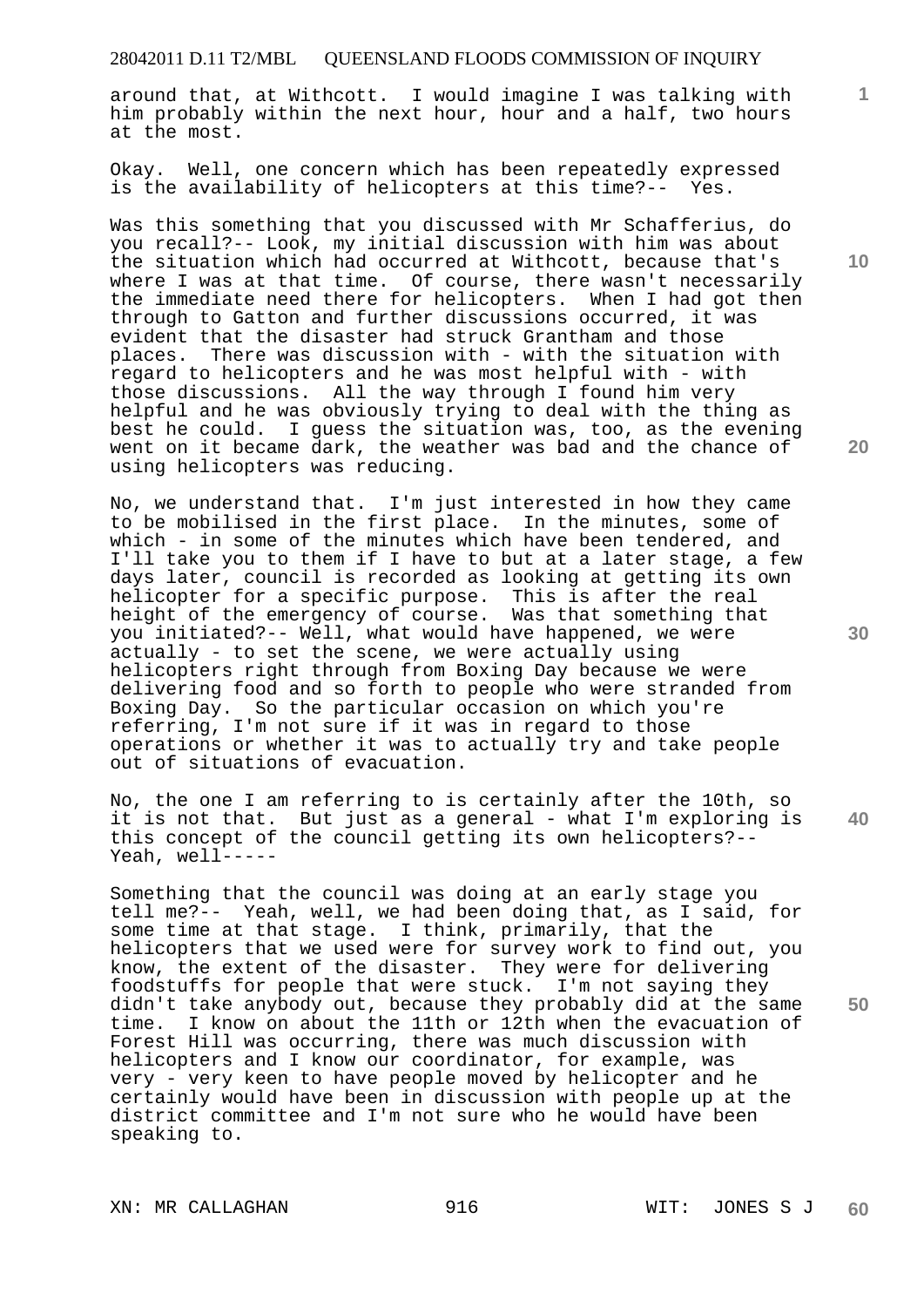When you say your coordinator, you mean your local disaster-----?-- Mr Franzmann.

What I'm asking is, was council retaining the services of helicopters directly or was this all going through the disaster management framework?-- Look, I'm not sure of what the actual arrangement was. It was dealt through - David Fraser was certainly aware of it from Emergency Management Queensland. He was involved in some of those discussions which was prior to the 10th of January. I remember having a discussion with him at the Withcott Sports Centre about this issue and he'd certainly assisted council's coordinator. I personally, I don't - can't recall having actually gained any helicopters but I know, certainly, our coordinators would have.

Well, can I ask you just a couple of questions now about specifically from your perspective as chair of the LDMG, first of all about the SES. How were they brought into operations?-- I'm sure the initial contact around the 10th of January scenario I guess we're talking about.

Yes, I am talking about the 10th of January?-- Yeah, they were actually activated the day before. I think-----

How?-- It would have been our coordinator would have been in contact with, I guess, the person from the SES.

You don't know that specifically?-- I don't specifically but he would be able to provide that.

What about the Rural Fire Brigade? Were they-----?-- How were they engaged?

-----brought into the operations of the Local Disaster Management Group?-- They have a representative on that Disaster Management Group, yes.

**40**  Yes?-- With regard to the 9th and 10th of January and specifically with Grantham, they were already there on each of the occasions that I went out to Grantham.

Yes, but how were they, if at all, brought into the fold, as it were, of the Local Disaster Management Group? How were they coordinated, from the 10th onwards?-- I'm not - oh, from the 10th onwards. Obviously we had representatives of the fire service there as part of the committee and they did the liaison with their people. Prior to that time, I'm not sure how they got coordinated because, as I said, they were already there on most occasions when I attended.

Well, the Local Disaster Management Group, when did it start operating?-- It was initially - sort of post Christmas, its first activation was on Boxing Day, the 27th. It was then deactivated for some time and then reactivated prior to the 10th, probably around about the 9th when the flooding commenced in Grantham.

**10** 

**1**

**30** 

**50**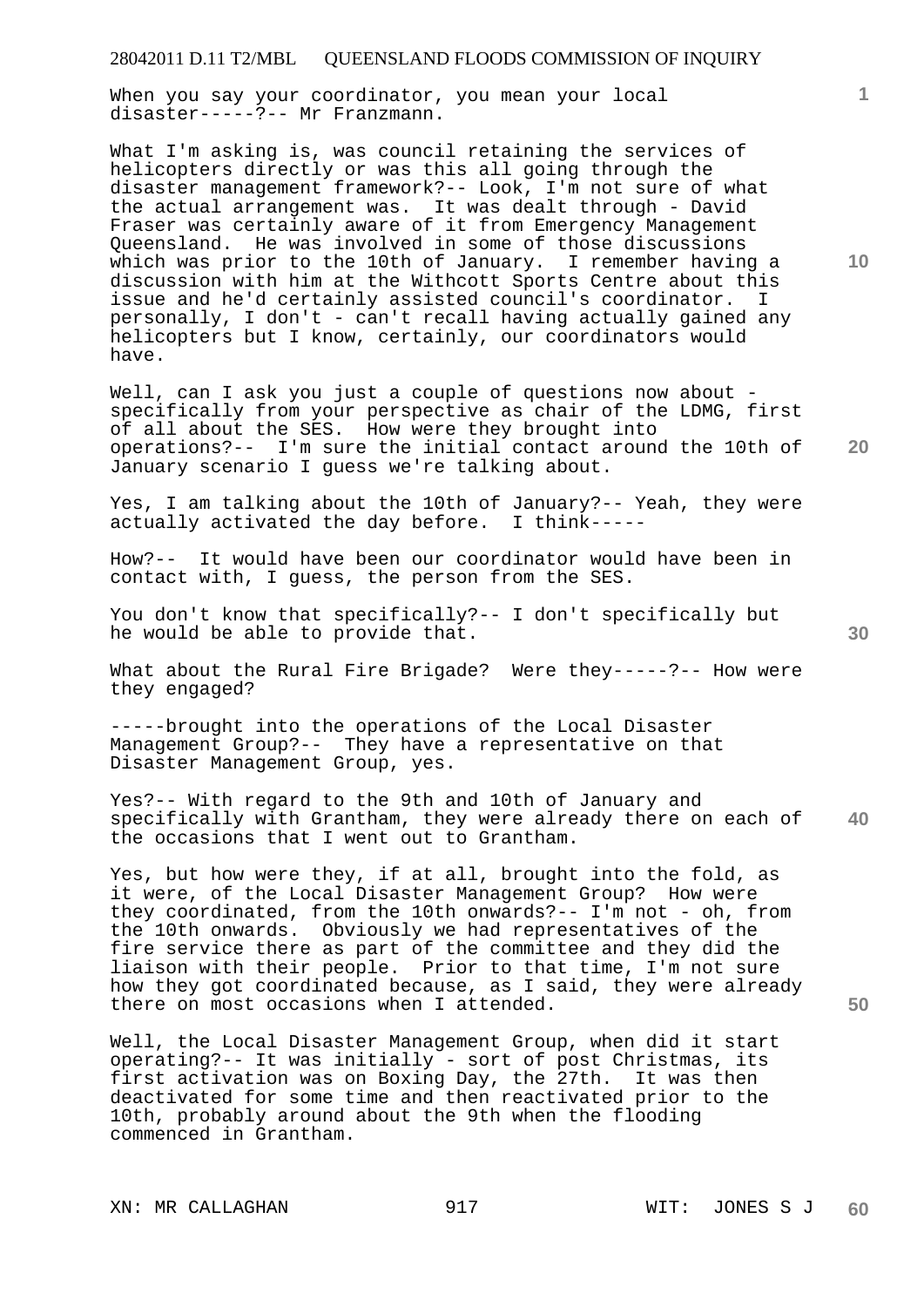We have seen the minutes which are a complete set, I take it, of the minutes of the LDMG. They would seem to record - well, the first set of minutes I think we have is from the 13th of January. So was it meeting prior to that but just not being minuted?-- Informally. It was - it met, actually, within the - the key members of that group were actually there in the council chamber within an hour or two of the event having occurred. And there was-----

On the 10th?-- On the 10th, yes.

All right?-- When I say the key members, there would have been representatives from the major agencies there and most of those representatives stayed within our confines right through until the 13th when things become more formalised, and some of them even set up office in our building.

The document which is headed "LDMG Reactivation of Centre 11.35 a.m.", it doesn't really identify itself any other way, do you have a copy of that one ?-- I may - I may not have a copy.

Look, I'll put a copy in front of you. I'm just not sure what exhibit number that is?-- I may well have one but by the time I find it, it is probably easier to go this way.

**40** 

**50** 

**1**

**10**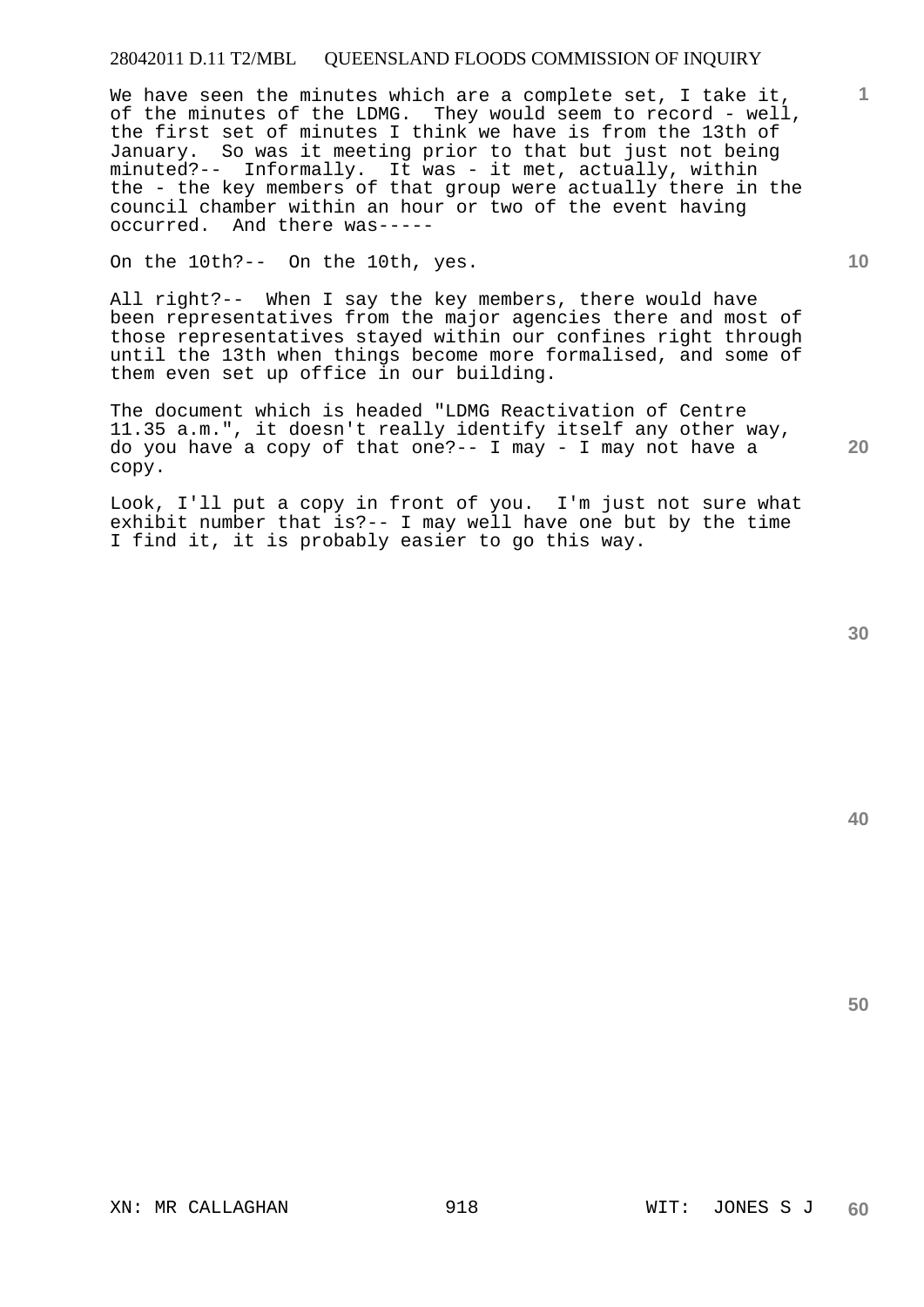Can you just tell us what that is?-- That would have been a series of activities, you know, of Paul's communications, whatever, that occurred post 11.40 a.m. on 6 January 2011 with regard to flooding which was occurring. Because we had several events, of course, from Boxing Day through to-----

I understand. And this, as you say, seems to kick off on Thursday, 6 January?-- That's right.

But can you tell me who would have created this document?-- Look, I can't tell you the exact person. It would have been under the direction of Mr Franzmann. It would have been some of the staff.

Is this the extent of the record that we would have of whatever the LDMG was doing at this time?-- It's likely to be.

You were the chair of the LDMG. If there was anything else, you would know about?-- I believe I would.

I mean, can you, for example, interpret, just on that front page, the entry at the bottom of the page "1.05 p.m."?-- Yes.

"Steve Jones"?-- That letter is in relation to the comments over the page.

Right?-- Which at 1.05 p.m. I was referring - commenting to them about a washout beside a power pole in front of the service station which I was concerned about, because it may have had consequences if the power pole had actually fallen over. So all those comments there, those dot points - there's four dot points under that "1.05 p.m." they all relate to the conversation I had back to the office at that time.

All right. What about the entry at 1.20 p.m.? How are we to interpret something like that?-- What that was, they are two staff members which I understand were called to the office or to the area where the staff were gathering there to assist. Brad Domrow is the director of the community services area, Nick was his assistant, and they were being brought in to assist.

You would agree it's very difficult for anyone to interpret?-- I do. Certainly a lot more detail would be most helpful.

All right. Well, while I'm showing you documents, can you have a look at the draft evacuation plan.

COMMISSIONER: Was that last document part of an exhibit?

MR CALLAGHAN: I'm sorry, I think we're just getting the exhibit number turned up.

COMMISSIONER: Is it the running log?

MR CALLAGHAN: It's 163, and the evacuation plan, I think, is 162.

XN: MR CALLAGHAN 919 919 WIT: JONES S J **60** 

**30** 

**40** 

**50** 

**10** 

**20**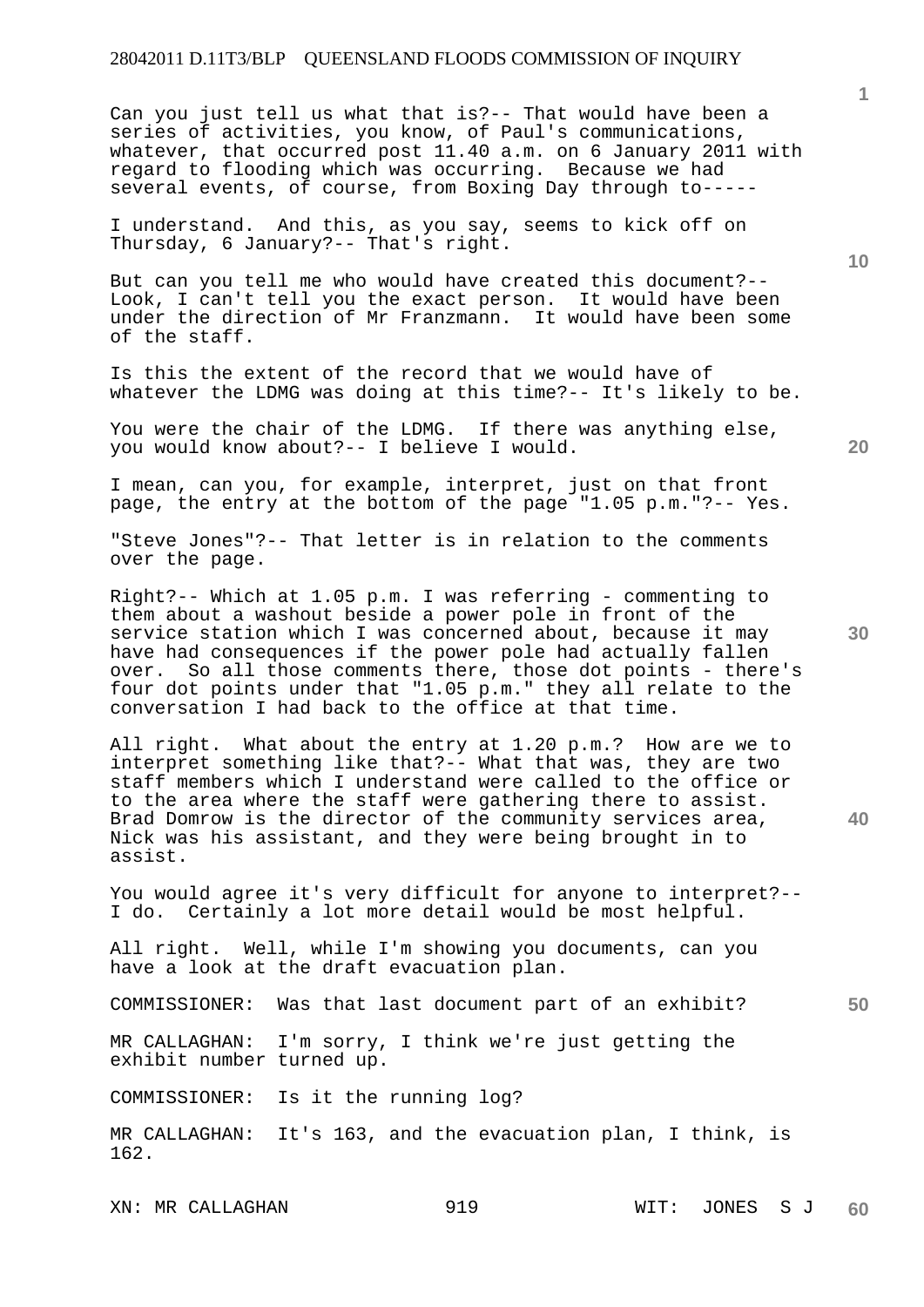|                                                                                                                                                                                                                                                                                                                                                                                                                                                                                                                                                            | $\mathbf{1}$    |
|------------------------------------------------------------------------------------------------------------------------------------------------------------------------------------------------------------------------------------------------------------------------------------------------------------------------------------------------------------------------------------------------------------------------------------------------------------------------------------------------------------------------------------------------------------|-----------------|
| If I could get you to have a look at that. That document -<br>sorry. Do you have a copy of that?-- This is the-----                                                                                                                                                                                                                                                                                                                                                                                                                                        |                 |
| Draft evacuation - the evacuation plan?-- I'm not sure that I<br>do, actually.                                                                                                                                                                                                                                                                                                                                                                                                                                                                             |                 |
| We'll get you a copy if you don't have it?-- No, I don't think<br>I do.                                                                                                                                                                                                                                                                                                                                                                                                                                                                                    |                 |
| Evacuation and welfare management subplan?-- Yes, I do have a<br>copy, sorry.                                                                                                                                                                                                                                                                                                                                                                                                                                                                              | 10 <sup>°</sup> |
| What is that?-- That was one of the documents which was<br>effectively a draft, I suppose you'd say, based on information<br>which was provided to us by government, and it is yet to have<br>the detail of some of that information of evacuation centres<br>and so forth put into it.                                                                                                                                                                                                                                                                    |                 |
| It's yet to have any detail put into it?-- Yes.                                                                                                                                                                                                                                                                                                                                                                                                                                                                                                            | 20              |
| It's effectively a pro forma which has been provided by<br>someone else, and there's absolutely nothing useful in there,<br>is there?-- It's as provided, in my brief overview of it, from<br>the government.                                                                                                                                                                                                                                                                                                                                              |                 |
| Yes, it's as provided for you, the local authority, to fill<br>out?-- That's right.                                                                                                                                                                                                                                                                                                                                                                                                                                                                        |                 |
| And that simply wasn't done?-- That's correct.                                                                                                                                                                                                                                                                                                                                                                                                                                                                                                             | 30              |
| So that meant that on 10 January this year there was no actual<br>evacuation plan in place for anywhere in the Lockyer Valley?--<br>In this format there wasn't. There was the informal<br>arrangement whereby we had for many years considered one<br>particular evacuation centre. And I do agree that that needs<br>to be significantly updated for the future, in that collection<br>type points for people to be evacuated to be identified and an<br>evacuation centre be formally recorded in this type of<br>document. But it wasn't at that date. | 40              |
| And are you aware of what the guidelines to the Act have to<br>say about-----?-- Well, yes, exactly, that the - you know,<br>it's something that should be put in place. It was an issue<br>that council had a lot of discussion on, and for good reason,<br>which, if I have the time, I'd be happy to discuss.                                                                                                                                                                                                                                           |                 |
| I'm sorry, say that again? There was something council did<br>for good reason?-- We hadn't completed this work for a<br>particular reason, and I would be happy to give an outline of<br>that if you would like.                                                                                                                                                                                                                                                                                                                                           | 50              |
| Well, you'd better?-- The reason was that it was considered<br>that the most effective evacuation centre would be the Gatton<br>hall behind the Shire office. The reason for that is that<br>facility has everything there. There was auxiliary power<br>there all set up. There's a commercial kitchen, there's<br>showers, toilets, the whole lot. We always considered it best                                                                                                                                                                          |                 |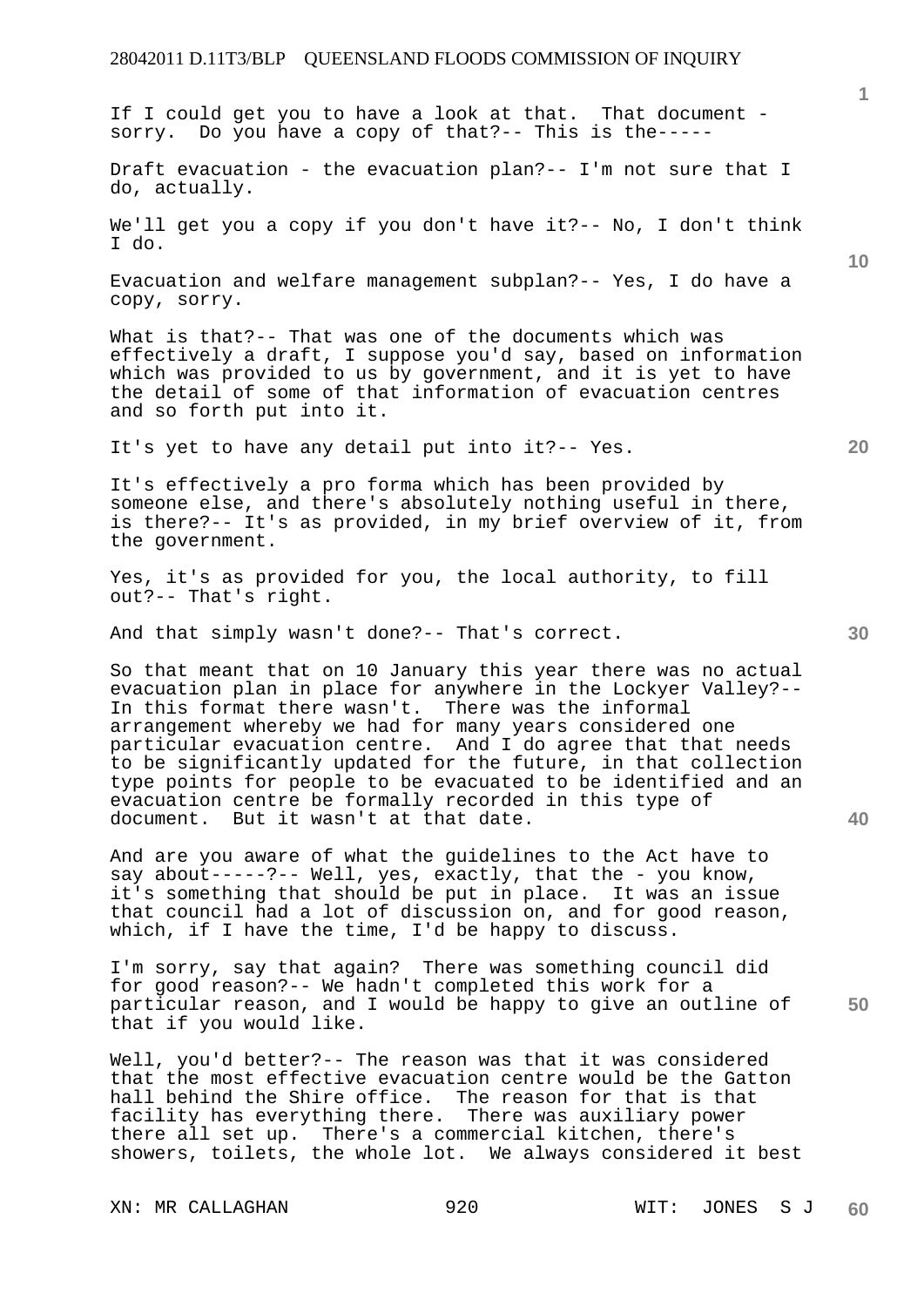if possible to get as many people into one evacuation point as possible. Very helpful in terms of missing persons and the like.

Can I just ask you to slow down a bit?-- Sorry. However, in the case of evacuation or in the case of an emergency, there needs to be specific points where people can gather and go to. To set up any number of evacuation centres is quite difficult, because you have to make sure that all matters are attended to, and in particular the missing persons issue is a big one. Now, the facility at Gatton, whilst it might be very good in terms of evacuation, it's obviously not possible for everyone to get there in the first instance. So we would like to in fact in the future identify points - different points for different types of disasters where people can actually gather and then be transferred from - to a larger, well equipped evacuation centre. And there has been quite a bit of discussion between council officers, myself and others, about this principle and how we would like to put that into place. We've given a huge amount of thought to it so that we can do it in such a way that would work. And we would have heard yesterday - or we did hear yesterday in this room a lot of discussion about evacuation centres and how people simply sometimes won't go to them, how they want to go to where they are comfortable to. And that was one of the concerns that we've had in previous circumstances where we have had to evacuate people, and that did occur in 2002 and 2004.

But none of that is an excuse for not having a plan, is it?-- I guess that the guidelines suggest that we should have that in place, and it's important that it be put in place.

And all of that would have been done if you had even just filled out the pro forma, wouldn't it?-- Oh, exactly.

I mean, it provides, for example, and appendix with listing of possible shelter locations. Not necessarily setting up an established evacuation centre, but just providing for a list of possible locations?-- Well, if that had been filled in, yes, it would be in writing. The discussion that I mentioned before was verbal and not in writing.

And if it had been in writing, it could have been published and made known to everyone in the region - published on the internet and elsewhere?-- Could have. In some ways I guess that it was fortunate that that didn't occur, because some of the places that had been suggested as collection points or evacuation centres were themselves isolated by flood waters, and people could have been in danger in travelling to them.

Of course. But it's a least better to give people options, isn't it?-- I guess so. However, when I just spoke before I mentioned the point of for different disasters, different types of points-----

Yes, and different options?-- And in our discussion up to date - in the verbal discussion up to date we hadn't considered that, you know, to the extent that we have now. We now have

**10** 

**1**

**20** 

**30** 

**40**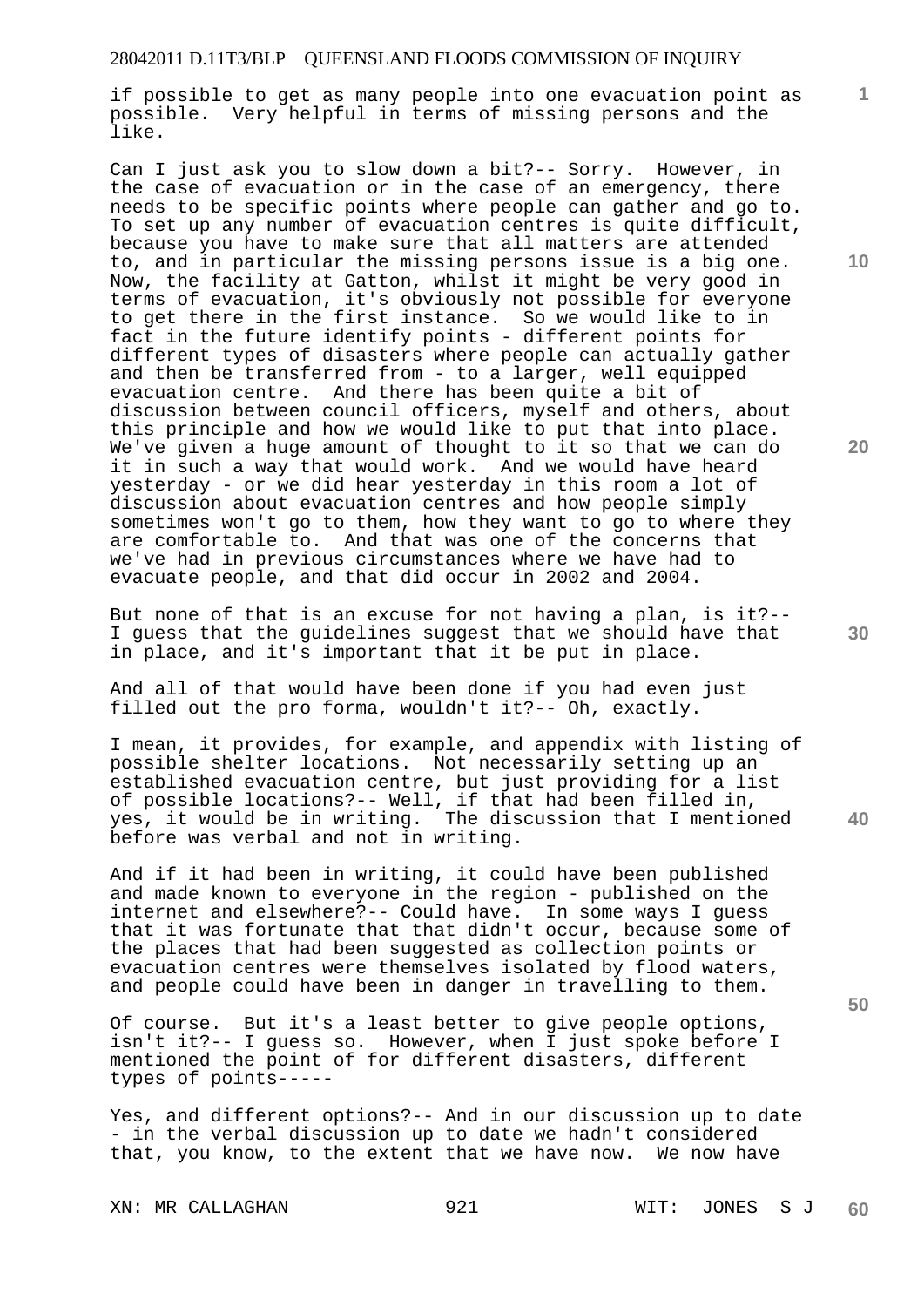flood lines which suggest floods impinge on places that we never thought they did before, and I believe heretofore we can actually produce a much better document.

I'm not interested in having it all judged with hindsight. You would least agree that the way forward is for a proper plan to be prepared and-----?-- Oh, most definitely.

All right. We do though, subject to what I've just said, have to review what actually did happen. So what decisions were made as regard evacuation centres from the 10th onwards?-- Okay. Well, in regard to the disaster of the 10th, the principal centre was the evacuation centre at Gatton. There were a number of centres that were set up outside of that area. They weren't council centres; for example, people were at the Postmans Ridge hall. That wasn't actually in fact an evacuation centre. We know there were people housed and looked after at Murphys Creek - that was a community initiative - because of the isolation, and council weren't able to get into there until about Wednesday or Thursday. The official council centre was Gatton.

We'll come to Murphys Creek in a moment. But who made these decisions about where people were actually to be kept?-- At the council building the key players in the local disaster meeting were there in attendance most of the time: the coordinator, Mr Franzmann; various other members of council; there was a police officer there most of the time; there were other key members there. The discussion - many of these discussions were had with that group.

Who made the decisions?-- That group.

You were the chair of that group?-- That's right. That's correct. And there was consultation between those members, and it was considered that that was the most appropriate thing to do.

So as chair of the group, was it finally your decision to publish the whereabouts of evacuation centres?-- The coordinator assisted in that process. There was discussion between those people. He assisted - obviously, it's a bit of a moving situation with some of these things. As the floodwaters rose, they were cut off and we had to change the position, and so the advertised positions had to change at times.

I understand that it would have been a team process of consultation and so on, but I am interested in the process by which a final decision was made and communicated - and how it was then communicated?-- Communicated by various means, and the short term means, the immediate means, was by radio. There were a lot of radio messages. In fact, I think you probably have been provided with a log of that type of stuff. Various radio stations that information was disseminated through, and as I said, some of those centres did have to change as the weather changed.

**30** 

**20** 

**40** 

**1**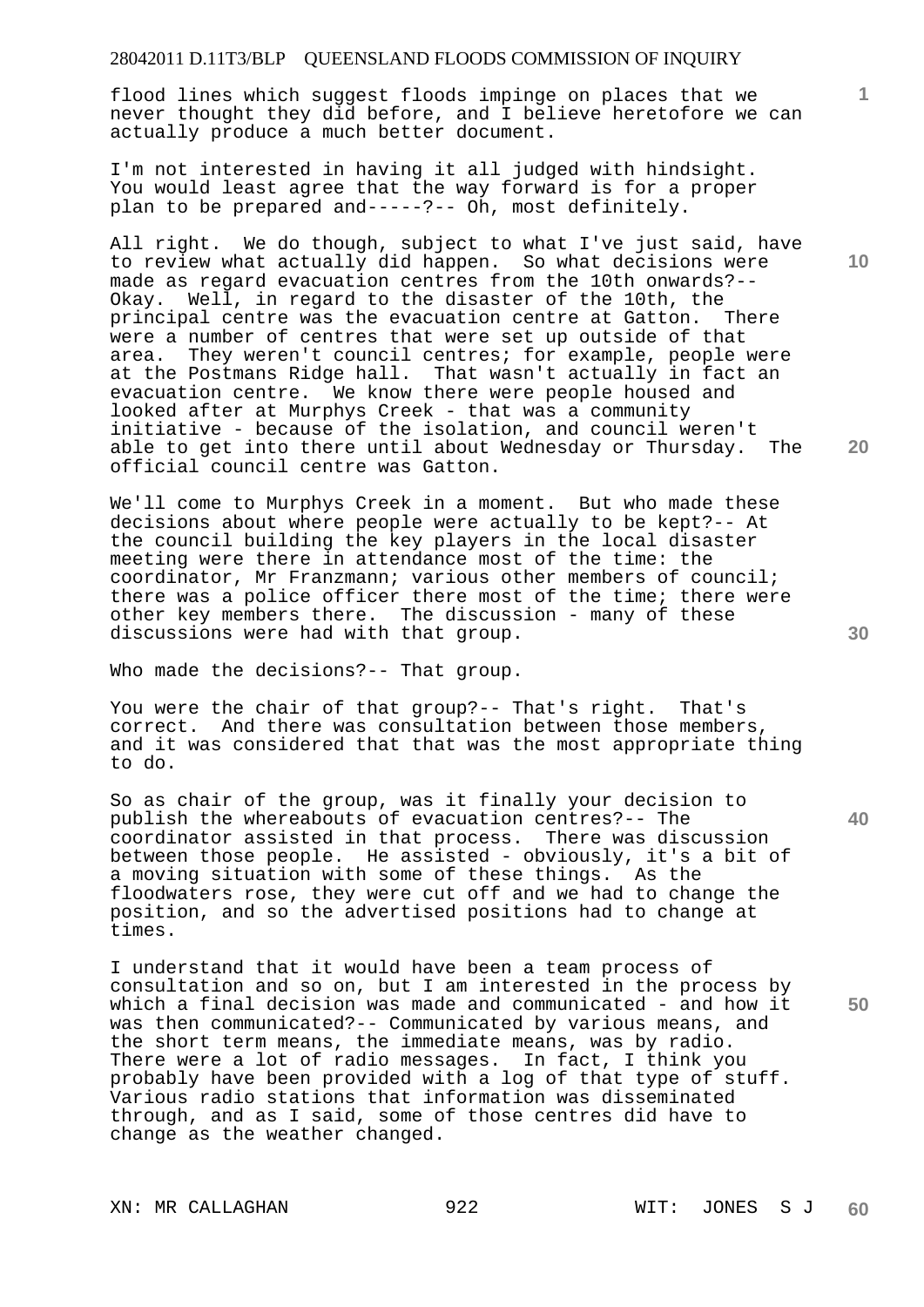What about the supply of evacuation centres, how was that organised?-- The?

The supply of essentials?-- Okay. One of the main reasons that we selected first of all of the Gatton evacuation centre was the availability of the materials that you just mentioned.

Where were they available from?-- In the case of Gatton, the bedding and so forth was brought in from the university. We already had auxiliary power hooked up there prior to the event occurring. After Boxing Day we had the evacuation centre and our main building outfitted with emergency power. Our various officers of the council undertook to obtain certain supplies that were required, foodstuffs the likes, and they were brought in. There were people-----

Can, I stop you there. Because there's two aspects of that I want to explore before we go on?-- That's fine.

The bedding, for example, you say you got that from the university?-- The university.

What were the actual mechanics of getting it?-- Okay. The job was - the coordinator took charge of obtaining that material. He contacted Brad Domrow, who is one of our - the director of our community services section of council. He then made contact with local organisations, one of which was the University of Queensland. They were able to supply the bedding. A local transport company went out and obtained that bedding and brought it in.

So the LDC contacted someone in your council?-- That's right.

Who then contacted the university?-- That's right, contacted various local suppliers and contacts.

Specifically just sticking with the bedding situation?-- Yes.

And the university, in effect, out of their own goodwill, supplied the bedding; is that right?-- That's right.

And are they ever - in that sort of situation, is someone like that ever compensated, or is that just something that they do?-- We have had that - an arrangement with the University of Queensland before. This has happened before. It's something they have always done to help people out, and it's the sort of cooperative arrangement that you get in these local, rural type areas.

That's why I fastened on it just as an example of the sort of cooperation you need. But you also need that line of communication?-- We have some lists and contacts for various things. Bedding in this case was one we were discussing. And obviously with the number of students they have at the University of Queensland, they have quite high supplies.

I was going to ask you about that that list of contacts. That's obviously something that's going to be very important

**10** 

**20** 

**1**

**40**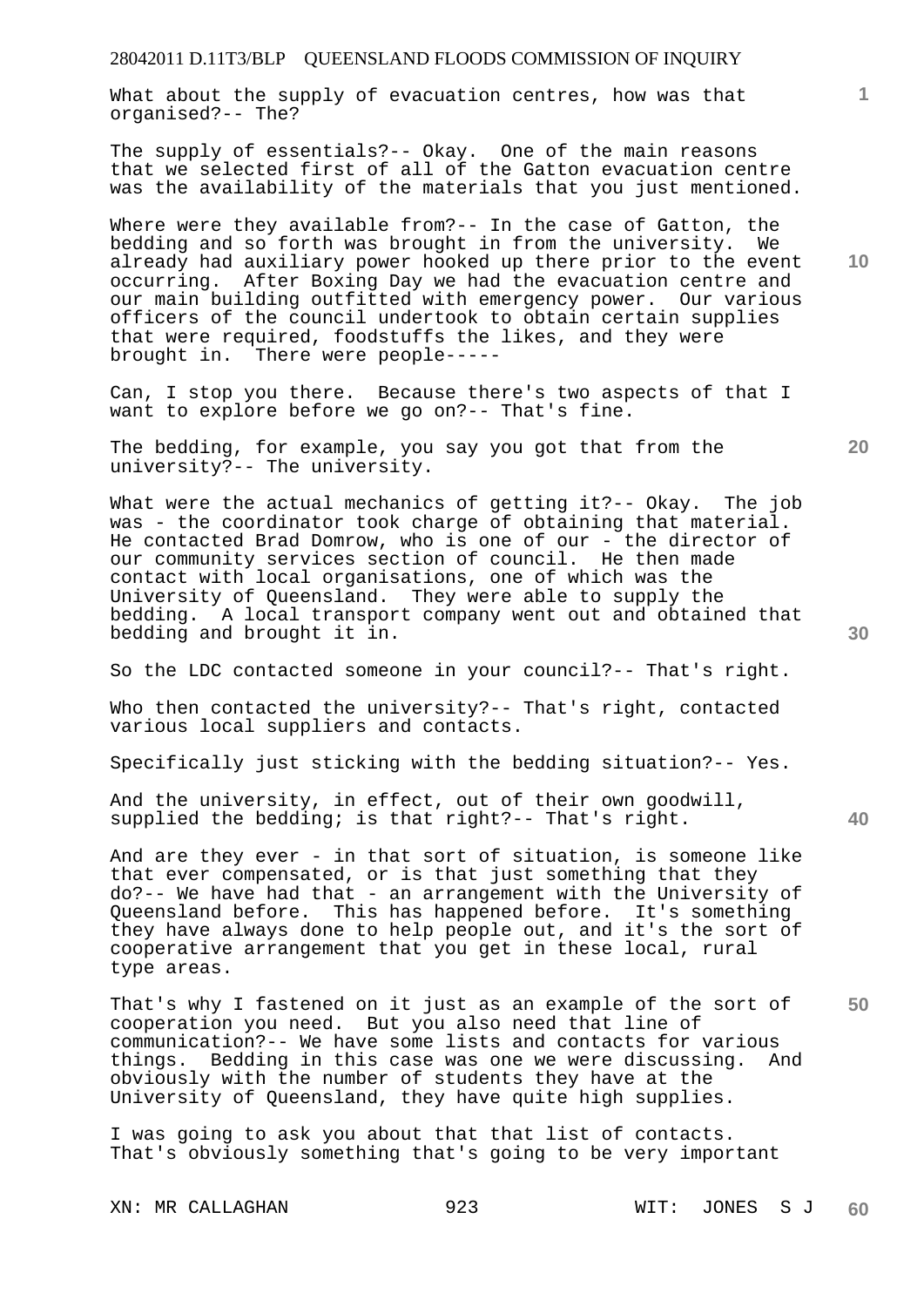in this sort of situation. Where do we find those?-- Look, I'm not exactly sure whether the coordinator has a formalised list. I guess he may - he probably well does have. I know the directors in our council all have contacts that they deal with on these matters, because we do deal with them on these matters on other fronts.

You would accept that there's an obvious importance in there being a document or some sort of permanent record of that sort of thing in the event that the LDC, or whoever has all of this knowledge, is not himself around to share it. Do you agree with that?-- I certainly do agree with it. I guess in agreeing with it, though, there is another point that I guess I should put on it, and that is many of these organisations we deal with, there are frequent changes in the people involved and they need to be updated. And also I think the local knowledge thing is huge, because when these situations occur, very often you have requirements that you may not have had a requirement for before, or even anticipated in an emergency, and then the local knowledge really does kick in.

I think that's my point. That when there's a situation that can change very regularly, it's important that there be a record, albeit one that's continually updated; you would agree with that?-- I guess, you know, a classic case in this flood was the height of this flood actually caused needs that we've never anticipated before. And so not only do we need the list you've mentioned, and not only do we need it updated, but I think we also need some initiative as in how we fulfil those other needs that aren't listed.

Sure. No argument about that. Can I take you to the minutes of the - that collection of minutes of the LDMG. It's Exhibit of the - that collection of minutes of the LDMG. 159. As I say, they record a meeting, I think, on 18 September 2009, and 23 September 2010, and then 13 January - I'm sorry, 12 January 2011. It's the one on the 12th that I would like to take you to. That's the one at 5 p.m. on the 12th. Sometimes the group met more than once on the same day; is that right?-- That could be correct, yes.

Okay. Just as a general - just to give us the general feel or how all this was working. Where were you actually meeting?-- Generally in the council chamber in the council building.

And were there any issues with that?-- Look, I think it was actually quite successful, because obviously you've got access to computers and all that type of thing in the building. Generally I think it worked reasonably well.

**50**  Who took these minutes?-- They would have been taken by one of our administrative people, I would imagine.

You don't recall?-- I don't recall. There's too many meetings in a short period to recall the detail of that.

Was there a copy of the minutes of the previous meeting available at the subsequent meetings?-- Generally I think there was, yes.

XN: MR CALLAGHAN 924 WIT: JONES S J

**60** 

**10** 

**1**

**20**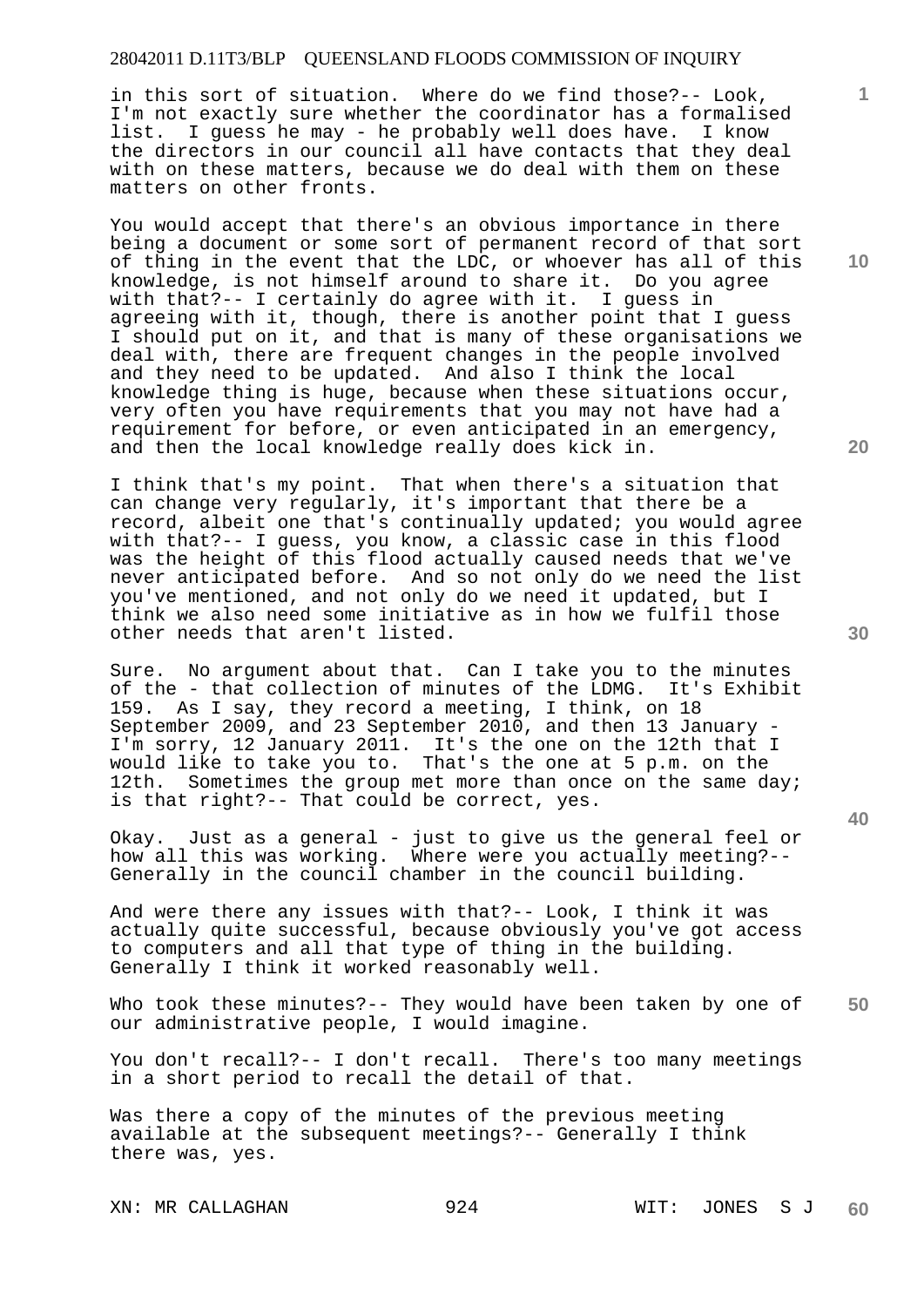They weren't actually ratified until March. I accept you had better things to do than ratify minutes?-- I think, to be perfectly honest with you, in those occasions where we had several meetings in a day, it would have been virtually impossible to have prepared minutes available at the next meeting.

That's what I'm interested in. Because obviously when you're looking at coordinating a response and different people are attending different meetings at different times?-- Yes.

There's an obvious advantage in having a record available as soon as possible?-- Yes.

And I understand there may have been other things to be done. But the problem is illustrated, I would suggest to you, if we look at the meeting on 13 January 2011 at 0900, the apologies there include yours, as chairman of the group?-- Yes.

Mr Moon's as deputy chair?-- Yes.

And Mr Franzmann's, the LDC?-- That's right.

So there are obvious difficulties in having a meeting without the chair, the deputy, or the LDC?-- Yes.

But it was going to be important that you know everything that had been decided at that meeting. I think you had another one at 5 p.m. that day?-- That's right.

Would that be right?-- On some of these days there were two or three. And the other thing - I haven't read the detail again of these minutes - but what happened in some of these cases, sometimes the committee actually come together to have discussion between some of the more external partners, for example. I can't recall any of the detail of this one, but with the water supply issue, the interconnection with power and communications and so forth, at times there were discussions between those persons involved in the committee more so than the wider emergency situation.

Even so, I would suggest to you that it's important in these sort of circumstances that there be at least one person providing some overall leadership and continuity to the whole process. And I understand that you were very busy doing many things during this period, but can you say, for example, why you weren't present at the meeting of the 13th at 0900?-- Look, I cannot recall. I would have to go back and look at our detail in my diary. I'm not sure. But generally there would have been - one or more of those persons who were absent at the meeting would have been at the meetings. I'm not sure-----

The records will speak for themselves, and you may well be right. But what do you say to my suggestion that it's undesirable for the chair and the deputy chair and the LDC to be absent from any meeting of the LDMG?-- Look, I think what

XN: MR CALLAGHAN 925 WIT: JONES S J **60** 

**40** 

**50** 

**10** 

**1**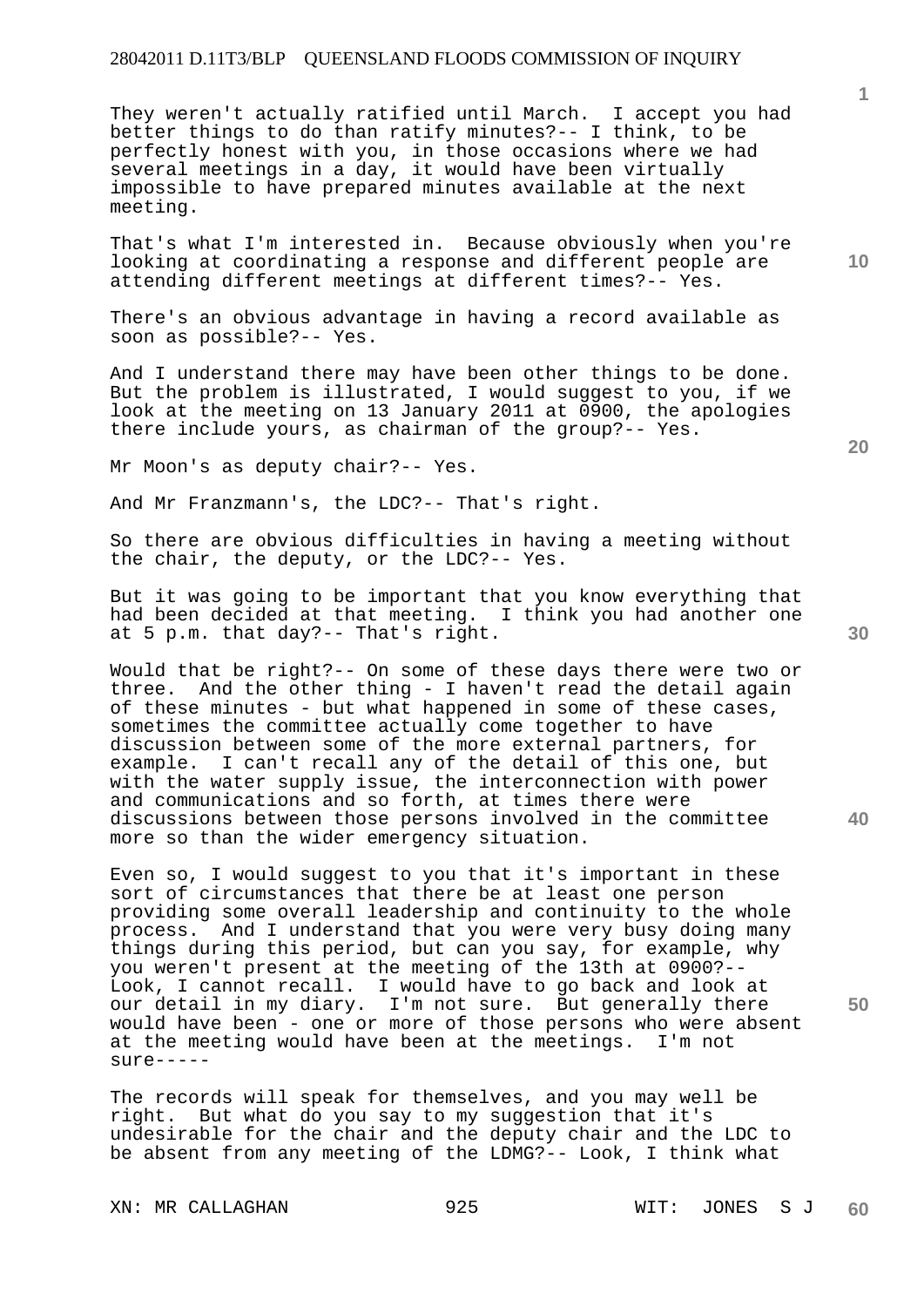you are saying is absolutely right and I would agree with it. I guess the difficulty when you're having three meetings a day, having all parties present is difficult. There must have been good reason why on this occasion we couldn't all be there.

All right. You did actually get some help from the Charleville Shire at some stage?-- Yes, that's correct.

How did that actually happen?-- What happened was our coordinator, Mr Franzmann, had been working very long hours for some time. He for personal reasons did need to take a break, and so council, through our CEO, made inquiries about a person we could get to replace him. It was obviously important that we got someone who had some sort of background in dealing with a flood and an emergency of this type. He made the relevant inquiries. I think that might have been through LGAQ or Emergency Management Queensland, one of those places. One of those bodies recommended that we approach Charleville because they had had that experience and they had recommended that we get a member of their staff to come down and assist us.

It was obviously helpful?-- It was.

**30**  That's why I'm interested in how that came to be effected. You think it might have been LGAQ or EMQ?-- The CEO did discuss it with me at the time. I can't remember who he actually made the Inquiry of as to where he would obtain a person with that type of qualification. One of those types of bodies did recommend Charleville, and he made those inquiries through there.

It was just something that happened as a result of his initiative, if you like?-- That's right.

Not through any specific operation of the disaster management plan?-- Not really. We had discussion - look, Gerry was working very hard. He needed, as I said, for personal reasons to take a break. He had spoken to me about it. I had spoken to the CEO, and the CEO looked for a replacement.

During this period you're aware that there were a number of police working in and around the region, and it's been suggested that one thing the police had to deal with was some very vocal negative opinions regarding the council and a strong perception by residents that they were not getting answers to their questions. Are you aware of that suggestion?-- I've read that in one of the statements.

It's suggested there was catcalling at public meetings. Were you aware of that?-- Look, I attended most of the public meetings.

Yes?-- In general terms -I mean, we're dealing with people who have been displaced from their homes, people who have lost loved ones, people who are emotionally very distressed, and I think generally the people actually at those public meetings I

XN: MR CALLAGHAN 926 WIT: JONES S J

**10** 

**1**

**20** 

**40**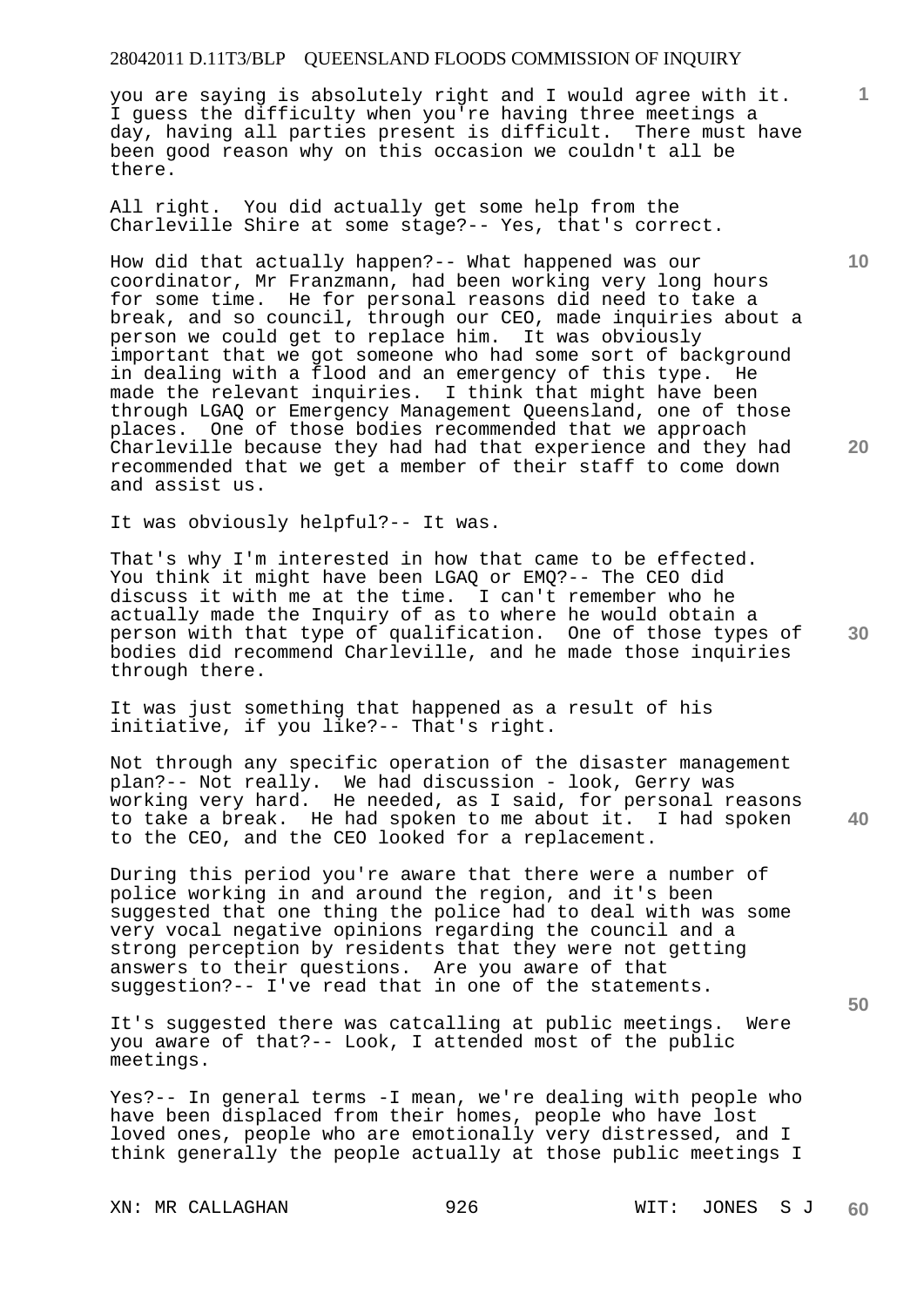attended did in fact perform quite well. I think obviously they did have needs, and with so many needs with an emergency so big, it's obviously difficult to settle all those in the short period. As time went by and things became more organised and more staff and resources were brought in, I think a lot of those needs were satisfied.

You are obviously familiar with the statement that I'm talking about?-- I've only read it once, but yeah.

I will get you to - give you the opportunity to comment on the suggestions that are made in it. The officer concerned complains that he was unable to rely upon the LDMG in meeting critical community requests within required timeframes. Most notably these were for personal protective equipment and water trucks. Do you have a response to that?-- Look, I would probably deal with the two things separately. With regard to water trucks, we heard here yesterday in the Inquiry the issues with water. This disaster was a major issue - there was a major issue with regard to the supply of drinking water. The mains were broken in several places. Articulation was taken out. Forty per cent of the shire, I suppose, lost its articulated water supply. So the demand on trucks was huge-----

I would just ask you to slow down a bit?-- Sorry, I'm a bit deaf in one ear. It was huge, and what happened was we simply had all the local trucks that we could possibly obtain in use. I know that the - Brett Schafferius did assist us greatly there in obtaining trucks from elsewhere, and I think some even came from the defence forces. But to keep in mind the amount of water that we needed to move was huge, you know, the number of trucks that was physically required, it wasn't just a few. It was a very large number working 24 hours a day, and that was a very big resource to find. Far greater than what would be available locally. In terms of protective equipment, we did also have issues. Yesterday we heard about the issues with the road closures. It was difficult to get supplies of material in. In some cases there weren't sufficient supplies even within the bigger suppliers in Brisbane to get them here, and there were some difficulties in obtaining those things.

All right. The other complaint - one other complaint was in relation to the ability to advise people in Grantham about severe storm events, both practical safety reasons and to manage the obvious community fears that might have been associated with such a thing and being told a text message wasn't possible if the storm was less than a category 3 cyclone. This would appear to be in communication with the LDMG. What do you have to say about that?-- When we look at our plan in regard to any of that information from the Bureau of Meteorology, on page 2 of the plan it's quite clear that yes, it is our job to disseminate that to the public; however - it might be page 10 to 14, actually. Page 10 to 14. It's quite clear under the "Responsibilities" there it says, "Issue local flood warnings and information", but further down it states that that information has to be provided to us. And council would always be very careful about how it would put

**10** 

**1**

**30** 

**40** 

**50**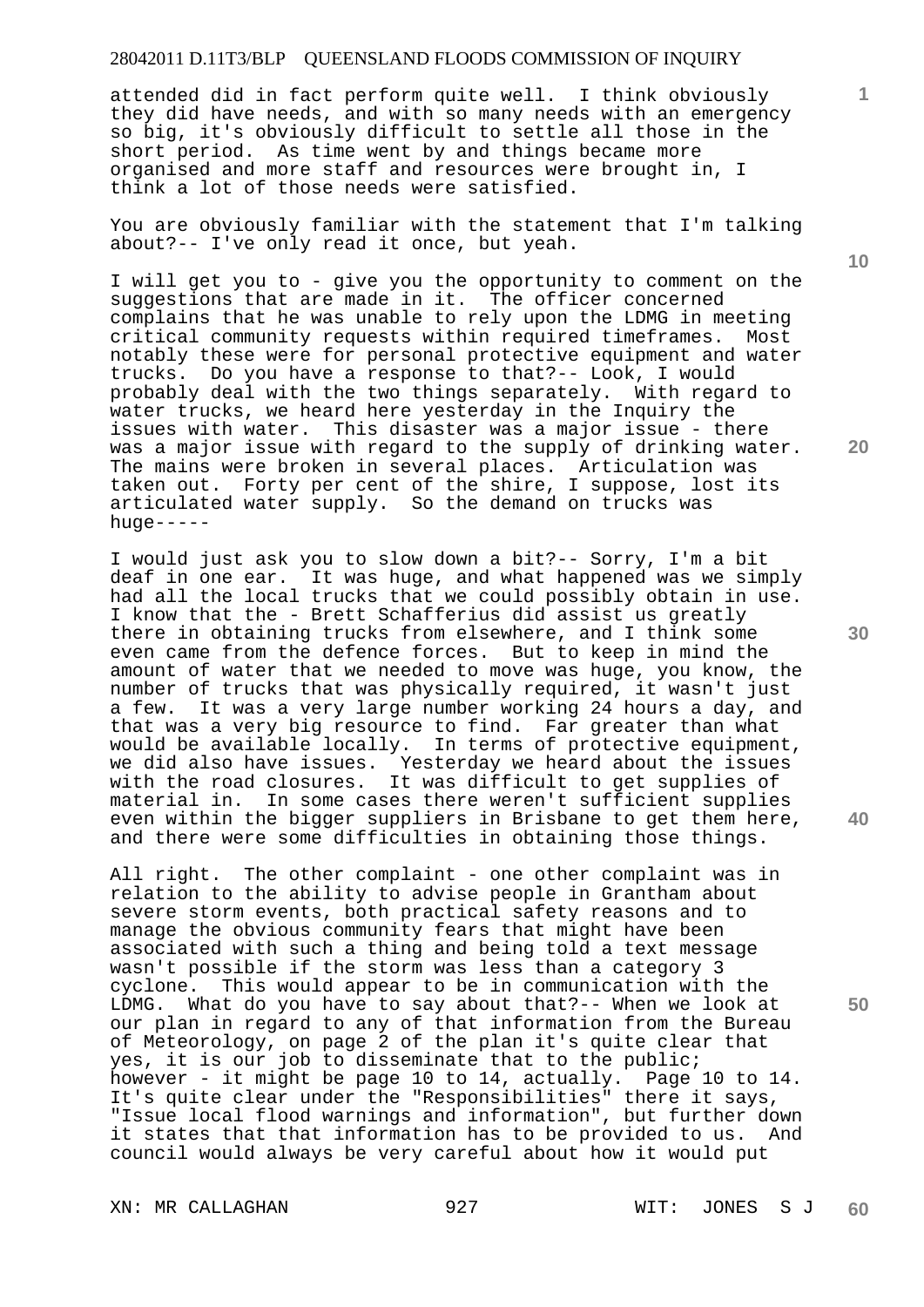out any information if it wasn't provided to us, and I think it was the Queensland Police that suggested they were the agency. It might be page 18.

Sorry, where are you looking?-- I'll just find the spot here.

**10** 

**1**

**20** 

**30**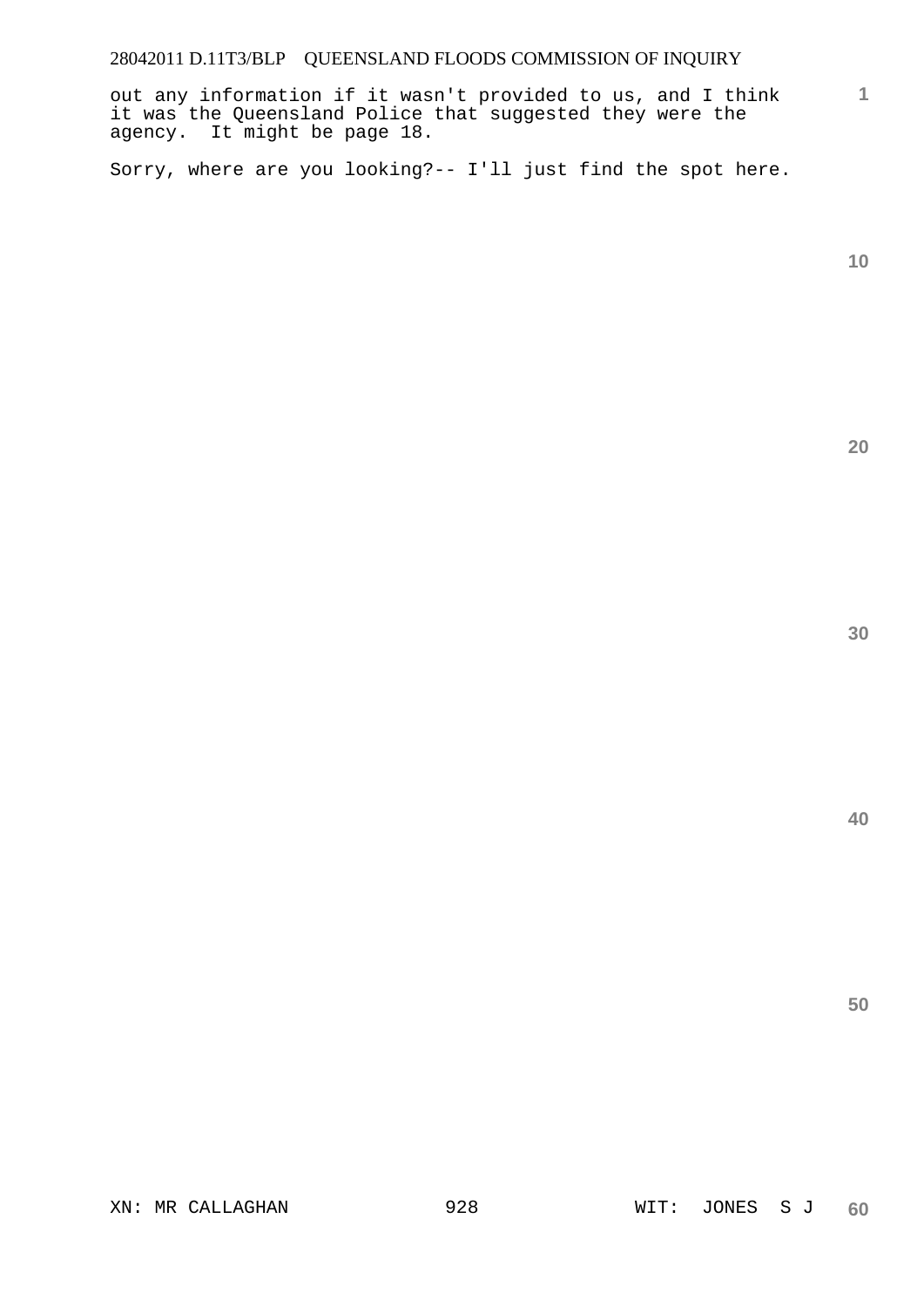It's Exhibit 158?-- Yes, on page 11.

Yes?-- Under "Queensland Police Service", "Flood. Supply of meteorology" - "Supply of Bureau of Meteorology information to the local authority". And on page 10 under "Lockyer Valley Regional Council", the "issue of local flood information and warnings".

Just on there, just while you're on page 10, "Organisation: Lockyer Valley Regional Council", responsibility, "Storm and tempest: Collection of information. Issue of local information". Isn't that what we're talking about?-- That is under "Storm and Tempest", yes, but I - if we're refer to the flooding that occurs from the storm-----

No, the complaint was in relation to storm warning following the event?-- Right.

There were at least three occasions in which sever storms were forecast which did impact on Grantham and on each occasion the LDMG was requested to formulate a means of advising Grantham residents of a pending thunderstorm. Now, that's clearly, by this plan, a council responsibility and I'd suggest to you, in the circumstances, would clearly have been an LDMG responsibility as well. The complaint is that there was no means suggested by which that could be done and the police ended up wandering around with loud hailers?--  $I - I$  haven't got a copy of that statement here. But that request, was that just in - was it verbal or was it in writing? Have you any idea?

The statement simply reads: "There were at least three occasions where severe storms were forecast hours ahead which did affect Grantham. On each occasion I requested the LDMG formulate a means of advising Grantham residents in the event of a pending severe storm"?-- The reason I ask that question was I haven't actually seen any documentation which suggests a formal request of that nature and I-----

It probably wasn't a formal request. It was probably an oral request and he recalls being told what I said before, that it wasn't possible. That would very likely be in the category of the many, many things which weren't written down?-- Yeah, well that - that request certainly  $d$ idn't -  $d$ idn't come to me,  $SO------$ 

So you're just not aware of it?-- I'm not aware of it, I don't know how the request was made and I don't know why the response, if any, was as it's suggested.

What should the response have been?-- Look, quite clearly, on taking into that storm and tempest view of responsibility here, I think that it would be pertinent that council does develop a means of putting out that information because it certainly is important, particularly psychologically, to people that have been affected by this type of disaster.

Well, in a meeting of the LDMG on the 8th of March, sometime

**10** 

**1**

**30** 

**40** 

**50**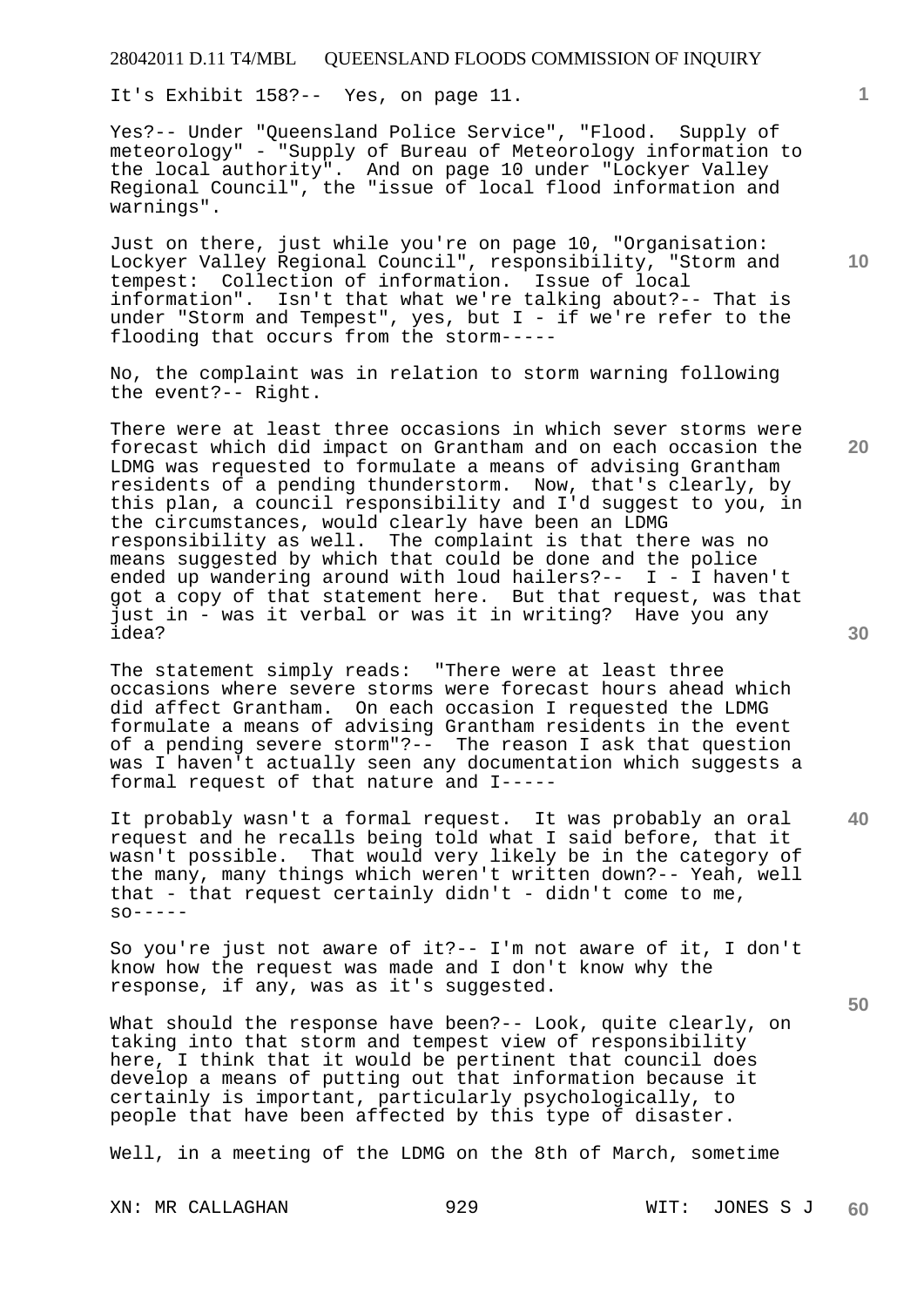after the events, the minutes from the 12th of January to the 14th of February were accepted and there was a special resolution that it should be noted that the existing Disaster Management Plan has proven its worth during the disaster flood events of December 2010 and January 2011. You were chair of that meeting so, presumably, you - or that motion was carried. Presumably, you supported it?-- Yes, I think I did.

Can you just tell us how you feel the existing Disaster Management Plan had proven its worth during the flood events of January 2011?-- Well, I think, you know, when you actually read through the plan, given the enormity of the task that was put in front of us and, as was suggested yesterday, when most of these plans have been developed they certainly - it isn't intended that they deal with a disaster of the nature of this one, probably one of the most significant Queensland has ever seen. And given that fact, I think I - we would have to accept that, you know, the plan wouldn't fulfil every possible nook and cranny that it is supposed to attend because of the enormity of the task. However, given the fact of how it proceeded, I think, you know, there are a number of people involved with our committee that are of the feeling that the plan did, given the size of the disaster and the resources that we had available, did perform reasonably well.

How exactly though?-- I guess that when you go right through the - what we are supposed to do, there are many of the tasks and many of the things that are put in front of us that we're supposed to attend to that were attended to, not - even if it weren't to the fullest of the level of attention that would have been required.

Accepting that many tasks were attended to and that everyone rose to the occasion, what was it about the plan that performed well?-- I think it was - the plan was actually, you know, quite simple and I think it was quite easy for people to work with it and  $I - I$  know our coordinator, for example, found it quite - quite easy to use. And at a time of disaster like this, when it's extreme, you need something that is in that - that vein and is workable.

I'm just really after a practical example, I suppose, from your perspective as chair of the LDMG?-- Right.

And understanding that the LDCC and everyone else had their own responsibilities. But from your perspective as chair of the LDMG, what was it about the plan, specifically, that worked well?-- Well, I think the way that the - the plan first of all, the people that were on the LDMG, I think the representatives on there were good across the agencies involved. I think the way that they came together, the way they communicated informally was - and networked was tremendous and that the combined response that came out of their upholding their various parts of the plan to return to the necessities of life was very good.

So the informal networking aspect of the-----?-- Or the - and the plan brings those people together in the meeting process

XN: MR CALLAGHAN 930 WIT: JONES S J

**20** 

**10** 

**1**



**40**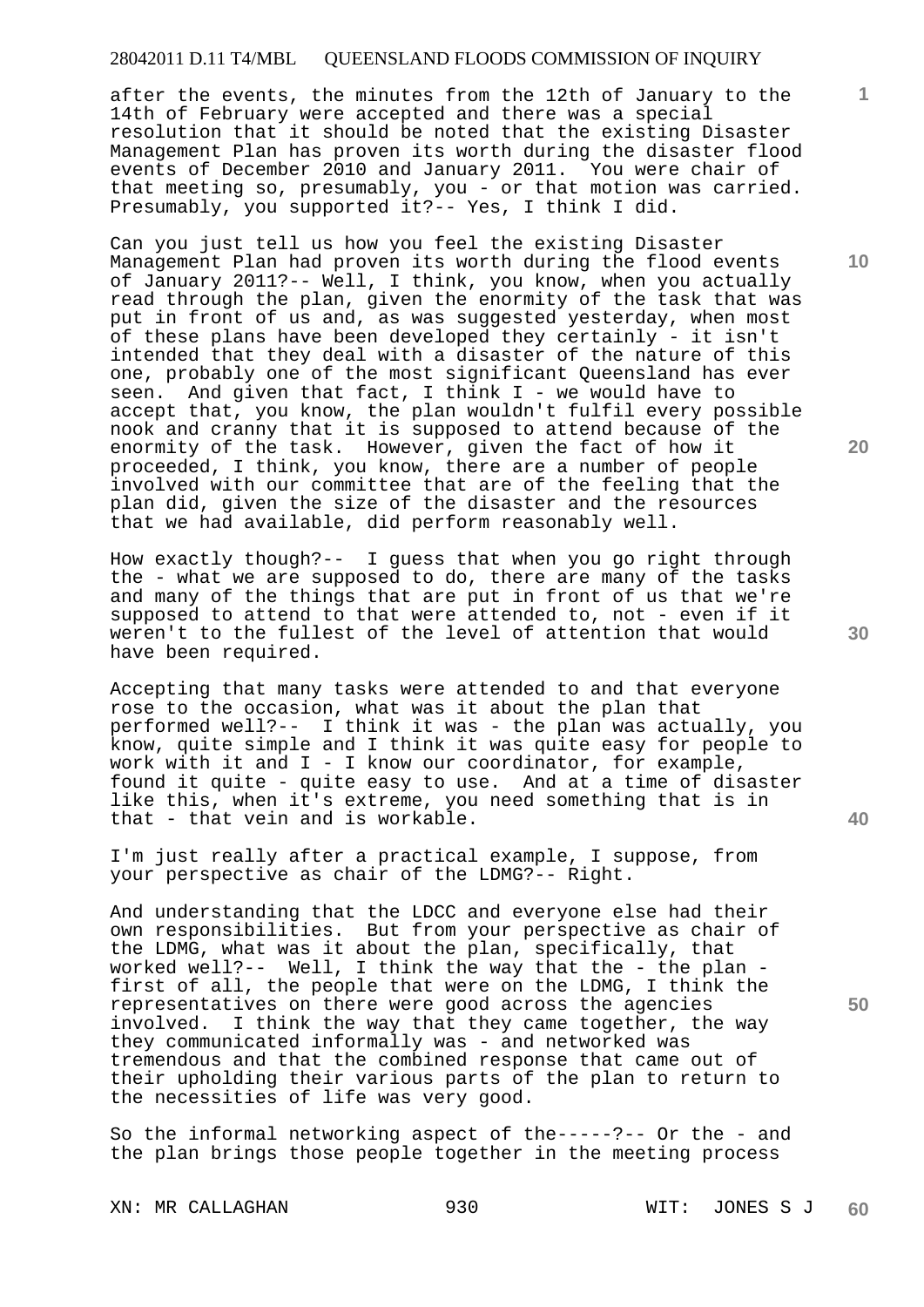and, you know, when you have a look at some of these minutes that we've been discussing, the number of agencies that were there, the amount of attendance that they had and some of the tasks that they completed, they were quite - quite large tasks.

Can I can you about, specifically, the attendance of the EMQ representatives at the LDMG. Who were they?-- Generally, David Fraser attends to us. Bob Bundy has been at some of the meetings at times.

But Mr Fraser wasn't there between the 10th and the 14th, was he?-- The minutes would reflect-----

Well, they reflect that he certainly wasn't there on the 12th or 13th?-- Yes.

Nor the 14th?-- And I guess - I guess in commenting, it's an EMQ issue probably more than mine but there were so many disasters occurring across such a wide range of places at the one time.

Don't get me wrong, people from EMQ were there?-- Mmm.

I'd suggest there was a Libby Davis?-- Yes.

And Michelle French?-- Yes.

Were attending on behalf of EMQ?-- Michelle was-----

So it is not criticism of Mr Fraser not being there, but there were others there. I'm just interested in your perspective of the contribution made by those two people who I have just mentioned?-- Oh, look, they were - well, in fact, all the EMQ people were most supportive and, you know, we've always had a very good arrangement with them where they assist us with information, they try and help us with things and guide us with things and I found it quite good.

What did they actually do? I'm focussing on that period between the 10th and the 14th?-- Certainly provided advice at our meetings. They provided various types of support of information that we required. They certainly assisted in that process - some of those processes like the helicopters. They were very good in providing advice as to things that we need to do.

Can you give me an example?-- Just offhand - I know Michelle French, for example, did give us advice with regard to documentation in some of the meetings. I know that she assisted us in gaining information as well.

What do you mean advice as to documentation?-- Oh, as to how we could get information or how we could pass information back into government circles, and I can't remember the specific topics.

How to fill out forms?-- Basically, and - and processes of

XN: MR CALLAGHAN 931 WIT: JONES S J **60** 

**30** 

**40** 

**50** 

**20** 

**10**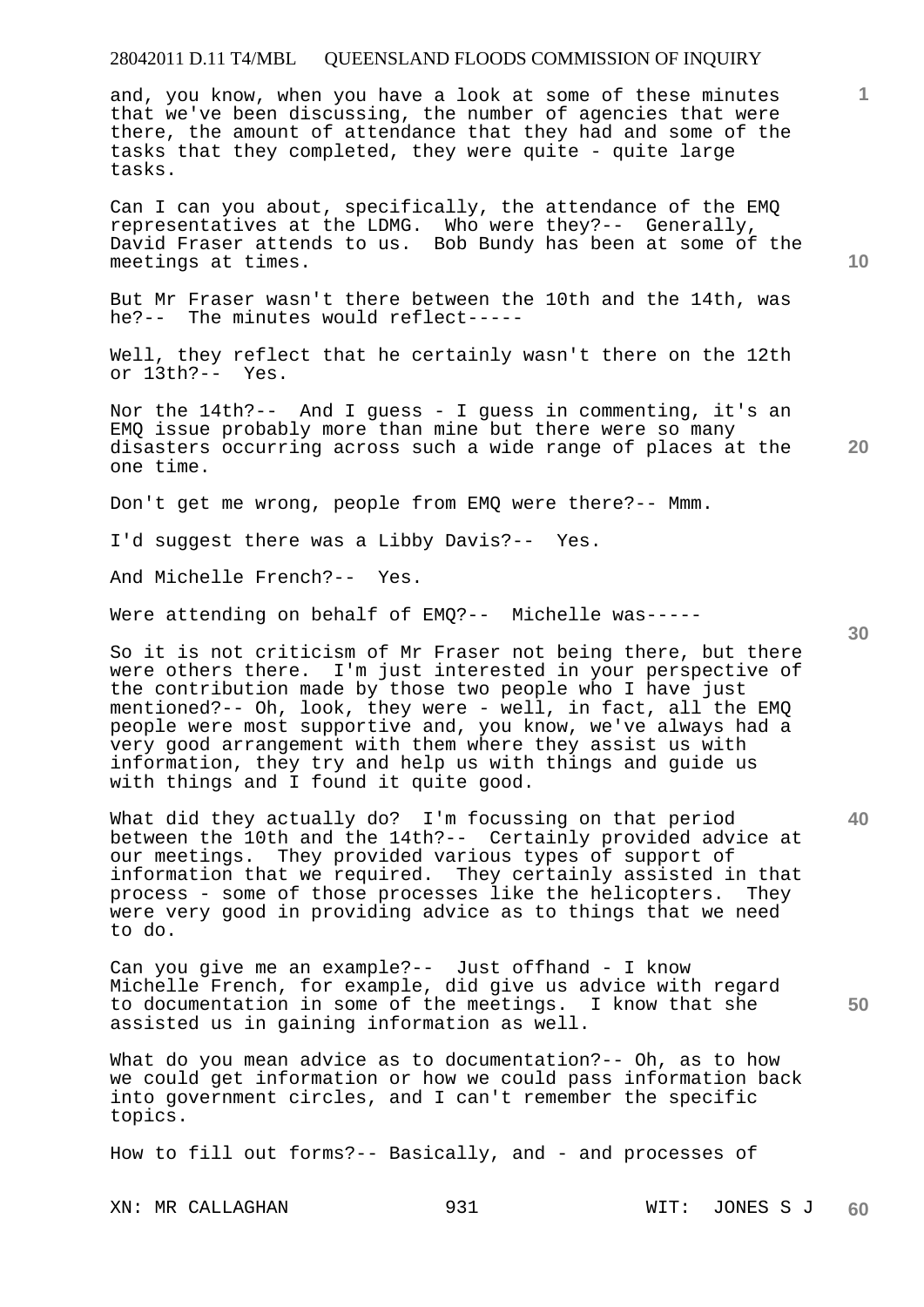forms that, you know, we needed to fill in at various times.

Well, you're aware that there are a number of - well, there is a number of specific concerns that have been raised by the residents of Murphys Creek?-- Yes.

Can you explain for us or can you relate to us the state of your knowledge about what was happening at Murphys Creek from the 10th onwards, and I don't - just an abbreviated version is all we require?-- Right. Okay. On the day of the 10th I had very little knowledge of what had happened and I'm talking - I'm speaking now from my knowledge at the time.

That's all I'm asking-----?-- Yes. I know on the council's position or our understanding as a committee of what happened in Murphys Creek was very limited until after the group of people went in, I think it was in the Emergency Management helicopter, on the morning or - or the 11th and they reported back to council at 7.30 a.m. on the 12th, which was the Wednesday. That was the first information that we actually gained. Now, I would be remiss if I didn't make mention of the fact that that was a concern to us because I have since heard that a fire crew did attend the Murphys Creek Tavern coming down from Toowoomba on the night of the 10th. Now, to my knowledge, I have found no record of that information being passed on to our committee or our council. The first information that we had passed on other than - and I'm excluding Postmans Ridge from this because I was aware of it, a different circumstance. Murphys Creek proper, the first information that came to our attention, and it is in some documents here which you probably have copies of, was at 7.30 on the morning of the 12th. That was the Wednesday morning. We actually had meetings that day and we sent staff out on the 14th - on the 13th, which was the Thursday. Now, the same document will indicate to you that travel into Murphys Creek on the 11th by road was very difficult, hence the reason that they were taken - those people were taken in by helicopter, and the Warrego Highway remained closed until - the Gatton Bypass, the road that they needed to go back to Murphys Creek, remained closed until well into Wednesday the 12th.

That's true, but it does seem to have been open on the 12th. Is that right?-- It opened late on the 12th. And the morning of the 13th, our people went up there.

Was there any reason why they didn't go on the 12th?-- I believe it was - it was purely because of safety reasons. I know that when the - when the highway opened there was much debris and so forth had to be removed and there was still a lot of debris over the bridges and so forth on the way up there. The highway to Toowoomba was still closed. They couldn't go to Toowoomba and come down round Ballard because the Range was closed.

I saw in one document, in one minuted meeting that there was transport provided to the Coroner on the 12th. Is that to Murphys Creek?-- I'm not aware of that. It could be.

XN: MR CALLAGHAN 932 WIT: JONES S J

**10** 

**1**

**20** 

**30** 

**40**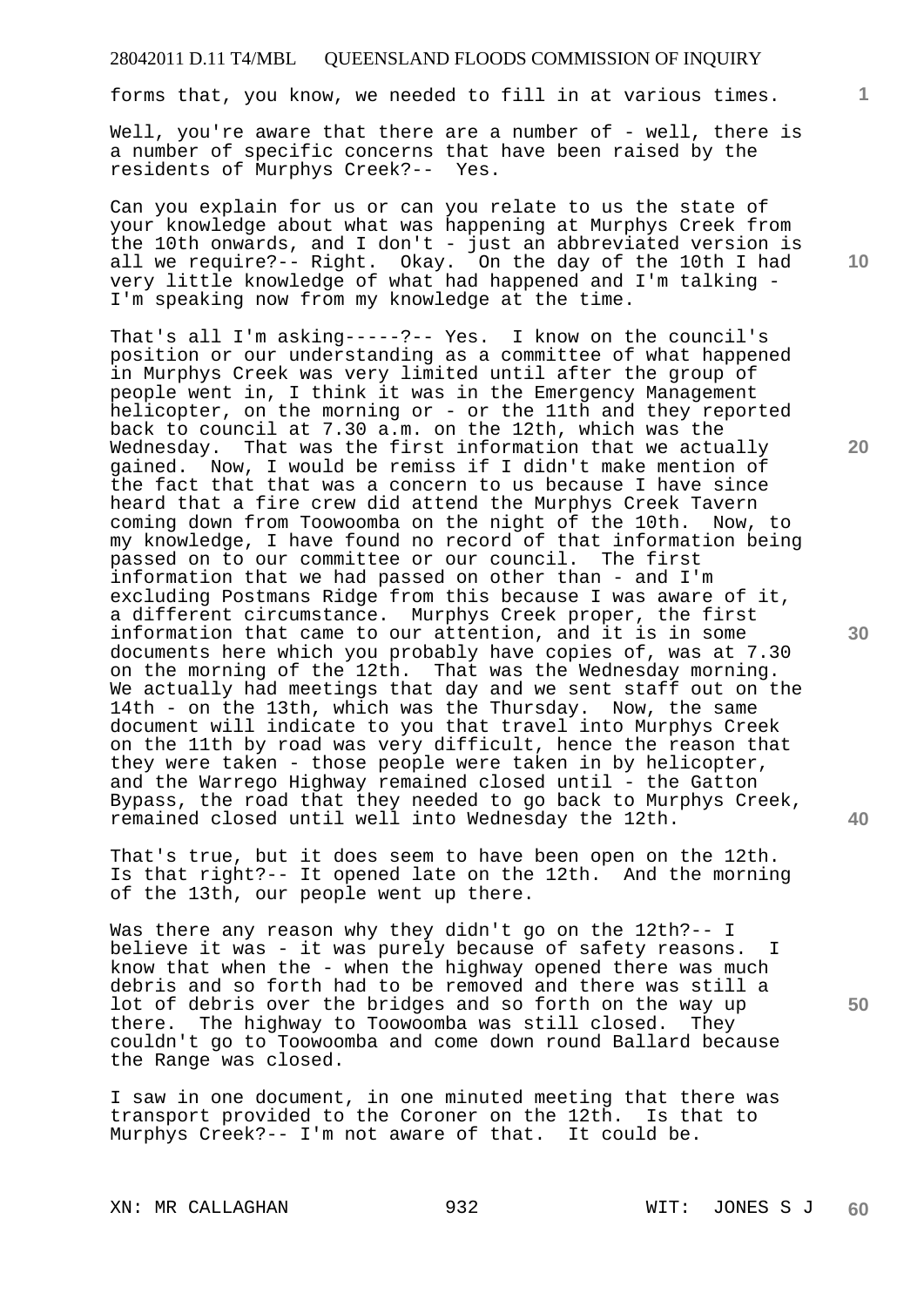Not aware of any transport?-- It could have been or it could have been by some special vehicle or there could have been a circumstance where material was pushed off a bridge to make way. But, certainly, I know I traversed those roads on the 12th and the 13th and there was still much debris and it was important that staff be kept in a safe position to do that.

It could, of course, be accessed from Toowoomba, couldn't it?-- Down through Ballard but, unfortunately, our people could not travel to Toowoomba because the Range remained closed.

No, but wasn't this a case where the District Disaster Coordinator could have been engaged and asked to get someone down there from Toowoomba?-- Well, the police were already down there and they were down there on the 11th. In fact, I think there was an officer stationed there from that time  $and---$ 

Well, the police were, yes, but the needs obviously extended wider than the police. The needs obviously extended to all aspects of disaster management?--  $I'm - I'm$  unaware of what formal requests came back for further information and further resourcing into Murphys Creek. I don't know what - I'd have to check with our coordinator as to if there were any requests. I'm not sure if there were. I know that our people went there on the morning of the Thursday the 13th. I actually went there on the 14th. In one of these documents it says that I didn't go there till the 21st. Myself and Councillor Holstein were there on the 14th.

Yes, but the concern and this relates to the whole disaster management modelling, the District Disaster Coordinator relies on information coming up from the local level. That's correct, isn't it?-- That's correct.

Here was a situation where the District Disaster Coordinator actually was in a position from Toowoomba to get assistance to Murphys Creek?-- That's correct.

But that didn't - no request was made from the local level for him to do that and it is a bit much to ask the people of Murphys Creek to do that if their communications are out. Isn't that a situation where the local government really has to be proactive and-----?-- Most - most definitely, if they had been informed. But as I said, it is in my opinion, according to the information that I've got, that our local group wasn't informed until roughly 7.30 or 6.30 on the morning of the 12th.

No, I understand that. I understand that, but you obviously had a situation where there was a widespread disaster covering, you know, every part of your region?-- Mmm-hmm.

Here was a part of your region that you hadn't really heard from and didn't it become necessary then for you to make some proactive inquiries about what was happening in Murphys Creek?-- Which is I'm sure what we did and that's why

**10** 

**1**

**40**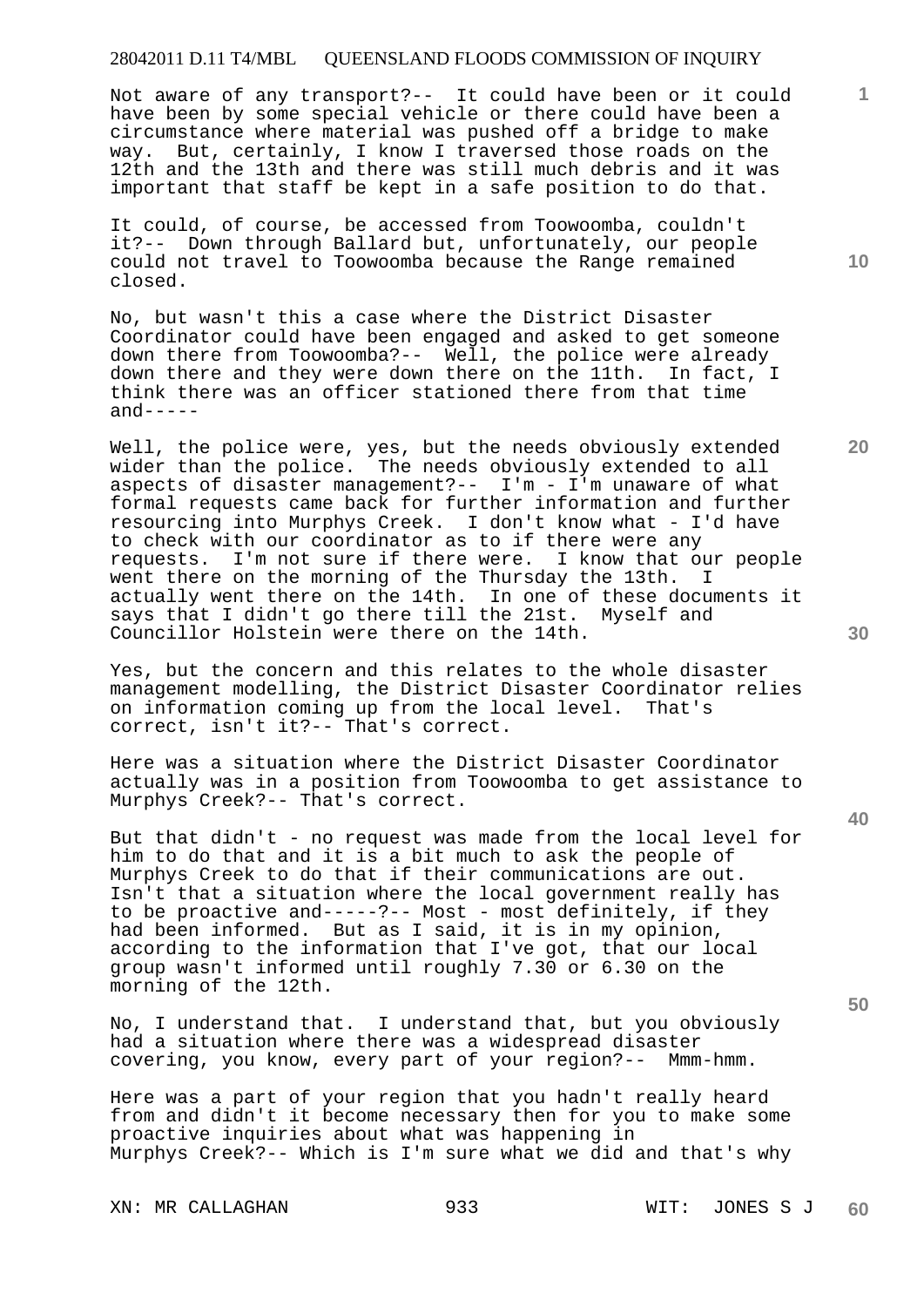on the morning of the 12th we received that information. Also, we did have helicopters engaged as I mentioned to you, I couldn't give you the dates and times of those but we did, to have inspections over the shire in total. Now, during that time I know that evidence was found of infrastructure damaged in many places. However, obviously Murphys Creek is a different situation. It's not as densely populated as some of the other areas and I know that that information was back to us also on the 12th. But on the 10th, the Monday the 10th, it would have been too late and too dark to do anything. It was only the 11th and the information was to us on the 12th.

As you say, you went there on the Friday; is that correct?-- On the 14th.

But once there and once the situation was assessed and, in particular, once the communication difficulties were realised-----?-- Mmm-hmm.

-----with the lack of mobile coverage and so on, surely there was a need then to send someone to stay there as a point of communication between people in Murphys Creek and the rest of the shire?-- Well, our - our coordinator was making those arrangements. I know at a later time we did have someone stationed there.

The 21st I think it happened?-- Yes. We did have staff going up and back, to and from Murphys Creek from the day that those girls went up on the Thursday. So there may not have been anyone stationed there but they were going backwards and forwards. I also contacted a former councillor of ours Cam McDonald. I spoke to Cam, who had extensive in the bush, a four-wheel drive, and I asked Cam could he keep an eye on things up there and communicate back with us, which he did for some weeks.

That's, again, just an informal arrangement?-- And he was there most of the day for weeks on end.

Did the community know, though, that he was their point of contact with you, with the LDMG?-- Well, he was certainly stationed at the hotel where people were gathering. We were relying on - or I was relying on our staff to come to and from and also relying on the other emergency services and the likes who were coming backwards and forwards from our committee meetings.

Well, look, can I just wrap this up, perhaps, by suggesting to you that what you did on the 21st of stationing someone there-----?-- Mmm-hmm.

-----permanently was obviously a very sensible thing to do?-- Yes.

That again, with the benefit of hindsight perhaps, it would have been much better if someone had been there from the 14th in that role?-- I agree with that. I agree with that. I think that's a good idea. There was a special circumstance in

XN: MR CALLAGHAN 934 WIT: JONES S J

**10** 

**20** 

**1**

**30** 

**40**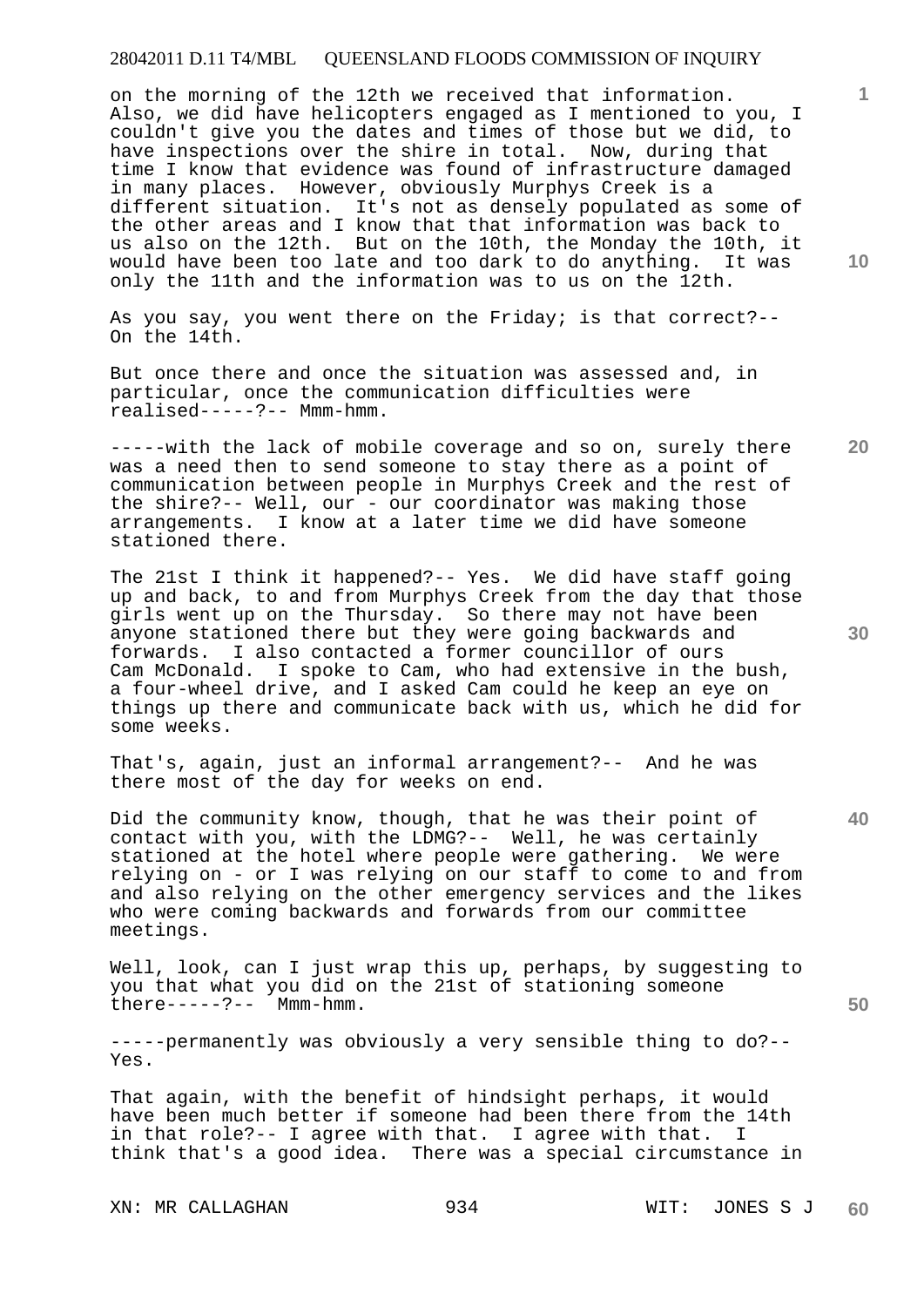this case. The two officers that went up on the Thursday, one - both females, one was an environmental health officer, they were quite aggressively dealt with by one particular gentleman and we didn't want them to be there on a permanent basis. We were obviously very short of staff. I can understand why they were in the circumstances they were in, these people were psychologically quite upset, but obviously we need to be caring for our staff as well. And if in hindsight we had someone who was able to handle it available earlier, I think that would most certainly be the way to go.

Again, isn't that something that could have been done through the disaster management arrangement? Isn't that a request that could have been made to the DDC, you know, "We have a hostile population here, for understandable reasons. We don't have the staff. Send someone down to be a our point of contact"?-- Of course it could, and I think you make a very valid point. However, I think it is also important that we had a specific council person there who could - who up understood the workings of council and could communicate back into our systems to allow things to happen and I think that that is a problem.

There just wasn't someone available?-- We've only - we have a total staff of a little over 300 people. It was at holiday time. Many of those people came back in to assist the community and, obviously, we had people doing all sorts of tasks that they weren't necessarily designed do to try and help out and we certainly didn't want to make life any more difficulty for them than we had to.

No doubt many had their own issues and difficulties?-- Many couldn't get out. Many of our staff couldn't actually come to work.

As we know, the hotel became, in effect, the evacuation centre, the shelter, whatever you want to call it. It never had official status in that regard?-- No.

**40 50**  What was the official position as regards an evacuation centre or shelter for the people of Murphys Creek?-- Well, the feeling of the community was that they would have preferred an arrangement where people were all evacuated to one large centre where things could have been provided in a more efficient circumstance and victims could be - or people could be identified with those who with missing much easier. The problem with Murphys Creek of course is the topography made it difficult for a lot of those people to travel into the bigger centre and, as was mentioned yesterday, a lot of people wouldn't want to leave the area where they lived in. Now, the circumstance which does concern me with Murphys Creek and the identification of an evacuation centre will, I believe, soon be overcome because there is soon to be a sizeable community hall built on a site that didn't go under water. In this case the hotel itself was in fact flooded, had water through it, and that is a concern, I guess, with having people in an evacuation centre which in fact itself was affected by water.

XN: MR CALLAGHAN 935 WIT: JONES S J

**10** 

**1**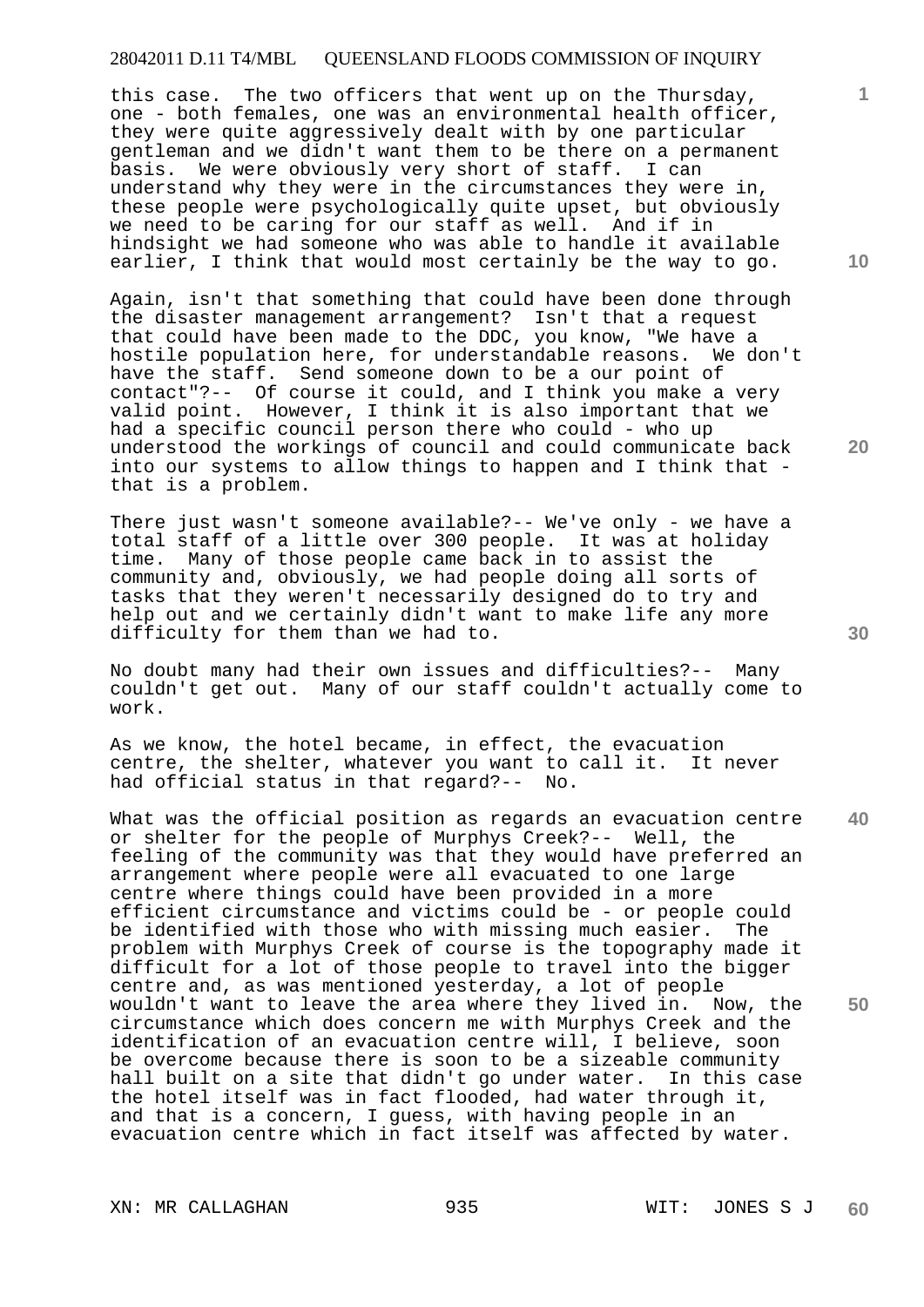The alternative was the school though, wasn't it?-- That's<br>right. That is another alternative. That is another alternative.

Isn't that what council would have or the LDMG would have preferred, wasn't that the suggestion?-- Look, that suggestion was made numerous times. However, there was some strong feeling from people in Murphys Creek that they felt psychologically more comfortable in the position that they were in and for that reason the issue wasn't pushed.

Well, the school was affected by water too, wasn't it?-- In parts, yes.

I suppose the question has to be asked is that given that they were left, you know, to their own devices for a period of days there and took the initiative, used the hotel in the way that they were using it, wouldn't it have been sensible to build on what they'd already done and give it some official status and support?-- Well, the feeling of that, you know, I certainly didn't have a problem with that. I know that we had some discussion with that at the committee level and I know that the coordinator at the time felt that it was best to be dealt with in the way that it was. Now, in hindsight, whether that was correct, I'm - I wouldn't be altogether sure.

I suppose the other point being, from looking forward, is that you want to encourage people to take initiative in these sorts of situations, don't you?-- Oh, most definitely.

You want to encourage volunteers, you want to encourage people who make services and facilities available. You would agree with that?-- Oh, most definitely. I guess the other issue that comes into it as well, wherever you develop an evacuation centre and the evacuation centre is for some time, many days or weeks, it's important that that centre has the basic facilities in terms of showers, that the toilet system can handle the numbers, et cetera. So in the future, that's one thing that I think needs to be very importantly considered. And I think it is also preferable where you have an evacuation centre, if possible that you can have them on council or public land so that there aren't liability issues, et cetera.

Accepting all of that, as you said earlier, I think, when we were talking about evacuation centres, sometimes you're just going to have to - in effect, you said sometimes you're just going to have to make do with what's available?-- And hence the reason why I favour collection points for people to come together and very well-established evacuation points with all the facilities.

In a perfect world that's the way it's going to be done but we're necessarily, when we're talking about disasters, talking about an imperfect world. Coming back specifically to the question of the hotel at Murphys Creek, isn't it - well, there was never any - you raised questions of liability, for example?-- That's right.

Which was and perhaps remain an issue for those who are

**10** 

**20** 

**1**

**30** 

**40**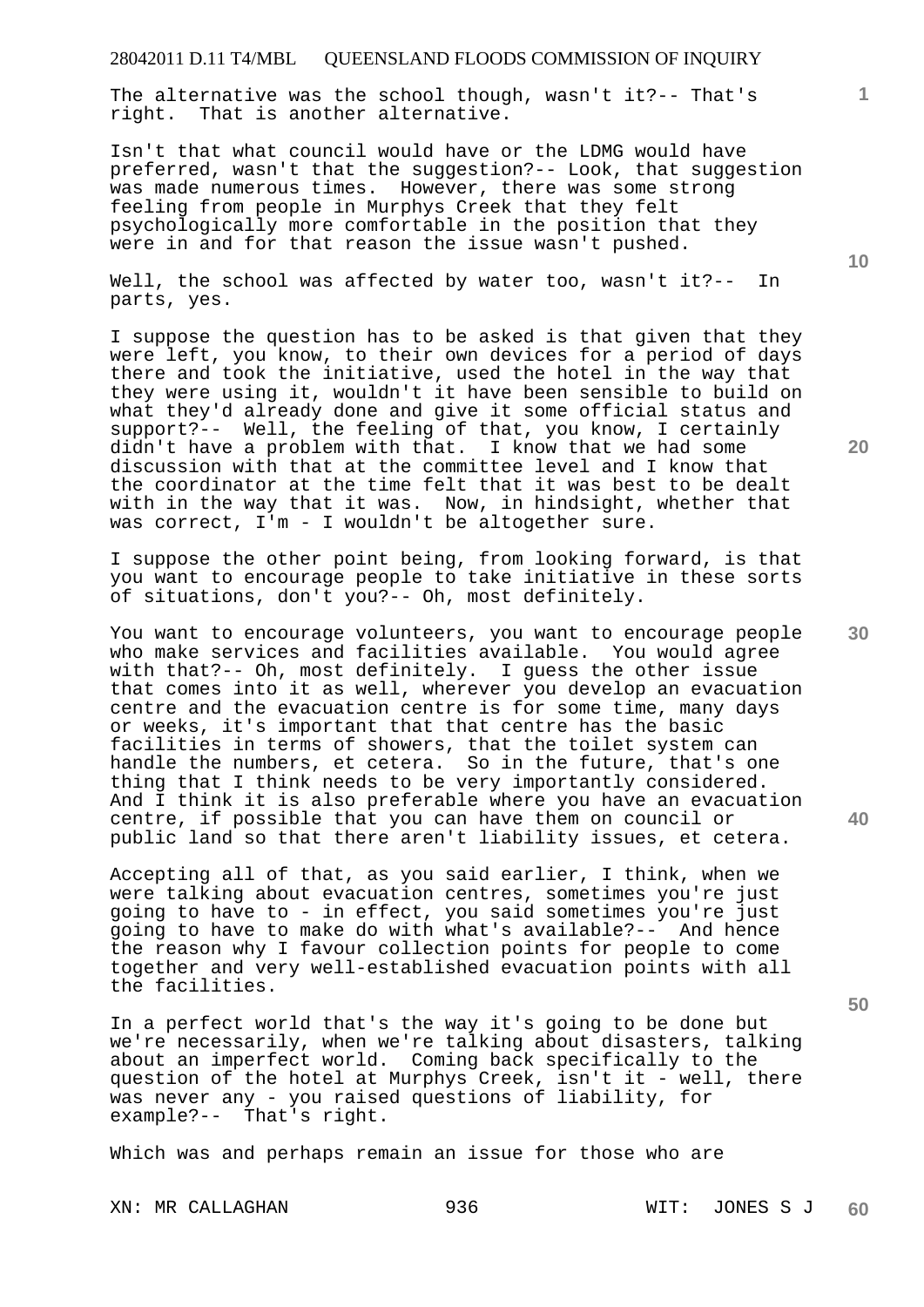running the hotel. Would it not be appropriate in those circumstances where, as I say, they've been left to their own devices for a while, they've got what they've got going, it seems to be doing the job, isn't it appropriate in those circumstances for those in charge of disaster management to in effect support, indemnify, provide to those who have been giving those services?-- I guess once again, though, in the bigger picture, it has to be viewed whether that facility can handle adequately the job.

Well, it was doing - I'm not talking about using that facility in the future. I'm talking about the principle of encouraging volunteers, and here is someone who is - or people who are making themselves available. There was no choice because the local government wasn't helping them at that point. They'd done what they'd done. Isn't it right that they should be indemnified, compensated for what they've done?-- Oh, most definitely. I don't disagree with that. I think that's correct. I think it is simply a case of making sure that things are done in the correct way.

In future?-- In the future.

Yes?-- And likewise, I would just like to make comment there that a similar thing happened in Forest Hill where the town was flooded.

Yes?-- Not with the devastation. A decision was made there that the evacuation centre be in Gatton where all the facilities were provided. The town was evacuated by air. Now, that did have its pitfalls of course as well, but had the thing continued for some days or weeks, all the systems and all the physical things at Gatton would have handled it where they wouldn't have in a temporary situation in Forest Hill. So there's always that option as well.

In the absence of any community liaison officer provided by the LDMG or the local government, people like Mr Peter Souter in effect filled that role?-- That's right.

You're aware of that. It was left to someone like him to coordinate volunteers and that sort of thing. That really is a role that local government or that the LDMG should have been performing, isn't it?-- Oh, it would have been far better if they were able to do that, yes.

Again, do you just put that down to the fact that there wasn't anyone available?-- Look, I think it was a combination of circumstances, access to the area, people that were available and numerous other things, plus the fact that we had disasters in almost every town and village that we've got. And, in fact, if this were just to be in Murphys Creek, I am sure that we could handle it a whole lot better than we could if we didn't have every town and village in the shire affected.

You're aware also that one matter of concern that's been expressed by a number of people from Murphys Creek and elsewhere is the manner in which creeks and river ways or

XN: MR CALLAGHAN 937 WIT: JONES S J

**10** 

**1**

**30** 

**20** 

**40**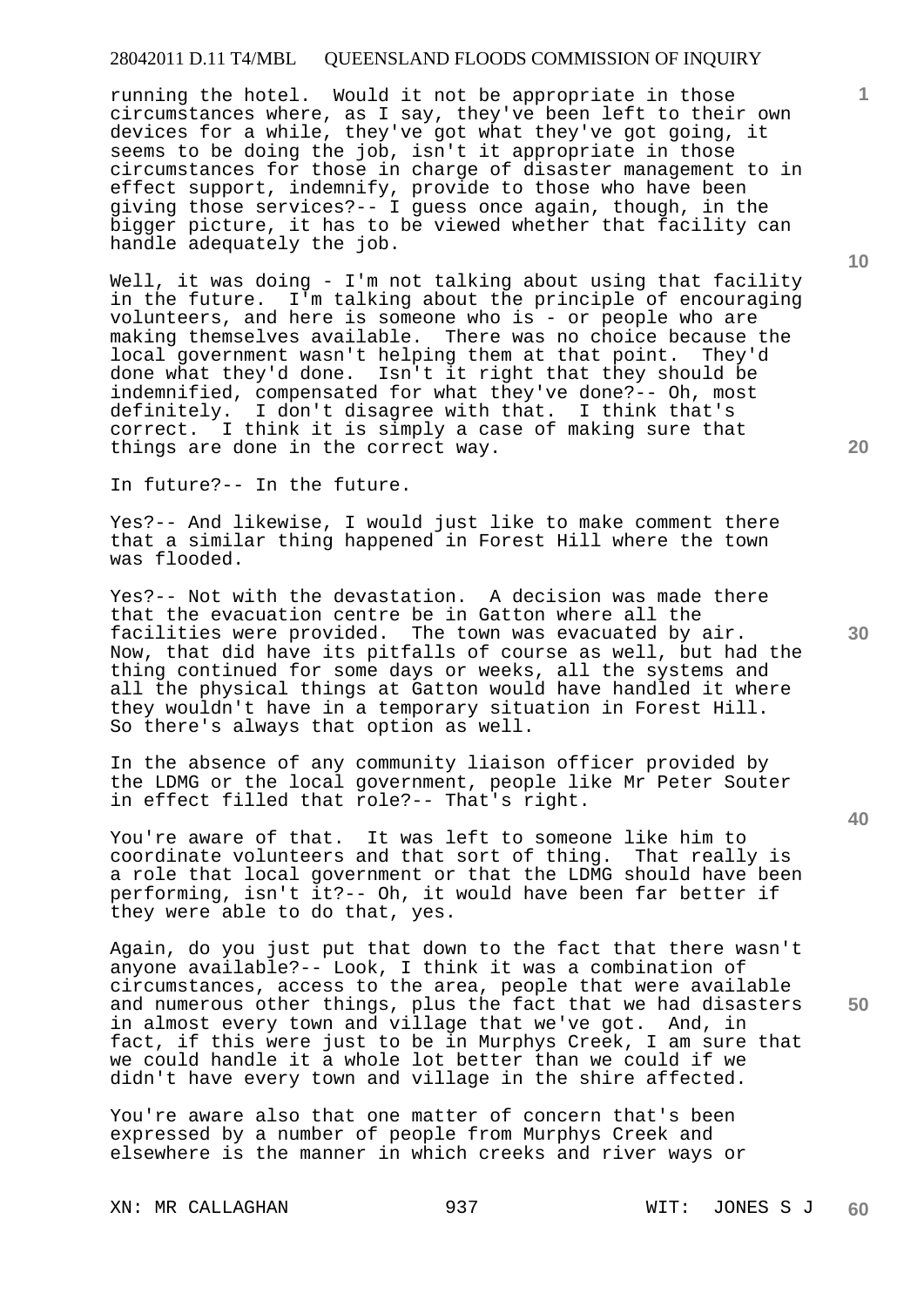waterways have been left uncleared?-- That's correct.

Do you have a comment on that?-- Yes. I'm most concerned about the fact that they have been left uncleared. It is an issue that I have personally lobbied on since the floods and I am still concerned. And I say that very definitely in that if you go down to Helidon and you have a look at the amount of material that's in the creek there, logs 50 foot long and the like, they - a minor event, they wash down and they get against the uprights of a bridge, we have a decent flow and the bridge is gone. It is the greatest protection of infrastructure we could have to remove that material. We have had numerous discussions to try and obtain money to do this. It is an expensive task. We - to date, we are involved in a project with the Green Army and through the catchments group with Simon Warner. They are trying to clean up the creek. However, the removal of the large material from the creek is a major problem, a major problem for infrastructure and it is very difficult to get anyone to recognise how difficult it is.

All right.

COMMISSIONER: Whom have you been lobbying and whom do you expect to get assistance from?-- I have spoken to everyone from the Premier down. I spoke to the Premier at the park at Helidon. I have spoken to people across the board. It is a really simple job. Any bushman would have a look at the creek and he would know that you have to take that large material out which could cause problems to infrastructure, take it out on the bank and dispose of it. It is a simple job to do it. We've got all sorts of suggestions how it might be done and how it might not be done but it costs money. I have had it come back to council that council is able to do it, we've been given permission to do some of this stuff, but it costs money.

**50** 

**40** 

**1**

**10**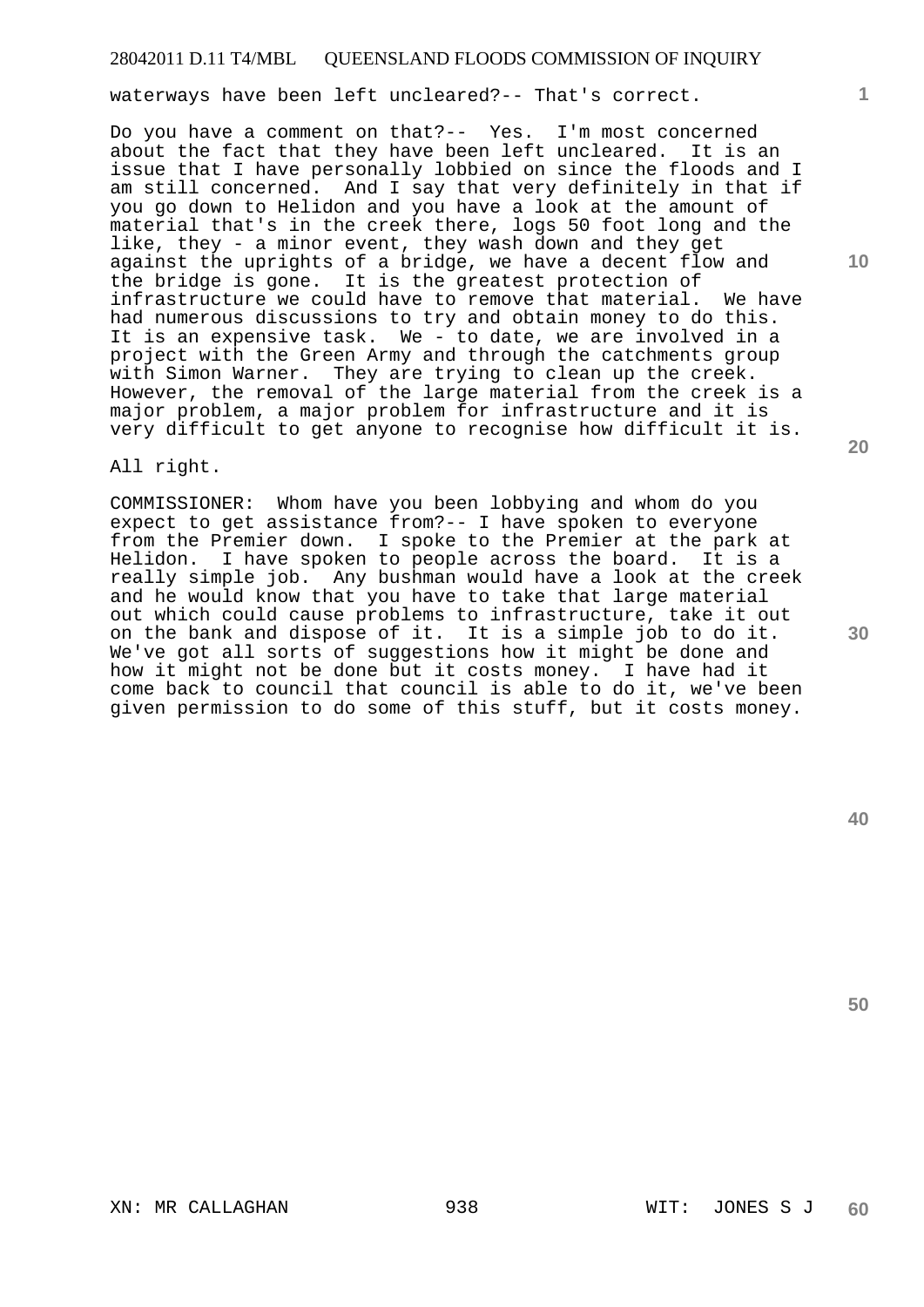And you need sizable excavators and dozers and do it properly and not muck around. And if isn't done, I'm sure down the track we as a community will all suffer.

So you're saying, essentially, that you can't afford to do it?-- It's a very expensive job. We've got over \$200 million worth of infrastructure damage ourselves at the council, Commissioner, and of course, you know, there's a limit to how much money we can expend. And I guess my concern is not so much for council infrastructure. Yes, if this were to happen what I said, we may lose the odd culvert or whatever. But the infrastructure really endangers the State infrastructure on the main roads, and also there is an issue with regards to silt and so forth moving into Moreton Bay. You've got these large logs, a bit of a flow, and they go down and they literally take out kilometres of bank. It's a serious issue and it's something I'm most concerned about.

MR CALLAGHAN: So long as we're talking about council budget and how little you have, I want to ask you about the relationship between local government and the SES?-- Yes.

Because we know certainly in some regions the local government seems to provide significant support to the SES. Is that the case in the Lockyer Valley?-- We certainly do in terms of their physical requirements.

You'd better explain that?-- Okay in terms of their vehicles, you know, some of their needs - their physical needs, disposables and that all that sort of thing.

Do you provide them with vehicles?-- The vehicles are council vehicles. They are council vehicles. We have assisted them to get special vehicles at times. We have provided them with a significant - we do provide them with a significant financial contribution over a twelve-month period. I guess the one issue - the one thing that we don't at this stage provide - some other western councils may - they actually provide financial incentive to some of the individuals to get greater membership. To date we haven't done that. We'll now be considering it because we need to increase membership.

That was my next question, obviously, is as to your perception as to the level of membership - and again this seems to be a State-wide issue, particularly in rural areas. Dwindling numbers of volunteers, is that something that you've been aware of?-- We are aware of it. It's a very serious problem, and it's a bit of a double-edged sword. Because as we move forward, the requirement for training, et cetera, is always being increased by issues of liability. What that's done is it's made it unattractive for many people who may in fact wish to be members. If I can give a simple example of the rural fire service. The ideal circumstance is to have young blokes perhaps 25, 30 years old with multiple skills that you can use in that service. What's happened is it's become unattractive to those people because they don't want to go and spend every second weekend training. They don't want all the liabilities and so forth. If it was a simplistic issue, they'd deal with

**20** 

**10** 

**1**

**50**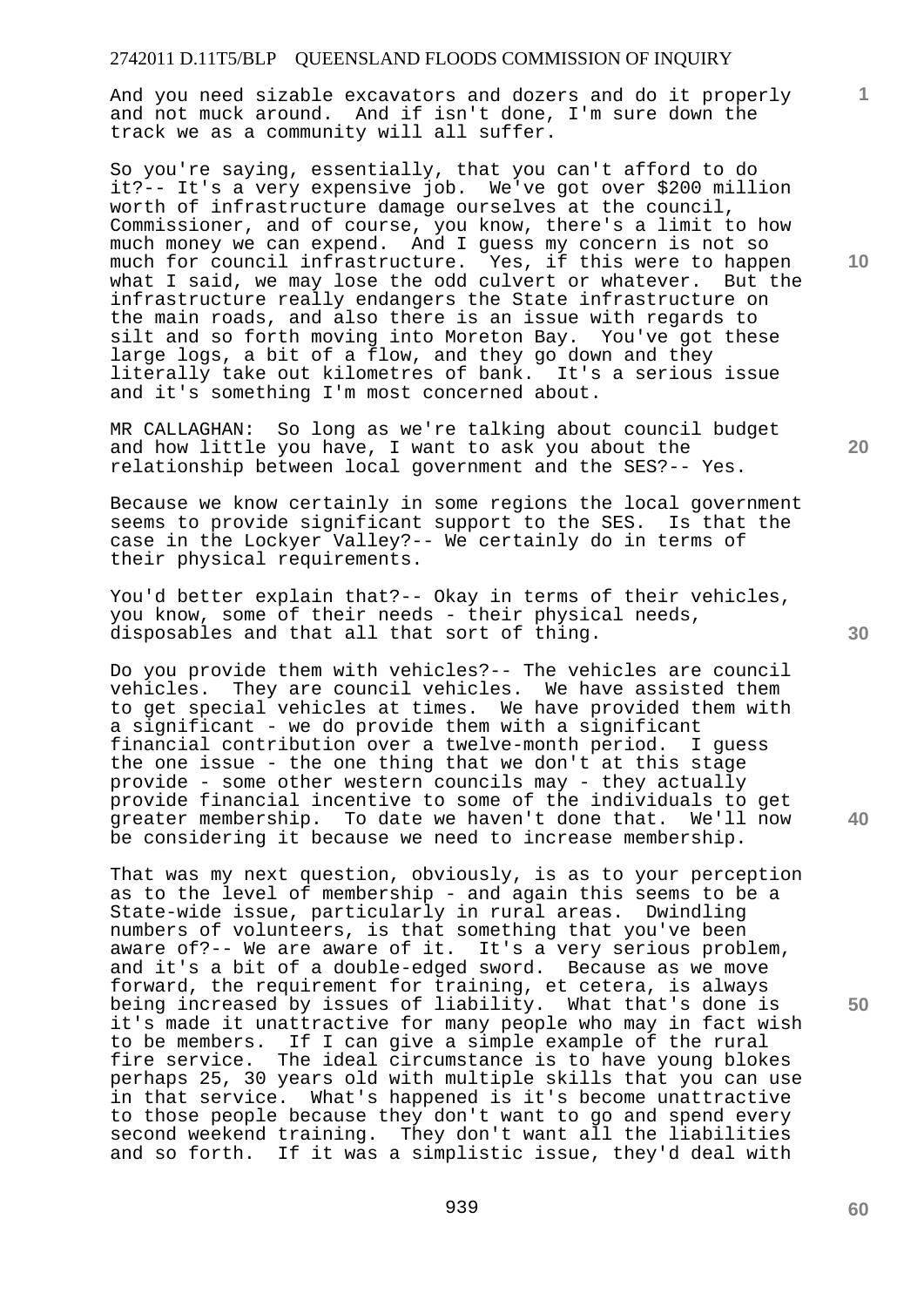it. I don't know how we move forward on it, but there needs to be something seriously done because the numbers are dwindling. At the same time, the people that are there, many of them are in that stage of their life where they haven't got the physical capabilities that these young people could provide.

Just on the question of the rural fire service, their building was washed away, in effect; is that right?-- Very much destroyed. Vehicles put through the wall, et cetera.

The suggestion has been, I think, that it's going to be rebuilt in the same spot. Is that your understanding?-- I guess that's a Fire Service issue more so than mine. I haven't actually seen anything official about how that is being constructed or where it's being constructed. But that would be a fire service issue, because obviously these things started off as very much voluntary type locally-controlled organisations, and they are now much more under the control of the State.

There will be a local government dimension to it in some ways though; there would be a question of approval?-- Not on State land. If it was on State land - if it was a State building on State land, it would probably be exempt from local government approval.

I follow. Do you know whether that's the case?-- The land that it sits on at the moment I would only be guessing, but I would say it would be road reserve and thereof the property of the Crown. And obviously the building and vehicles within the building now belong to the fire service, so therefore they would be exempt.

That's one dimension which may not be relevant, but the other is just your general interest in supporting a group like that in your region and doing what you could to re-establish it. Do you have a view in that regard?-- Look, the rural fire service and the volunteers that are involved in it have done a tremendous job in our area. We've had two major fires in the last decade. What they have done is fantastic. That was all based on voluntary contributions over many years. It's now moved to a different State-type format, and we would certainly be willing to do whatever we can to assist that and we would want it done in the best way for the local people. Because I think it's really important we remember when these things were built they were put there by contributions of community, not by State.

Just out of interest, do you know which councils do provide financial incentive to SES volunteers?-- Look, I think Western Downs may be one. Now that it's an amalgamated council, I'm not sure what the arrangement was. At one time I was quite confident in that area around Tara there were people that were in the SES, I think they may have been actual actually been council employees.

Are you aware whether there's any comparable incentive offered

XN: MR CALLAGHAN 940 940 WIT: JONES S J **60** 

**30** 

**20** 

**40** 

**50** 

**10**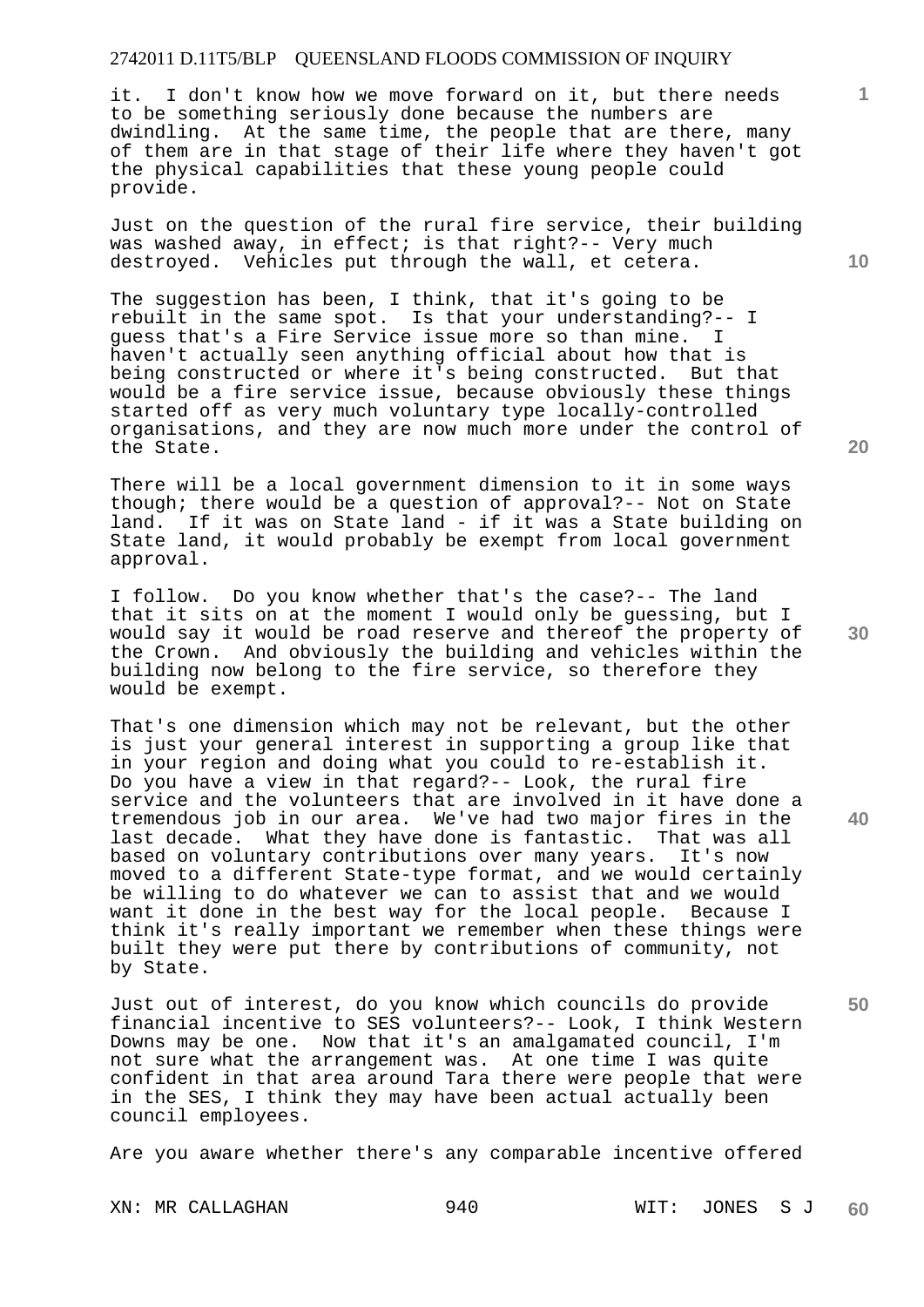to volunteers with the rural fire service?-- I'm not sure whether that occurred in the same area. It may well have, because the problem in a lot of these smaller rural communities, you've got the same people that are in a number of services. So when you actually have a catastrophe, they are required on a number of fronts.

It's clearly something we have to look at. Just in conclusion, Mr Jones, this Commission is very much forward focused and looking at what can be improved, and this is an opportunity for you, I suppose, to reflect upon how the situation might be improved such that some of the problems encountered in January aren't encountered again. Do you have a suggestion or suggestions as to what should happen now in terms of disaster management specifically?-- Look, I think we're really at the crossroads. There needs to be a very much a major rethink of lots of things that have happened, and I think it's really, really important that we take on board particularly the local aspects of that and make sure that whatever we move forward with is adaptable enough to handle a majority of circumstances. I think it's also very important we think outside the square in regard to the size of the event, because in the past we're very much geared up to much lesser events than this one.

You'd agree, I'm sure, that having local disaster management groups and local authorities comply with the Act and the guidelines would be a good start?-- Yes.

That's all I have.

COMMISSIONER: Do you want to take the morning break now?

MR CALLAGHAN: It might be sensible.

COMMISSIONER: Fifteen minutes.

THE COMMISSION ADJOURNED AT 11.36 A.M.

THE COMMISSION RESUMED AT 11.52 A.M.

STEVEN JOHN JONES, CONTINUING:

COMMISSIONER: Ms McLeod, did you have any questions?

MS McLEOD: No, your Honour.

COMMISSIONER: Mr MacSporran?

XN: MR CALLAGHAN 941 WIT: JONES S J **60** 

**30** 

**50** 

**40** 

**20** 

**10**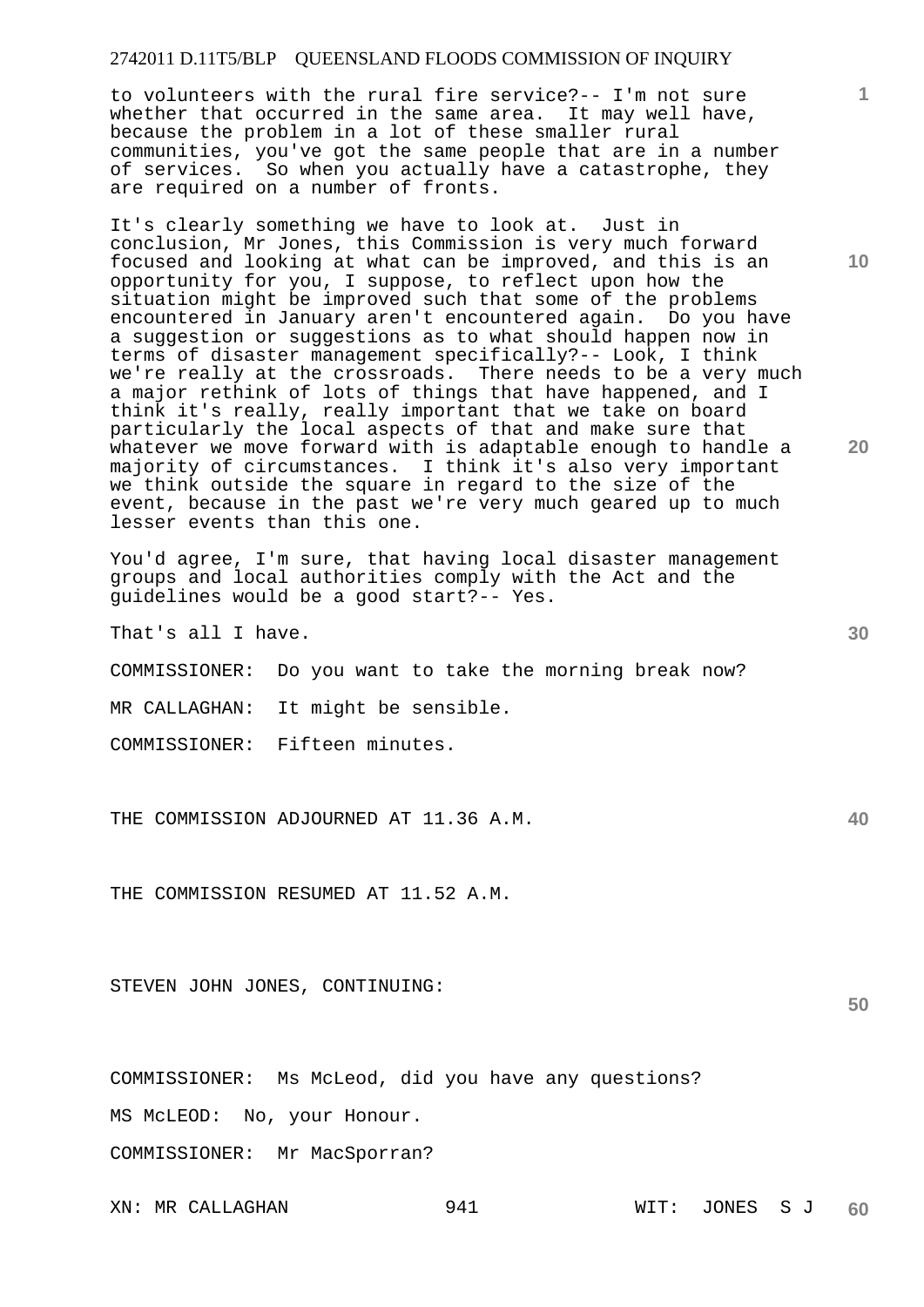MR MacSPORRAN: No, Commissioner.

COMMISSIONER: Mr Gibson?

MR GIBSON: Mr Jones, you were asked some questions concerning the disaster management plan, and your attention was drawn to the document Exhibit 158 which is dated 6 January 2011. Do you have a copy of that with you?-- I do, yes.

You explained the process whereby a flying minute was distributed and then ultimately the document was ratified by a later council meeting in February. In terms of the use of a flying minute, was there anything extraordinary or perhaps even unusual about that procedure being adopted?-- Not at all. It's quite common.

The document itself had been the subject of discussion at council level prior to 6 January, had it not?-- Most definitely.

It had passed through various draft stages throughout particularly the second half of 2010, had it not?-- That's correct.

**30**  And indeed, prior to the adoption of that plan dated 6 January, there was a disaster management plan dated September 2009 which was adopted following the amalgamation of the Gatton and Laidley Shire councils; is that correct?-- I believe that is correct. I didn't - when I was asked that before I didn't have the dates, and as such I wouldn't like to comment unless I've got the facts.

Yes. Do you understand that a copy of the September 2009 Lockyer Valley Local Disaster Management Plan was provided to Commission staff?-- Look, I may have been told that. couldn't recall that, otherwise I would have mentioned it before.

Yes. Perhaps, Commissioner, counsel assisting might be kind enough to produce copies of the disaster management plan dated September 2009.

MR CALLAGHAN: We might need a while to dig that up.

MR GIBSON: While it's coming. We have one copy and one copy only, I'm afraid. Would you look at this document, please, Mr Jones. Could you glance at that document sufficiently to enable you to confirm that that is a copy of the disaster management plan for Lockyer Valley dated September 2009?-- Yes, that is correct. That is correct. As I've said before, I didn't have those dates, and I wasn't prepared to say yes unless I had those dates. But that is the document for the amalgamated council.

**10** 

**20** 

**40**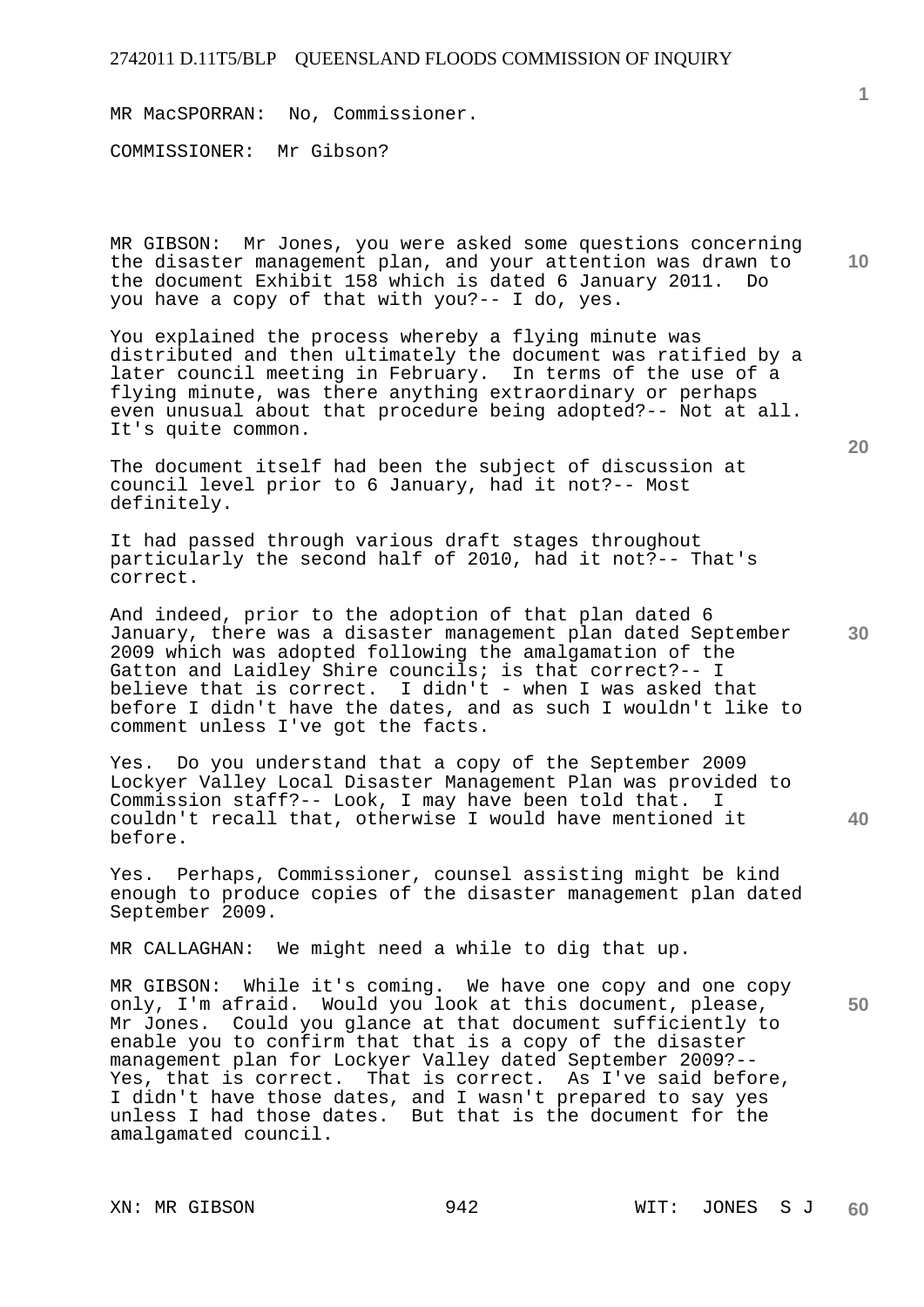Thank you. I tender that September 2009 Lockyer Valley Local Disaster Management Plan.

COMMISSIONER: Exhibit 167.

ADMITTED AND MARKED "EXHIBIT 167"

MR CALLAGHAN: Could I just see the copy the witness has, please? Thank you.

COMMISSIONER: Yes, Mr Gibson.

MR GIBSON: Thank you, Madam Commissioner.

**20**  Mr Jones, your attention was directed also to observations made by Mr Fisher in his report dated 14 September 2010 which was presented to a meeting of 23 September. You commented in relation to that that there had been many discussions and meetings, albeit although not formally documented, in relation to preparations for disaster planning?-- That's correct.

This issue was also discussed in the record of interview that was conducted with Commission staff on 7 April 2011, was it not?-- Yes.

**30**  Do you have a copy of the record of interview with you?-- Yes, I do.

That is Exhibit 161.

COMMISSIONER: Mr Gibson, do you mind if I just check where the Exhibit 167 is, the physical document, so that we don't lose it? I think Mr Jones may still have it.

MR GIBSON: Yes, certainly.

COMMISSIONER: We'll just retrieve it. Thanks.

MR GIBSON: Now if you could turn that document, Exhibit 161, up to page 10, please. At about line 42 reference is made to Mr Fisher as the author of the document which is referred to at about line 37, 38?-- Yes.

Do you see? And you explain the situation in the following pages. Could I particularly draw your attention to page 11 from about line 37 on?-- Yes.

That explains further a point that you made in response to one or more questions from counsel assisting this morning?-- That's correct.

And then over the page - line 47 at page 11 you continued with your answer to page 12, and you said, "We weren't anywhere near as conscious in those times as we are now, because in my

**10** 

**1**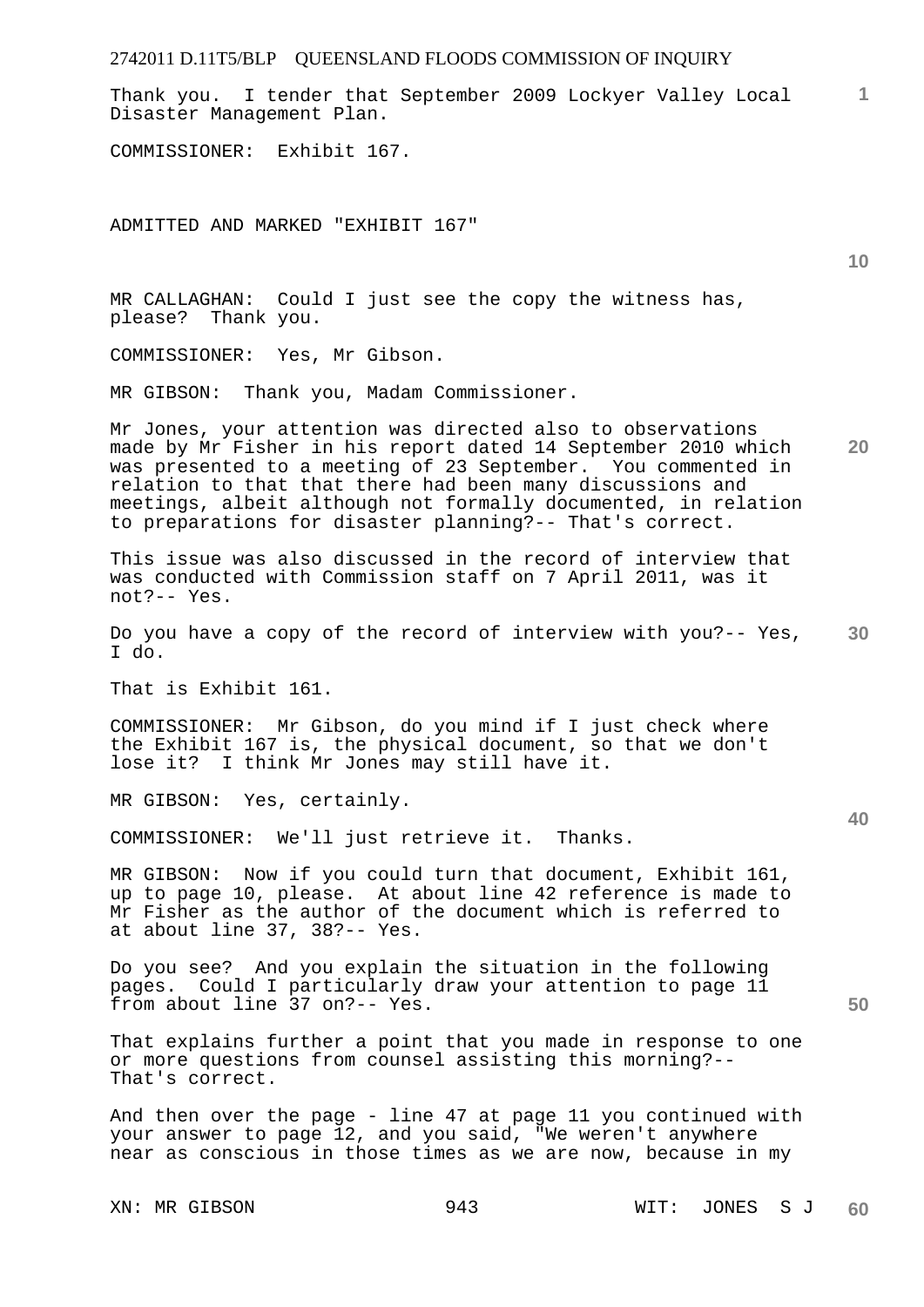attendance at that conference at Home Hill I got a better understanding of where the new legislation was heading, what the requirements were, what the changes were in Emergency Management Queensland." Do you see that?-- Yes.

Approximately when was that meeting - that conference, rather, at Home Hill?-- I believe it was end of May early June, that period, 2010.

2010. And then you go on to refer to budgetary and staffing matters in the next couple of paragraphs. You return to the topic at about line 38 on page 12, where you point out that at the conference it was explained as to how things were changing and how the council would need to take more of a hands-on role and you say that as a result, we decided that we would have a different focus, and you continue to say, you will see, that we were initiating all sorts of actions?-- That's correct.

They were the matters dealt with at the top of page 13. Then finally in this immediate context at the foot of page 13 at about line 46 you say that there have been all sorts of informal meetings, discussions, as you outlined earlier, and a continual process in a council like ours because it's a relatively small council. In terms of council size, you mentioned about 300 employees, of that order?-- That's correct, yes.

Is it the case that there are seven councillors including yourself?-- Seven councillors including myself.

Yes. And in terms of key management staff, there is the council engineer?-- That's correct.

Chief executive officer?-- That's right.

**40**  And how many other key council staff are engaged in - or have been engaged in the discussions to which you've referred?-- Look, there's another - there are another five directors of departments, and many those would have been involved - not in all discussions, but some of the discussions - and a number of managers throughout the department.

When you say, as you did at page 14 of the transcript of this record of interview at about lines 1 and 2, that this was a relatively small council and it was a continual process, was that - were those the sort of numbers to which you were referring?-- Well, they were the sort of numbers that I was referring to. In fact, probably in the past referring to less than 300 employees, because in recent times with new legislative requirements that has increased substantially. So in years gone by, there would have been significantly less employees.

Yes. Then the point was made by way of question at line 4 that it's informal, so there's not meetings called and there aren't minutes of those meetings, to which you agreed by answering "no". And then by way of description of the informal process to which you've referred, you commented

**10** 

**1**

**20**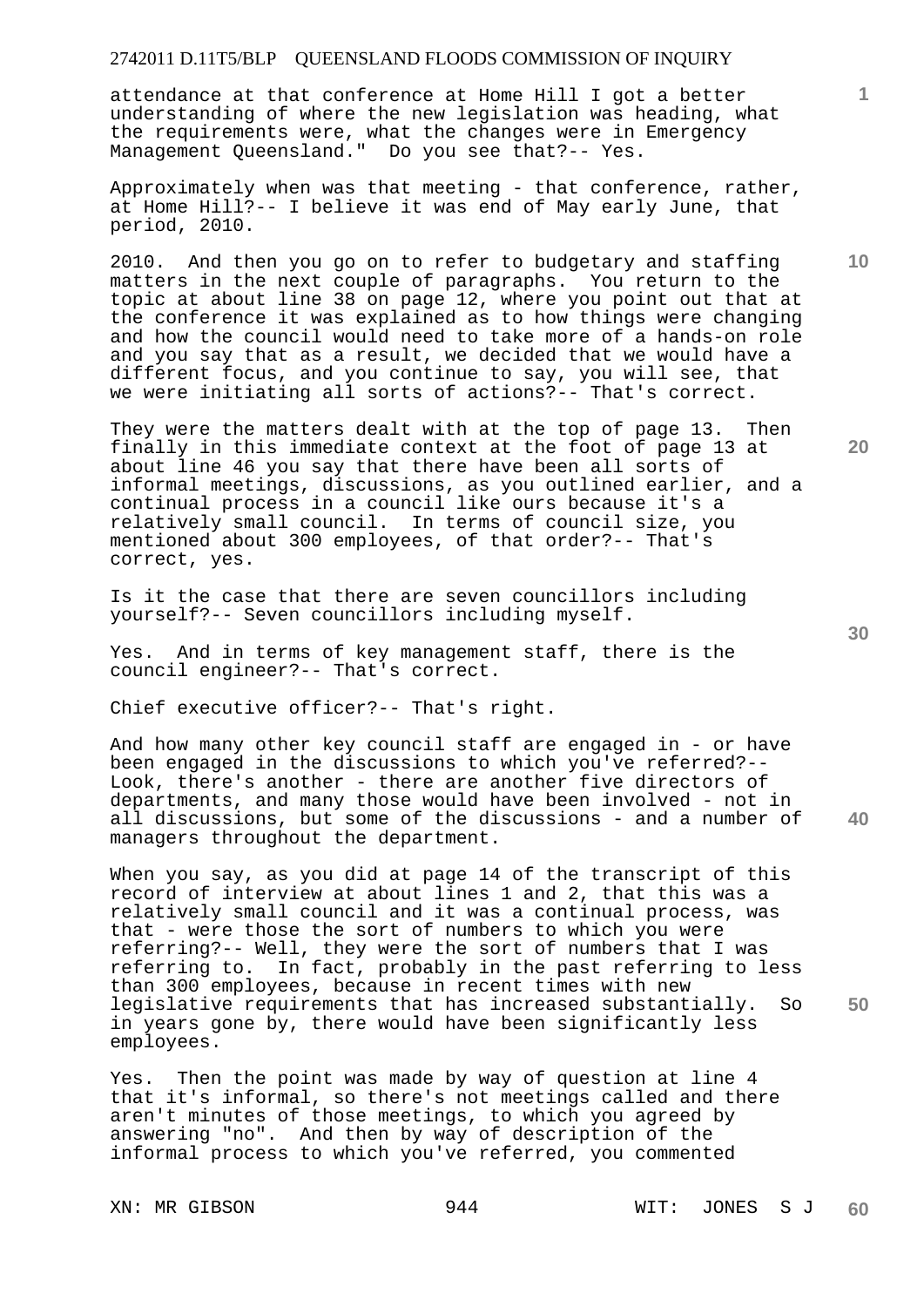further at page 14 at line 10. You explain that the relevant manager or officer would discuss matters with you and the CEO, et cetera?-- That's correct.

Just read that paragraph to yourself for a moment. Your attention was directed by counsel assisting to what was said to be a lack of formal documentation of such meetings and preparation and planning. Perhaps in hindsight and in retrospect is it the position that in terms of the future, going forward, there's a lesson to be learned in terms of recording of discussions and meetings so as to keep a record to which reference can be made by others at a later date?-- I think that would be a positive thing. Because when you relate it to that paragraph you just brought up, there was some issues there, for example, that may well not be recorded, and that could be quite showing initiative in terms of this.

However, what do you say to the suggestion, implied if not expressed, that the absence of documentation reflect an absence or a lack of any activity with respect to the subject. This is before the occurrence of the events of December - 2010, January 2011?-- I don't think - I don't personally believe the absence of any documentation indicates an absence of work on the topic.

Now, in terms of communications between - not simply within officers of the council - I'm sorry, I put that very poorly among officers of council and between yourself and councillors and council officers, the question of communication between those officers and other agencies was also dealt with in the course of the interview, was it not?-- Yes.

Could I take you back to page 10 of the transcript. Indeed, perhaps at page 9 at about line 26. You were directed to an issue and to a comment that had been made to the effect that since amalgamation, this is now line 31, and especially in the last 18 months, considerable work has been undertaken by the council in disaster planning, a matter which you had addressed in your statement which was prepared for the Commission and which is Exhibit 166?-- Yes.

**40** 

**50** 

**30** 

**10** 

**1**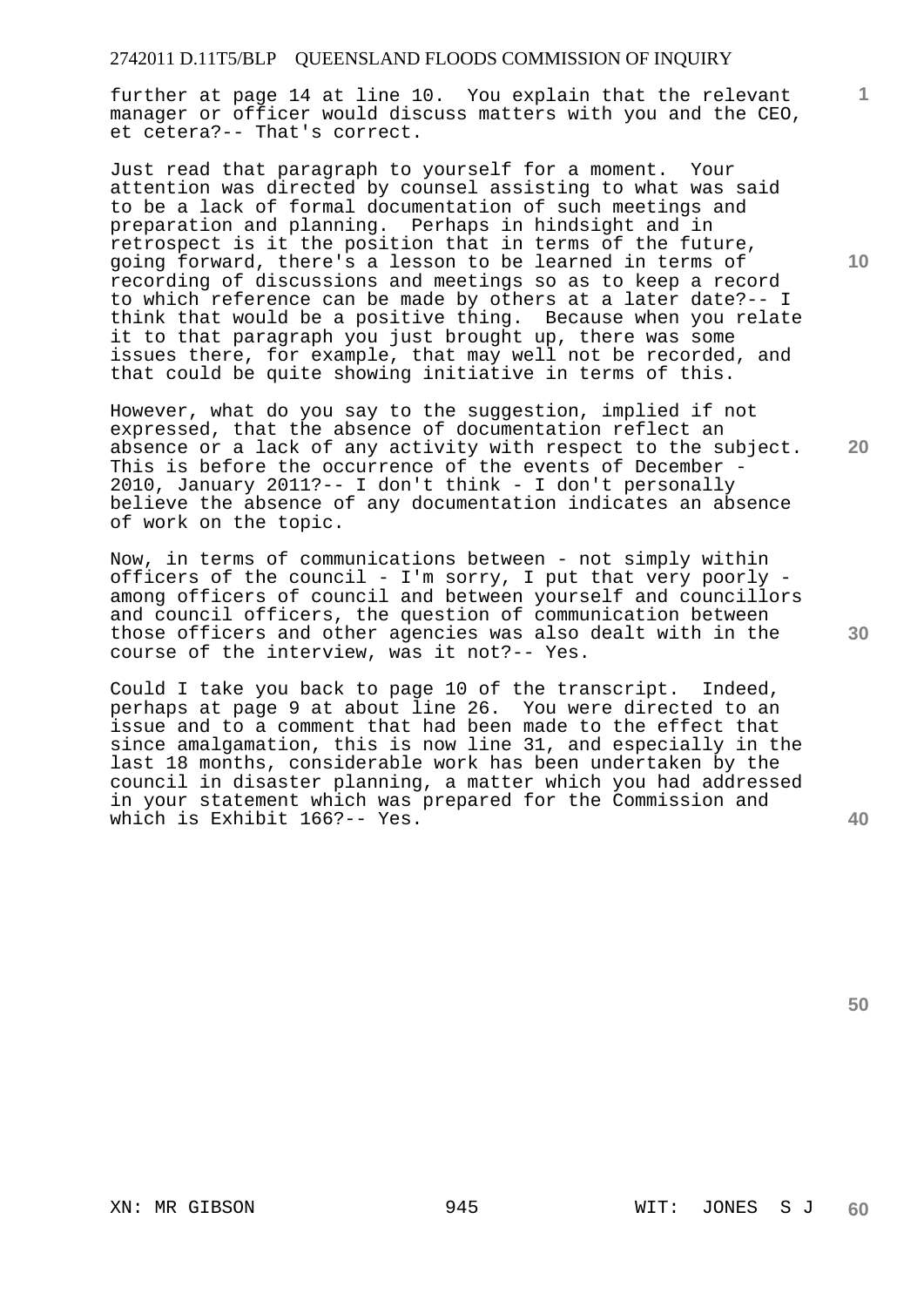And you referred to the course at Home Hill and also to involvement in Exercise Orko. You say at the top of page 10 that the deputy mayor attended a similar conference to the one. That you attended at Home Hill?-- That's right

Then at about line 16 you comment that, "Considerable work has been done post-amalgamation on bringing the management plan together"?-- That's right.

Could I ask you, please, to read the paragraph at page 10 commencing at about line 22. It refers to a lot of work, albeit of an informal nature, including what you describe there as constant communication between the fire brigade, the police and SES. In other words, other agencies involved in disaster planning and management. Does that paragraph accurately summarise the position with respect to those matters?-- I believe it does.

Now, in the course of questioning this morning, council assisting suggested to you that there had been no further written material apart from those documents which have been tendered indicating that council had done anything in relation to disaster management and planning since June of 2010. Do you recall that proposition?-- I recall that, yes.

Have you had your attention directed to material that was provided to the Commission staff consisting of some hundreds of pages of documents which address steps that were taken by the council since June 2010 in relation to different aspects of disaster planning and management?-- Yes.

Now, I invite counsel assisting to produce for our assistance, Commissioner, the bundles of material which have been the subject of discussion during the break. In the absence of any response, the best I can do-----

COMMISSIONER: You might have to wait for the response, Mr Gibson, but you might tell me in the interim what you are describing.

MR GIBSON: Yes. Bundles of documents headed "General Flood Planning to December 2010", being one bundle. A second bundle entitled "Flood Planning in December 2010" which includes a list of the steps that were taken during that period and a description of the document in respect of each such step, and behind that cover sheet is a copy of the documents in question.

COMMISSIONER: And you say these were provided to the Commission?

MR GIBSON: Yes.

MR CALLAGHAN: I'm told we may have them electronically but I am not in a position to produce the document but I understand copies are-----

MR GIBSON: Commissioner, I accept that course.

**10** 

**1**

**20** 

**40**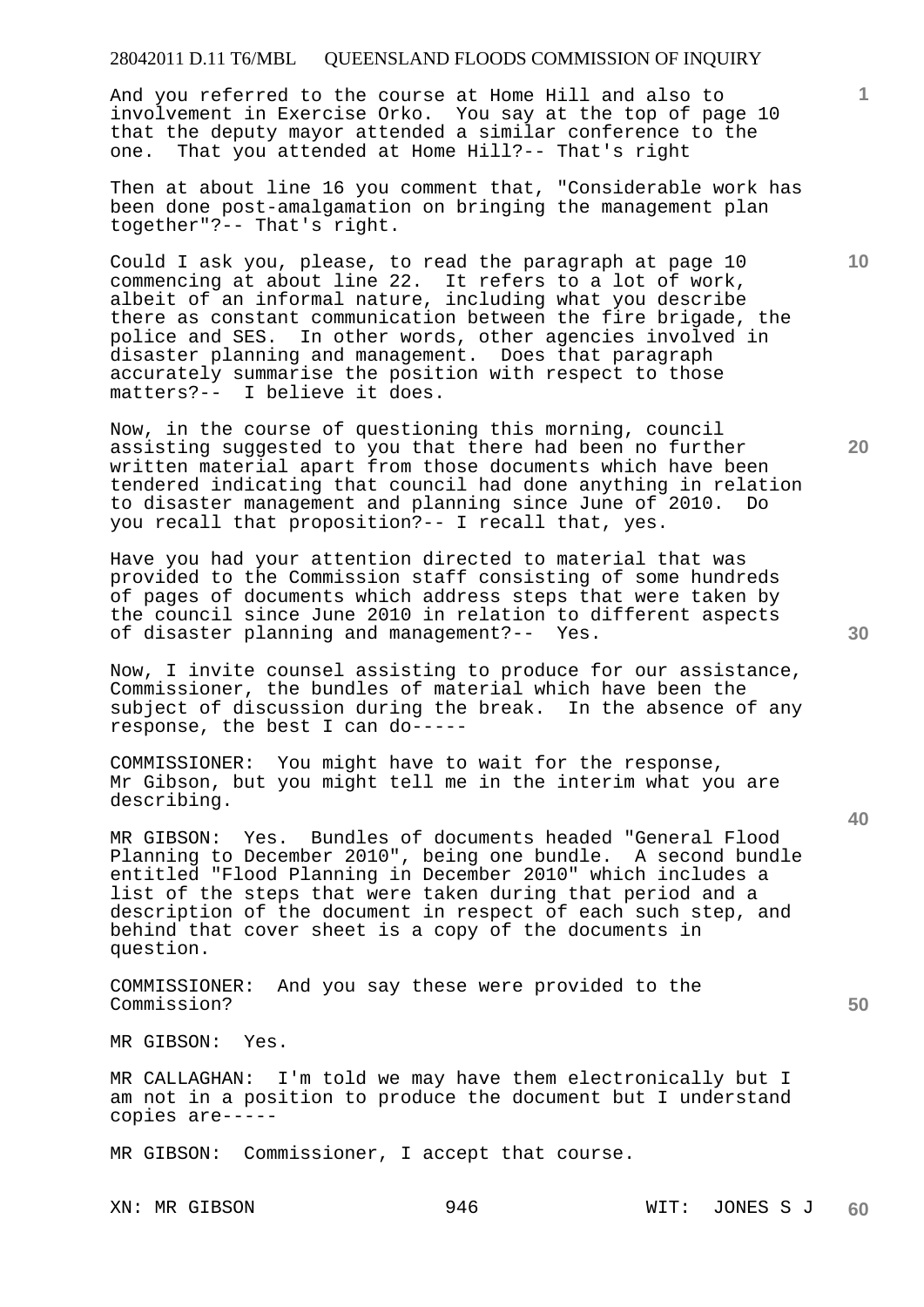COMMISSIONER: I imagine this is an oversight, Mr Gibson. I don't think that Mr Callaghan would have set out to trick Councillor Jones.

MR GIBSON: I am not suggesting anything to the contrary, Commissioner.

COMMISSIONER: But anyway, you have them there.

MR GIBSON: We do but, unfortunately, because of the circumstances we find ourselves in, they are not going to be presented in an efficient way. Perhaps a couple of folders could be located.

COMMISSIONER: Well, do you want me to give them exhibit numbers now and over the lunch break we will try and tidy them up?

MR GIBSON: Actually, we will create a folder immediately.

COMMISSIONER: So they were two distinct documents. One was planning to December 2010?

MR GIBSON: Yes, Commissioner, two bundles. One entitled "General Flood Planning Prior to December 2010" and the second entitled "Flood Planning in December 2010".

COMMISSIONER: They'll be respectively 168 and 169.

MR GIBSON: Thank you.

ADMITTED AND MARKED "EXHIBITS 168 AND 169 RESPECTIVELY"

**40**  MR GIBSON: Mr Jones, would you look at this document, please. Would you turn up the first page, which is entitled "General Flood Planning Prior to December 2010"?-- Yes, I have got it.

And that lists a number of steps taken from the 10th of June through till to the 25th of November 2010, does it not?-- It does.

Mr Jones, it includes the preparation of a Gatton Flood Study and meeting with consultants?-- That's right.

**50**  Relevant to the Disaster Management Plan, could I direct your attention, as we don't have multiple copies of this document, to an entry dated the 15th of July 2010 which identifies a meeting with EMQ concerning the Lockyer Valley Regional Council Disaster Management Plan?-- That's correct, yes.

Were there further such meetings on the 6th of August 2010, albeit specifically with respect to bushfires?-- Yes.

**10** 

**20** 

**30**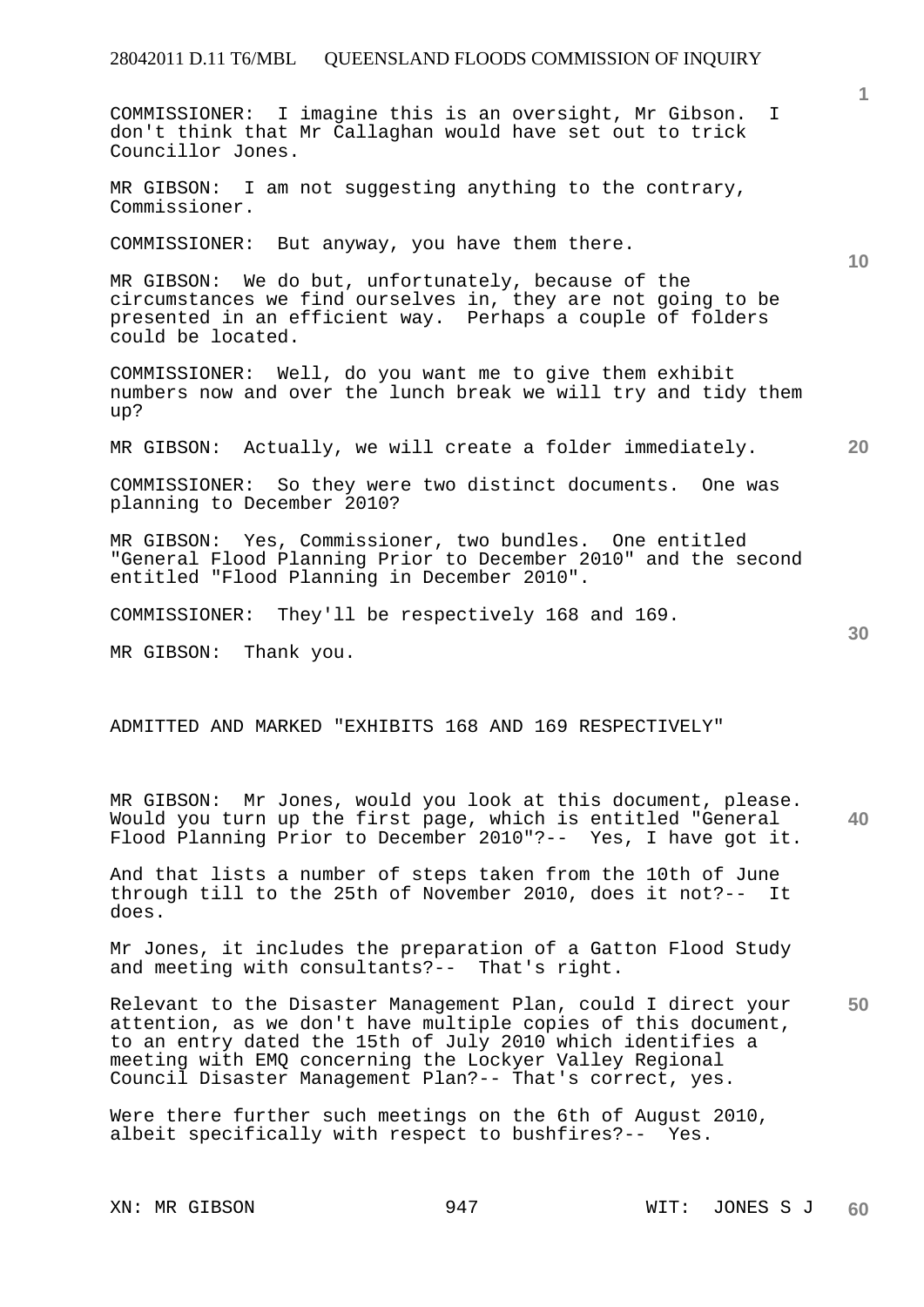# 28042011 D.11 T6/MBL QUEENSLAND FLOODS COMMISSION OF INQUIRY XN: MR GIBSON 948 WIT: JONES S J **1 10 20 30 40 50**  A meeting of the 23rd of September 2010, that's a meeting of the LDMG, with respect to the adoption of the Disaster Management Plan by the LDMG?-- Yes, that's correct. A further meeting on the 26th of October 2010?-- Yes. Concerning the updated Disaster Management Plan?-- Yes, that's right. And, of course, that's the document or that's the steps that culminated in the 6th of January document?-- That's right. In addition to those matters there was in July of 2010 a meeting with GHD, they're consultants, concerning natural disaster mitigation program?-- That's correct. There are references to presentations by the police service and the EMQ with respect to proposed changes to the Queensland disaster management arrangements?-- That's right. The council, through its officers and staff, were involved in the Exercise Orko?-- Yes, it was, for some days. Preparations for that exercise commenced, as we see from this document, on the 2nd of September 2010?-- That's right. On the 22nd of September 2010 there was a report to the council on the disaster management Exercise Orko?-- That's correct. There was a further preparation meeting for that exercise on the 22nd of October?-- Yes. And the exercise itself took place in early November?-- That's correct. All of these matters are documented in this material, are they not?-- They are. Now, could I ask you to turn behind the red divider in the volume you have to another sheet entitled "Flood Planning in December 2010". Do you have that before you?-- Yes, I have got that. On the 7th of December reference is made to attendance at an SEQ flood planning workshop?-- Yes. On the 14th of December, disaster management discussions?-- Yes. On the 22nd of December, an e-mail to the District Disaster Coordinator advising of preparation works in the event of a disaster over the Christmas period?-- That's right. There is further references to meetings on the 23rd of December. Was that in fact in consequence of inclement weather conditions during that period?-- That's right, in anticipation of what could be ahead.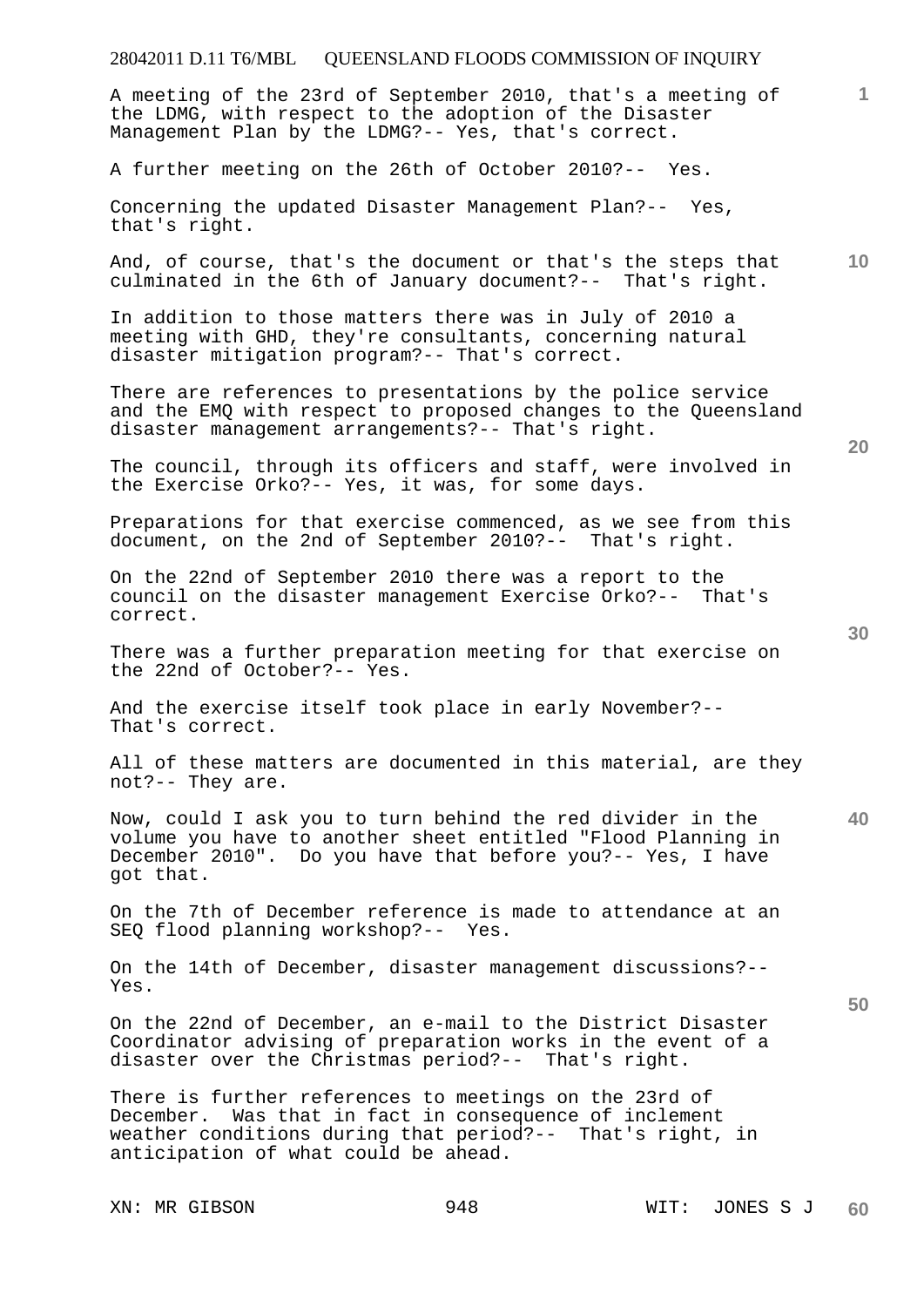On the 24th of December there was an executive meeting regarding protocols in the event of a disaster over Christmas?-- That's right.

Similarly, there was e-mail advice provided to yourself, councillors and key staff regarding emergencies over the Christmas break?-- That's correct.

**10**  On the 24th of December, the availability of the Gatton Shire hall was addressed should it be required for evacuations over the Christmas period?-- That's right.

And on the 5th of January there was a District Disaster Management Group debrief report?-- That's right.

Again, all of those matters are documented in the material behind that tab, are they not?-- They are.

Thank you. The debrief on the 5th of January - now, that document should perhaps be provided do the Commission's associate, thank you. Exhibit 163 is a running log or running sheet with respect to the Local Disaster Management Group. I think you may have a copy of that in a folder in front of you. It's a bundle of such entries. Its first page is headed "December 2010/January 2011 Flood Event". This is a reference to the District Disaster Management Group and council debrief meeting of the 5th of January, is it not?-- That's correct.

**30**  It is a reference to the same meeting as that to which we last referred in the previous document?-- Right.

That meeting was attended by Detective Inspector Schafferius in his capacity as DDC?-- That's correct.

And also by numerous representatives from the council including yourself and Mr Fraser of the EMQ?-- That's correct.

And there had of course been bad weather conditions throughout the period December through to early January?-- That's right.

And the purpose of this meeting was to analyse and better consider what had worked well and what required improvement?-- That's correct.

The observations it appears from about halfway down the page under the heading "Discussion" was that, overall, it appears it had worked well because the first dot point is, "Overall good"?-- That's correct.

Of course, the circumstances which confronted council and other agencies during the period December 2010 to early January 2011 were of quite a different order and magnitude to those which unfolded only some days after this meeting?-- That's right.

Now, just returning briefly to the Disaster Management Plan, the one of the 6th of January, Exhibit 158, to put some

**1**

**20** 

**40**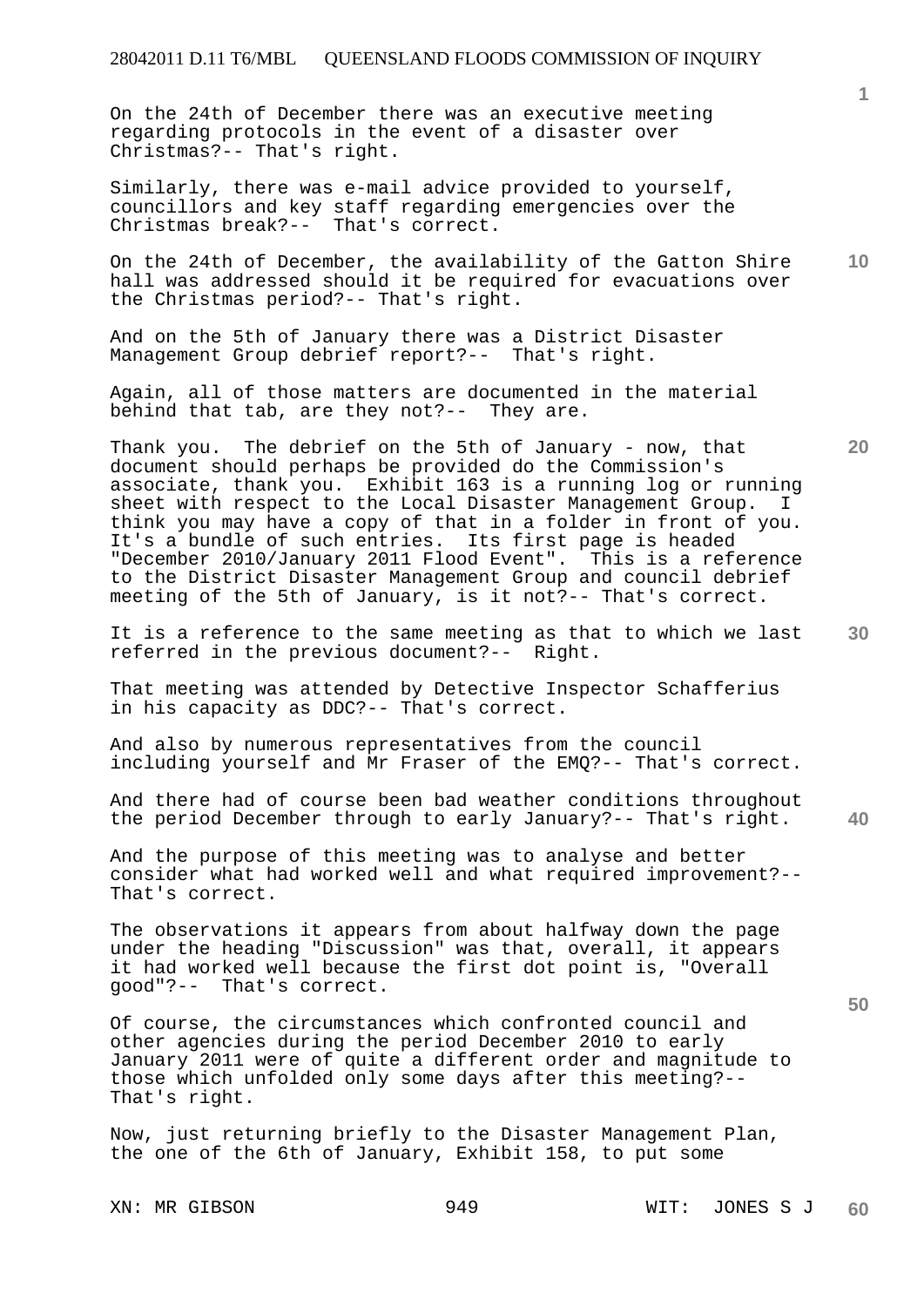matters into context - do you have that in front of you?-- Yes.

Thank you. The document contains some information under the heading "Community Context" at page 21, if you can turn to that, please. It there notes that the local government area is about 2,000 square kilometres. Is that approximately correct?-- That would be close to correct, yes.

There are some figures here towards the foot of the page and over the page with respect to population. Do they remain accurate or is it evident to you that they're the product of an earlier census, perhaps in 2006?-- I believe they would be from the previous census and I would anticipate the population is about now 37,000, 38,000.

About 37 or 38,000 people in that area. The population of Gatton currently would approximate how many?-- Oh, probably about 8,000.

And Laidley?-- About six and a half.

Murphys Creek, including surrounding areas, and that would include, I take it, Postmans Ridge, approximately what population-----?-- If you included Postmans Ridge and - and the full area around Murphys Creek, possibly up to 1500, possibly 600 in the township.

**30**  And finally, relevantly to this Commission's Inquiry, the population of Grantham?-- The population of Grantham would be in the hundreds, probably five to 600.

Thank you. If you turn now briefly to page 55 of that document, there is a map of the council's area. Looking at east-west, it appears that - does it commence its eastern boundary around the Minden area, just west of Marburg?-- Just west of the Minden Range.

Just west of the Minden Range?-- This side, yeah.

And it extends further to the west than Withcott but not as far west as Toowoomba of course?-- About halfway up the escarpment.

Approximately what distance is it by road in an east-west direction?-- Approximately, say, about 70 kilometres.

**50**  And in terms of the north-south access, is it more difficult to be accurate because of topographical features with mountain ranges and such like?-- Look, it may well be north-south that at its extremity something like 100 kilometres. In other areas it may be down to 50 or 60, or less.

It appears that, broadly speaking, Gatton is about halfway between the eastern and western boundaries of the region?-- Gatton would be about central to the higher - more highly populated areas. The areas to the south where I said the - it could extend from north to south up to 100-odd kilometres

**20** 

**40** 

**10**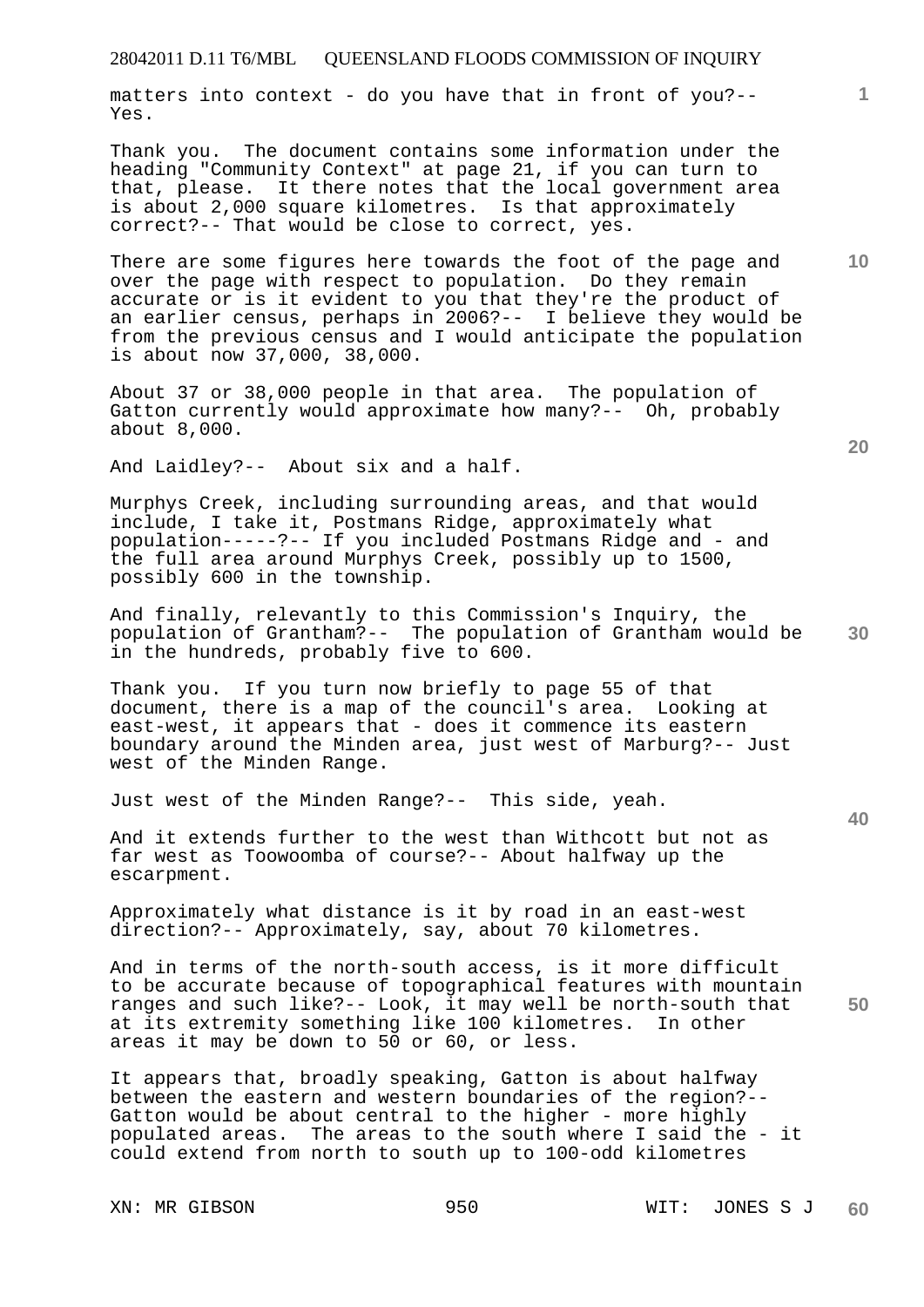isn't populated to the same degree as the rest of the shire.

Does its physical location and perhaps its topographical attributes, are those matters of significance in terms of your observations about the Gatton hall being an appropriate, indeed, the best evacuation centre in your opinion?-- Most definitely. All those factors contribute to that conclusion, and obviously the distances that you have mentioned are consistent with distances to evacuation centres in other localities or other local authority areas.

Now, can I draw your attention to some other aspects of this document for completeness. First, it identifies the membership of the Local Disaster Management Group, does it not?-- That's right.

At page 8 that membership is identified?-- Yes.

Apart from yourself, the Deputy Chair and the Local Disaster Coordinator, it appears that there are 10 members and 11 affiliates?-- That's correct.

Of the LDMG. And those members include, of course, council representatives but representatives from each of the other relevant agencies including, most obviously, SES, QPS, QAS and QFRS?-- That's correct.

It also includes other organisations associated with the utilities provision?-- That's correct.

Now, the status of affiliates is identified in the third-last paragraph on the page. That is, they may attend and participate but do not have voting rights. One sees that they cover a broad range of community organisations and other infrastructure providers?-- That's correct.

One of whom is the University of Queensland Gatton Campus?-- That's right.

**40**  The organisation to which you referred as being one with which you maintain close contact and provided bedding and other supplies for the Gatton Hall?-- That's - well, that's - that's the reason why that - that affiliate is actually involved in the committee because as I mentioned earlier today, we have had numerous circumstances where we have had to work with that organisation in emergencies before and for that reason that was included in the committee.

Yes. So if it be thought that the arrangement whereby you contacted or caused to be contacted the university at its Gatton Campus to provide this support for the Gatton Hall, lest it be thought that that was an ad hoc arrangement, a one-off, was that in fact the case?-- Well, the arrangement that was put in place was on the basis of the information that we have had - have had at our hand from previous - from previous examples of emergencies and of course now, as you quite rightly mentioned, our relationship through this committee with - with the university is quite clear and our

**20** 

**50** 

**10**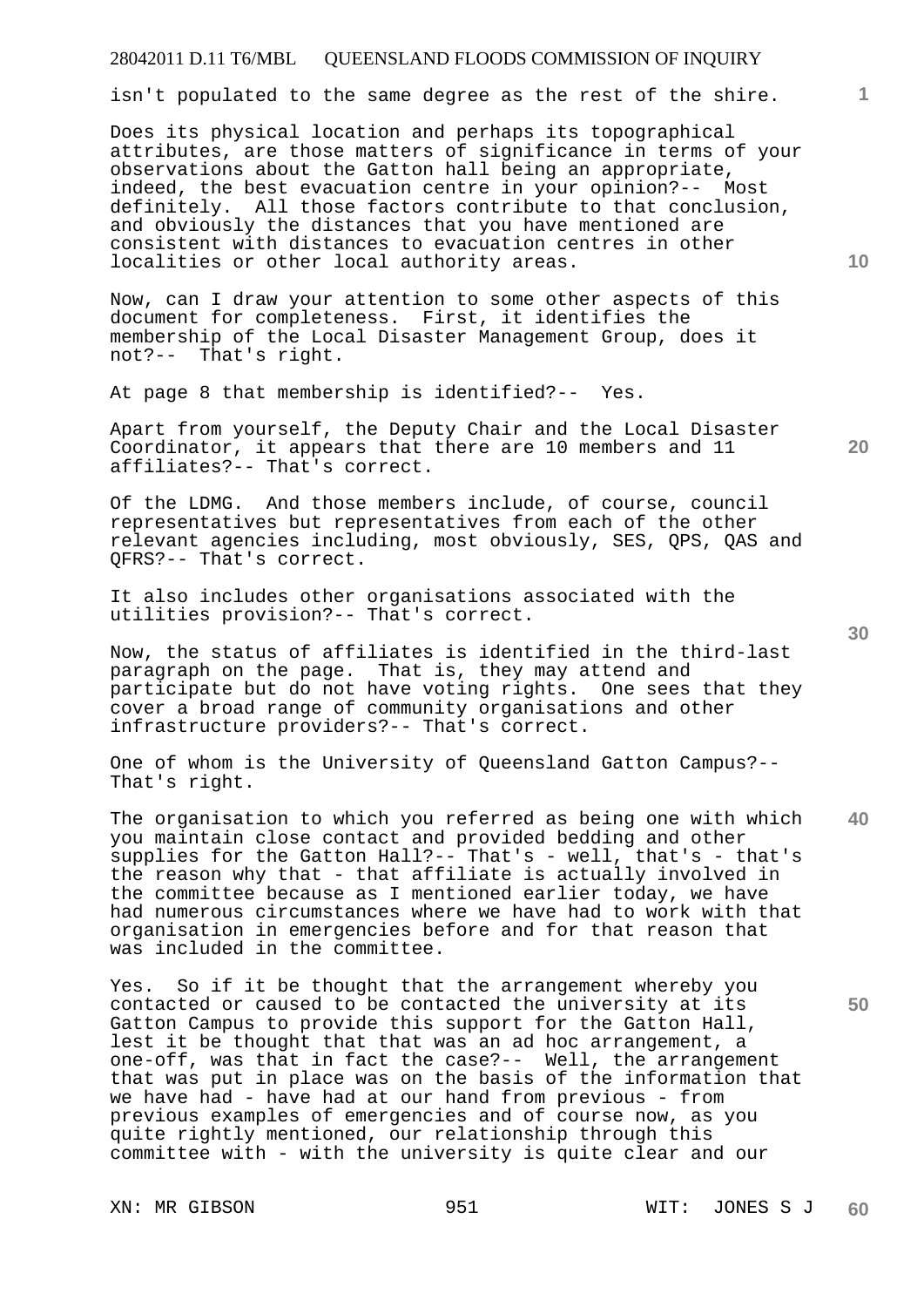**1** Director of Community Services was able to make contact there. And I think, in fact, some of the information was provided to the committee as to the availability of materials and quantities of materials before that contact was made.

**10** 

**20** 

**30**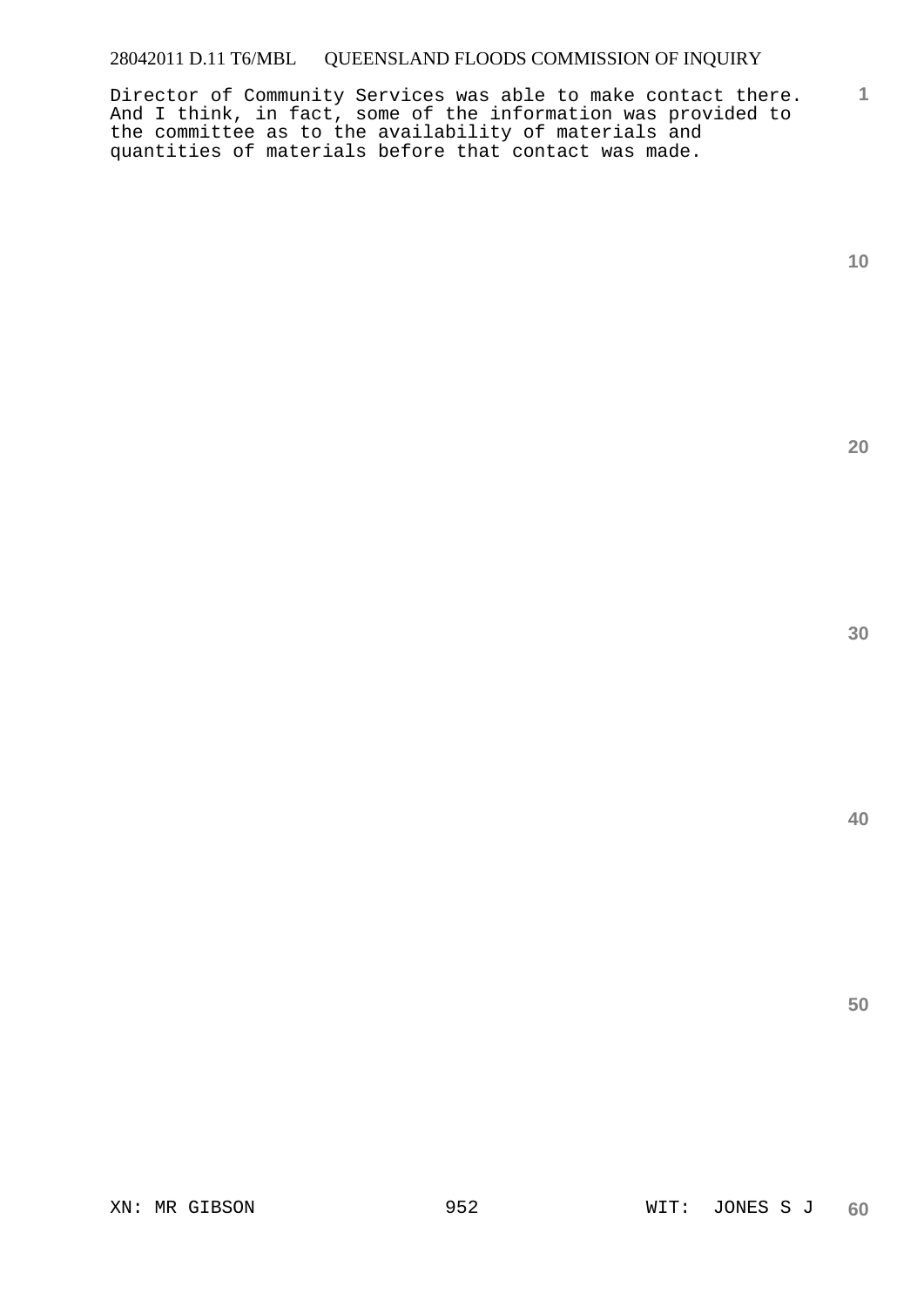Following page 8, the page to which you referred in your evidence, at page 10 and following the roles and responsibilities of each of the primary organisations are further explained; Is that right?-- That's correct.

You took us to page 10, but could I start with, for example, page 16, which addresses the responsibilities of the SES in various disaster events?-- Yes.

We might include flood, storm and tempest and search and rescue as all being - as being all embraced by the events of January 2011. You were familiar with these responsibilities and division of responsibilities set out in the disaster management plan, at least in general terms if not specifically?-- In general terms.

Then if we turn back to page 11, there's the - similar breakdown of responsibilities for Queensland Police Service?-- Yes.

You drew attention to - again in the heading flood, storm and tempest, supply of Meteorology Bureau information to the local authority?-- Yes.

Rescue, evacuation, and security of evacuated premises?-- Correct.

In the case of storm and tempest, similarly supply of meteorological information, traffic control, crowd control, evacuation and rescue?-- Yes.

Under the heading search and rescue, control and coordination?-- That's correct.

Turn back to page 10. With respect to the council, we see again the identification of responsibilities. Looking at those, in fact in the events that occurred from 9 January onwards, did the council confine itself to the provision of - I'll call it the services and facilities identified under the headings flood, storm and tempest, search and rescue?-- Definitely not. There was a lot more - a lot further areas that council was involved in than just those issues that are mentioned. We actually provided backup and significant resources and et cetera to many other areas.

Now could I ask you some general questions in terms of community preparation, that is, steps taken by the council to assist the community with respect to disaster events generally. First, is it the case that for many years the council has maintained its own website?-- Yes.

And in response to the unfolding events of December 2010, was a decision made to include on that website an emergencies and natural disaster page?-- That's correct.

Was that page included on the website on Boxing Day 2010?-- That's correct.

**1**

**20** 

**30** 

**40**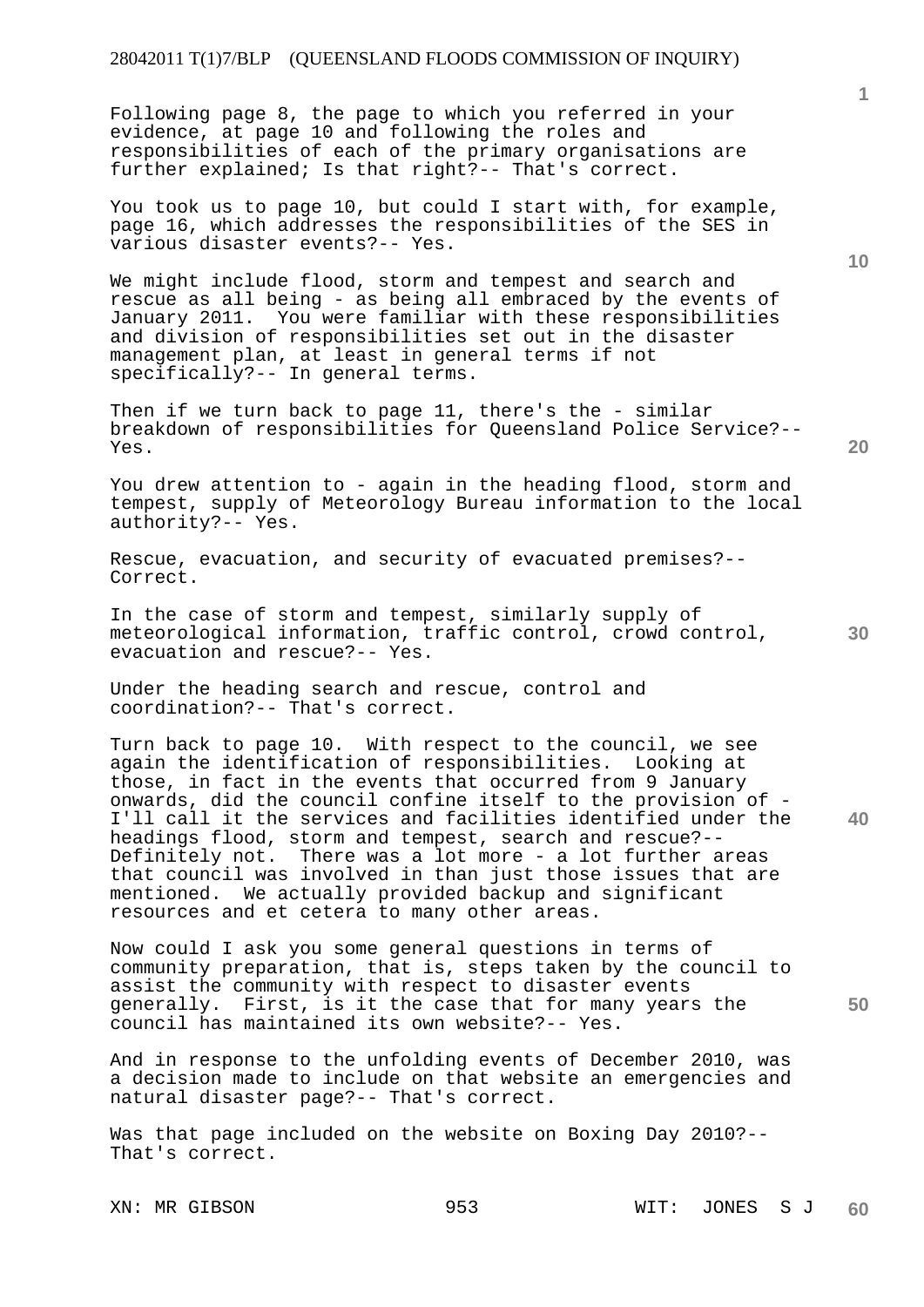And did it include details of telephone numbers, contact numbers and such like for different agencies?-- Yes.

Has the council also for some years taken out a page or purchased a page in the local newspaper the Gatton Star?-- Page 2 for many years.

Is the Gatton Star published weekly?-- Every Wednesday.

And is it circulated throughout the region?-- Circulated throughout - its coverage area encompasses the entire regional council area.

You mentioned the council has for some time now - some years taken page 2-----?-- That's correct.

-----of that newspaper?-- Yes.

What information is typically included on that page?-- Look, the information varies from edition to edition, obviously pertinent to whatever is happening at the time. But there are contact numbers; frequently there is information with regard to issues, in this case the flooding issues; there may be helpful information to landholders; there may be general information where you can get further details, et cetera. In addition to that we've also had a newsletter distributed since January.

Apart from the website and the newspaper page to which we referred, are you aware, but perhaps not directly involved in, the fact that the council maintains social media pages and Facebook and Twitter?-- Look, I'm not involved with it, but I don't know that there's a lot of councillors involved in it, but they may well do.

**40**  More specifically, as the events of early January unfolded was the media employed as the primary means of informing the population of developing events?-- As the flooding events developed from Boxing Day on, information was supplied through the media. That information that needed to be got out quickly was predominantly through radio, and we would have a log of those - the details of that information.

Were you aware that a summary of media releases and website updates was prepared for use in these proceedings?-- I'm aware that work was being done on that.

Would you look at this document, please. We've provided the Commission staff with - could I just see what's being handed up, please. Is the document which you've been handed entitled "Flood Warning Report Lockyer Valley Regional Council, Monday January 10, 2011"?-- That's correct.

If you'd just perhaps glance through that to satisfy yourself that it lists radio contacts on 10 January and, on the third sheet, lists website updates?-- Yes.

**1**

**30** 

**20** 

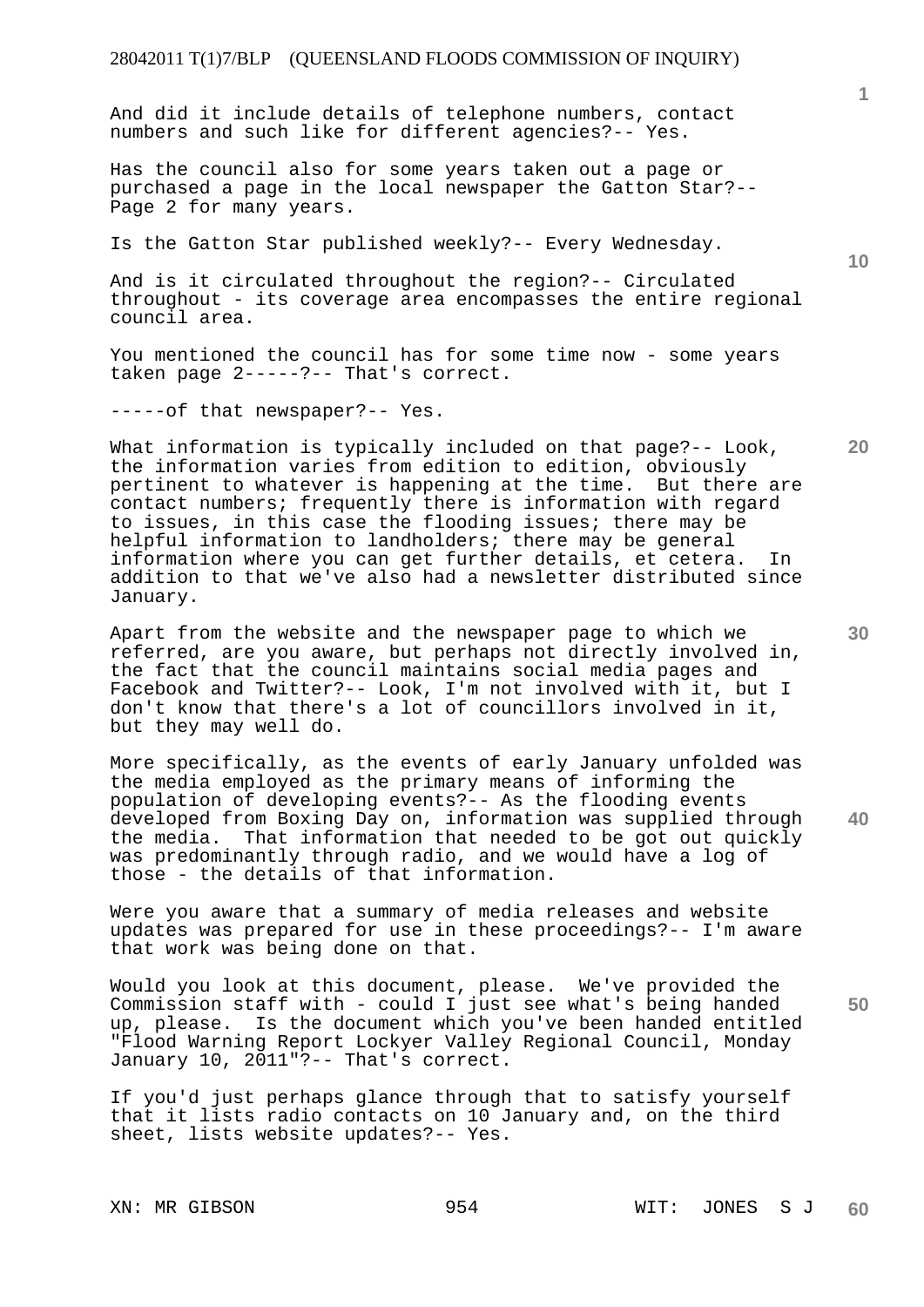And on the fourth sheet identifies text messages that were sent on 10 January?-- Right.

And does it do the same, set out a similar summary, for 11 January?-- Yes.

I tender that summary of radio and website information on the 10th and 11th.

COMMISSIONER: Exhibit 170.

ADMITTED AND MARKED "EXHIBIT 170"

MR GIBSON: Do you have a copy of that document with you?-- No, I don't.

I'll provide you with another copy, if I may. The document notes that, "At 4.16 p.m. on Monday, 10 January" - this is about halfway down the first page - "the Bureau of Meteorology warned of moderate to major flooding in Lockyer Creek and surrounding waterways"; do you see that?-- Yes, I can see that.

"Three quarters of an hour later at 5 p.m. the bureau issued a top priority flash flood warning for Helidon, advising of very fast and dangerous rises possible downstream at Gatton over the next few hours"?-- Yes.

As appears from this summary, the first contact with the media, being the radio, occurred some 16 minutes after the first of those advices from the Bureau of Meteorology and almost a half an hour before the second of those advices with contact with 4BC radio at 4.32 p.m.?-- That's correct.

**40**  It's said there that Hardgrave talks to Jason Cubit of Lockyer Valley Regional Council. Is Jason Cubit, and was he then, the media relations officer-----?-- That's correct.

-----employed by the council? Is Mr Hardgrave somebody involved with - a radio announcer on 4BC?-- I believe so.

And then there was within minutes a further discussion interview between Mr Cubit and ABC Radio?-- That's correct.

Without dwelling on the details, the subsequent pages show numerous radio contacts between Mr Cubit in particular and radio announcers on a number of stations?-- That's correct.

Were you satisfied with the response to get information to the community via the radio within 16 minutes of the first advice from the Bureau of Meteorology?-- I think it was - when you read through this article here, it was very comprehensive. And obviously if you go back to 6.31 a.m. on the 10th, there was discussion on the radio then with the evacuation and the

**20** 

**50** 

**30** 

**10**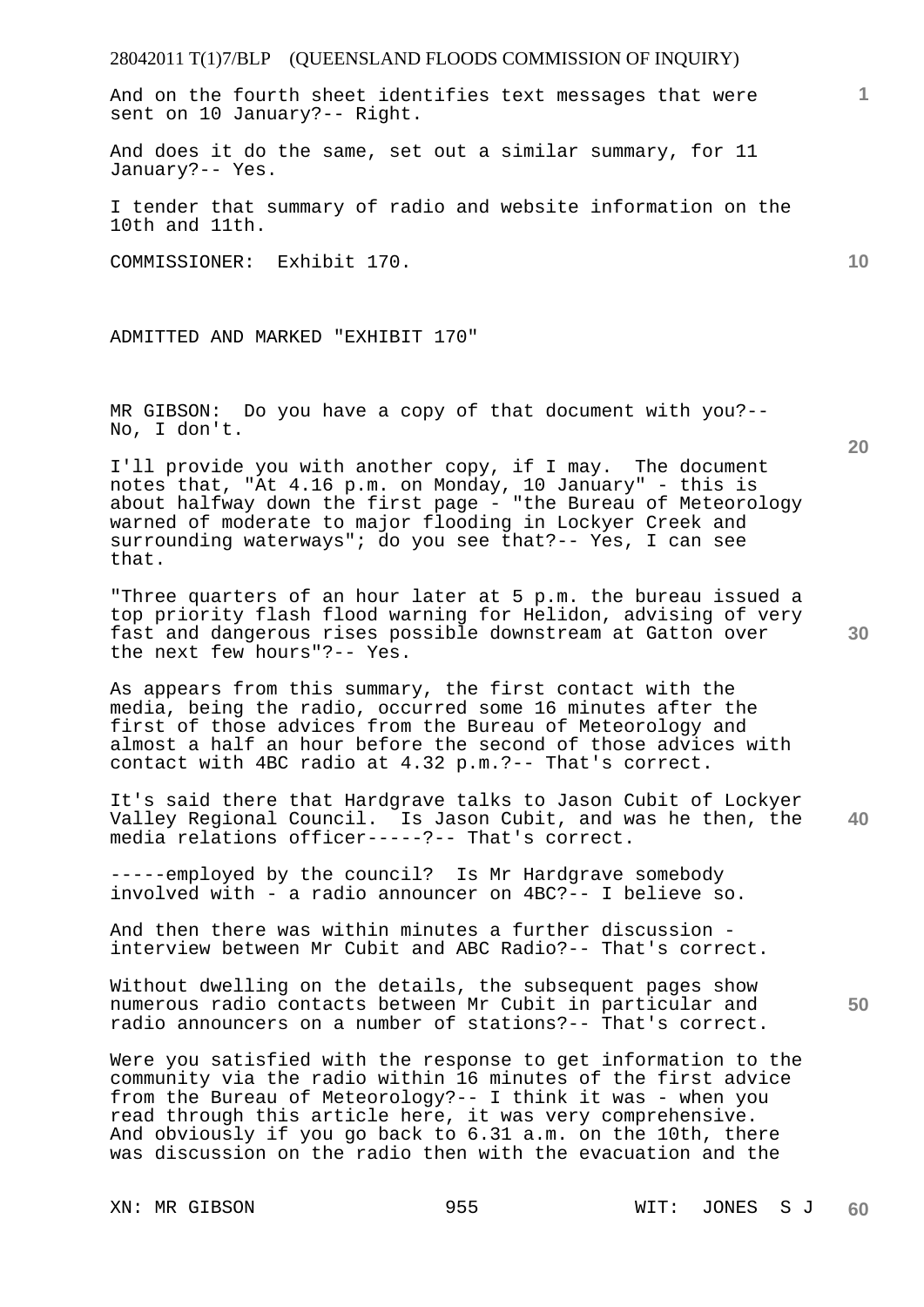status of Grantham the previous night. So there was quite a concentrated media effort.

In addition to those interviews, as we've noted at page 3 there are website updates and it appears that having regard to the fact that there were some updates with the same timestamp, 11.45, that was updated twice. And similarly at 12 midday on 10 January there were a total of nine website updates on the natural disaster page of council's website during that period?-- Yes.

And then similarly with the communications the following day, is it the case that extensive communication was maintained between council representatives and media?-- There was for some time.

I should have noted that with respect to the emergencies and natural disasters website, on that page is there information about preparing for natural disasters such as bushfires, floods and thunderstorms and the like?-- Yes.

And there are links - it includes links to other government agencies such as the SES, police, ambulance, and so forth?-- That was the intention of the website, was so as the more detailed information could be gained from those sources.

Thank you. Have you been advised that the website was, as the term is used, viewed or hit some more than 5,000 times on January 10?-- I knew it it was a significant number.

Would you look at this document, please. Is this a summary of radio interviews - it says prepared by King & Co Solicitors which span the period 28 December 2011 through to 14 January - I'm sorry, 28 December it should be 2010 - there's a typographical error - through to 14 January 2011?-- That's correct.

I tender that summary of radio interviews, 28 December 2010 to 14 January 2011.

COMMISSIONER: Exhibit 171.

ADMITTED AND MARKED "EXHIBIT 171"

**50**  MR GIBSON: Thank you. They include, if we look to 10 January 2011 in that same 4.32 p.m. discussion with 4BC, that Mr Cubit advised that people in Gatton and Grantham should be prepared for inundation. It was thought then that water was likely to peak in Gatton at about 8 p.m.?-- Yes.

And if you look down towards the foot of the page, at 8 p.m. on 10 January with ABC Radio it was broadcast that an evacuation centre had been set up at the Withcott State School following flash flooding in the Lockyer valley?-- That's

**10** 

**20** 

**1**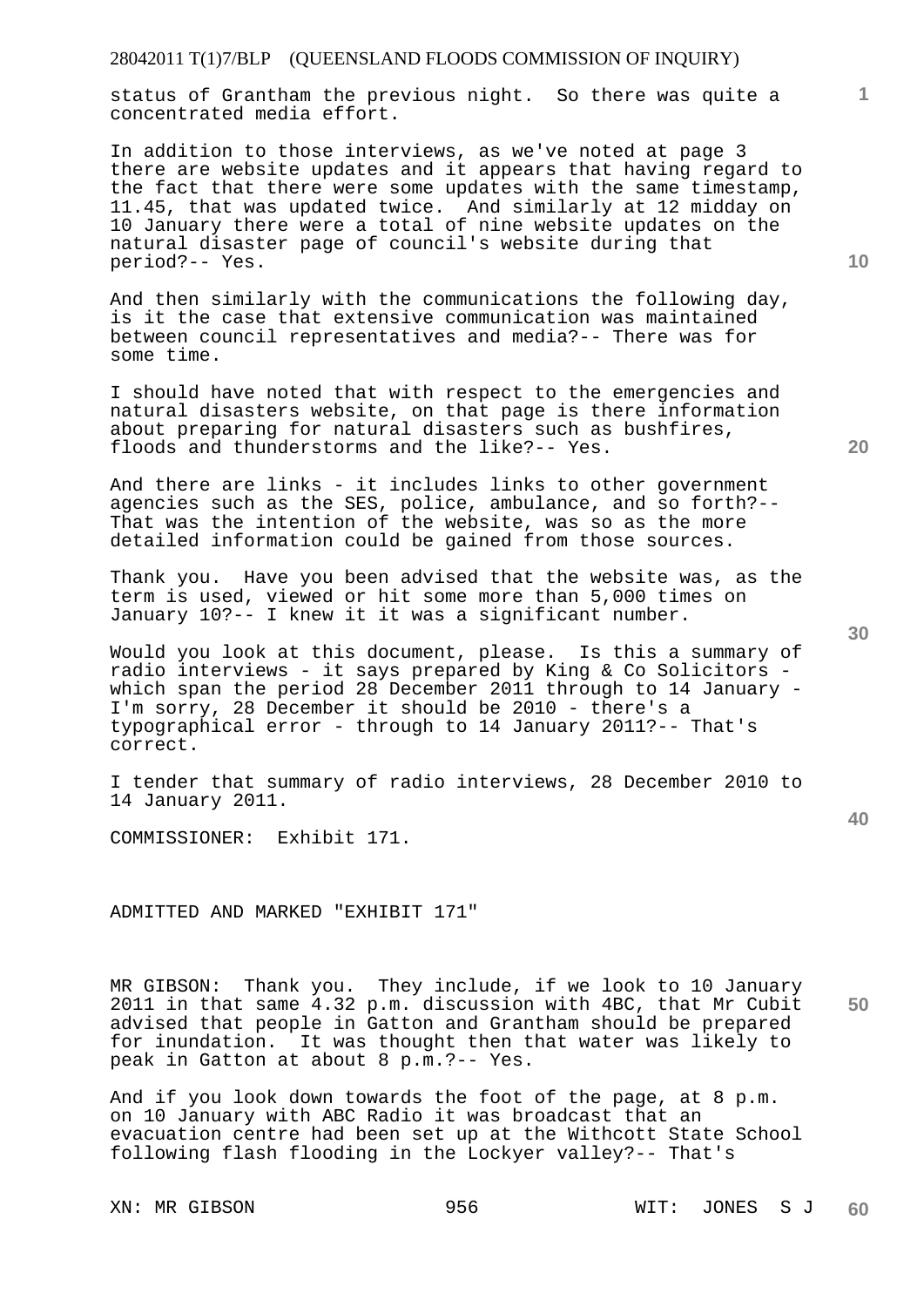correct.

I don't purport to have every such entry, but if you turn to 11 January. At 7.39 a.m. there was a replay of an interview with Mr Flint, the CEO, advising residents of Forest Hills and surrounding areas to evacuate immediately to the Forest Hill hall?-- That's correct.

Similarly residents of Laidley were advised to evacuate to the Laidley depot?-- That's correct.

And the advice was to contact - for people to get out if they were in doubt?-- That was the advice, yes.

At 7.59 on 11 January, radio station 97.3 noted that an evacuation - broadcast that an evacuation centre that was at Gatton was almost full. Was it in fact almost full at that time?-- The main building was. We had an alternative at the sports centre where we could have accommodated an equivalent number of people or more.

The sports hall is also a large building with the ability to shelter a large number of people?-- In fact, more than the Gatton hall.

Right. And you were reported in that broadcast as advising that people were being sheltered at the community hall and the state school. Was that in fact the case?-- Correct.

Then, and I think finally, in this review on 11 January at 6.55 p.m. with ABC 6.12 radio, it was broadcast by - in an interview with Mr Cubit that Forest Hill had been evacuated and that the council had established evacuation centres at the Gatton Shire hall, Gatton Indoor Sports Centre, and at the Laidley Hospital and high school?-- That's correct.

All of that information was correct at that time, was it not?-- Yes.

And did it reflect the intention of the LDMG that evacuations be effected to these larger and more centrally located places?-- It certainly did indicate that. And that came from an experience of previous emergency situations where we had had - persons with medical issues and the likes were sheltered in premises where they couldn't obtain that help. And Gatton, of course, obviously has access to helicopters and close to the hospital and everything else and it's out of flood height.

**50**  Could I ask you for your comment as to your levels of satisfaction with the level of communication that was able to be maintained with the community through these primarily radio broadcasts during that period?-- I would answer it in two parts to say I am most satisfied with what has been presented, and I think it is extremely important to note that that amount of coverage from a council of the size of ours with the number of towns and villages affected that we did, given our limited staff, was quite good.

XN: MR GIBSON 957 9957 WIT: JONES SJ **60** 

**10** 

**20** 

**40**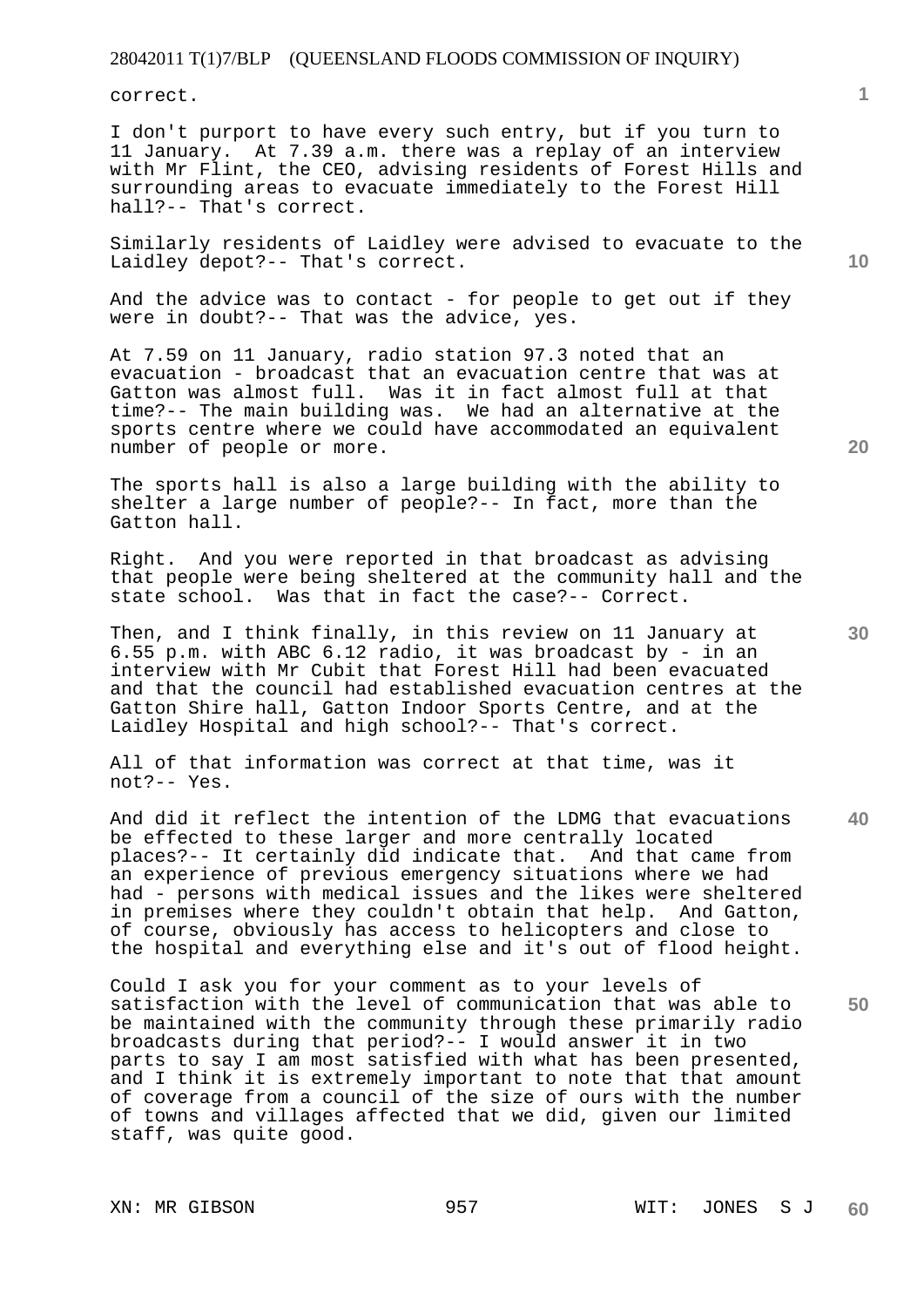You mentioned that a community newsletter has been printed and circulated throughout the community?-- That's correct.

How regularly is that newsletter circulated?-- I think if - I stand to be corrected, but I'm fairly certain there's been about 13 editions since the 10 January incidents. And they have been at least weekly, and they have been centred around changes that may have occurred which the community might be interested in knowing from one edition to the other, particularly with regard to the floods and the information that would be important there.

How widely circulated is the newsletter, Mr Jones?-- It's significantly circulated in those areas which were affected by the flooding.

COMMISSIONER: Is this something that has been developed since the flood or-----?-- Yes.

I understand. Thanks?-- But we did have - Commissioner, we did have various communications at a less frequent period during the year. We did put out a couple of newsletters generally throughout the year, some of which may contain information with regard to emergencies. But since the event of January 2010, this has been a specific publication.

MR GIBSON: Have you caused a bundle to be prepared of those newsletters commencing from issue 1, dated 15 January 2011, to the most recent issue, which is number 13, dated 18 April 2011?-- Yes.

Could you look at this bundle of document, please. Is that a bundle comprising copies of those newsletters?-- Appears to be, yes.

I tender that, if it please Commissioner.

COMMISSIONER: Exhibit 172.

ADMITTED AND MARKED "EXHIBIT 172"

MR GIBSON: Thank you. Now, if I could direct your attention to some operational issues during the relevant period. You had mentioned that the LDMG had been activated - I think it was until 25 December 2010. Or was it as from 25 December?-- No, it would have been activated the day after Christmas, Boxing Day.

Right, 26 December. Then it was deactivated in early January, perhaps, as is indicated by the fact of the DDMG meeting, the debriefing meeting, that was held on the 5th. Then it was later reactivated. Was that on the 9th of January 2011?-- Yes, because we had a flooding event in Grantham the night before.

**30** 

**50** 

**1**

**20**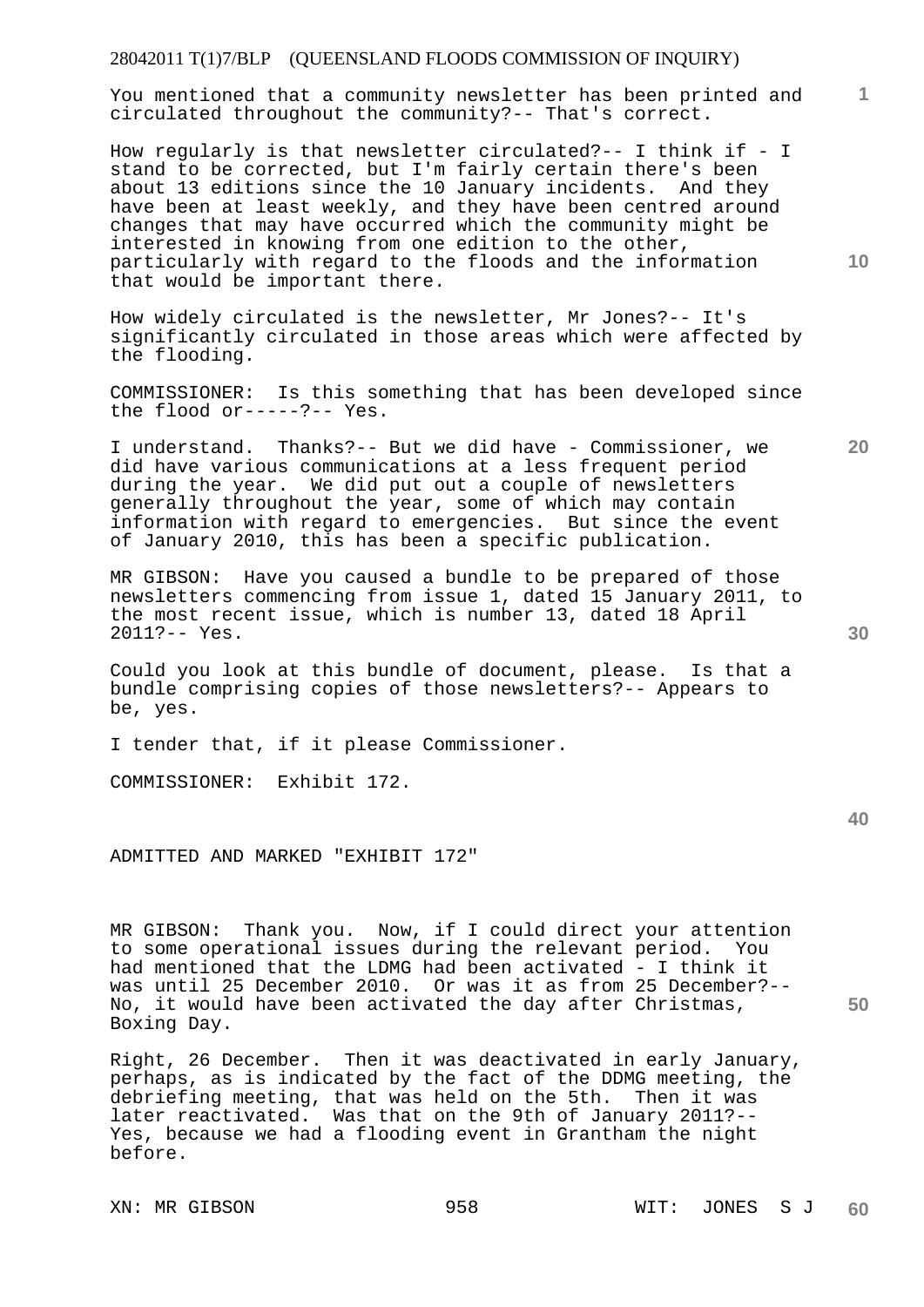Now, can you tell us thereafter for the next week or two did the LDMG meet regularly, that is, at preset hours?-- Generally it met at 2 or 3 o'clock in the afternoon hour. In addition to that, on some days there were numerous extra meetings.

Additional meetings. Did it meet daily?-- Yes.

At least once daily. The Commission has received as Exhibit 165 an extensive bundle of situation reports. You may have a copy of that bundle in the volume before you?-- Yes.

If you're unable to locate those, we'll provide you with a copy, Mr Jones?-- If I could grab a copy?

COMMISSIONER: Do you want the witness to see the exhibit, Mr Gibson?

MR GIBSON: No, a copy of the exhibit will be satisfactory. If the counsel retains the original hard copy, thank you.

Now, there are in total, as I understand it, 19 situation reports spanning the period 27 December 2010 to 30 January 2011?-- Yes.

These were prepared either by or under the authority of a Mr Franzmann; is that so?-- Correct.

Mr Gerry Franzmann is an employee of the council?-- Yes.

What position does he hold?-- He's in charges of engineering services - he's the director, if you like - and was the coordinator throughout this event, of course.

He is the local disaster coordinator?-- Correct.

These situation reports are either not referred to or only indirectly referred to in the minutes of the LDMG meetings, but was it the case that they - these situation reports were brought to the attention of those present at the LDMG meetings?-- Yes, and discussed.

And discussed. It's fair to describe these reports as comprehensive; would you not agree?-- They are.

And on most occasions there were multiple reports per day?-- Yes, that's right.

**50**  Can I take you, for example, to reflect the degree of effort that was put these reports - unfortunately, the volume is not paginated. But if you turn to 9 January 2011, situation report - actually, it's dated number 1; do you see that?-- Yes.

It's dated - timed at 2330, 11.30 p.m.?-- Yes.

Signed off by Mr Franzmann?-- Yes.

**20** 

**1**

**10**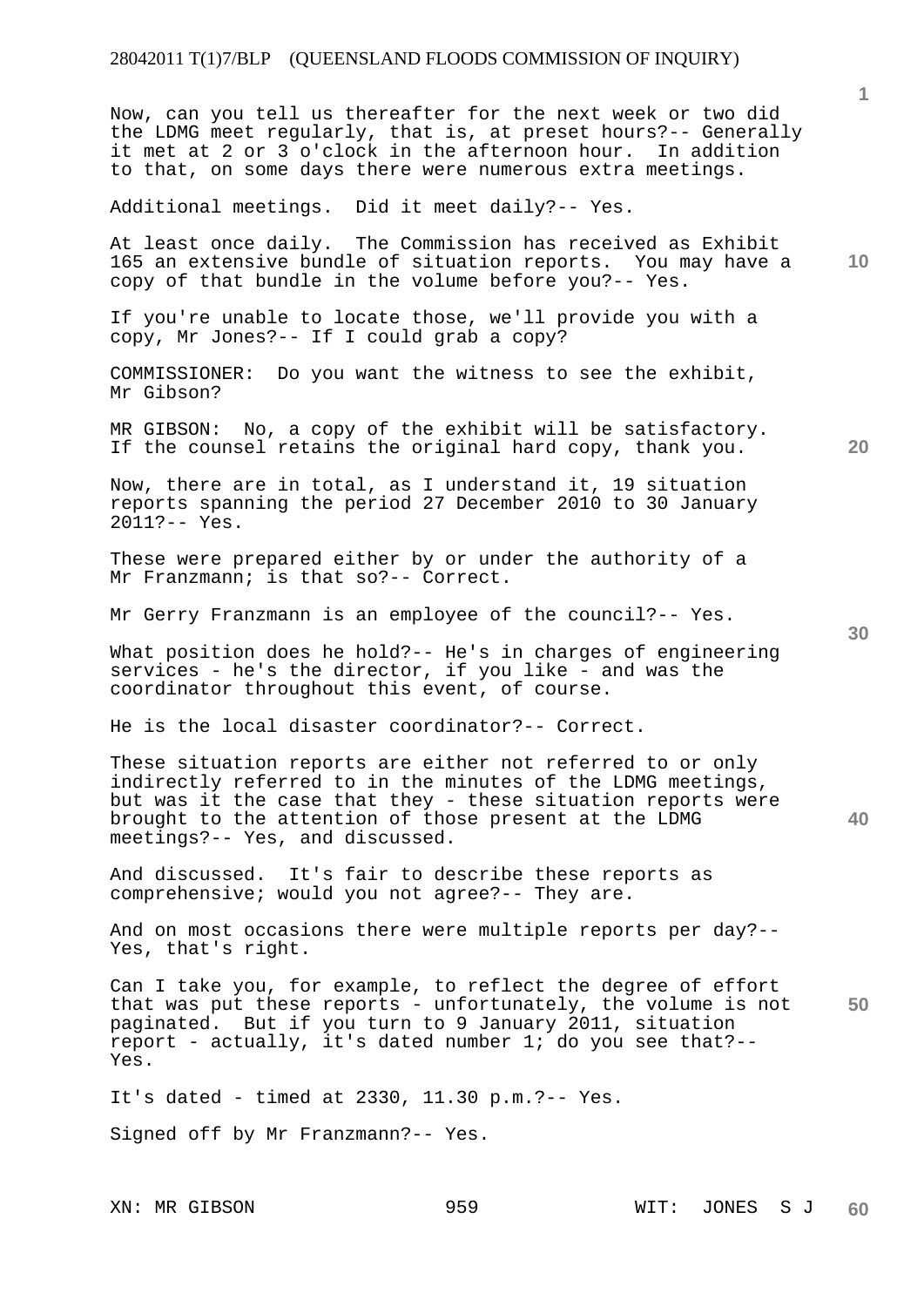**1** The next report, although the next day, 10 January, sit report number 2, was timed at 3.15 a.m.?-- Yes, that's right.

The next report on the same day, 10 January, is 1.30 p.m.?-- Yes.

The next report also on 10 January, is at 5 p.m.?-- Yes.

And the next report, number 5, also dated 10 January, is actually at 15 minutes past midnight?-- That's correct.

And we won't belabour this, but the next report, which is number 6 dated 11 January, was at 5.37 a.m.?-- Yes.

Does that reflect the degree of commitment by staff to providing the LDMG, the district disaster coordinator, and the EMQ with comprehensive and regular updated reports throughout this period?-- I would take it as being very comprehensive.

Each report builds on the previous report, so it's an update of it. So that if we turn to the report of - if we take the report on 10 January, report number 5, purely as an example, by way of situation overreview it sets out the weather and observations. Item number 2 is a damage assessment overview, and it includes road closures, et cetera, et cetera. is media issues which little figured on this particular report, and then regional reports including a summary of the past 4 hours, item number 4; projected operations for the next 24 to 48 hours, item number 5; and then item 6 is a series of facts and statistics in relation to response?-- Yes.

It goes on dealing with social issues, infrastructure status, economic and environment though the attention to detail in those is not as extensive as in other sections. These reports are directed - were directed to the executive officer of the district disaster management group, but copied or made available to the LDMG for its update and consideration?-- That's correct.

**50** 

**30** 

**10**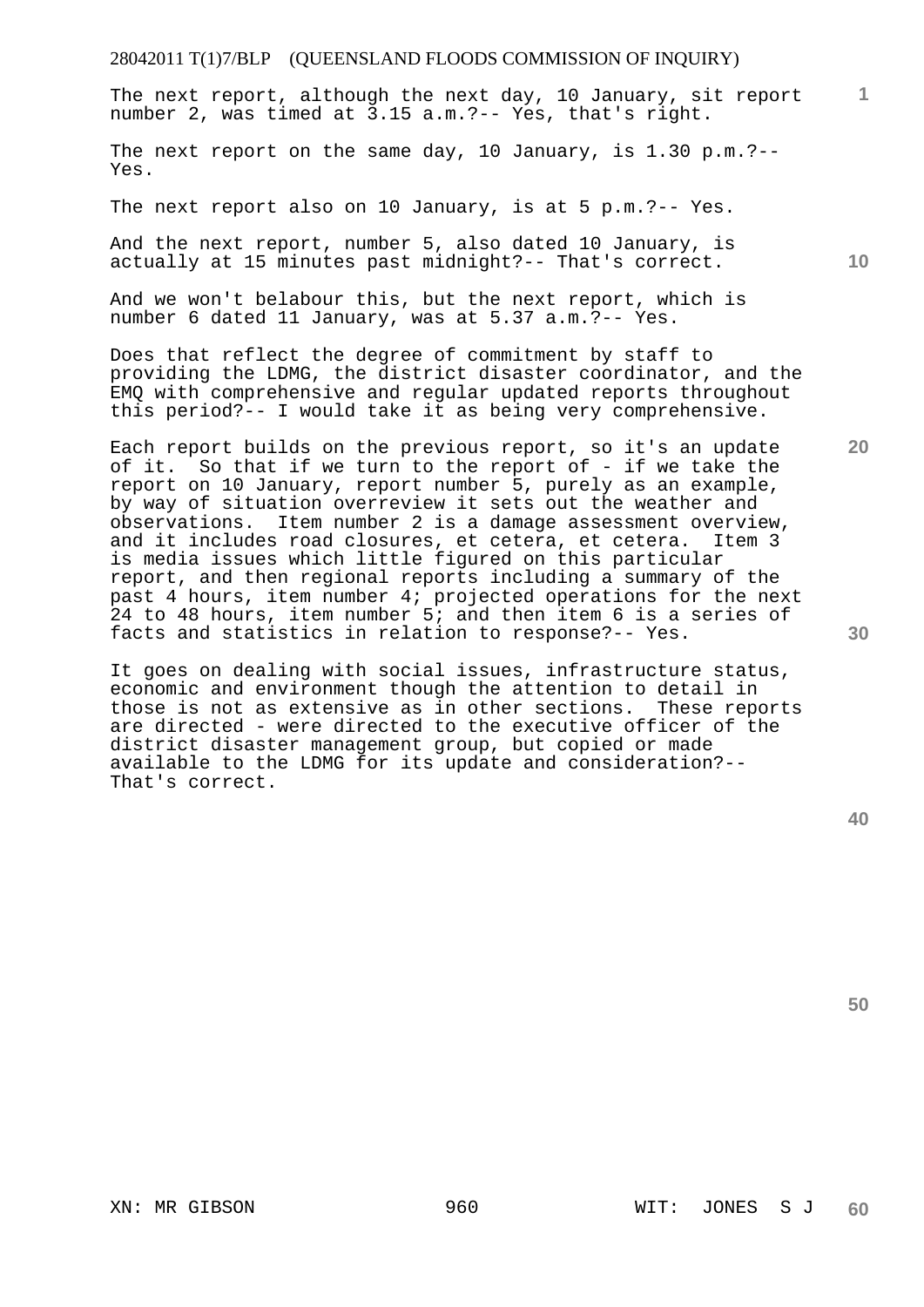Mr Jones, was there anything lacking as far as you were concerned with respect to the quality or frequency of the situation reports of which the LDMG were aware throughout this period?-- I - I believe they were adequate.

**10**  And did the LDMG rely on this material as well as other material in, basically, discharging its responsibilities to the community during this period?-- The answer to that is yes because whilst they may have had this information at the meeting, obviously those representatives at the meeting also brought with them varying levels of current information which was coordinated with this information to get significant outcomes.

Thank you. Is that a convenient time, Commissioner?

COMMISSIONER: Yes, Mr Gibson. Should it be 2.15, Mr Callaghan.

MR CALLAGHAN: 2.15.

COMMISSIONER: 2.15, thanks.

THE COMMISSION ADJOURNED AT 1.00 P.M. TILL 2.15 P.M.

THE COMMISSIONER RESUMED AT 2.15 P.M.

STEVEN JOHN JONES, CONTINUING:

COMMISSIONER: Ms Wilson.

**40**  MS WILSON: Thank you, Madam Commissioner. Before Mr Gibson resumes questioning of this witness, we've received a victim impact statement from Daniel David McGuire.

COMMISSIONER: Couldn't that wait until we've finished with Mr Jones?

MS WILSON: Certainly.

**50**  COMMISSIONER: Yes, thank you. You won't be an enormous amount of time longer, I assume, Mr Gibson.

MR GIBSON: No, I won't be.

COMMISSIONER: Thank you.

MR GIBSON: Mr Jones, during questioning from counsel assisting, your attention was directed to the minutes of the LDMG which have been received as Exhibit 159. I think in the

**20** 

**1**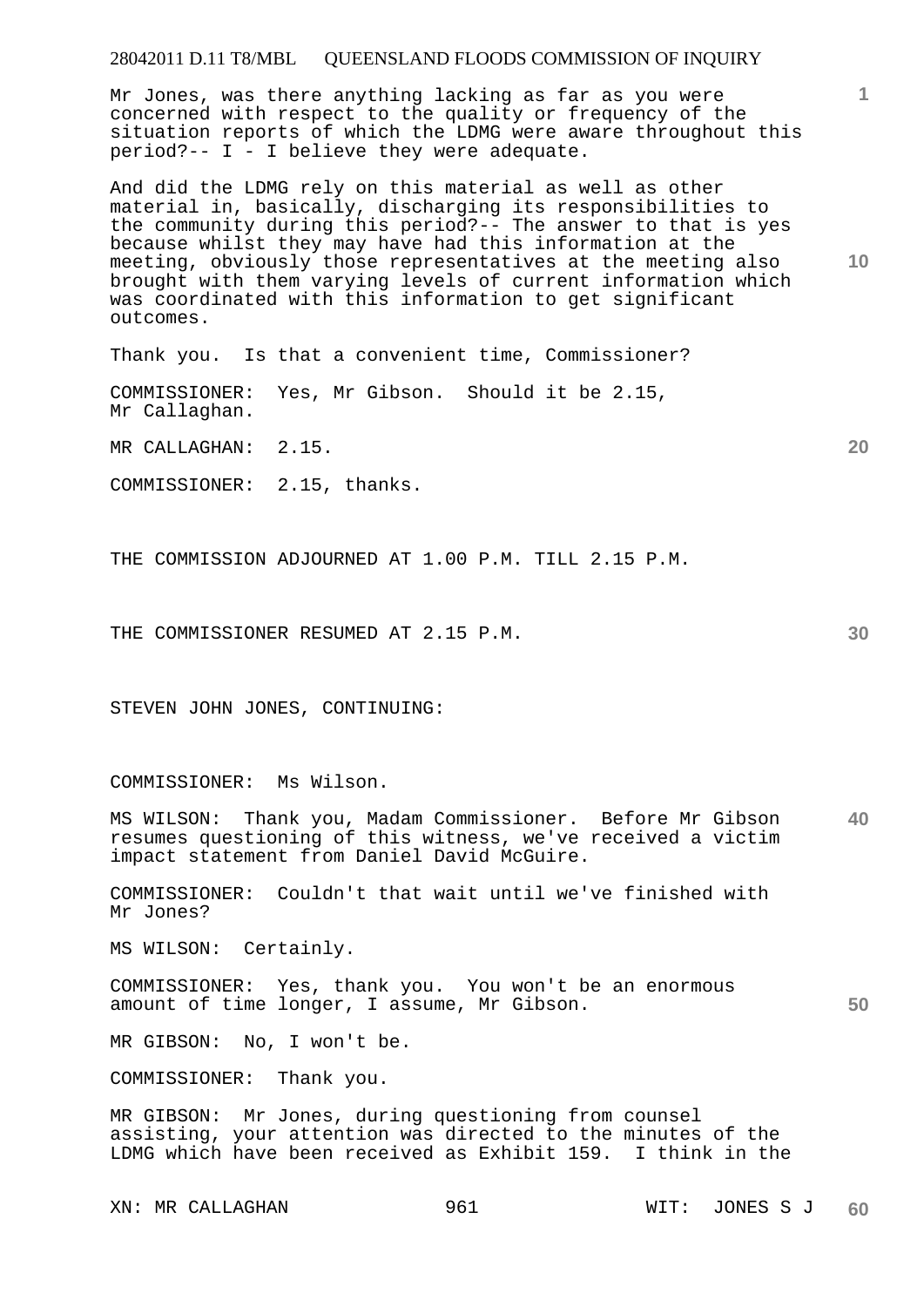bundle that you have in front of you, you may find those documents behind a tab possibly headed, the first page, "Disaster Management Group". If you turn over, you will find minutes or a document entitled "Lockyer Valley LDMG Core Group Meeting, Thursday 13 January 2011" and it is the meeting at 9 a.m., 0900 hours. Thank you. Your attention was directed to the fact that on that occasion there were apologies from yourself, Mr Fraser from EMQ and Mr Franzmann, who was the LDC?-- That's correct.

You see that? Attendees included, at the top of the list, Ian Flint. He was and he is the CEO of the council?-- That's correct.

Was he acting in the role of LDC in the absence of Mr Franzmann?-- That's correct.

In fact, on that particular occasion, and perhaps it may apply to others as well, were members of the LDMG required to attend meetings of the District Disaster Management Group?-- That's correct, and I know on - it may well be this occasion, Councillor Moon would be in that category.

Can you recall whether you yourself were attending a meeting of the District Disaster Management Group on the occasion of the 13th of January?-- I believe it's possible that I was. I just couldn't confirm that, yes.

Sure. But, in any event, it is an example of conflicting obligations as it were-----?-- Yes.

-----in terms of some of these times, which was itself a product of the urgency of the circumstances?-- And there were a number of other meetings equally as important as the district disaster meeting which we have been required to attend, and on that occasion it would have been one of those meetings I would have been at.

Now, could I ask you a couple of questions with respect to the Murphys Creek event?-- Yes.

Would you turn to a document which has been received as Exhibit 163 and it's been described as the running sheet or running log for the LDMG. The first page is entitled "December 2010/January 2011 Flood Event"?-- Yes.

"DDMG and Council Debrief 5 January 2011"?-- Yes.

**50**  You mentioned in your evidence in response to questions from counsel assisting that it was on the 12th of January that you and the LDMG became aware of circumstances at Murphys Creek?-- That's correct.

Would you turn to the page entitled "LDMG" and beneath that "12th January 2011"?-- Yes.

Thank you. At the top of the page there is an entry at 7.30 a.m.?-- That's correct.

**10** 

**1**

**40**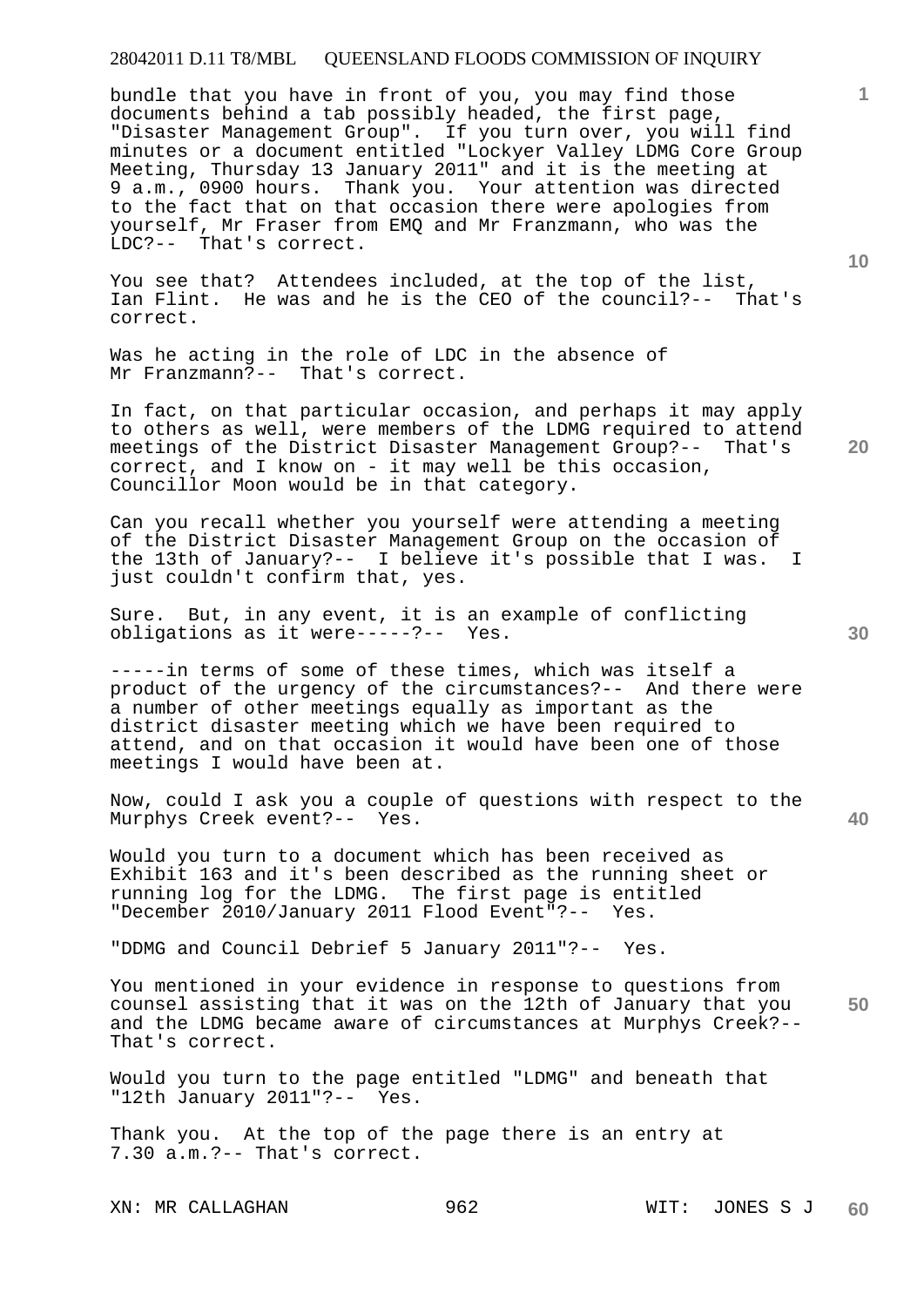It refers to a brief by a police officer, Mr Wilce?-- Yes.

W-I-L-C-E. What was his position, incidentally, at that time if you remember?-- The police officer concerned was actually involved with the local disaster committee and was spending a significant amount of time at our - at our premise there in a liaison-type role as well.

So he was providing information as a-----?-- Back into the community.

-----communication point?-- That's correct.

He advised of two 20-man teams, one each at Grantham and one at Murphys Creek managing the coronial investigation?-- That's correct.

And also informed you or those present of helicopter and other assets that were-----?-- Yes.

**1**

**10** 

**20** 

**30** 

**40** 

**50** 

-----in place. Then towards the foot of the page there is a note at 7.30 a.m., a meeting involving various agencies and also yourself and council officers?-- Yes.

And, again, there's a reference to the 20 persons to Murphys Creek and to Grantham?-- Yes.

Now, at that point in time, as at the 12th of January, you've provided some information about this but could you give us the picture, was road connection from Gatton, Helidon, in other words to the east of Murphys Creek, available to Murphys Creek?-- At that - at that time on the Wednesday morning the 12th, I think that actually in these comments here it may mention that it was expected that that road would open later that day. The exact time at which it did open, I'm not sure. It was later in the day. And obviously the fact that these people were taken into that area by air would signify that the roads were still blocked at that time.

Can you tell us the situation with communication by landline telephone?-- Landline telephone west of Grantham, the bulk of the shire west of Grantham had failed. It failed soon after Monday at varying times according to which exchange the lines were connected to and there were no landline telephones.

Did it become apparent that in most if not all instances the failure of the telephone landlines was because of the failure of batteries supplying power to the telephone exchanges?-- I was informed at one of the meetings around this period by a person from Telstra that the failure for both their mobile phone services and their landline services was as a result of the backup batteries going flat and that was in fact an extreme concern because the amount of traffic through those exchanges obviously reduced the loss of - or reduced the life of the batteries.

Yes?-- An extremely important fact for future emergencies.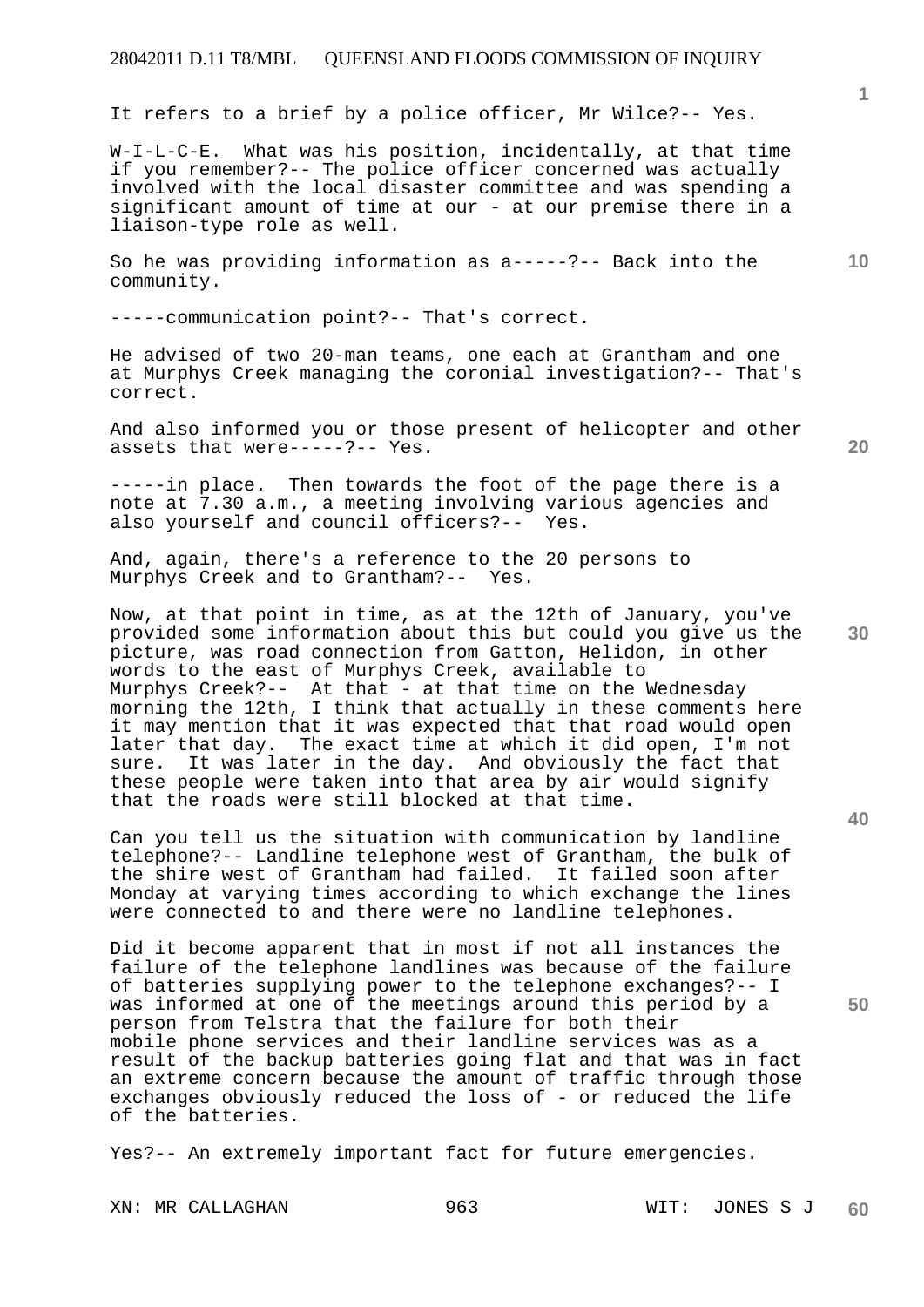We'll come back to that if we may. You adverted to the situation with mobile telephone communication. Can you tell us, we understand that mobile telephone communication in the Murphys Creek area is perhaps erratic at the best of times. What was the position following the 10th of January?-- Prior to this event there are many areas in the Murphys Creek area and, in fact, many areas in the valley in total, particularly up around Mt Sylvia, where there was no mobile phone coverage at all and in those - some of those areas were affected by flooding of course. With landlines down and either no mobile service or a failed mobile service, effectively, communications by telephone had ceased.

Now, apart from the information that you had on the morning of the 12th of January to which we have just referred, did you subsequently become aware that a QFRS unit had entered Murphys Creek down the road from the top of the Range?-- Yeah, I did at a time after the 12th of January find that - or had reported to me that on the night of the 10th of January a Queensland Fire and Rescue team did find its way from Toowoomba down through Ballard into Murphys Creek, and to date I haven't been able to find any detail of that message having been passed on to us.

Did you also subsequently become aware that an EMQ helicopter piloted by Mr Kempton had delivered police and picked up people from Murphys Creek on the morning of the 11th of January?-- I actually found that out from reading a copy of that gentleman's statement.

Which was quite recently, no doubt?-- Very recently.

Prior to that you were unaware of that fact?-- I was unaware.

So that prior to the 12th of January, can you tell me whether to the best of your knowledge and recollection you, or through you, the LDMG had received any calls or other communication from the police, the EMQ, the Queensland Fire and Rescue Service, or residents at Murphys Creek advising of the situation?-- To my knowledge and the best of my recollection, I cannot recall any contact whatsoever from those organisations you mentioned to either myself or the committee with regard to Murphys Creek prior to that time, which was early on the morning of the 12th.

Right. Your attention was directed to the consideration that perhaps an inquiry could have been made through the Local Disaster Management Group to the District Disaster Coordinator based at Toowoomba to provide information, if any were available, with respect to the Murphys Creek situation?-- Yes.

That did not occur?-- That's right.

Can you tell us, briefly, why that did not occur?-- I'm not exactly certain as to why that did not occur. But had that occurred, the circumstances in terms of our knowledge would

XN: MR CALLAGHAN 964 WIT: JONES S J

**10** 

**1**

**30** 

**20** 

**40**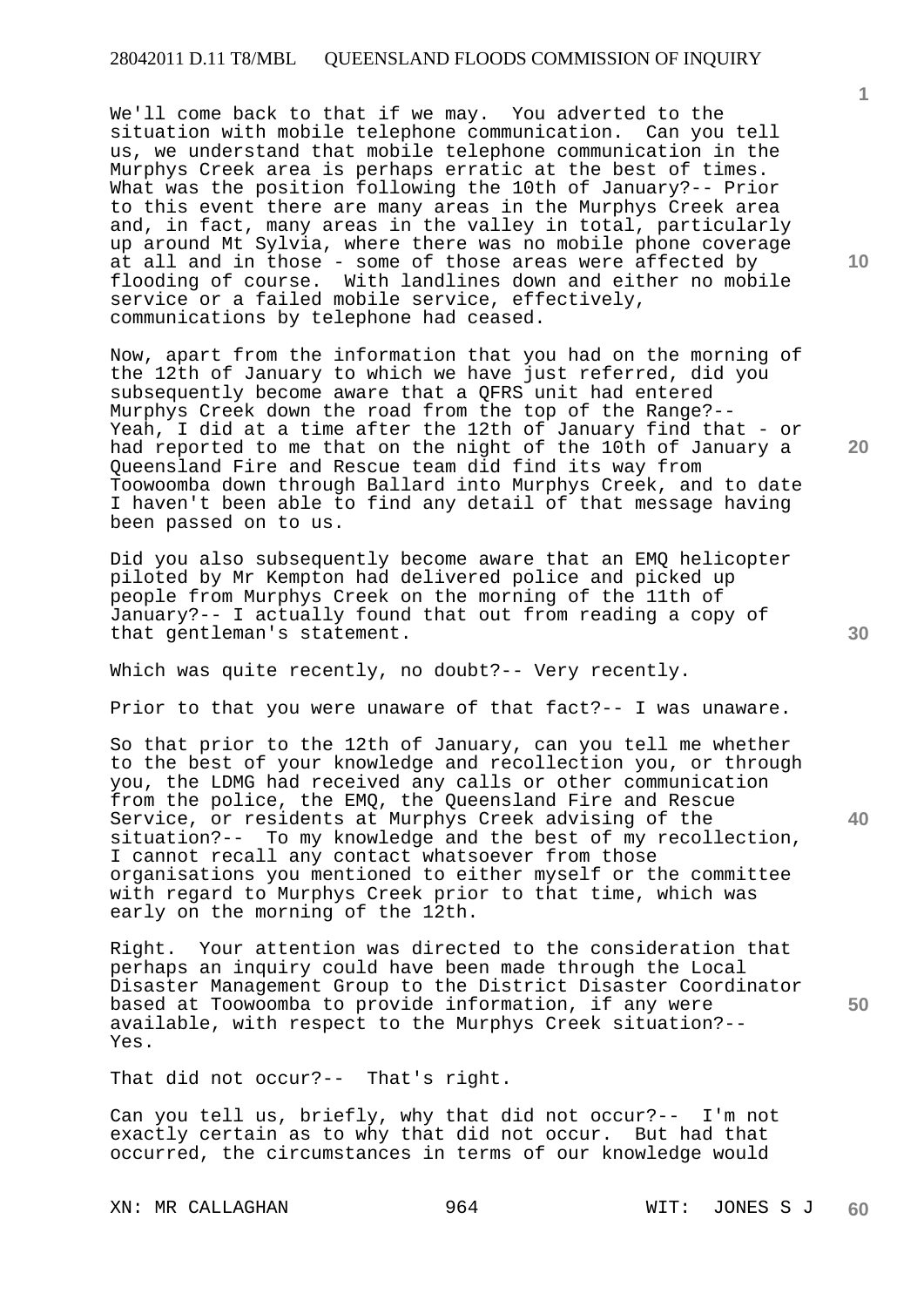have been completely different.

In what respect?-- Well, it wasn't, as I said, until the 12th of January that we received that information.

Yes?-- Whilst the highway to Toowoomba was closed, there was limited access for emergencies down through Ballard into Murphys Creek. And alternative arrangements may well have been able to be made.

Having regard to the roles of the respective agencies that we've seen in the Disaster Management Plan, had you been aware, for example, on the 11th of January, of the situation at Murphys Creek, on reflection what, if any, additional services could the council, as distinct from other organisations, have provided?-- Like, there's various things that council could have done in terms of taking in equipment. Power supply was out. We had some equipment we could have lent to some of these people over that area. We could have took in various forms of resources to make their life a little bit more comfortable and assisted them.

Would that have been-----?-- In terms of - I'm sorry. In terms of the roads and so forth too, it would have given us a much better situation where we could have looked at safety earlier.

But the roads weren't open-----?-- No.

-----until sometime on the 12th, were they?-- That's right.

So how could assets have been placed in Murphys Creek prior to the roads becoming open?-- The only way that they could have been put in would have been to organise them through Toowoomba and have them taken down through Ballard.

I see. Which would, in itself, have depended on the condition of the Murphys Creek Road from the top of the Range?-- That's right.

Now, council officers then attended Murphys Creek on the 13th of January?-- That's correct.

I think you've explained that it was considered unsafe, on the basis of the information that you did have, for an attempt to be made to access that area before that time. What then happened after the 13th of January in terms of the provision of assistance by the council or coordinated by the LDMG?-- Right. There was - various council people travelled there and were involved in the provision of equipment, the detail of which I don't exactly have with me. I know for a fact myself, as I said earlier, and Councillor Holstein did travel there on Friday the 14th. We did have - as I said, I had made arrangements with a former councillor who travelled over there and did actually stay in Murphys Creek and was discussing was in constant contact with me about what he could do and he could assist to provide there. And then on the 21st, of course, a full-time councillor person was placed in

**10** 

**1**

**20** 

**40**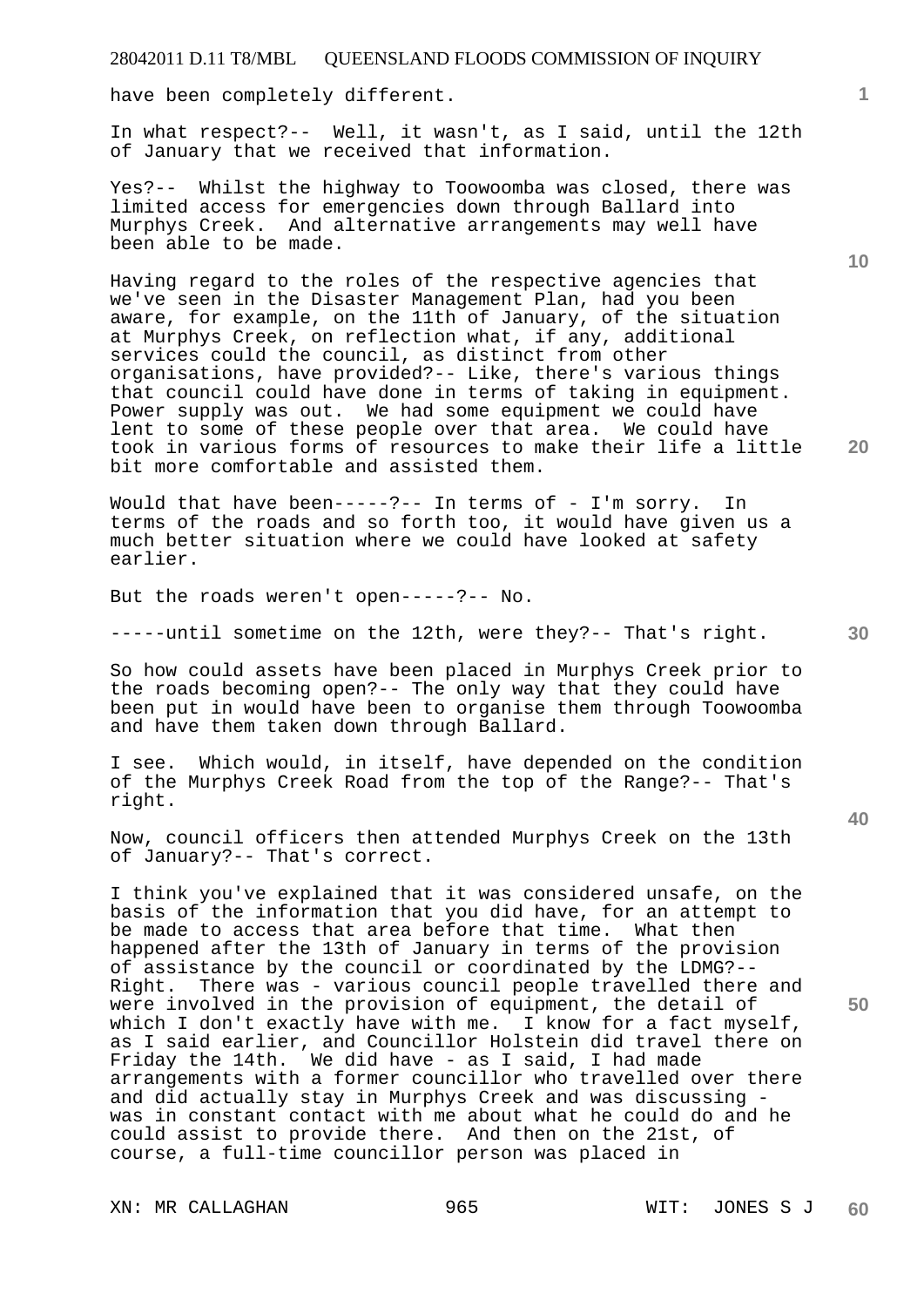Murphys Creek.

Could I turn briefly to the circumstances at Grantham. They were of quite a different character to those at Murphys Creek. In your evidence this morning, counsel assisting adverted to some issues that are identified in a statement that we have from Inspector Marcus. One of those concerned the provision of water trucks to the area. You commented in your evidence this morning that 40 per cent of the shire had lost its reticulated water. What percentage of the shire does have reticulated water?-- I just - it would be a bit difficult to exactly say what percentage of the land area. In terms of the population, I'd say 50 to 60 per cent. Essentially what had happened, there had been - well, in fact at one stage almost all the shire had lost its water, because the point where the water is taken from the river down at Lowood was destroyed. The foot valve was actually destroyed, and there was no water able to be pumped into the shire. So at one stage, the entire shire had no water being pumped in. In fact, bottled water and so forth had to be provided. In some areas, they did lose water significantly earlier, and the break in supply was significantly longer. For example, the reservoir at Withcott was the - the line through to there was the last to be repaired.

What consequence did that have on the demand for water trucks in the region?-- It obviously had a - a huge effect on that. All - even if we used every water truck we had available in the shire, it still wouldn't have been a fraction of satisfying the need. The pipe that comes through from - from Wivenhoe Dam, you know, is a significant sized pipe, main, and with no supply coming through on that, the number of trucks that was required was a huge number. And in fact, just to supply the Withcott reservoir in the last weeks before that line was repaired, there was a large number of trucks, probably 20 or 30 or more, working around the clock for 24 hours a day to try and keep water up to the supply. So you can imagine the demands that were on water truck operators, and it was almost impossible to obtain water trucks at that time.

I see. All right. Now, before we turn to the recovery stage and scope for improvement of operations in the future, could I direct you to the transcript of your interview with Commission officers, Exhibit 161, if you have it there. If you would turn to page 72?-- Yes.

It was put to you in the paragraph by about line 15 that emphasising that there was no criticism of the council intended - the assertion was to the effect that after the 10th of January, the Lockyer Valley - and that really means the regional council and perhaps the LDMG - were overcome by the enormity of the tragedy, and it seems as though there wasn't enough expertise or training in disaster management to deal with the recovery operations in the response in that area. Now, you commented in respect of that at about line 34 that you did not agree with that at all and went on to explain at about line 38 that you were comfortable with the way matters

**10** 

**1**

**20** 

**30** 

**40**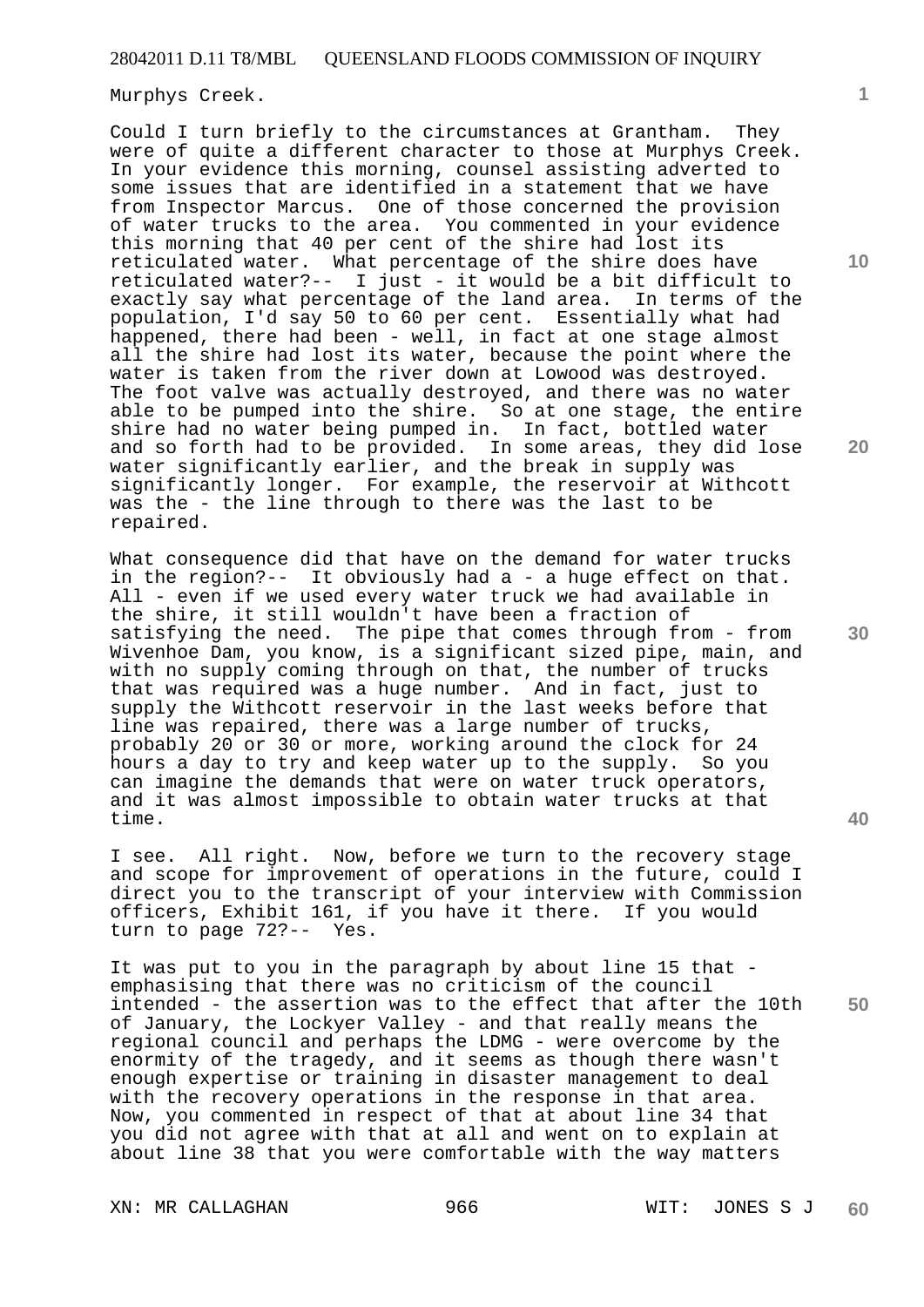were handled, et cetera. Could I ask you, in the light of your reconsideration of these matters, to comment with respect to the proposition that on and following the 10th of January, the council was in fact - or did in fact find itself overcome by the enormity of events?-- Let me, I suppose, first put the point. I suppose - I guess it's the way in which the - I answered - or I take the question. If we - if we asked the question in the light, "Was the council itself totally overcome and unable to provide the necessary resources and act responsibly." My answer is definitely, "No." In terms of the council itself, the resources it had available and the circumstances that was put before it, I believe it did an excellent job and - and performed very well. If we look at the broader situation across the entire emergency and how that was handled, of course this emergency is - is one of the most significant Queensland has ever seen, and it was simply something that any individual council could not handle. In fact, as we heard here in the Inquiry in recent days, it was something that State agencies couldn't handle, and for that reason federal backup in terms of the army and the likes was brought in. I do in that - in that light acknowledge that it was something too big for council. And, in fact, I go a little bit further to state that I think the intervention of those federal authorities at the earliest possible level is a key factor in the future.

Can I deal with a couple of points. In answer to a question from counsel assisting this morning, you commented to the effect that the budgetary allocation for emergency and disaster management and preparation was, I think you said, \$5,000?-- That's correct.

Is that in fact not correct?-- I have reassessed that over the break. We had \$5,000 in the budget for a number of financial years. In fact, in this current financial year it is \$65,000, and there is a component in that which is actually for setting up a specific facility for emergencies such as this.

**40**  When you say the current financial year, you mean for the year 1 July 2010 to 30 June 2011?-- That's - that's correct.

Now, with respect to recovery and the restoration and the future of communities, with respect to Grantham, it is an area that's been subjected to repeated flooding, albeit not to the extent experienced in January; is that right?-- That's correct.

**50**  Has the council made a policy decision to assist flood affected residents of Grantham with respect to relocation of their residences to different locations within the area?-- Yes. We have - look, within, I would say, a week or so of this event - in fact, it may have been less than that - I met with officials of the Queensland government. We made it quite clear that we wanted to move forward with something that I to my knowledge hasn't occurred anywhere elsewhere in Australia; that we would try and establish a circumstance where we could allow people to relocate at low, if any, cost

**10** 

**1**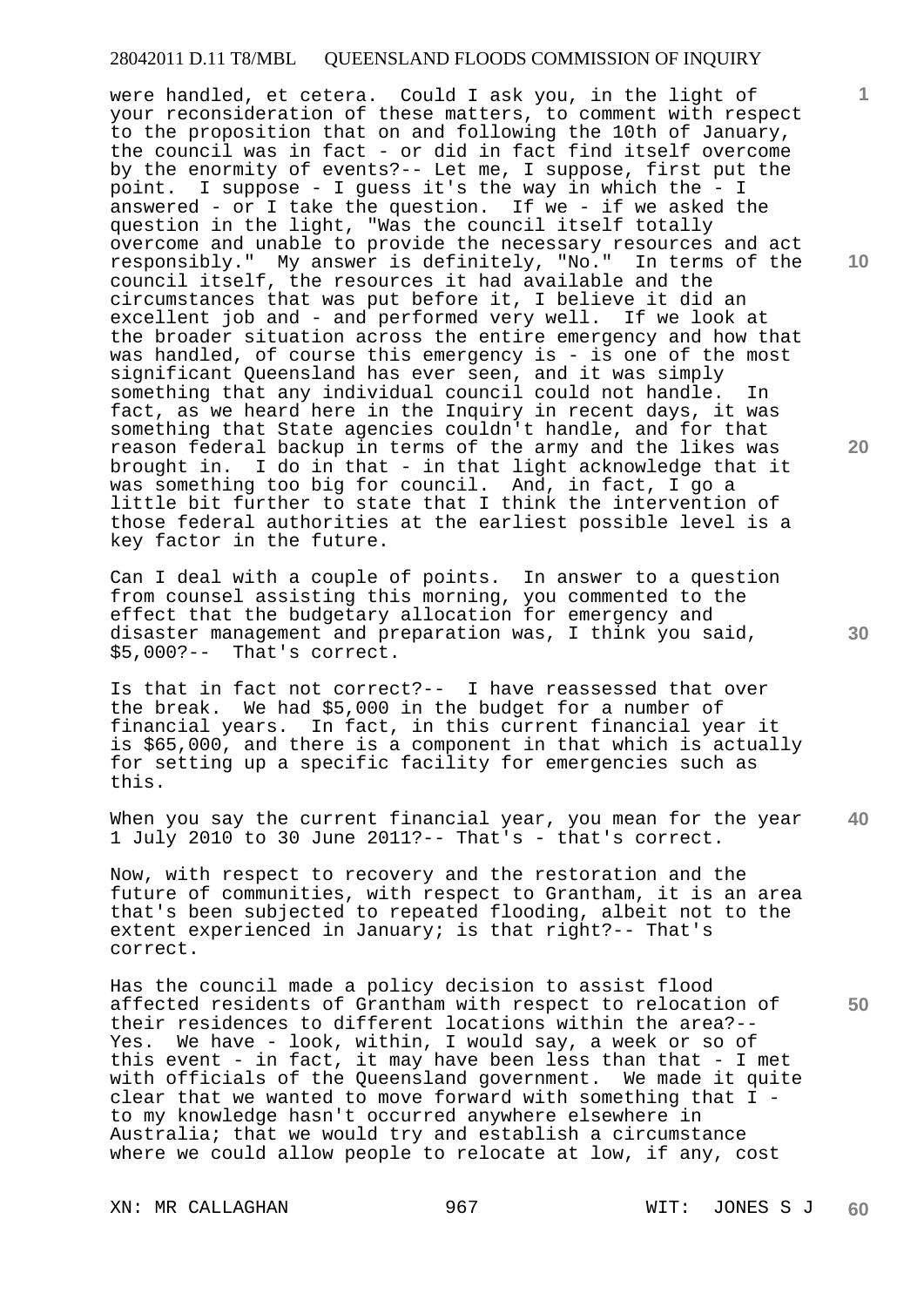to themselves in terms of the land value, and we have been in continuous discussion with the Queensland Reconstruction Authority. That is now underway. We are expecting that by June the construction will start and the first houses on that state will be lived in by Christmastime, and I think that is an extremely bold move by council. We bear the financial risk of it, and I think it's something that should be considered in future flooding situations elsewhere.

You referred to an estate. To what estate are you referring?-- Council has purchased an area - a large area of land, I brief in the order of 1,000 acres, to the north of the present Gatton - Grantham Township. It adjoins the higher part of the town, which wasn't affected by the flood, and on that higher ridge country, that's where council is involved in the development of this new area for those people to move to if they wish.

What financial arrangements are proposed as between the council, as owner of that land, and residents who may wish to relocate to a block of land in that estate?-- Council has developed a scheme and is in the process of refining that scheme whereby virtual lands swaps will be able to be applied for by those residents in the lower area. They could apply for blocks on the higher ground. It would be simply a land swap situation in terms of the value of the land. Their former block would be surrendered, which means it wouldn't be available any longer for people to build on, and would therefore solve problems of future flooding in those areas. It is a voluntary scheme, it is not a compulsory scheme, and there is a lot of interest in it from the locals.

Thank you. Another initiative that the council has adopted in response to these events is the engagement of an external consultant to assist with the preparation of subplans and other initiatives. Could you tell us about that, please?-- Well, council is obviously keen to - to look to the future, and we believe subplans - subplans in terms of emergency, in particular flooding, a very - are very applicable. We have employed a consultant to do that. Those plans will involve all sorts of actions at the local level and a proposed warden-type system, where a person would be identified and taken on as either a volunteer or a paid person to coordinate those initial local efforts should a flood occur.

And does the planning in that regard include upgrading of the control centre?-- Yes. In fact, part of that  $\bar{\$6}5,000$  that I mentioned before that was allowed in this year's budget was for the upgrading of the land that we used for the control centre.

You mentioned earlier in your evidence that there was a community hall being constructed or in the course of construction at Murphys Creek and that that hall was on land that was above known flood levels, including the January flood level. For completeness, should it be noted that that hall was being constructed by the Rotary Club?-- That's right.

XN: MR CALLAGHAN 968 WIT: JONES S J

**10** 

**1**

**20** 

**30** 

**40**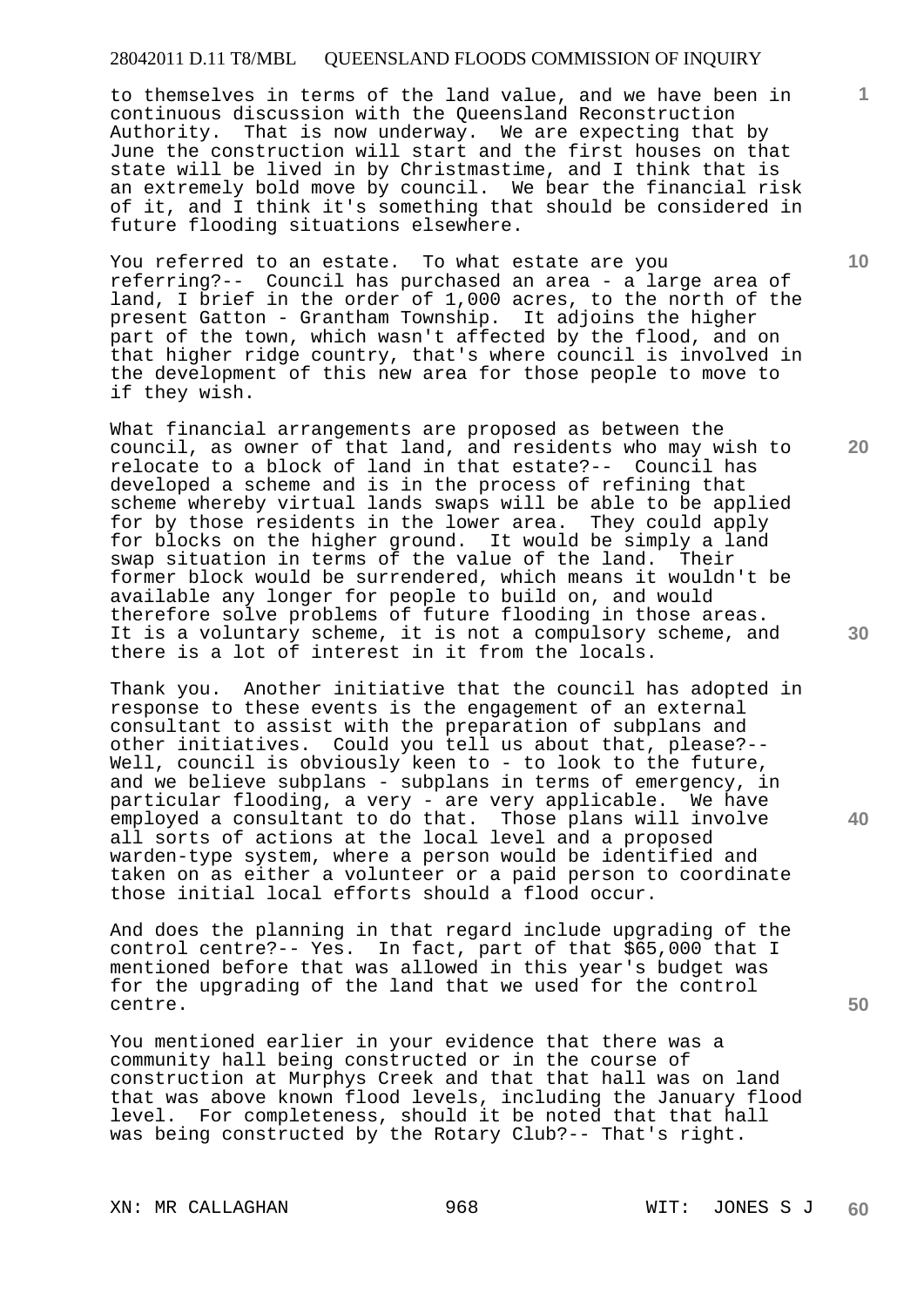On land under the council - under council's control?-- It is on land known as the Murphys Creek ground, which is council controlled land, and there is a management arrangement in place with the local Progress Association, and Rotary are involved in the project of financing that new facility.

Has a further initiative by the council been - the preparation of what has been termed the Lockyer Valley Community Recovery Plan?-- Yes.

This proposed plan has been publicised by way of brochures that are available to members of the community; is that correct?-- That's correct, they have been quite widely spread.

Would you look at this document, please.

COMMISSIONER: Mr Gibson, I want say I don't want to rush you, because in some ways I do. I understand that there are more initiatives. I don't know that they really arise out of the examination by Mr Callaghan. I'm happy to receive any material the council wants to give the Commission, but I don't know that it needs to be explored at length today. Perhaps you could just summarise anything you wanted to.

MR GIBSON: Yes, yes.

COMMISSIONER: And provide it in due course.

MR GIBSON: Yes, certainly.

COMMISSIONER: Anyway, what is this document and I'll receive it as an exhibit?

MR GIBSON: This is the Lockyer Valley Community Recovery Plan brochure. Mr Jones, is that correct?-- Yes, that's correct.

I tender that.

COMMISSIONER: Exhibit 173.

ADMITTED AND MARKED "EXHIBIT 173"

MR GIBSON: Thank you. It is - it has been disseminated for public consultation and response?-- That's correct.

**50**  It addresses numerous issues with respect to complete recovery development for the region?-- True.

And it is in the course of implementation; is that correct?-- That's - it's well on the way, yes.

Thank you. In terms of areas that could perhaps be the subject of further consideration in the future, you dealt with some issues raised by counsel assisting including, among

XN: MR CALLAGHAN 969 WIT: JONES S J

**10** 

**1**

**30** 

**20**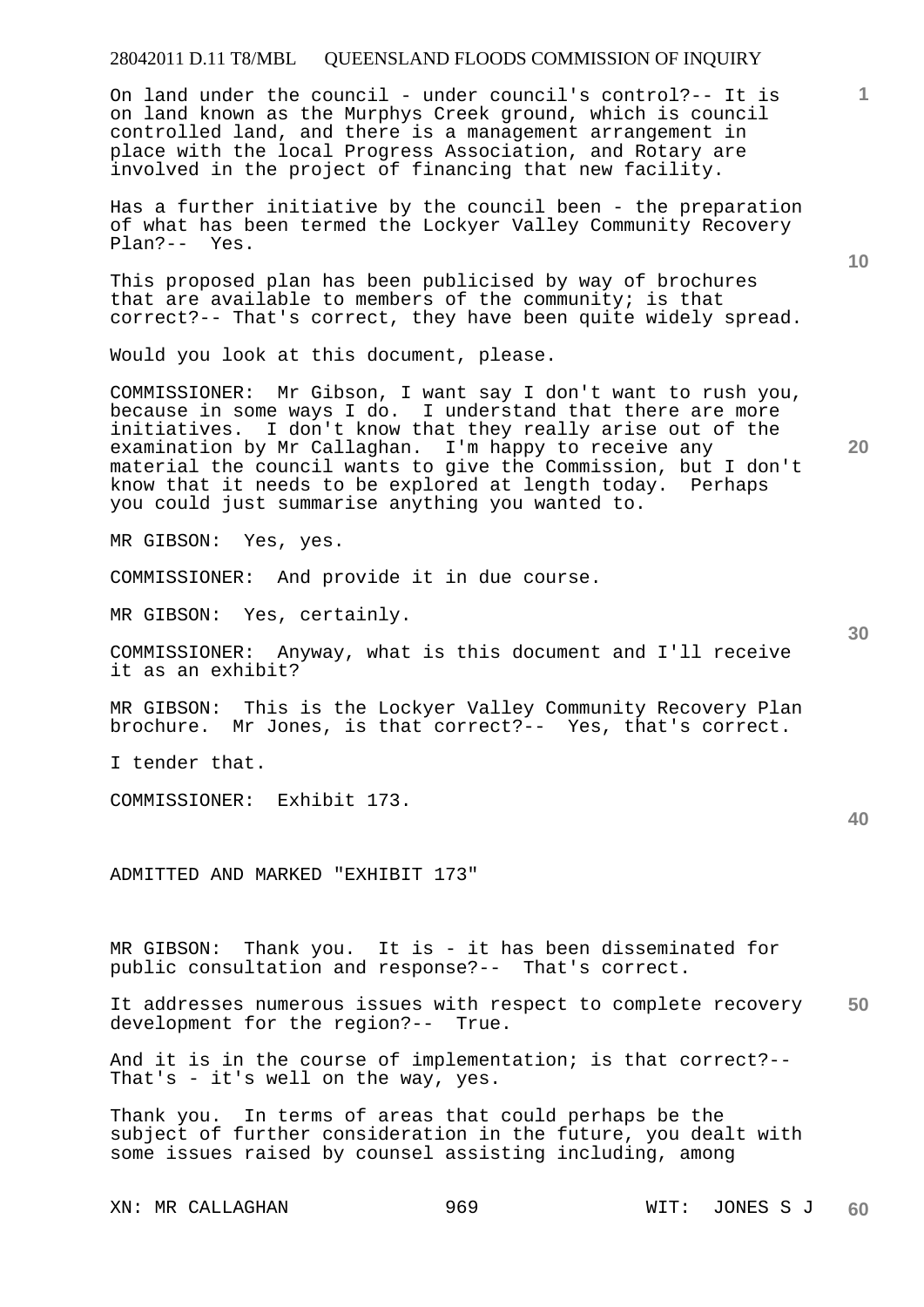others, clearing of waterways?-- Yes.

I won't ask you to repeat what you've said, but is there any issue in terms of the obtaining of State Government departmental clearance or authority or approval to permit the clearing of vegetation from waterways?-- This has been an ongoing issue for many years and, in fact, some months before this flood event we did actually apply to have such a situation of clearing at Junction View, and we still hold the documentation on where that wasn't permitted, and it is a very serious issue that we need to have addressed. I know that the department make it quite clear that it is possible to get permission to do it, but it needs to be done in a way that's practical, a way that's affordable, and of course I come back to the issue that we mentioned before: the funding for it.

To which department are you referring?-- DERM.

**20** 

**1**

**10**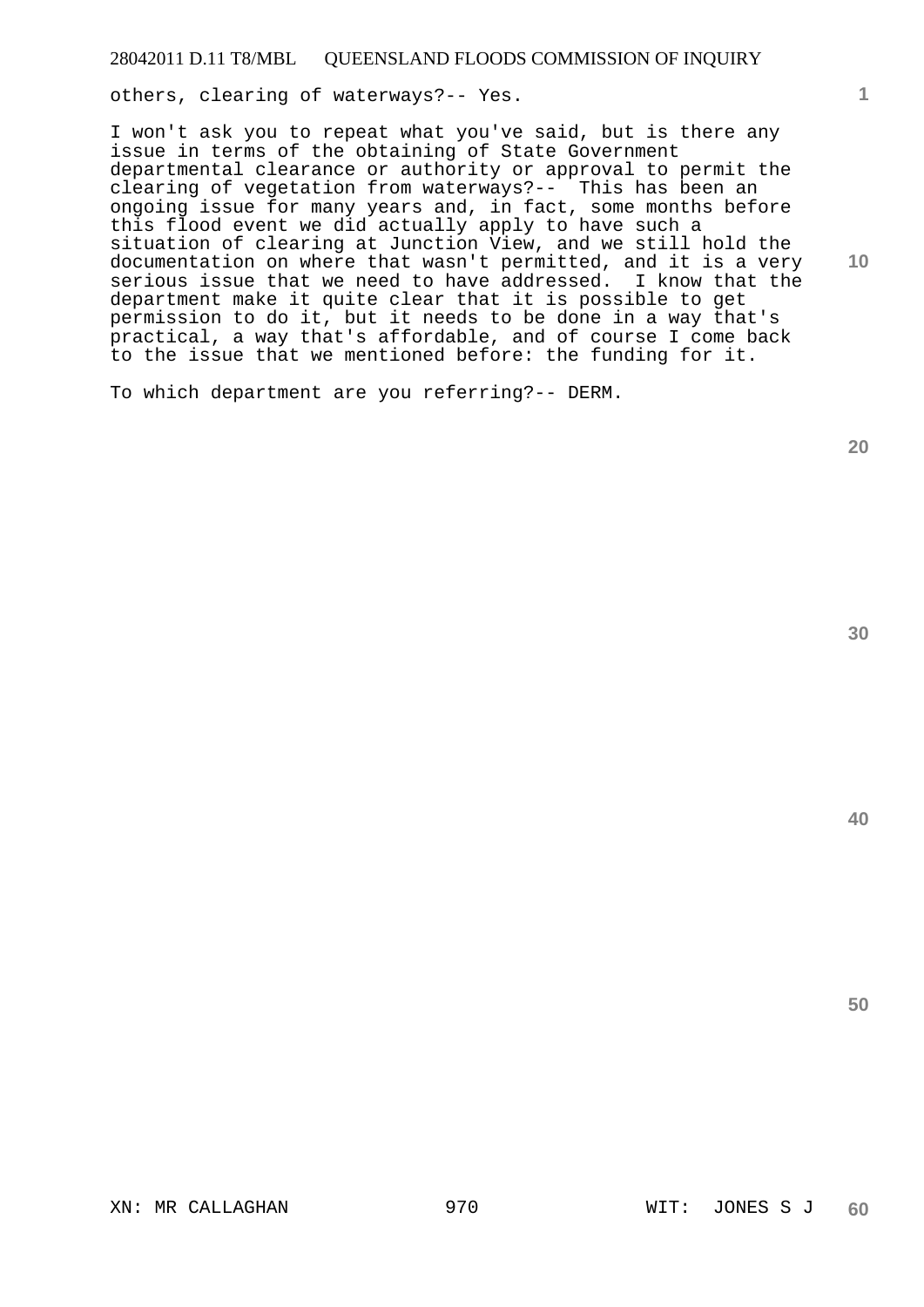Would it be of assistance if the approval process was more streamlined than has been the case in the past?-- It needs to be streamlined and practical. It's impractical to try and clean up these circumstances with some of the material that they expect to be left in the creek.

Now, in your statement, which has been received as Exhibit 166, and I understand a copy of which is in your - is that your statement that you have now? Thank you. At paragraphs 35 to 40 at pages 5 and 6 you have identified certain practical matters which you consider would benefit from further consideration; is that correct?-- Yes.

One of those you've already addressed at paragraph 35 is the preparation of subplans for particular villages and townships?-- Yes.

You mentioned in your evidence the problems that occurred with the failure of battery backup for Telstra telephone exchanges?-- Yes.

Do you have a proposal which you volunteer for consideration in that regard?-- Given the havoc that this matter caused through this whole emergency and the fact that we live in a much more technical - technologically advanced society than we did some 50 years ago, it's about time that a measure of backup generation be considered. There are relatively cheap generators which can be automatically activated, KBR generators, and if they were able to be installed with some of these facilities, we simply wouldn't have experienced anywhere near the problems we did on this occasion. Because it was simply power failure in most cases that prevented the communication.

They would be diesel powered generators?-- They would need to be diesel powered. They are relatively simple and cheap machines today, and the automatic activation can be installed relatively cheaply. And I think that's an extremely important measure right across Australia in terms of communication and disaster.

Is it your understanding that the diesel fuel capacity of such a generator could be such as to provide lengthier operation than has been experienced with the batteries?-- With the KBR generator that I have been told that's required, the size generator, that the power plant - or the generator is of such a size that the diesel consumption would be relatively minor and the amount of fuel that be could held on-site would in fact be able to keep the thing going for some days and then could be replenished, of course.

Is this a matter - without turning to it - that you also addressed in your record of interview with Commission officers, Exhibit 161, at pages 70?-- Yes.

Now, a further issue to which you refer at paragraph 39 of your statement is the provision for more modern technology for

**10** 

**1**

**20** 

**30** 

**50**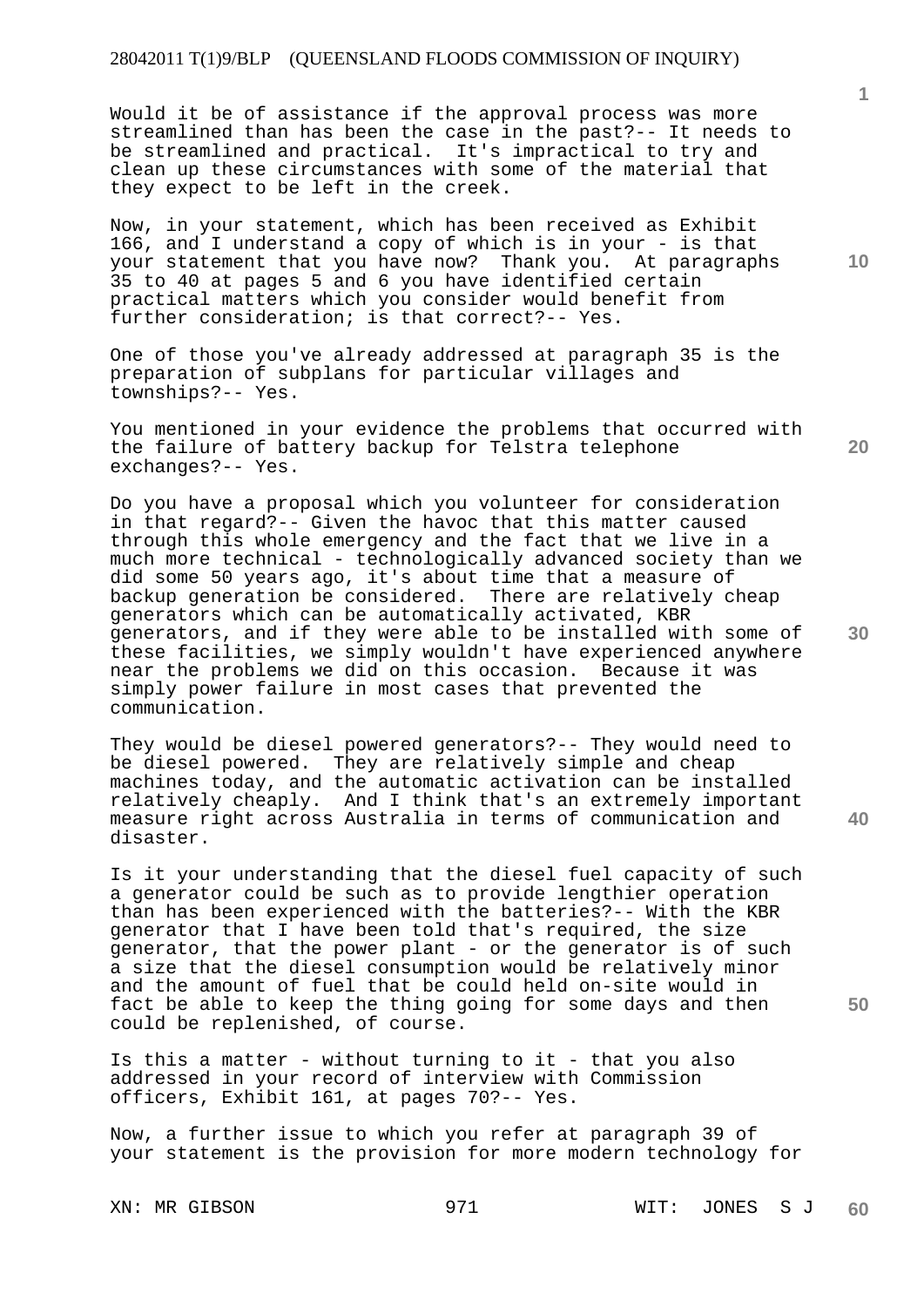stream gauging and rainfall monitoring?-- Yes.

The absence of warning was a major concern, particularly at the foothills of the range at Murphys Creek, Postmans Ridge, but also further downstream; is that correct?-- That's correct.

Subject to technical issues, have you considered the linking of an early warning system through rainfall gauges to perhaps a siren or other arrangement in towns which are likely to be effected by floodwaters in insufficient time to give notice by conventional means?-- I think that's extremely important. And since this event - an event that we didn't really consider up until 10 January could happen - I did do some research. There are a number of systems in place. I know the council up around the Burdekin area has a very advanced system, and it's certainly one that I would like to have introduced here in cooperation with other warning mechanisms; however, I guess the bottom line is cost. And we need to do it and if such systems could be furnished, then I'm sure they could be quite effective in the future.

The question of evacuation centres has been raised, and you referred to them, and you referred to - I think you used the term "collection points". Do you mean by that assembly areas?-- Assembly areas.

What is the difference in practical terms between an assembly area and an evacuation centre?-- I think if you look at this particular - the magnitude of this event, we had people virtually living in evacuation centres for a number of weeks. The assembly point is more a point where people can go to where they consider would be safe in a given emergency situation and then can be transferred to another place if they are going to be there for a number of days or weeks. And the evacuation centre where they would stay would obviously need to be well prepared and resourced for that facility, where the point they evacuate to would need to be much less resourced.

Can you comment about the desirability or otherwise and the feasibility of providing prior notice, that is, a standing notice of the location of either assembly points or evacuation centres for different communities?-- I think that is certainly a very positive thing that needs to be done in a very strategic way; however, I do believe it's important in the identification of those points and centres that people also be given information which will allow them to decide in commonsense terms if it's safe to move to them, or if in fact that particular point or centre is safe. We've seen through this disaster flood levels reach a point we've never seen before, and some points which we would have considered safe in fact were at risk and were flooded.

Are these issues which council will be considering with the guidance of the external consultant to whom you've referred in relation to the preparation of subplans for each community?-- Yes. We've been very proactive in terms of flood studies, and we've been working on flood studies now for some months, as

**10** 

**1**

**20** 

**30** 

**40**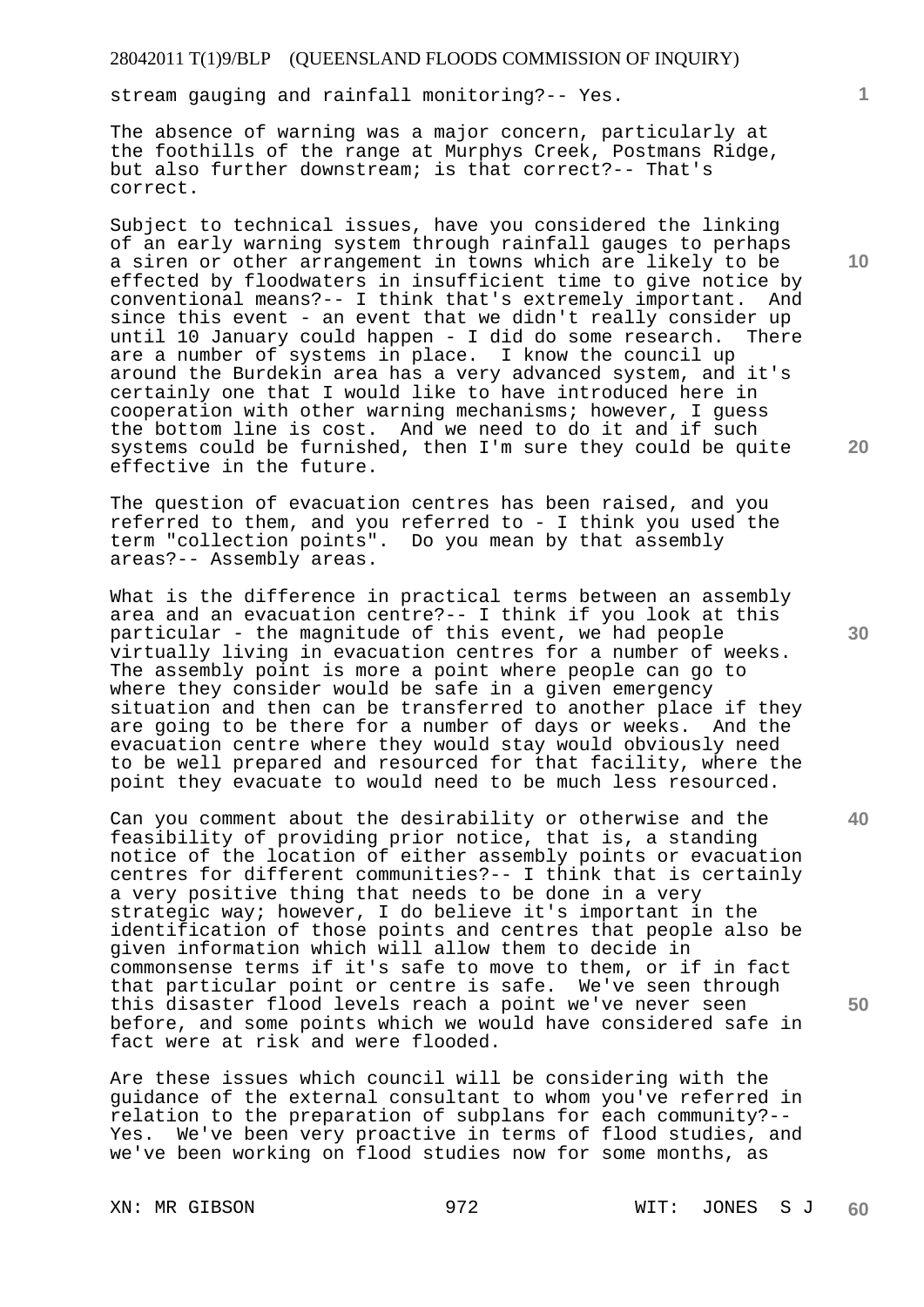some of the documentation you presented earlier would indicate. Within those we will be identifying safe points and safe points which can be linked to the type of centres and collection points that we're talking about. Of course what we do have to consider now is after this flood the points which we considered in previous flood studies as being safe, may well have changed. There may need to be a whole lot more work done to bring that up to date and make those records accurate. But there has been significant work done already, and we feel at the completion of that work we will have some points that will be safe in terms of the 2011 flood.

The question of - and I coin this term -  $fly$ -in squads has been referred to. That is an expert team assembled externally and being transported into a disaster scene. Do you have a view about that?-- I do. I do have a view, and the view is that, you know, I don't believe that there's a lot to be gained by simply gathering together a group of people at the State level. I think it may need to be higher than that. And what I mean by that is local knowledge is extremely important in these disasters, and you see that all through the witnesses that have been through this Inquiry. Their local knowledge has helped people enormously. One of the things discussed in recent days was sometimes we go many, many years between these disasters, and as a result we don't have the exposure to them which would give the people in charge the ability to handle it in the best possible way. Now, my consideration with this is that if in fact such a group was to be formed, I think it should be formed on a national basis, because that way the exposure would be on a more frequent interval and involve a huge amount of local input as well at the same time, because all through this - through this disaster, that was very evident. At the time the defence forces came in, things did certainly move along at a rapid level. And I've been through numerous bushfires before, and there's a reluctance to bring in that level of input, and I think it's a very valuable input.

Much of this discussion has directed attention to the activities of the council and the LDMG. But could I ask of your experience and your observations with respect to the work done by the volunteers of the SES, the Rural Fire Service and otherwise?-- Look, they have performed an excellent job, an excellent task. One of the comments that I mentioned earlier today was the incentive to get people into those roles, and that's something, moving forward, that I think is very important for the Flood Inquiry. There needs to be incentive for those people in those volunteer organisations to move forward and not only be members, but to become current members and operating members. And I think we need to work on that very seriously, and I think in relation to this disaster we need to thank them greatly for what they have done, because they have done a magnificent job.

Thank you, Mr Jones. Thank you, Madam Commissioner. I have nothing further.

**10** 

**1**

**20** 

**30** 

**40**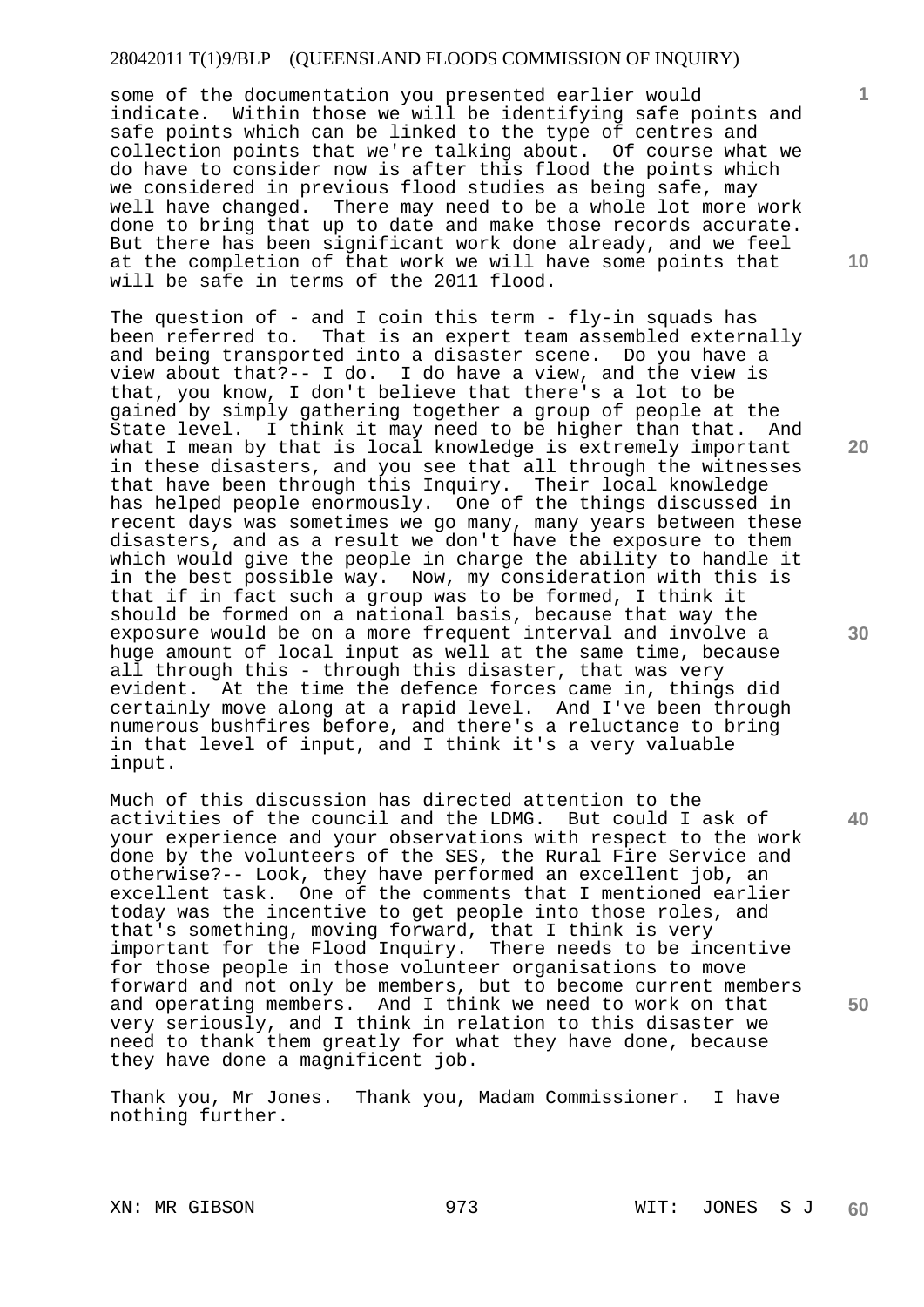**1**

**10 20 30 40 50**  MR CALLAGHAN: Just two matters. Could I ask if Mr Jones could see - I think it's Exhibit 168, which is the folder of  $th$  $e$ -----COMMISSIONER: General flood planning to December 2010; that's what you want? MR CALLAGHAN: That folder has - there's a document tagged there, I think, Mr Jones, which is the disaster plan of 26 October?-- Yes. I think the copy in there has handwritten on it "JMF's copy"; is that right?-- Yes. I'm guessing that's Jerry Franzmann?-- I would say so, yes. Is it?-- I would guess so. Can you tell us anything else about that document?-- It's got "draft" printed on it and the fact that it was last revised September 2009. Do you have anything else that you can add about that document?-- Not just offhand I haven't, no. Or even by looking at it?-- The fact that it is the Lockyer Valley copy it, certainly the amalgamated form of the disaster management plan. It's not the separate ones that we spoke about earlier today. All right. Thank you. The other matter was simply to ask about the \$65,000 which you've now recalled is allocated in the budget. What's actually happening with that?-- A fair portion of that money is to be put into the development of a control centre for emergencies, and that work will continue. That was budgeted last - in the last budget, obviously, June/July. And where is that project at?-- Gatton. What stage is it at?-- There has been some work done. I would have to talk to our IT people with regard to - the work that had been done was in regard to the communications side of things and various upgrades, but we would hope that by the next financial - start of the financial year that project would be completed. Thank you. That's all I had, Madam Commissioner. COMMISSIONER: Thanks, Mr Jones, you're excused.

WITNESS EXCUSED

XN: MR CALLAGHAN 974 974 JONES SJ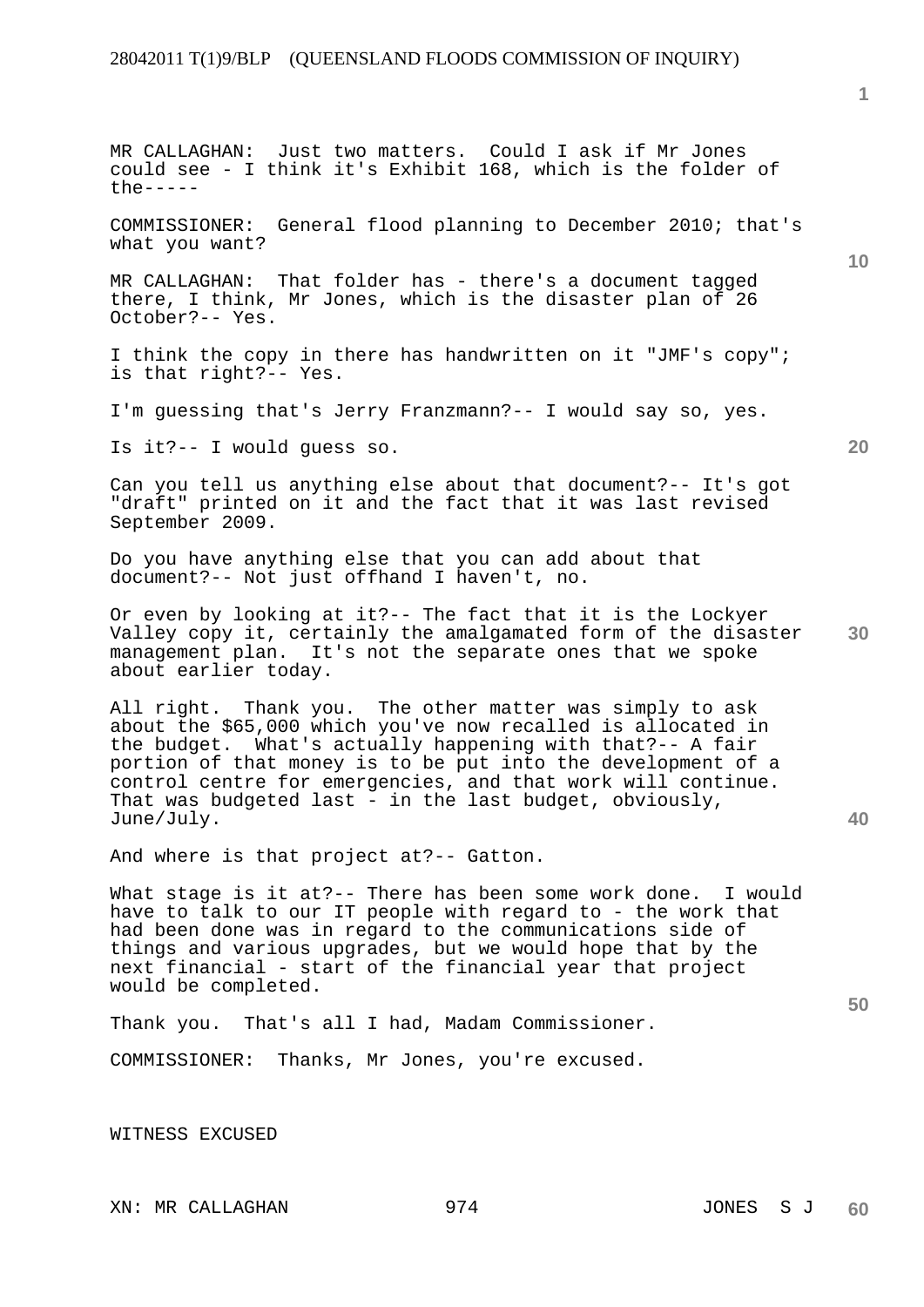MR CALLAGHAN: Madam Commissioner, there's a matter that we need to attend to before the next witness is called. May I request a short adjournment?

COMMISSIONER: All right. Let me know through my Associate when you're ready.

MR CALLAGHAN: Thank you.

THE COMMISSION ADJOURNED AT 2.57 P.M.

THE COMMISSION RESUMED AT 3.06 P.M.

MS WILSON: I call Inspector Michael Crowley.

**30** 

**1**

**10** 

**20**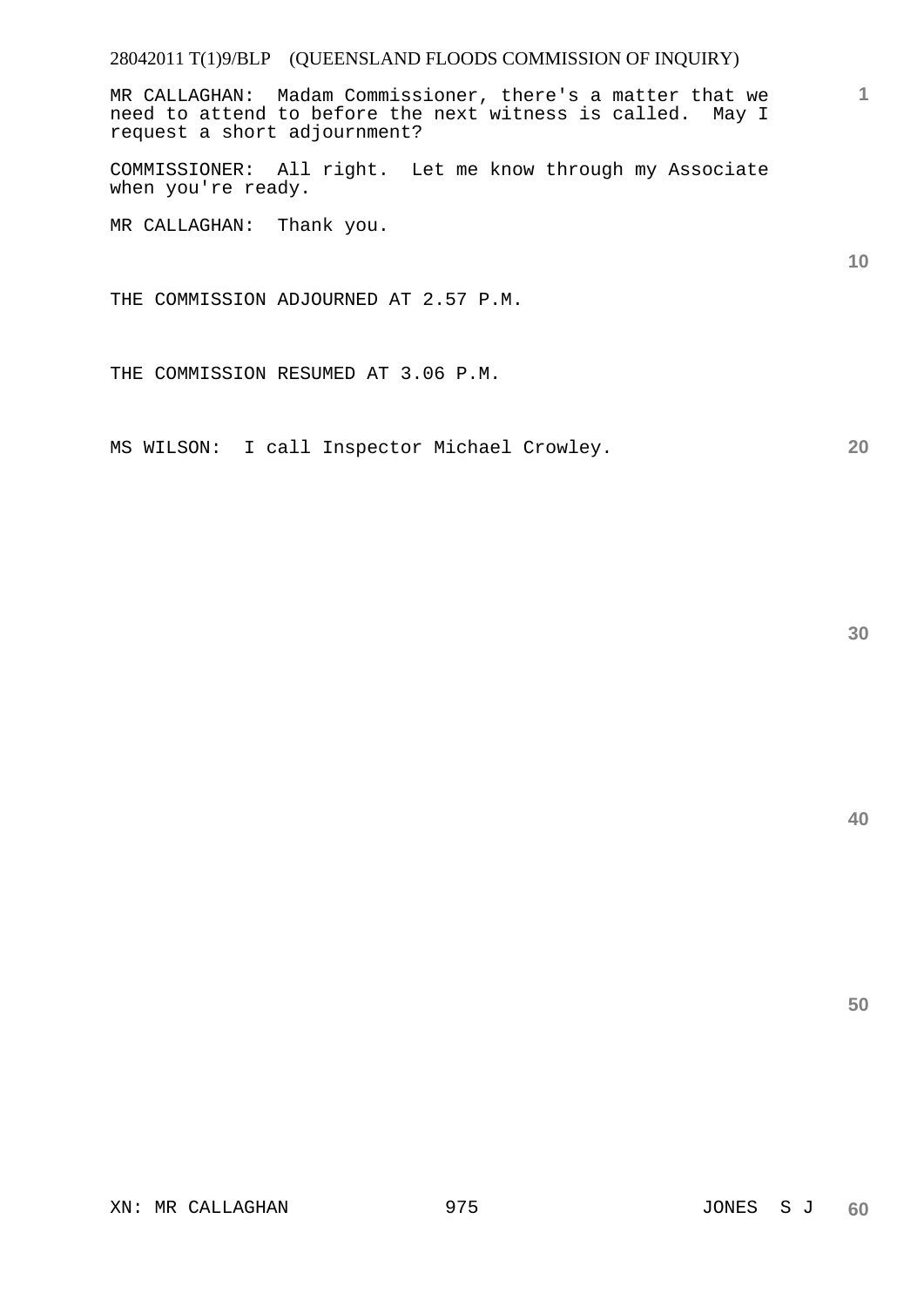MICHAEL JOSEPH CROWLEY, SWORN AND EXAMINED:

MS WILSON: Is your full name Michael Joseph Crowley?-- Yes, it is.

And are you an Inspector of Police and manager of the Weapons Licensing Branch and Administrative Division?-- Yes.

Have you made a statement in relation to your role as a community liaison officer as Murphys Creek?-- I did.

Can you have a look at this statement, please?-- That's my statement.

Is that statement true and correct?-- It is.

I tender that statement.

COMMISSIONER: Exhibit 174.

ADMITTED AND MARKED "EXHIBIT 174"

**30**  MS WILSON: Now, if I would just wait a moment, that statement will come up on to the screen. But at page 5 you say you were appointed as community liaison officer for Murphys Creek and Helidon for the period 16 January 2011 to 22 January 2011?-- Yes.

And later on in your statement you state that from your understanding, the community liaison officer role was implemented as a result of community dissatisfaction with the level of information provided to the community to that time. This was then addressed by the QPS in an effective, professional manner?-- Yes.

Are you saying there that it was addressed by your appointment as the community liaison officer?-- That's correct.

On 16 January?-- I was telephoned night before and requested to be attending Grantham the following morning.

So prior to 16 January there was no QPS community liaison officer?-- I can't answer that. I don't know.

So you don't know whether there was a predecessor before you?-- No.

When you were given that role, were you given the reasons about why you had to be in the community?-- The only information I have been provided, which was a very brief conversation initially over the telephone the night before, was to say that there had been a community meeting and that

**1**

**10** 

**20** 

**40**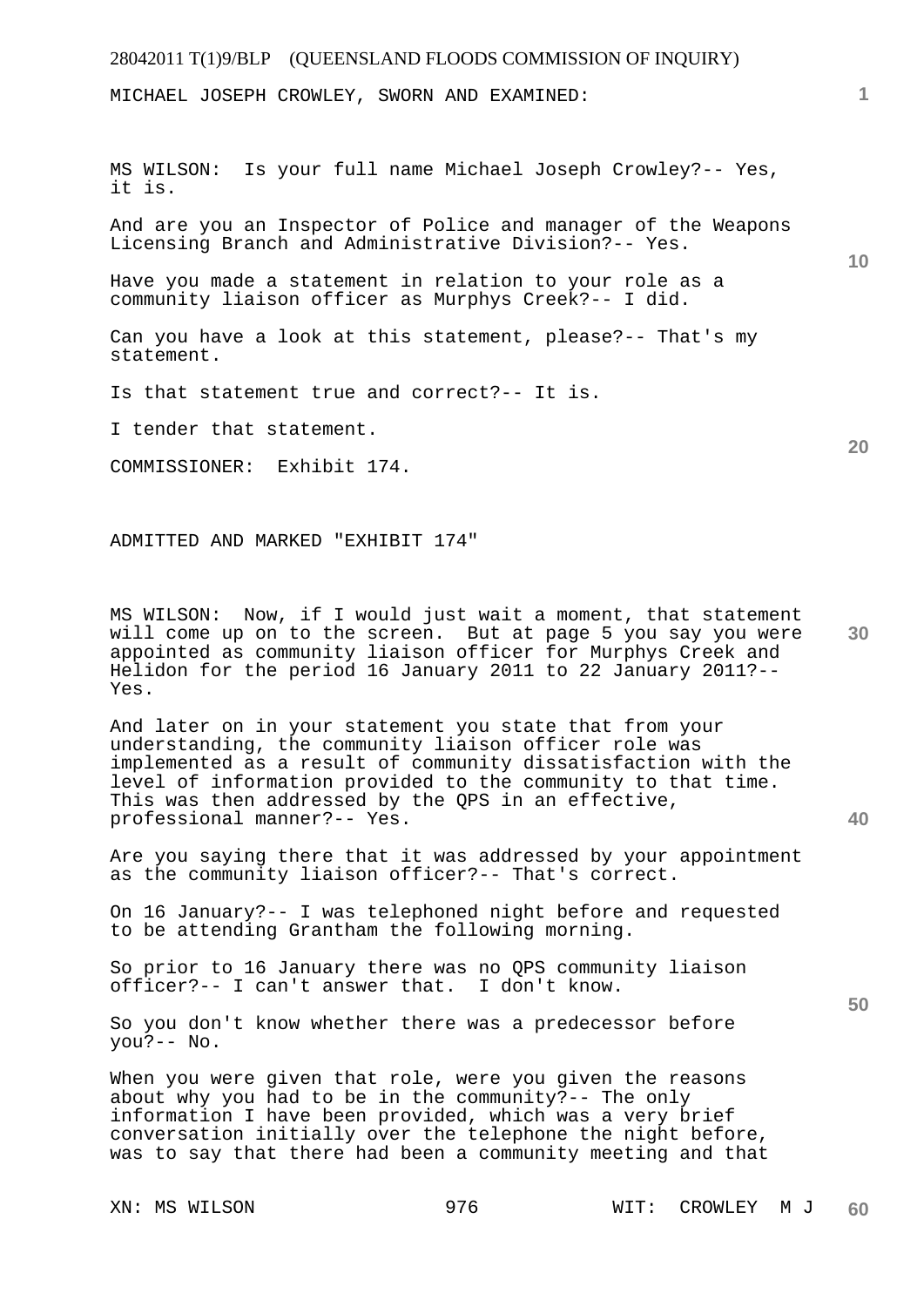people were concerned that they felt they were not getting enough information available to them or in a timely manner and that they wanted someone - two people to come in to take on the roles; one at Grantham itself, and another person at Helidon initially. And then when I arrived the following morning I undertook a briefing. Again it was reiterated that it was felt that the senior executive wanted dedicated people in those roles in those positions and to then include - also to include Murphys Creek and the people of Helidon itself.

Who assigned you that role?-- I got a phone call to request me to be there. The actual assignment I would imagine would have come from the district disaster coordinator, so Acting Superintendent Schafferius at the time was the one I met.

If I can take you to page 6 of your statement. You say there at the top on that first paragraph that you provided assistance to community members or other groups to access urgent items or matters from Grantham during the exclusion period?-- Yes.

Can you provide some more particulars about the assistance that you provided?-- Going back, I suppose, a little bit to put that in context, one of the first, I suppose, contacts I had with the community at the evacuation centre at Helidon was a meeting that was a public forum held with the assistant commissioner southern region, the district disaster coordinator, the forward commander, and a number of the other members of the QPS, plus the other gentleman, Inspector Benjamin Marcus, who was doing that role similar to what I was doing. And from that meeting there was a number of people who were raising concerns about the time taken to access their be able to go back into their homes back into the Grantham area and those areas. One of those - to help that situation, we actually sat down with the people once the meeting had finished and said what is the issue? What are you after? What do you want? And from there I arranged, through the district disaster coordinator to have some policing resources provided so that we could give people access to areas that were safe - I think that was the major issue there, was making certain the areas were safe, that they had been cleared as part of the search process, and to then collect either some personal items - they might have been medications where they knew where they were, they could direct us to where the medications were. We didn't initially allow any of the people themselves to go back in, but we got searchers to go and access those or those police officers to go and do that. Because in many of the cases, in some of the houses there was no stairways to access the house. It was necessary to climb up to get into the building. And it most cases, the items were exactly where the people said they would be. They were there. And we were able to retrieve those and then provide them back to the people. The other one - areas were to producers trying to access equipment to drain the oils out of tractors and different things like that to be able to just put new oil in there to make sure they would be functional at a later time.

**10** 

**1**

**20** 

**30** 

**40**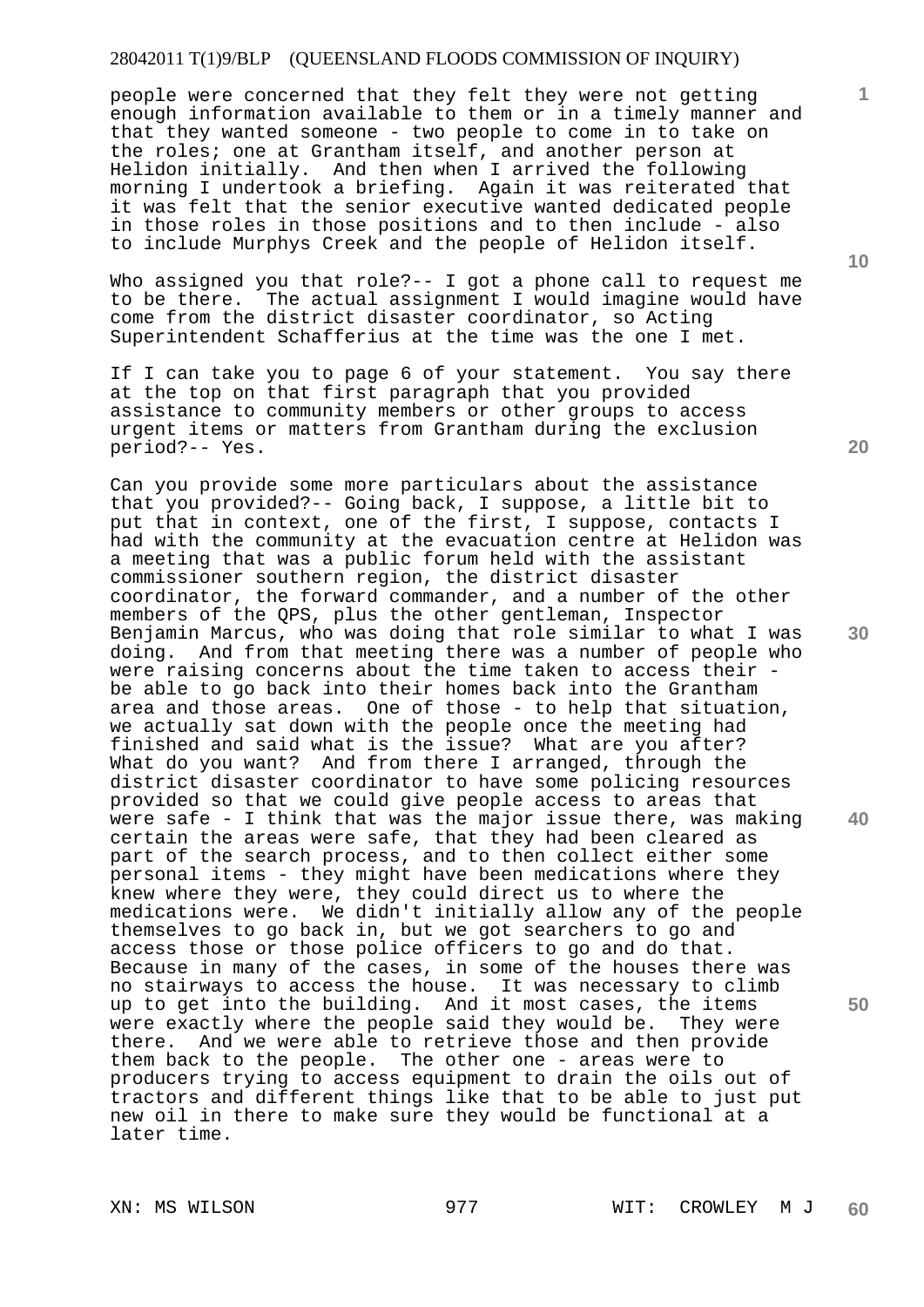You also say on page 6 that you directed them to where the necessary agency information advice or assistance would be obtained, and then under that you give some examples. One of those examples that you give is advising community groups such as Murphys Creek who were working outside the appropriate legislative network in recovery and directing them towards appropriate agencies for assistance. Can you provide some more detail in relation to that? First of all, there's a couple of issues that I would like to address in relation to this. First of all, you say they were working outside of the appropriate legislative network and recovery - in recovery?-- By that, the group at Murphys Creek by the time I had arrived had established a fairly well coordinated community response themselves in that they were receiving direct assistance from volunteers or offers of community assistance, whether that be through heavy machinery or different articles like that, which were not going through the normal process within the disaster recovery, which would have been the local districts disaster management group and going through at that process. One of the examples of that was a gentleman had offered some heavy machinery to repair driveways, however, he didn't have any fuel for the machinery, and we were trying to access fuel. And the idea for there was to go through the LDMG to source appropriate fuel sources and to recognise the work that these people were doing with their heavy equipment and to make certain they weren't doubling up where other equipment might be coming from a different area to do the same job.

That's when you go in that sentence to say, you directed them towards the LDMG at Gatton for appropriate assistance?-- That's correct.

Are you saying in the example you've just provided you directed the fellow with heavy machinery to be able to get some fuel through the LDMG process?-- Yes, well, not directly the gentleman himself. I was saying through the evacuation centre or the recovery centre that was at Helidon at Murphys Creek. Basically advising them, saying if you want to get this assistance, you need to do it through the appropriate channels, and that was through the LDMG, and gave them some contact details there.

If I can take you to page 9 of your statement. That's where you refer to the fact that Murphys Creek benefitted further from the military expertise of a local community member?-- Yes.

Then you go on. In the next paragraph you say, "The negative aspect of this eventuated from a lack of understanding at local community and council level of assistance available through the State and Federal legislation." When you are referring to the negative aspect, what are you referring to?-- Again it's that ability to access the necessary equipment and resources that they require in the timeframes that they were looking to do. Because they were bringing these - again I'll use that example of the heavy machinery. They had the people waiting to do work, but nobody knew that they were there and nobody had the extra materials, the road base, the fuel, to

**10** 

**1**

**20** 

**40**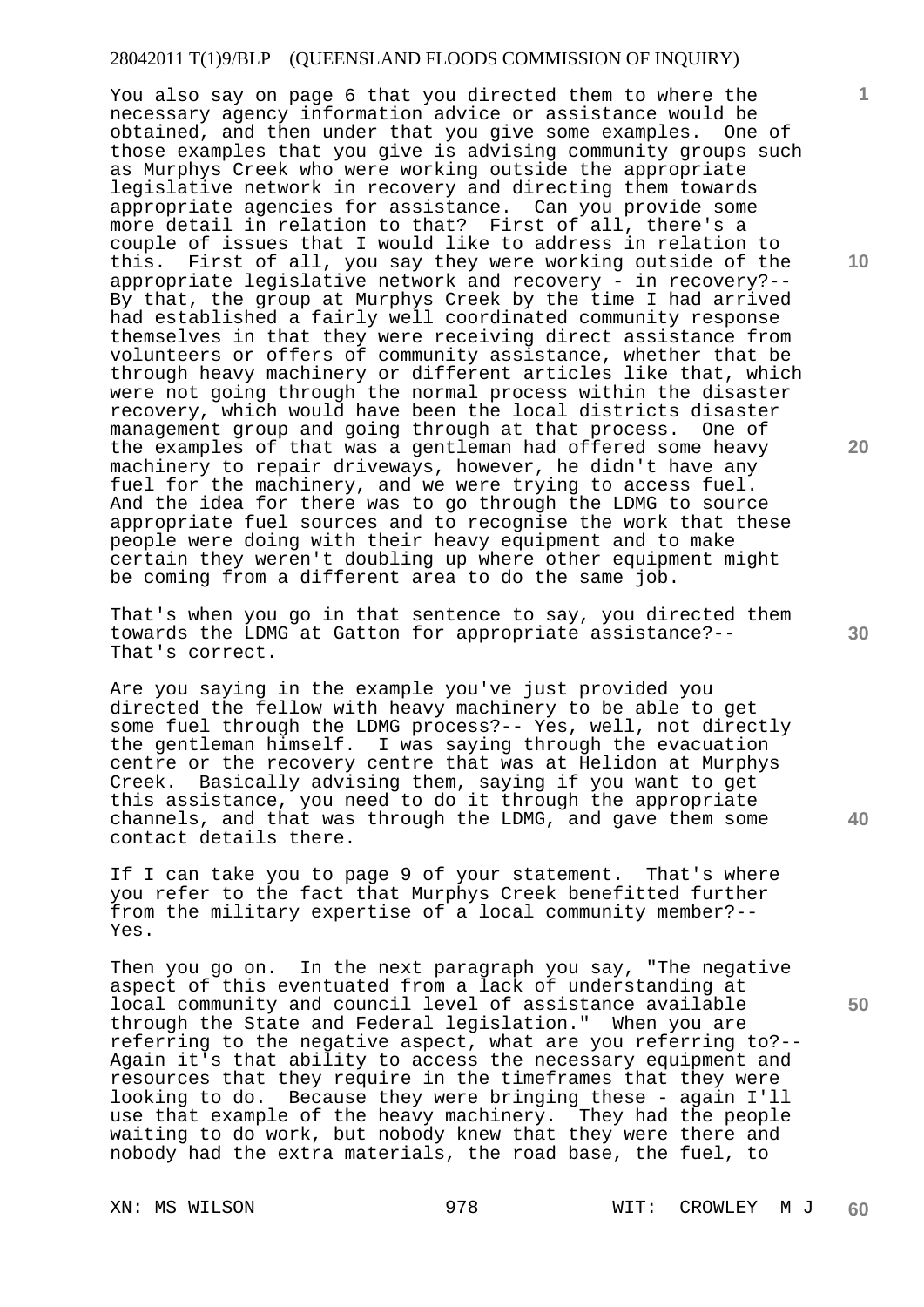enable them to do that. And again to access that they would either have to rely on other community members to donate the resources, or be able to access it through the council. That's why I was saying through the State and Federal process and the legislation through the disaster declaration, then a lot of that equipment would have been - and resources would have been made available to them much more quickly.

And your role that you were performing, was your role to go to the LDMG with these requests, or direct the community to the LDMG?-- My understanding of the role was more so to direct the people to the correct resources and to the correct place, rather than trying to take on that effective management or recovery role. Because there were too many resources and too many questions coming from different areas and related to different necessities, whether that be accommodation or whether it be funding. One those was insurance. Where do I go to talk to an insurance assessor? Which we managed to identify some people - or a gentleman who acted as liaison to help people source insurance companies.

Did you have any communication with the LDMG stating that there are issues here that you need someone here to address?-- No, the only - through the LDMG, I worked through the police incident centre and resource centre within Toowoomba. I had direct telephone number back to them and requested to go through that area through the logistic cell there.

The only request that you were actioning was through the QPS's own structure?-- Correct.

Your role there finished on 22 January?-- It was, yes, Saturday or Sunday.

At page 5 you say that you were there from the period 16 January to 22 January?-- Yes.

Was there any reason that you finished up on the 22nd?-- It was just the fact of doing rotations through the place. I had already been working in Rockhampton floods from Christmas until after New Year, then working in the Brisbane floods up until the time I was sent to Grantham. So it was a matter of rotating staff through to allow us to be rested and then to look to where we needed to go elsewhere if need be.

The liaison officer from the Lockyer Valley Regional Council was attending the Murphys Creek on around 21 and 22. Did you have any contact with that?-- No. I was advised someone had attended, but I did not meet that person. I wasn't aware whether they had been there or not. I just - somebody said somebody from the council had attended, and that was as much as I was aware of at that time.

And when you were performing your role as community liaison officer, were you working out of the Murphys Creek tavern?-- That's where I was meeting the people from there, yes. That's where I was liaising with the people who were running that operating that centre. We also organised a public meeting

**20** 

**10** 

**1**

**30** 

**40**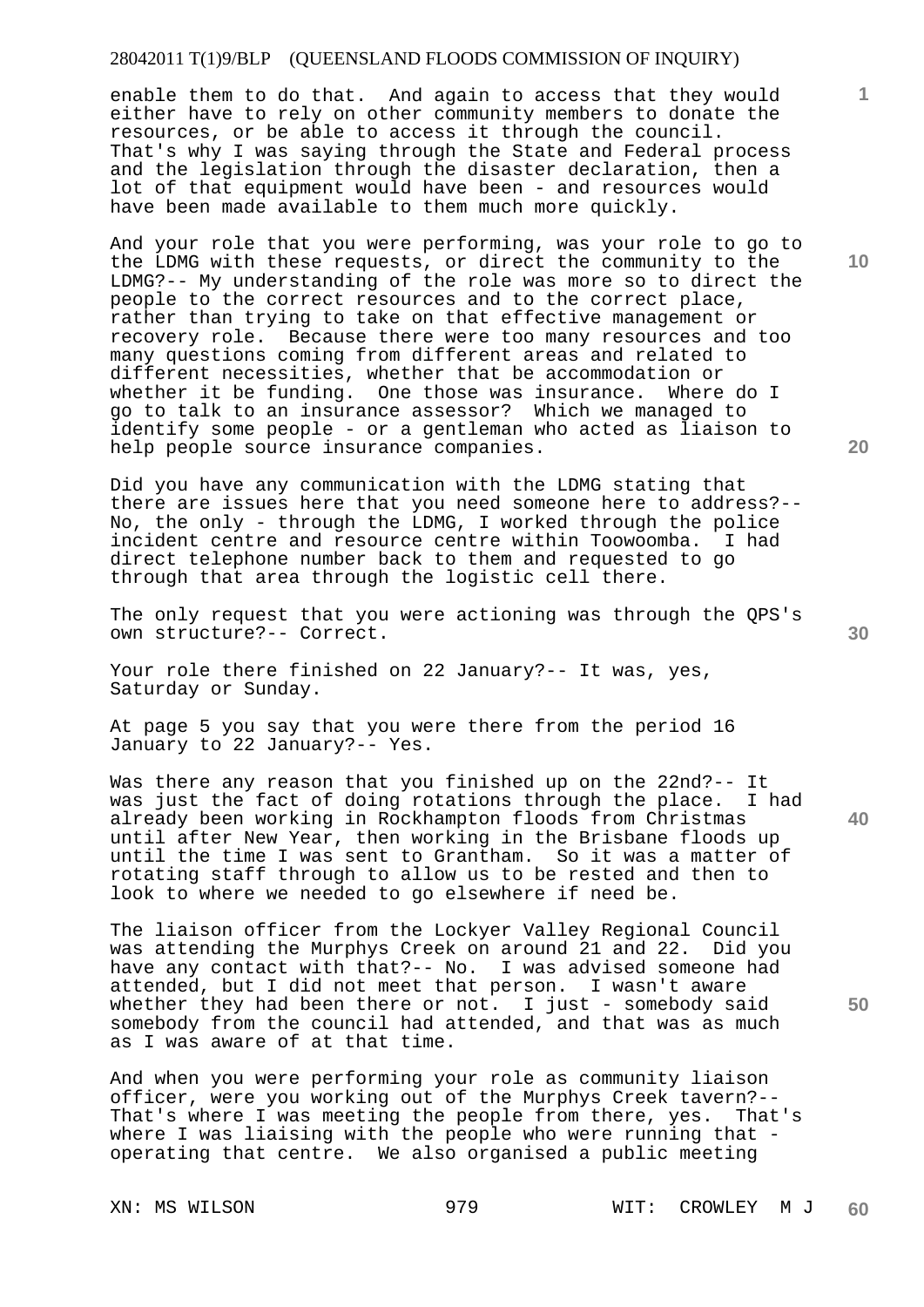there for members of the Murphys Creek community with as many of the agencies and to explain what was happening and where the events - and particularly the search at that stage with the forward commander came to talk with the community. So we held those all that at that centre.

So were you permanently based effectively at the - at that at the tavern for that time?-- No, I wasn't. I was operating between the Helidon evacuation centre, the forward command post, and the Murphys Creek community centre. But what I did organise with them was that we had - a constable was placed permanently during business hours at the evacuation centre to assist with queries and also a lot of those issues that I spoke about before, about requests for assistance, they could go to that person, then pass it up through the police chain of command. We also did the same thing for the Helidon evacuation centre, where I had at least one police officer there permanently too so people had immediate contact with police. And then if they had an issue, they called me.

At page 11 of your statement you talk about there was negative opinions expressed to you about the Lockyer Valley Regional Council, and you say this appeared to be resentment in relation to the time taken for the counsel to respond to requests for assistance. The next paragraph is what I'm interested in. You say in your opinion, the coordination of the council response improved significantly with the integration of the Murweh Regional Council members. What actually improved that you could see?-- From the experience that I had, and a lot of that was also based from what was occurring in Rockhampton, where I worked in the logistics area in the - for the Rockhampton floods at the time. The LDMG was running very efficiently and very quickly, because all the resources were being brought in. Basically as soon as you requested them, they were available going through. But there was a huge difference, and that because there was time available for people to - they knew the water was coming. So in other words, there was time for the LDMG to set up and make resources further available. I think it was the opposite that occurred in the Lockyer Valley in the fact there was the suddenness of the event and then not being able to bring equipment and the resources in as quickly as people would have wanted them to to enable the recovery process to commence in a more faster manner the way people wanted it. And I think that was what I was talking about with the coordination. Once the gentleman from the Murweh Council came in, they had dealt with this quite clearly on a number of occasions and were able to identify straightaway: This is what we need. This is what we need. And then we were able to talk with them and pass over a lot of that recovery work that people were discussing with us to the council.

In terms of Murphys Creek, did the gentleman from the Murweh Regional Council come to Murphys Creek and listen to the concerns of the residents; is that what you are telling me?-- Yes, he did. He came for that evening meeting that we had. We had the gentleman who came along and started to explain the process to the community members to help them understand

XN: MS WILSON 980 WIT: CROWLEY M J **60** 

**10** 

**1**

**20** 

**30** 

**40**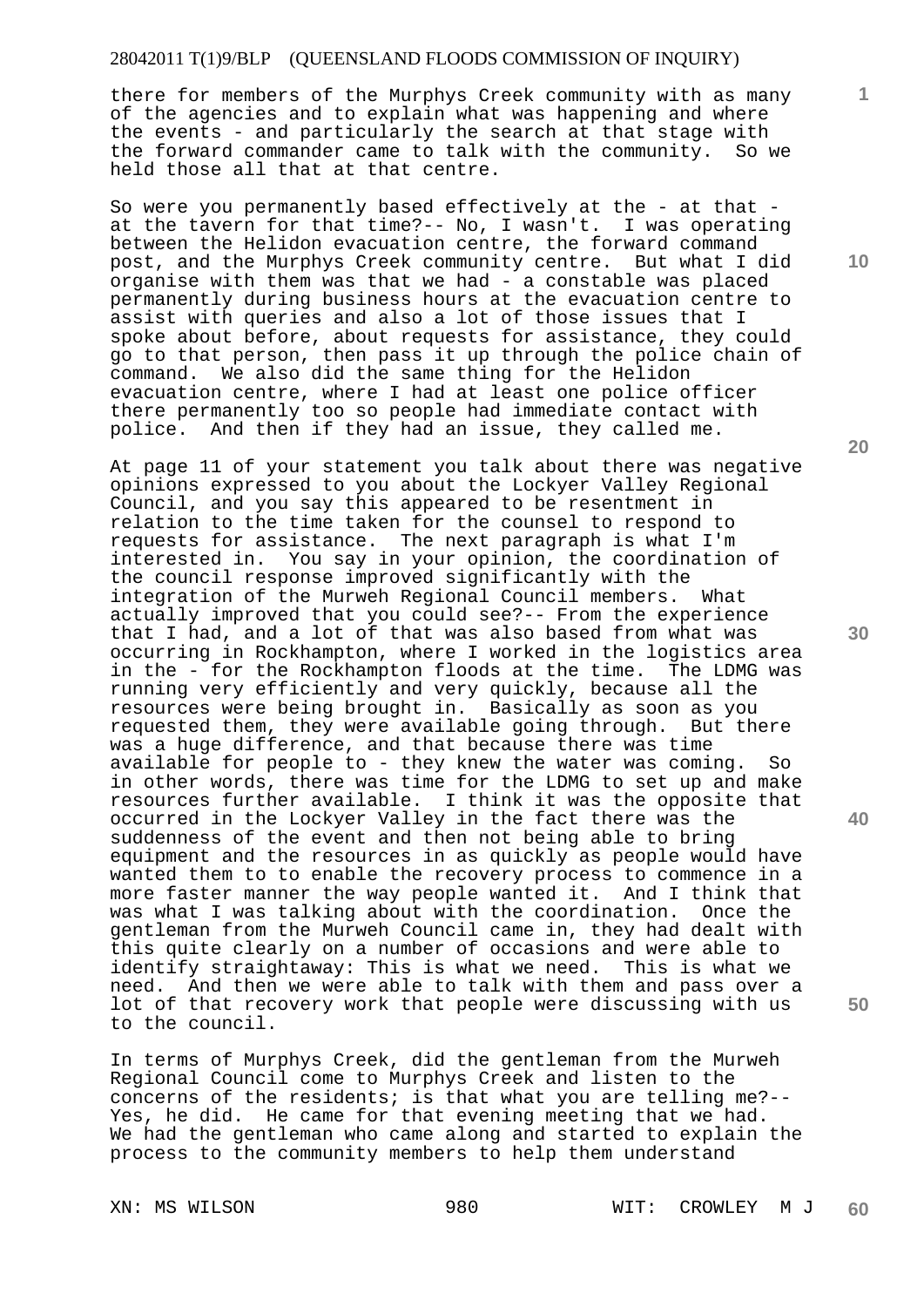what's necessary for them to help coordinate that - the recovery process.

Can you recall when that happened?-- I think it was the Wednesday night. So.

The 12th?-- The 16th would have been-----

**10**  Sorry?-- -----sorry. I think it was the Wednesday night. I just can't remember what the date was. I need to look at my diary - electronic diary.

Did you have much contact with these regional council members from Murweh?-- Only through the public meetings that were being held at both the - at Grantham and also the meeting at Murphys Creek, and I don't think we had one at Helidon where they attended. I'm not sure on that one.

Thank you, Inspector, I have no further questions.

MS McLEOD: I have no questions.

MR MacSPORRAN: No questions, thank you.

MR GIBSON: No questions, your Honour.

COMMISSIONER: Thank you, Inspector, you're excused.

WITNESS EXCUSED

MS WILSON: Madam Commissioner, I call Peter Souter.

**40** 

**50** 

**1**

**20**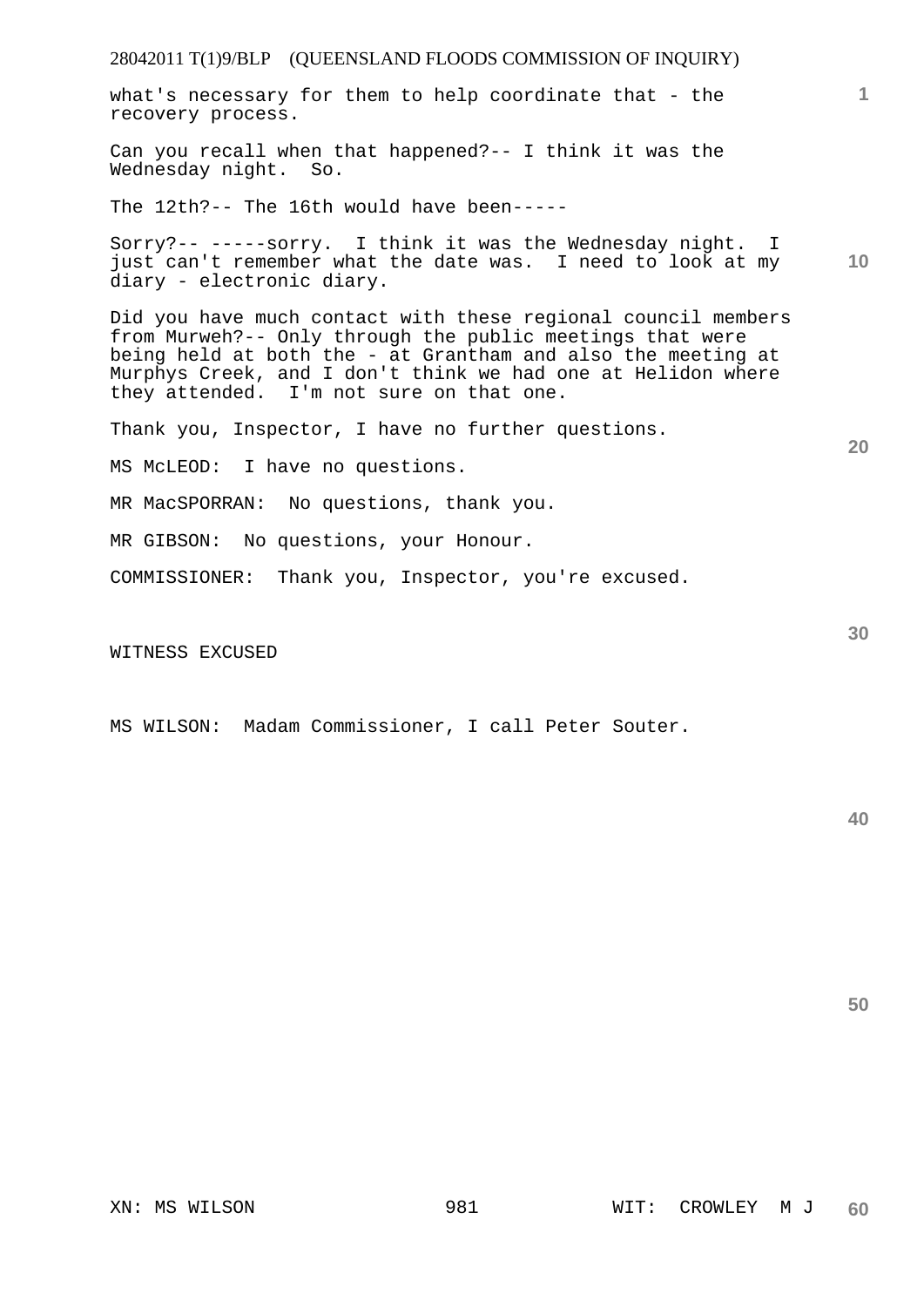28042011 T(1)9/BLP (QUEENSLAND FLOODS COMMISSION OF INQUIRY) XN: MS WILSON 982 WIT: SOUTER P A **1 10 20 30 40 50 60**  PETER ALAN SOUTER, SWORN AND EXAMINED: MS WILSON: Is your full name Peter Alan Souter?-- Yes. And you and your wife own and operate a recreational camping ground called Murphys Creek Escape?-- Yes. And that's set on the banks of Murphys Creek?-- Yes. You've prepared a statement in relation to describing flooding events on 10 January 2011?-- Yes. Can I show you this document, please. Is that your statement?-- Yes, it is. I tender that statement. COMMISSIONER: Exhibit 175. ADMITTED AND MARKED "EXHIBIT 175" MS WILSON: And also with Mr Phil Box you've completed a summary of operations report, and this report sets out the response and recovery operations that were undertaken by the community at Murphys Creek?-- Yes. Can I show you this document, please. Is that the document that you and Mr Box completed?-- Yes, it is. I tender that document. COMMISSIONER: Exhibit 176. ADMITTED AND MARKED "EXHIBIT 176" MS WILSON: Your business that you've been operating on the banks of Murphys Creek you've been operating for twelve months or thereabouts?-- That's right. And you've been living there with your wife and child?-- Yes. Now, you also have experience working with the Australian Defence Force?-- Yes. And can you tell me what your rank was in the Australian Defence Force?-- Major. And still is.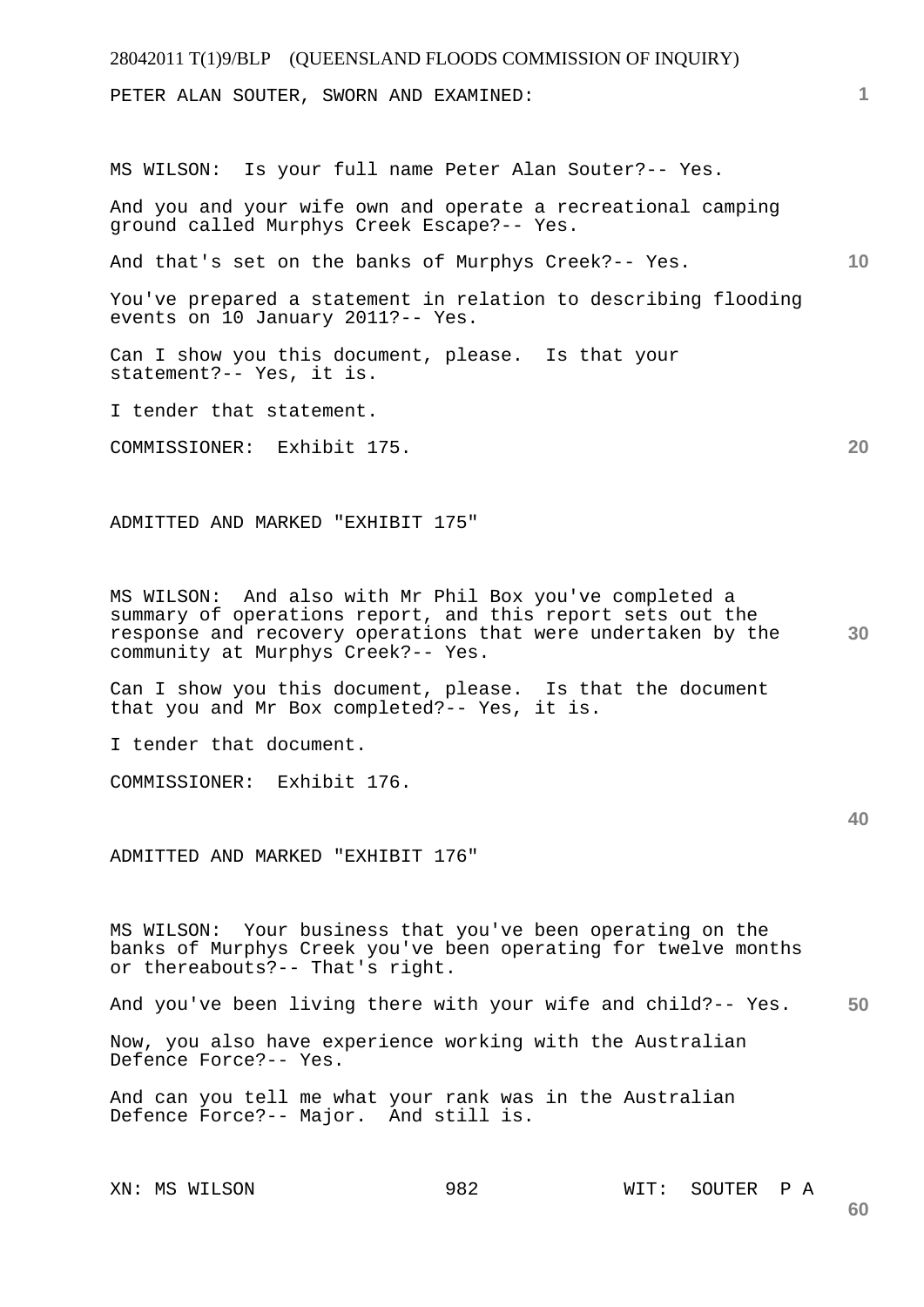

MS WILSON: It paused there. There are others, but we'll just wait until we go to those others. We saw images of a fast flowing river going past your residence. Murphys Creek under normal circumstances, how wide would that be?-- Along our campground down the bottom there are places, the majority, where it's 2 to 3 metres wide mostly dry. When we bought the place the year before, it hadn't flooded for 18 months, so it

XN: MS WILSON 983 WIT: SOUTER P A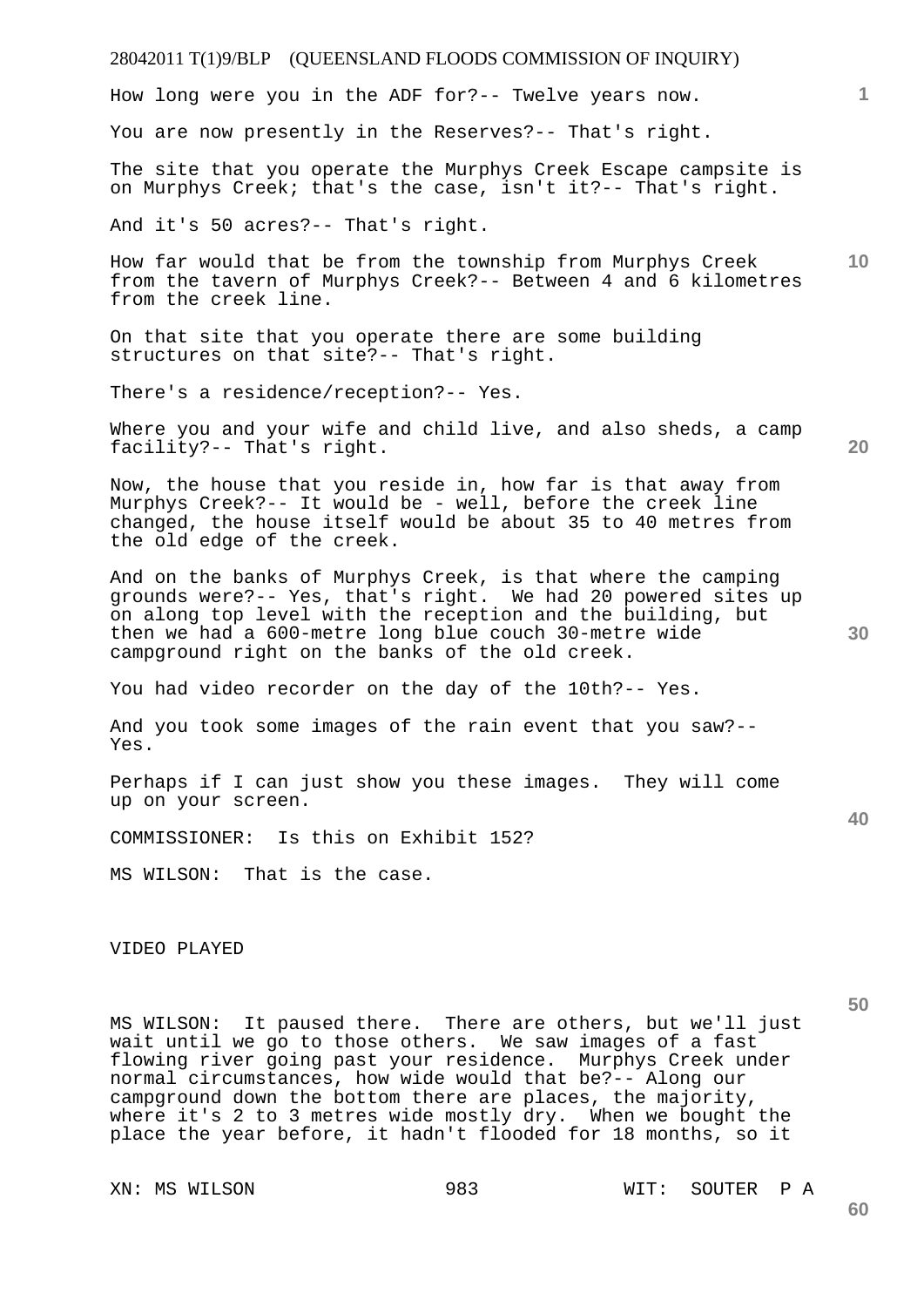was filled with lantana before we bought the place. But 2 to 3 metres wide with two swimming holes that were considerably wider. But the average width between 2 and 5, I would say.

That image, do you recall when you took that?-- That was around 1.45, thereabouts, in the afternoon. We had had quite an extensive draining period with that creek line flooding up and down for the two weeks prior to this day. We'd got campers out the day before, so there was nobody there, so we decided to have a quiet afternoon. I was just sitting in the lounge room and I looked out at one stage and the creek was at its flooded normal over the lower creek line. And then the rain was - had started to fall considerably heavier, and it was only 10 minutes later I looked out and I actually - a wave had broke at my eye level sitting on the lounge room floor. That's when I stood. In that ten minutes the water had come up to there.

Perhaps if we can now look at the next image.

#### VIDEO PLAYED

MS WILSON: Now, the water had risen since that last time you took that video image?-- That's right. It's only 2 minutes between the two videos.

Two minutes?-- Yes.

Between the first video and that video you took there?-- Yes.

After that video, did you evacuate?-- Yes, we did. That guy is Brad Vaughn, who lives on the hill from us on our side of Murphys Creek. We drove up - grabbed my daughter and wife. We drove up to his place, parked the car and walked straight back down. In that time the water had come up another 2 to 3 metres and gone down about 7 in an hour.

Perhaps if we can look at the next image.

VIDEO PLAYED

**50**  MS WILSON: That was when you returned. Can you give us some time between the second video and the third video?-- It would be just over an hour.

We've got one more video. If you could have a look at this, please.

**20** 

**10** 

**1**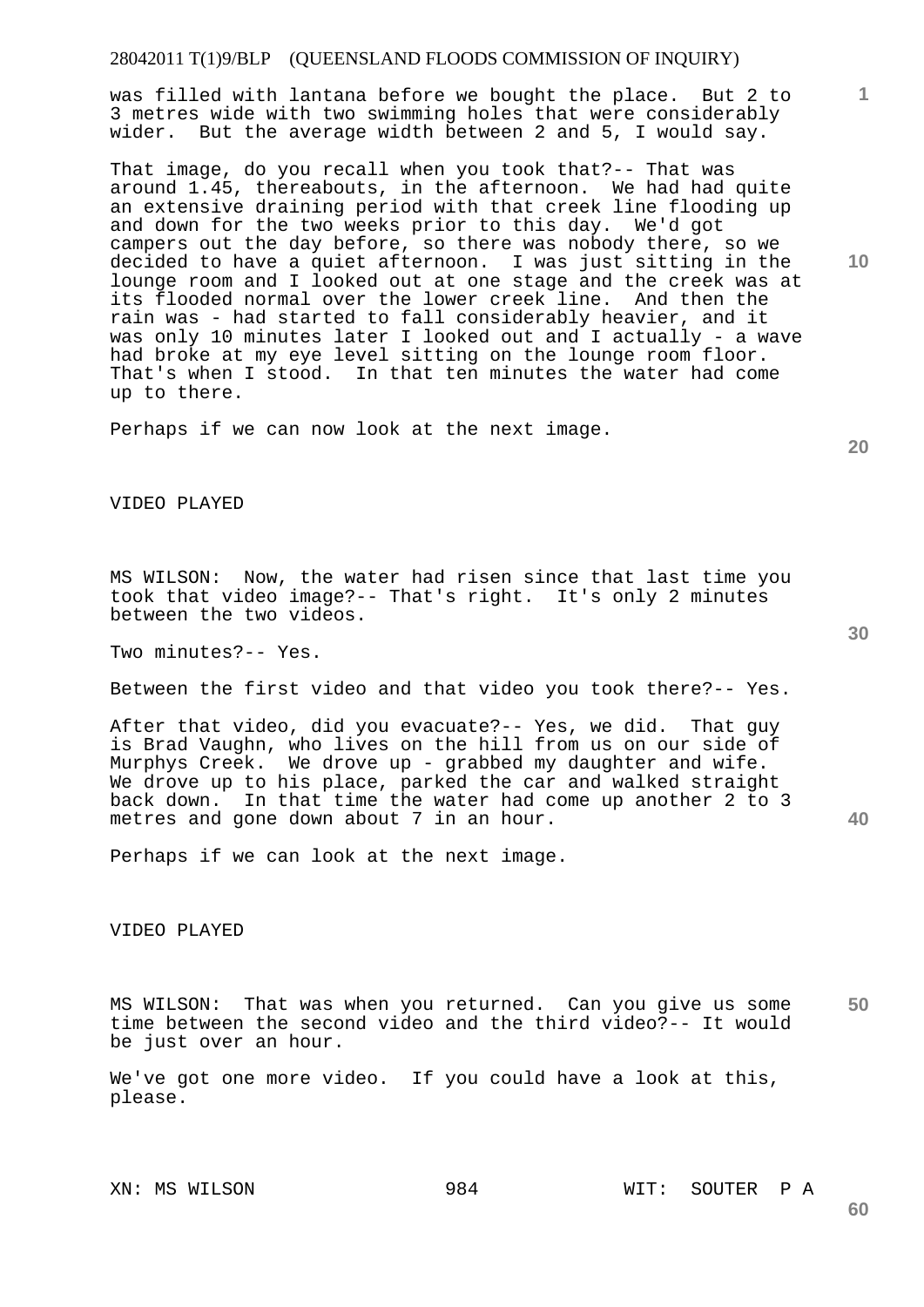VIDEO PLAYED

MS WILSON: Perhaps if you can just provide some commentary while this is being played. Again can you give us a time span from the last video that we saw?-- It would only be, from memory, a couple of minutes. You would have to check the properties of them, but not that long between that and the previous video.

Taken at the same time when you came back to-----?-- Pretty much the same location. I hadn't moved.

We saw a sign there that I think was your carpark sign. That is where the cars used to park?-- Yeah. The concrete structure that's next to it was a driveway that led down to the lower campground. We used to have issues with people just turning up and driving down there. So that sign was stipulating that visitors who were coming were not to use that driveway. They'd go to the local - to the lower campground, they were in fact to use that carpark that I showed you that disappeared off to the right.

And you've also provided us with some stills images. Perhaps if we could look at those now. The photograph that we see here, that was taken before the flooding events of January 2011?-- Yes.

We talked about - you talked about - in your evidence about the camping ground near the creek?-- Yes.

We can see a green patch of grass down near the creek?-- Yes.

How wide is that?-- Down this end here, between 30 and 40 metres, restricted to 15 to 20 metres on the bend, and then back to 30 to 40 metres on the far end of the top right-hand side of that photograph.

Perhaps now we can look at the next image. This was taken after the floods?-- Yes.

Where was this photograph taken from?-- From the same advantage point as the last one.

**50**  And it seems to be that there's a lot of rock there?-- Yes. I don't know if you can see it, but the only remaining evidence of the lower campground is in the centre left of that photograph. There's about a 10-metre strip of green grass. The rest has been stripped back to bedrock, particularly in the far ground (sic), and the actual location of the creek line is totally changed to the left.

Perhaps if we look at the next image, please. This image was taken prior to the floods in January?-- Yes.

**20** 

**1**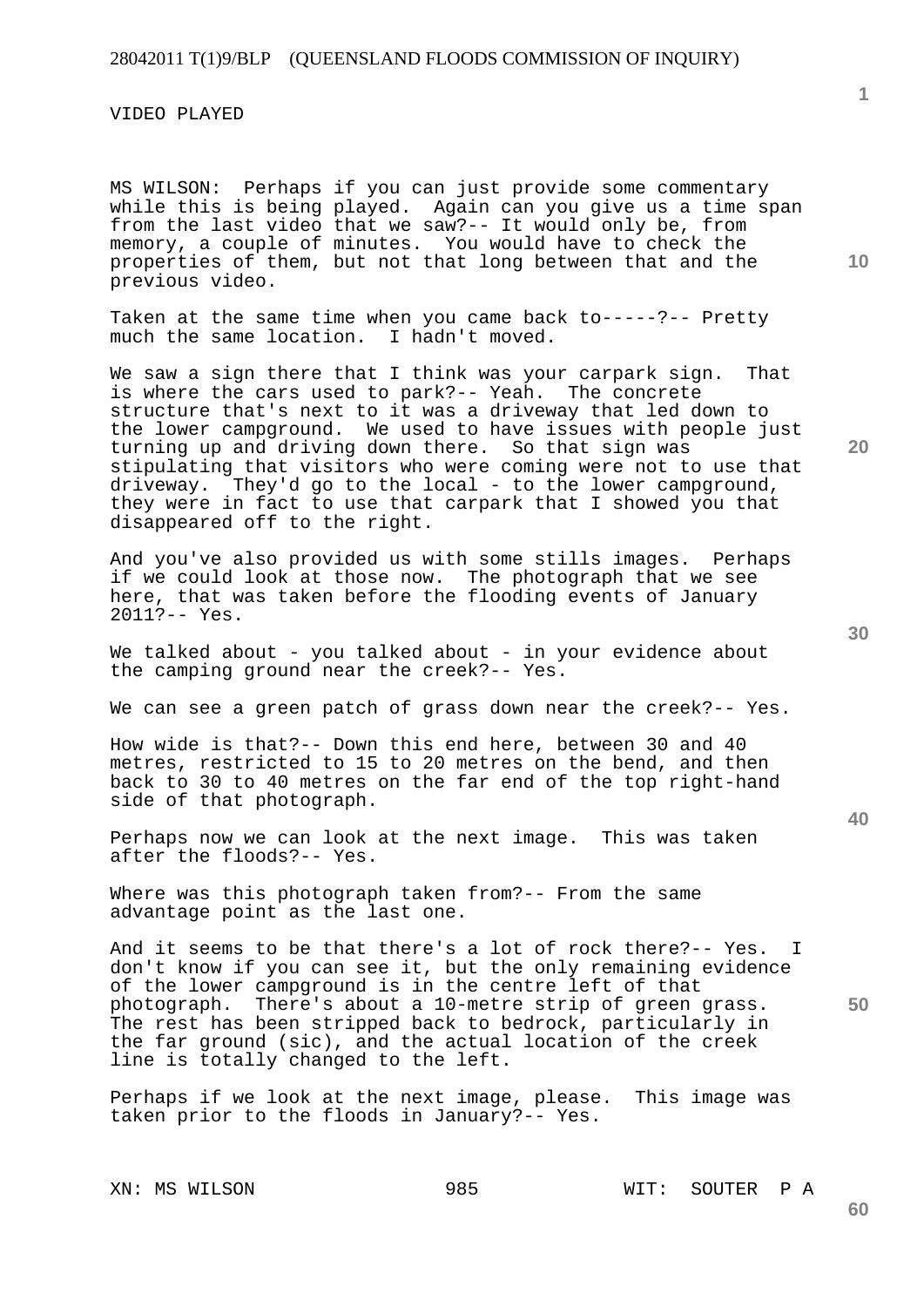And that's from the camping ground looking back up?-- That's looking back to the same location that we were standing in your previous previous shot.

Yes. And is there any tree here that you would like us to take attention to with reference to the next photograph?-- Sure. Particular notice the large gum on the right-hand side.

Yes. Perhaps if we look at the next photo. This was after the flood events?-- Correct.

That gum that you refer to in the previous photograph, can you identify it in this photograph?-- With reference to the arrow?

Yes?-- Just to the left of it.

Okay. Now if I can take you to the report that you completed with Mr Phil Box. In the report, you say that you and Phil Box took on the leadership and coordination role at the Murphys Creek flood relief centre?-- Yes.

When did you do that?-- We were flooded in for four days post the flood. On the Thursday we were able to get fuel and some basic supplies brought across using an aluminium boat with abseiling ropes, et cetera, et cetera. On the Friday I went to take that fuel back into the relief centre, and it was then I realised there were 200 to 300 people there and there was no order, but a lot of chaos. And so I went home and got my old command bag and stuff together and went in to try and get some order in there.

You talk in the - in this report that the tavern effectively became the evacuation centre?-- Yes.

The local school, you say, was also used as an evacuation centre?-- Yes. It was the originally intended location for the evacuation centre. That's who the managers of the tavern - that's where they were told to direct displaced persons to. The school had been inundated, had no power, and whereas the -- and no, let's say, permanent attendants, and so was clearly the wrong place for an evacuation centre to be based.

Let's talk about the infrastructure that was damaged in relation to Murphys Creek. First of all, the Rural Fire Brigade. At page 3 of your report you say they had their equipment and facilities destroyed by flood?-- Correct.

Then on page 9 you talk about the critical communication equipment and vehicles were destroyed, rendering them ineffective?-- Correct.

Are you talking about the communications in vehicles, or are you actually talking in the broader sense about the Rural Fire Brigade?-- Sure. My comment was in relation to communications are the critical vulnerability of every operation you do. And because they had lost - had swept away and/or damaged every ounce of communication and vehicle

XN: MS WILSON 986 WIT: SOUTER P A

**30** 

**20** 



**50** 

**10**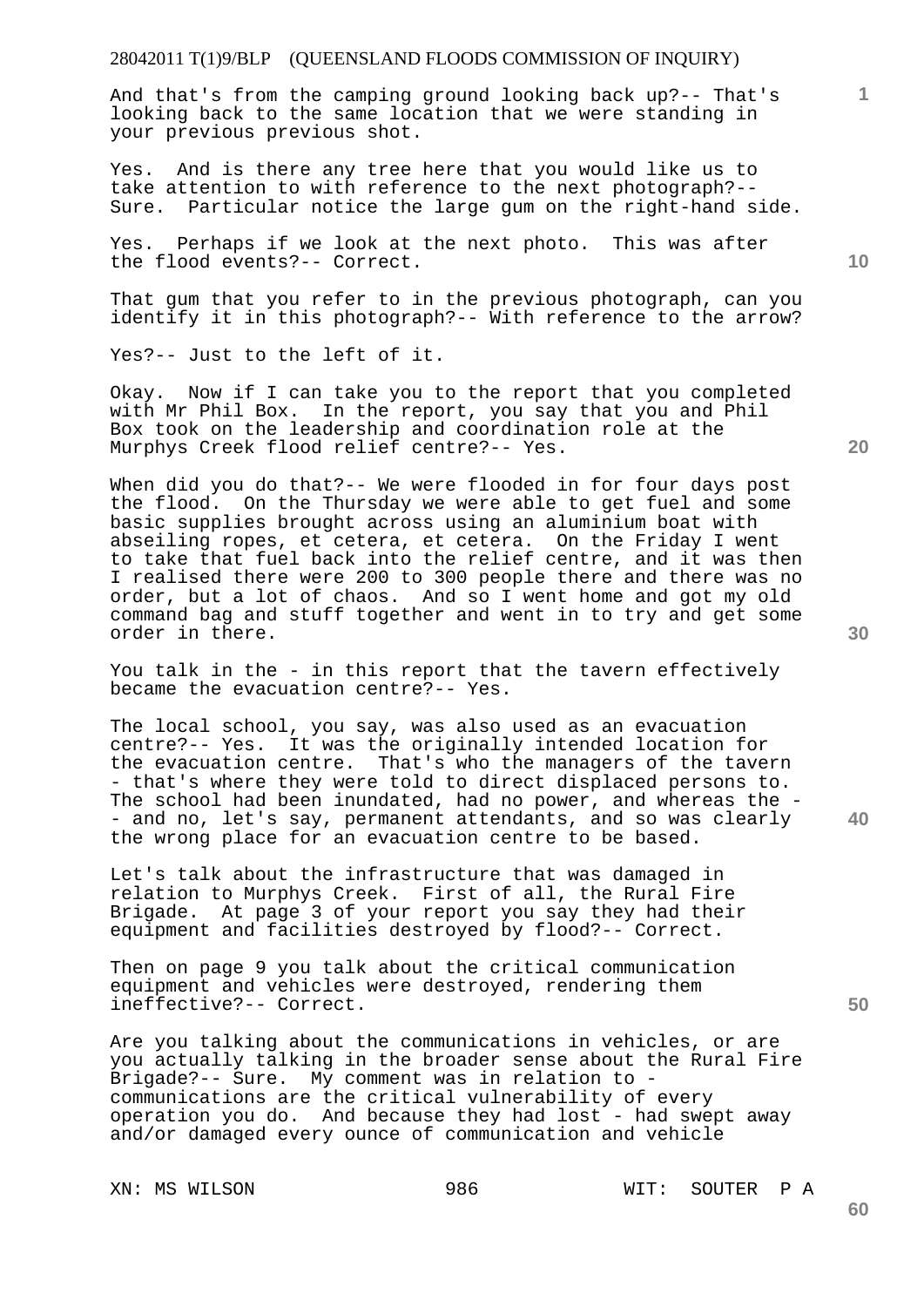equipment initially, the initial response of the fire association, the Rural Fire Brigade, was not as it would have been had they had their equipment. Once they had stand-in equipment and communications gear given to them, then they started to operate as an outfit. Yet later in the report, as you see, the stovepiping of the different agencies - maybe you'll cover this-----

Yes, we'll come to that in a moment. But if we can just talk about the Rural Fire Brigade. You said, "Their follow-on response was inadequate, as they simply joined the army of emergency service organisations walking the ground"?-- Yeah, correct. Here was no command centre established. Each organisation - even on the day I arrived, the Rural Fire Brigade with some of the urban fire guys were having an O group - an orders group on the front veranda on the front entry to the pub, and the SES were gathered just off to the side doing the same. Then they starburst and went about doing their routines. I knew one of the head guys from the local<br>fire association and said, "Mate, what's going on? Who are fire association and said, "Mate, what's going on? you guys reporting to? How is this all sort of functioning?" This was in a period when I was trying to get a feel for how the whole thing was running. I didn't just sort of walk in and start mouthing off. I wanted to try and find out how it was happening. And the direction was they were just targeting what they wanted to target or had been told to target, and that's how it was operating.

And how could this have been done more effective in your opinion?-- I think what needed to be established was order. Any order - we needed to have the command elements withdraw themselves from the situation so they could get some situational awareness. So it required the SES to have a command element in a command centre. It required the fire brigade, it required the army, it required the police, it required EMG, it required every element that was involved in that search and initial reaction phase to have the information come in to a central location, have it coordinated centrally. Every single organisation operated independent will independent command, independent reporting. And that's why I believe that the Lockyer valley Council were not informed of the true devastation and continued to not be adequately informed for days.

Why do you say that was the reason why the Lockyer Valley Regional Council weren't truly informed?-- The information was staying within, as I said before, stovepiped within each organisation. So unfortunately, you would have one house door knocked by three or four different organisations in a day, all of them with different - differing or inadequate questionnaires or reasons for attending that location. And it's my belief - and it's only my belief, because I wasn't privy to any structures in place in the Lockyer Valley in the disaster management centre and was not privy to any of that sort of stuff throughout the entire response pretty much. It's just my belief that these organisations, acting independently, the information was not centralised; therefore,

XN: MS WILSON 887 987 WIT: SOUTER P A

**20** 

**40** 

**10** 

**1**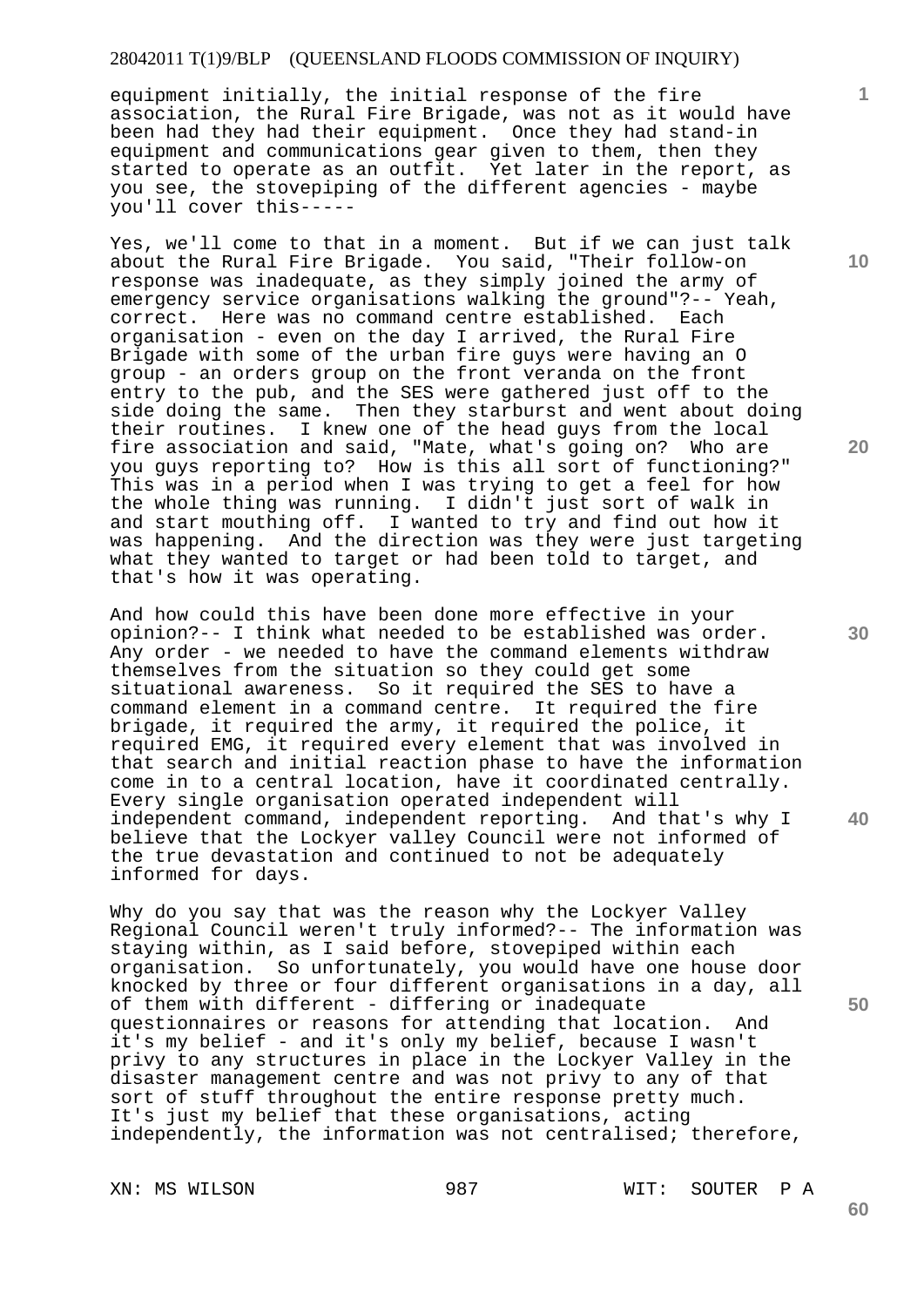proper situational awareness of the entire disaster and the response required to react adequately was not gained.

And at page 4 of this report you say that you took on the coordination task at the tavern and put in place a coordination structure and systems to insure that help was able to be provided to residents?-- Yes.

The systems you developed you've stated there. They were developed to deal with a range of issues: from a creation of a database to record offers of assistance and offers of help, down to even doing media liaison. So who developed these systems?-- Look, you know, I don't think any one person could have a finger pointed at them. It really was an amazing community response. There were guys - Ben Lawler, who is an aviation major, was actually in the centre before I arrived. He had arrived there a couple of hours before I did. We then split the roles into he took on the administrative and humanitarian side of things, and I took on the heavy works and the media liaison and the larger oversight of the centre. Under him then came some more guys that came down from Oakey Aviation Base who started to establish the administrative side of things, the databases and those sorts of things that were necessary to try and stop the locals getting door knocked by 5 million people, and we started to gather some information of what's required. Things like who has had their septic totally washed away? Who has had their water tanks inundated with flood water, therefore they are spoiled? Who requires power? You know, all these utility essentials because they are not on town water that, you know, in the four, five, six days up to that with all these emergency service hadn't been captured. Probably been spoken about and informed, but not captured. Then you have people like Shrek Construction closed down his entire construction company for two weeks, and he established the medium works down at Murphys Creek. So when these reports came in from, say, the army of Bunnings volunteers who went out and actually completed these questionnaires, they would be entered into the database, and then we could effectively assigned tasks to be sent out to local plumber Jason Ball to do that stuff; electricians in Beutel Electricians; and that we had a army of small trucks and excavators and bobcats that were coming into the area.

**10** 

**1**

**20** 

**30** 

**40** 

**50** 

XN: MS WILSON 988 WIT: SOUTER P A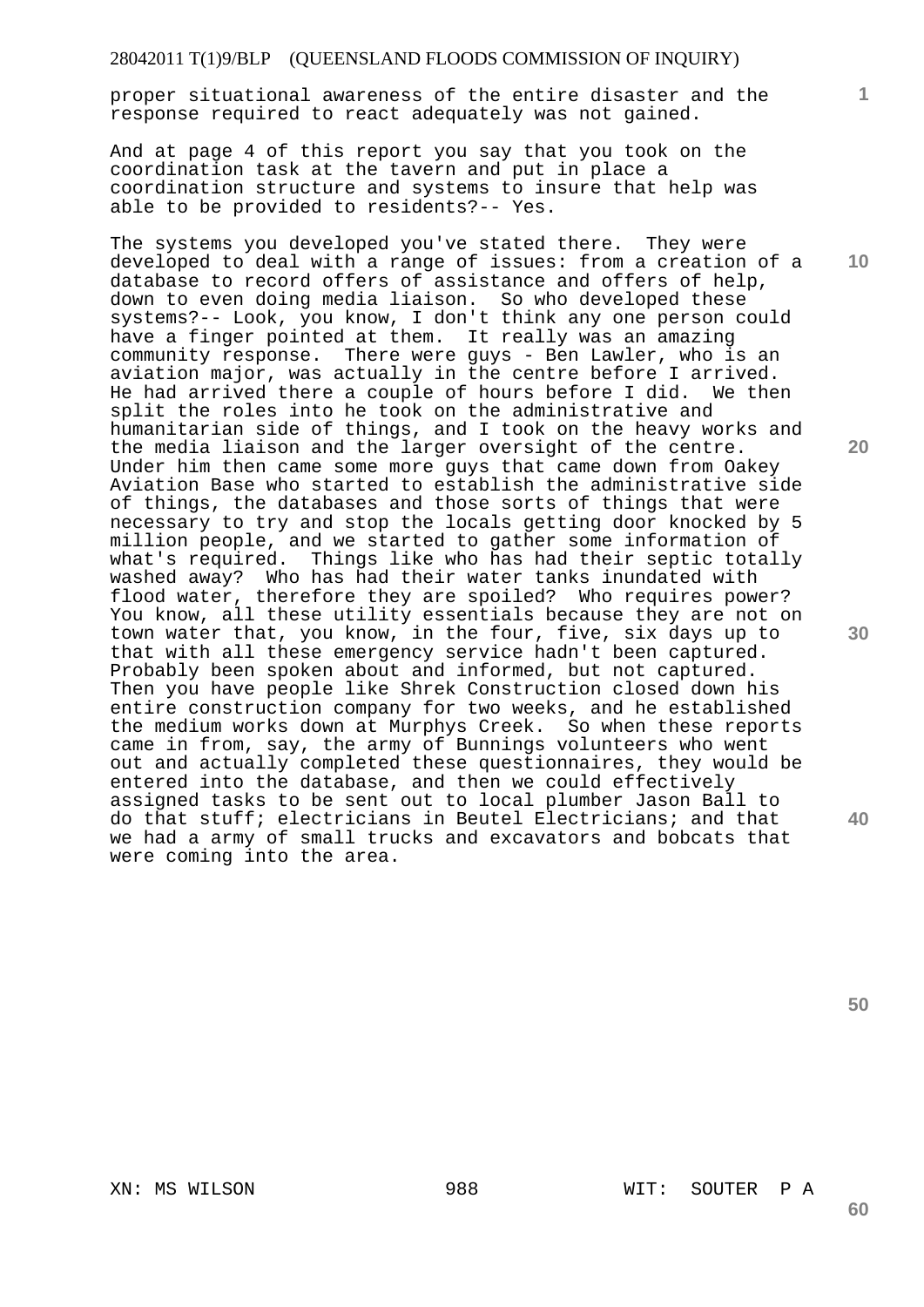It was mentioned - touched on before by the inspector that the shortfall in that area was gravel, accessing gravel and stuff like that. At no time was any machinery laying idle. We touched base with these quarries straightaway. We were given assurance that it would be covered under NDRRA and we just operated blindly under that assurance which has now since become a critical vulnerability for these companies and they're only just starting to get squared away now, which is a shame.

Just going back to the questionnaire that you put out to the residents?-- Yes.

So did you devise a template?-- No, I didn't. That came through Ben Lawler and the guys under that administrative side of things. From what I was doing, it was just too hard for me to get involved-----

COURT REPORTER: Sorry, can I just get you to slow down. Sorry, can you start again?-- Yeah, it was too hard to get involved in that level of administration and still keep oversight of the centre. So we had some fantastic local women that came from local businesses who would start to grab this information and put it through. So the template was designed by the people working alongside and with Ben Lawler, the major.

And the purpose of the template was that all of this data could be in a central database?-- Yes, that's right.

And then as tasks were done, then that could be crossed off and the next task could be moved on to?-- That's correct.

In your report you talk about that a template is attached. Where has this template gone?-- Yeah, look, we - I wrote this report whilst I was still in the centre and when the liaison officer that the council appointed on the 21st arrived down there, that side of the operation was handed to him. He was given a complete handover of the database. He was handed the database by Ben Lawler's people and he was given the templates, et cetera. Everything that was put on personal computers from my understanding was handed over to him.

At page 6 of your report you talk about - you cover the issues that you had to deal with and the response to those issues. I won't take you through all of those issues but I would just like to refer you to some of those. The coordination of government agencies at page 8, and it is referred there as 8D "Volunteer Emergency Assistance". That's when you talk about the stovepipe effect and that's when you're talking about each of these organisations running in parallel but to your view they weren't actually coordinating the information they were getting?-- That's correct.

Now, that's when you provide a recommendation that there needs to be a system in place to establish a control centre immediately following a disaster?-- Correct.

**10** 

**20** 

**1**

**30**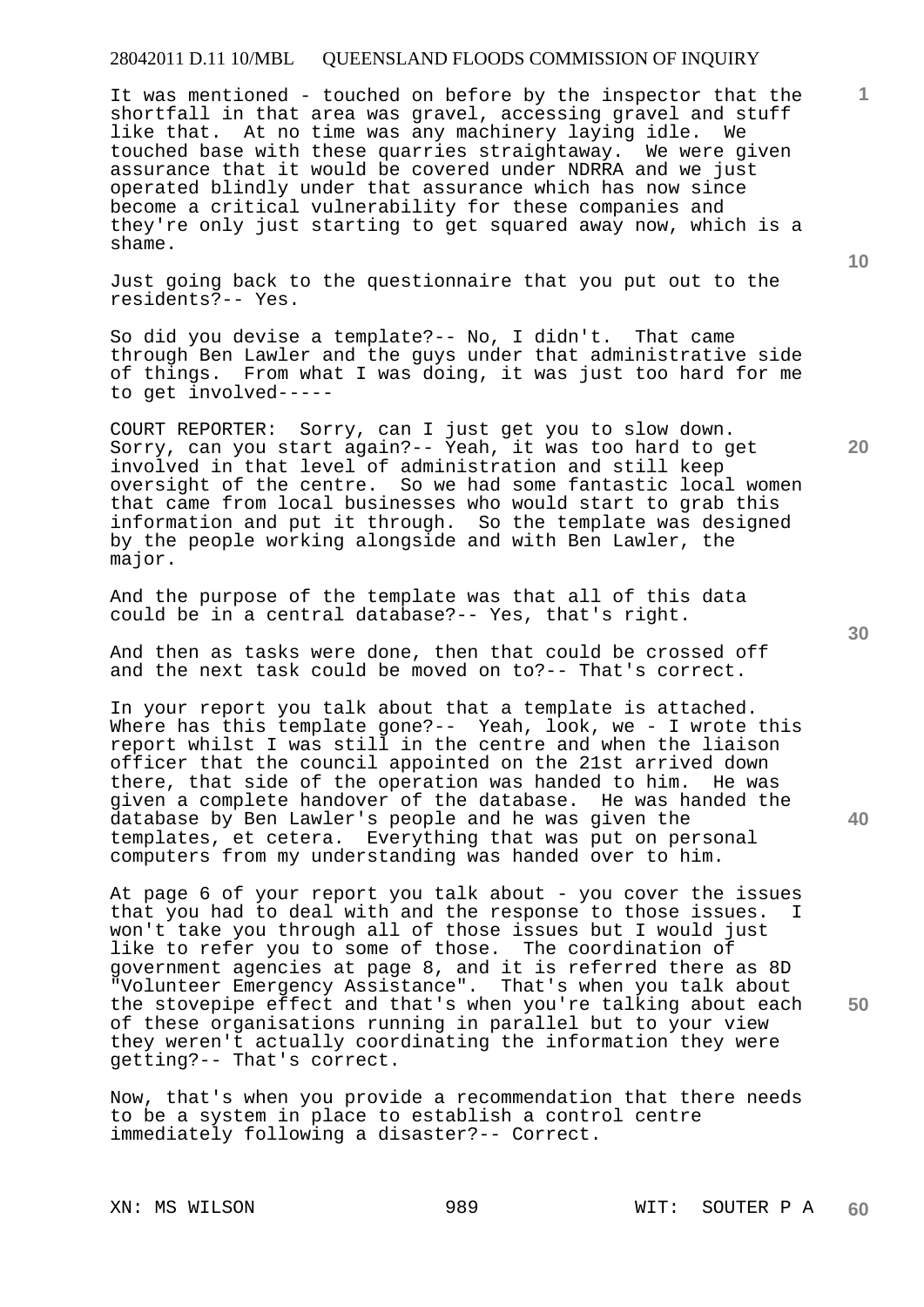Now, in your experience there, in terms of that's just different government agencies about tasks they were doing. What about the information that was being sought from residents, for example, missing persons list? Can you offer us any observations or experiences that you had in relation to that?-- Yeah, I found it quite interesting and it wasn't until after the event that I realised that there was never really a consolidated missing persons or missing persons list and it wasn't revisited on my understanding over any time by any structured government agency, from what I could understand. I still remain vague as to exactly how many people were missing in the area, which is crazy.

And the residents were often asked on multiple times about the status of them and their loved ones?-- Sorry, I know where you're going here. Yeah, correct. Yeah, look, some people had - as it says here third paragraph down, you know, "There are some houses that were doorknocked 11 times within one week which generated some angst." In fact, it generated a lot of angst.

Just in relation to the tavern, the Murphys Creek Tavern, at its peak how many people was it accommodating, not sleeping there but people coming in on a daily basis and seeking food, shelter or just a community - community environment?-- Sure. Again, I can only speak from the Friday and the day I went in there, there would be no less than 300 people in and around that. Now, for a town of 400, 450, you know, and there were no less than 300 people. Now, that included volunteers who had just driven from Redcliffe or wherever, people congregating around. You know, emergency services where three or four organisations had 20 or 30 volunteers there themselves. So, you know, who was there I couldn't tell you but at that stage, and that seemed to be in the - and you would have seen through the media coverage of place that was always a very, very busy and pushed to capacity with all of its systems.

Now, you talk about, in your report, that from the 22nd of January 2011 a liaison officer was provided by the Lockyer Valley Regional Council?-- Yes.

Did that assist in-----?-- No.

**50**  No?-- No. We had - is it Murweh Council that was mentioned earlier? I forget the correct pronunciation. We had two people placed within the relief centre post the head guy from that council coming in and briefing at the community event. They were excellent. There was a Carola Washbourne and a Tim Payne from those councils. They were, in effect, to come in and take over the running of the organisation.

Sorry, just pause there. What organisation?-- Of - of the relief centre itself.

Yes?-- Or the rogue outpost. They were going to come in and put some water in here and correct the running of it and that's where it would get its governmental control, its

XN: MS WILSON 990 990 WIT: SOUTER P A **60** 

**20** 

**40** 

**1**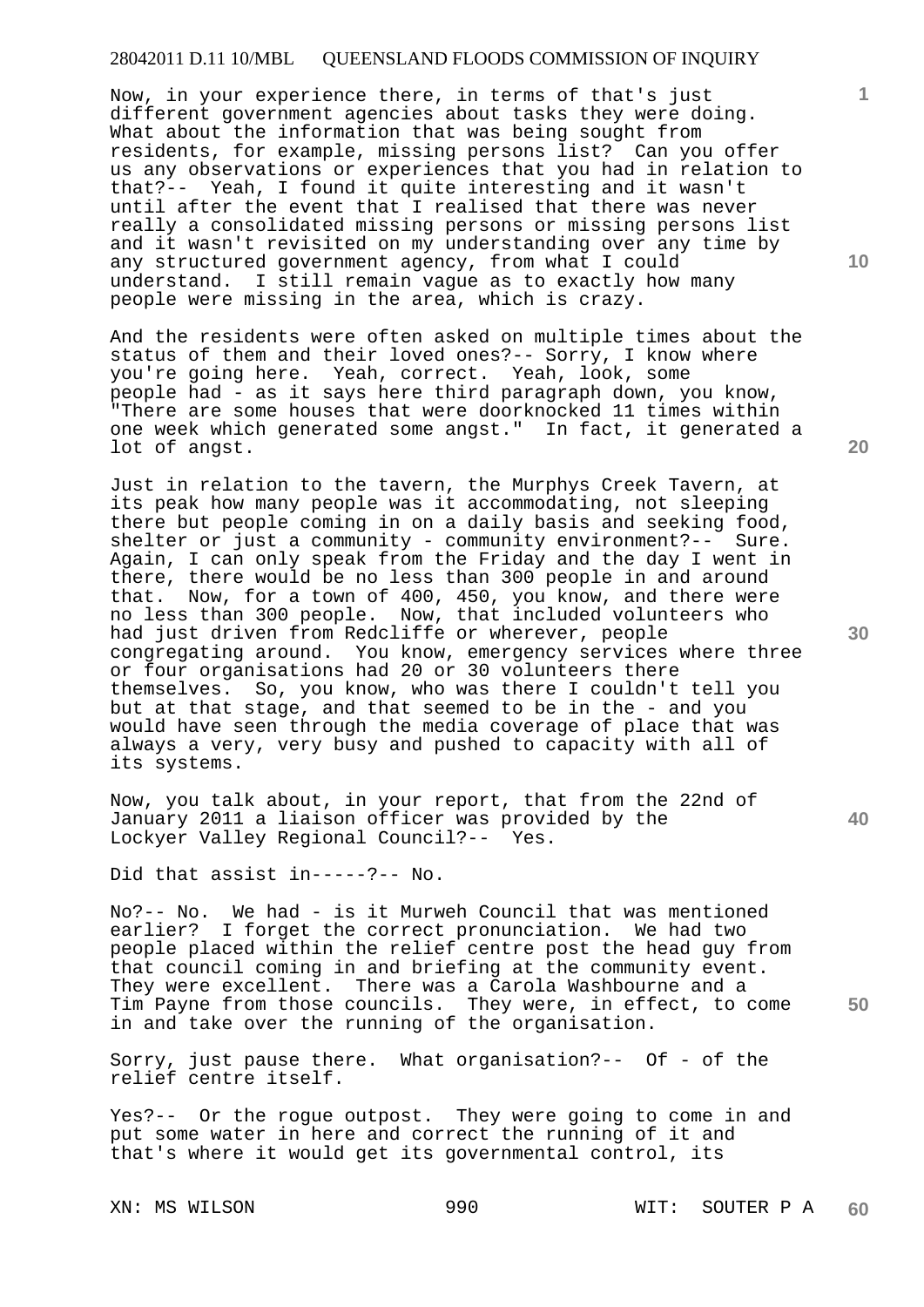governmental oversight. Carola Washbourne, in particular, was the person heading it up and she is one of the few - only - I think the only full-time disaster manager in Queensland that's paid from what I understand. She did an assessment of the operations of the centre and informed us that Tim Payne was going to take care of the administrative side of things - that is, all the dockets we collected from the quarries, from the electrical companies that had donated stuff that we were using, generators and so on. And he was going to take that through the NDRRA process with the Lockyer Valley council. He was also filling out the situational reports that were being sent back up to the Lockyer Valley council. Carola was there one and a half days. She then went to the Lockyer Valley council, spoke to her boss and said that she was wasted out there, that she needed to be in the Lockyer Valley Regional Disaster Centre and help them get their operations set aside adequately as Murphys Creek was running itself fine and she could leave Tim there. I don't know what happened in at the local council but that organisation, they sent her and Tim Payne home fairly quickly, maybe within three days.

And what date are you talking about that they arrived?-- Look, I couldn't tell you off my head.

Well, can we benchmark it in relation to the Lockyer Valley Regional Council arriving on the 21st of January I believe?-- Sure.

Was that before or afterwards?-- That was after these guys were there, yep. Now, to get over to the Lockyer Valley council, so then what Tim Payne was doing then was taken over by this young guy that came in from the Lockyer council and, unfortunately, instead of it becoming a hub for the council to direct and to command and control the relief centre, it actually - its sole reason for existence that I can work out there was to start to sort out the NDRRA issues. He was an administrative officer, not of anyone of, you know, any command status, not anyone of any council status, as in councillor. Nobody had the capacity to take over the command and control or even liaison for that centre.

Just one other point that I would like to take you to. At page 9, one of the recommendations that you give is that you state that the local emergency service, that is the CFA - just to be clear, what are referring you to when you refer to the CFA?-- Country Fire Association, the rural fire brigade.

That you believed that the rural brigade should take the lead on a local reaction to any disaster of this magnitude?-- Yes.

Why do you say that?-- I think it's really highlighted in this instance. The councils say they couldn't get within cooee of the place. Local knowledge is - is paramount and these local operators exist in the town. They know every street, they know every road and they know a lot of the people. To wait for an outside agency to come in and develop situational awareness to the point where they can command and control a disaster is too long and if these guys are already

XN: MS WILSON 991 WIT: SOUTER P A **60** 

**30** 

**20** 

**50** 

**10**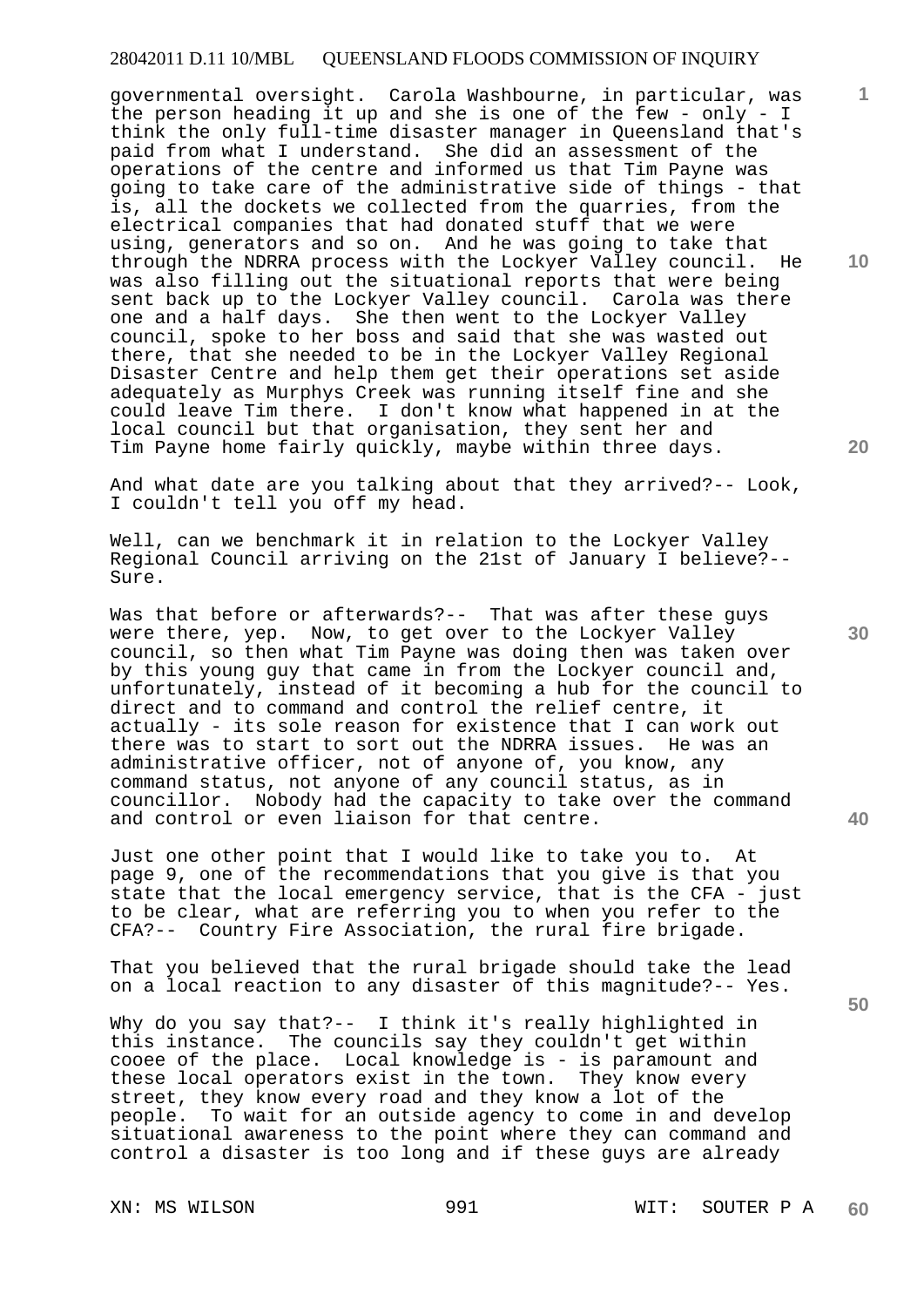in location and can get together and start to give some guidance and get some situational awareness and at least pass that up to other agencies, I think we're well ahead of where we were as a result of this - this flood.

Would you envisage that that local agency of the rural fire brigade take the lead on coordination?-- Yes. Initial stages. I - yeah.

That is the coordination of the SES and matters like that?-- I think that's a double-edged sword and, you know, it is an observation. It would depend on the capacities of the local command. We've heard today through the mayor that SES and organisations like that are struggling because they've got old people, to an extent not - don't have the capacities to command and control, to give leadership. They are simply volunteers who can help fill sandbags and that sort of thing and that's the kind of people we're talking about here. So we need to ensure that if we are going to go down that road, that there are people with the capacity to initiate command and control, otherwise it will descend into anarchy. So it is a double-edged sword. It is an observation. It is purely only my observation. If we had somebody of the capacity to step in at that level, I think it would work. But if we don't - I preface it by saying this: some reaction is better than no reaction. So they have to be empowered to do something instead of waiting for four days or whatever it was for an official, you know, "We can get through now so the council can come down and have a look."

Thank you, Mr Souter. I have no further questions.

MS McLEOD: I have no questions.

COMMISSIONER: Thank you. Mr MacSporran.

**40**  MR MacSPORRAN: Mr Souter, I actually missed the start of your evidence in terms of your background. Did I understand correctly that you have a background in the army?-- Yes.

So you're in a very good position to objectively assess the performance of various agencies and personnel in response to these events; is that so?-- Yes.

**50**  And that, if I may say so, is readily apparent in the report that you have provided and you have been talking about recently. You've also in that report recognised, haven't you, the limitations of certain agencies by virtue of their background and training and the enormity of the events. You've recognised all of those objective features, haven't you?-- Yes.

Your most recent evidence about the way to beef up, as it were, the response to make it more adequate would be to have some greater expertise available to assist people who don't have the relevant background and training?-- Yes.

XN: MR MacSPORRAN 992 WIT: SOUTER P A

**10** 

**1**

**20**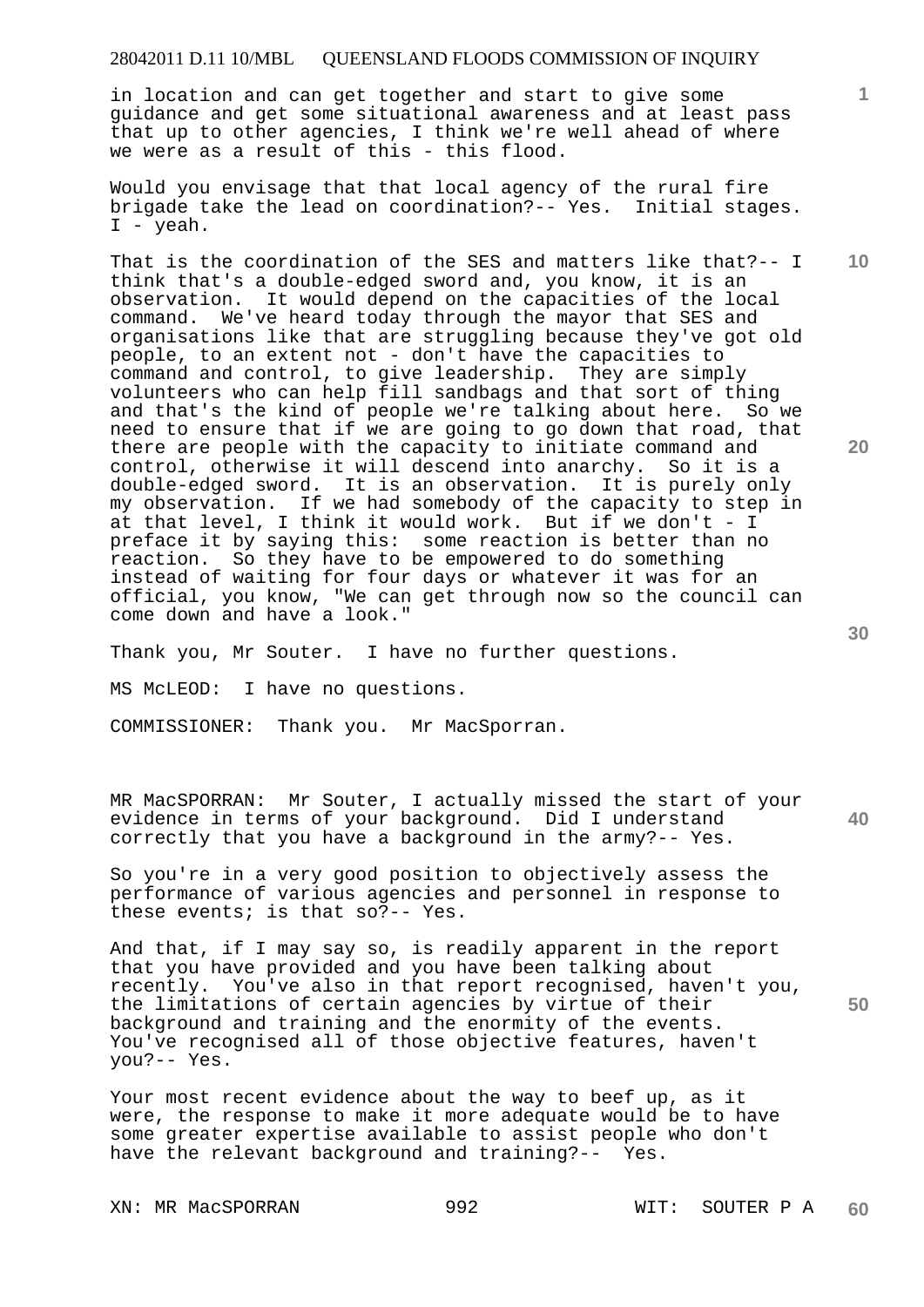And we've heard some evidence here from members of the Queensland Police Service that have spoken of something of the order of a flying squad of experts who could be rapidly introduced to a situation to assist the locals deal with an event of this sort of magnitude. That's, effectively, the sort of role you played, isn't it, in assisting to coordinate some of the responses from the recovery centre?-- Yes.

Now, I'm particularly interested in your assessment of the performance of the Queensland Police Service in the events as you observed them. Can you just tell us briefly what your view of that is?-- Sure. Again, I can only speak from the Friday. So - and am totally in the dark as to the initial response and search sweeps that took place along the creek lines, et cetera. I am aware that there was a presence in the school of uniform personnel. We were given a corporal or constable liaison officer about 10 or 12 days into the activity and they were very good. They - wherever they could, they would be there every day where they could. Or if we had a grey area of stepping out of our boundaries as which we did very regularly not having any auspice of any sort, they were pretty good to speak as to their legislative requirements, et cetera, et cetera. Other than that, we had daily visits from a federal police and local police officer patrol, and particularly from our business point of view we had a daily visit out at the camping park. You know, so the presence of the police was - was very good and I think that went a long way to reassuring the locals that, you know, they were about and that they were safe in a time that could have turned into anarchy.

Were you able to assess from what you saw and knew of the way they operated the adequacy of the structures they had to perform their roles?-- I wasn't privy to a lot of their structures to be honest. I would say though that it was - it was good that both inspectors - now Maurice, I can't remember his last name.

Is it Poiner?-- Poiner I think, yeah, correct, and the other inspector here were very, very approachable and they were excellent from the start and they didn't - they realised the centre was running itself adequately, even though we were outside of the auspice of disaster management framework, and did everything they can to work alongside that structure because it was working. But other than that, we didn't see or I wasn't privy to the systems of the police in response to the disaster.

You have mentioned, it seems quite appropriately, there was a degree of a lack of coordination between the separate agencies which did hinder the process to some extent and you said, however, that - this is on page 7 of your report in the second paragraph - despite, inferentially, those difficulties, the centre, that's the centre where you wore working, was supported by State Government emergency services and community support agencies?-- Yes.

XN: MR MacSPORRAN 993 WIT: SOUTER P A

**60** 

**10** 

**20** 

**40**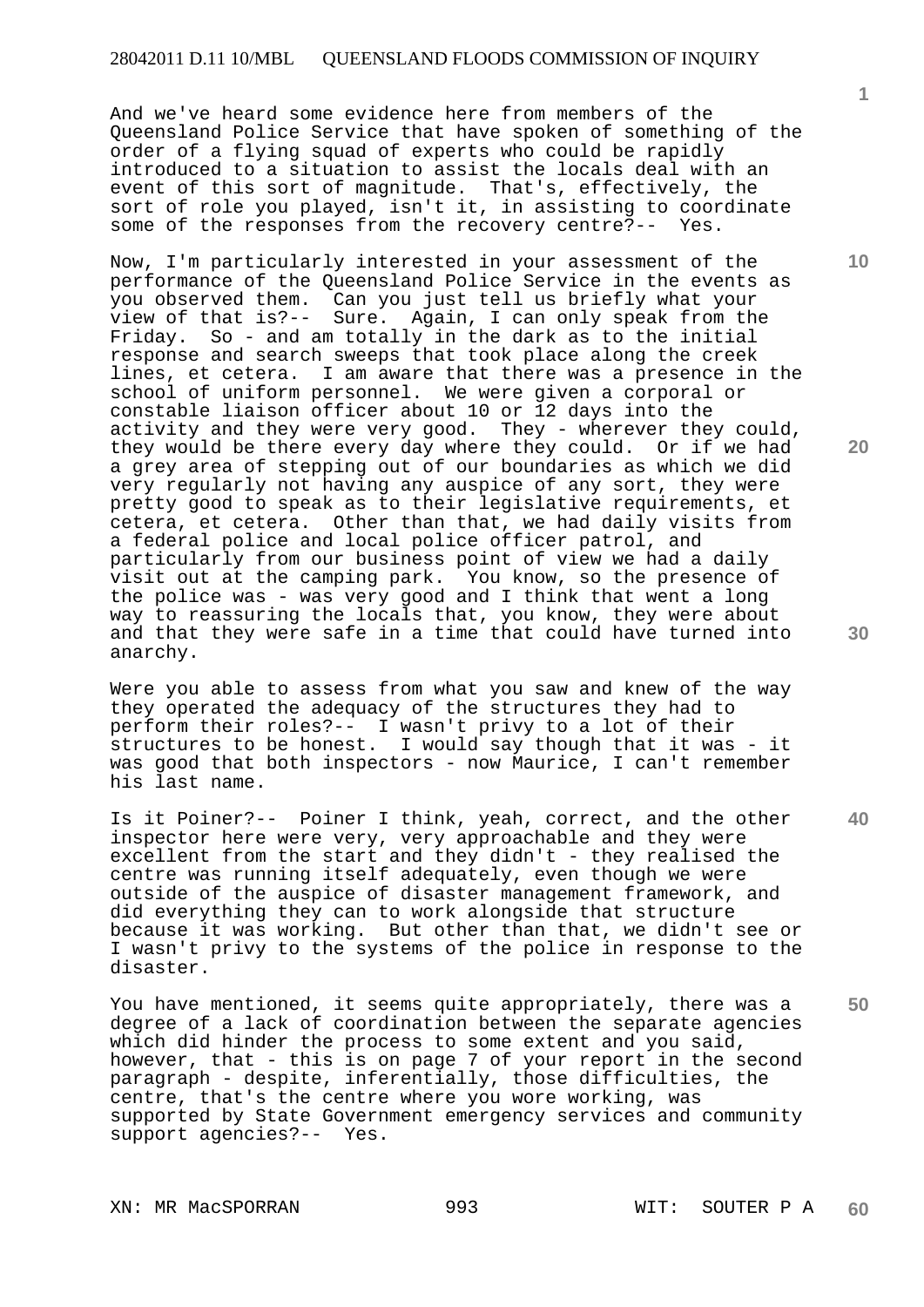So that seemed to work in spite of itself, did it, from your-----?-- Yeah, it did. Yeah, it did. Not even in spite of itself. Look at the big picture of the thing. A lot more accurate information could have been gathered a lot quicker if the agencies had have had a streamlined command and reporting system. What I'm referring to here is that the government agencies mobilised and situated out of the front of the tavern there and were very effective in the initial stages of addressing the needs of the locals, particularly when it come to Centrelink payments and those sorts of things, which I think saved a lot of the angst with a lot of people. Lifeline, the chaplaincy agencies were absolutely outstanding. They had better situational awareness than some of our unfortunately, than some of our emergency service reaction.

I understand. Thank you.

COMMISSIONER: Mr Gibson?

MR GIBSON: No, thank you, Commissioner.

COMMISSIONER: Ms Wilson, any re-examination?

MS WILSON: No re-examination, Madam Commissioner, may Mr Souter be excused?

COMMISSIONER: Yes, thanks, Mr Souter, you're excused.

WITNESS EXCUSED

MR CALLAGHAN: I call Robert Bundy.

**40** 

**50** 

**10** 

**1**

**30**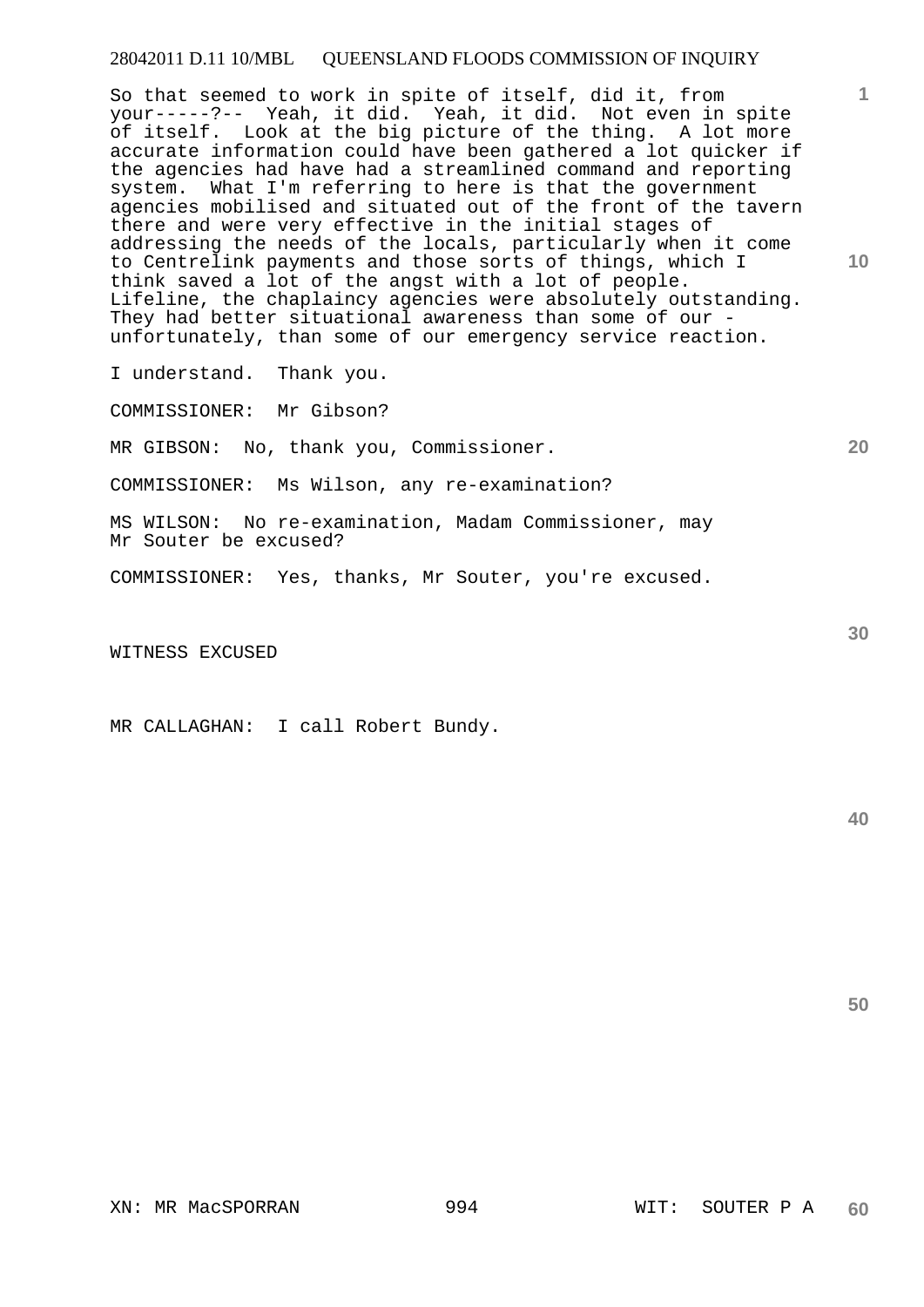ROBERT FREDERIC BUNDY, AN AFFIRMATION, EXAMINED:

MR CALLAGHAN: Could you tell the Commission your full name and occupation, please?-- Robert Frederick Bundy. I'm the regional director for Emergency Management Queensland for South West Region.

**10**  Mr Bundy, are you the author of a statement dated the 5th of April 2011, an eight-page statement; is that correct?-- That's correct.

I'll show you a copy of that. That's your statement?-- Yes, that's correct.

I tender that.

COMMISSIONER: Exhibit 177.

ADMITTED AND MARKED "EXHIBIT 177"

MR CALLAGHAN: Can I start by asking you some questions about Emergency Management Queensland or EMQ. We understand that training is an important part of the organisation's responsibilities?-- Yes, correct.

And I just wonder if you can elaborate on that a bit. Is it training of organisations, individuals; how is it structured; to whom is it targeted, those sort of issues. Is there a simple answer to that question?-- Probably not a simple answer. We deliver disaster management training to local governments, government agencies, non-government agencies. So it is basically giving a background on how the disaster management system works. We go a little bit further in depth and we run training on coordination centres, how to run a disaster coordination centre, various other aspects such as the emergency alert, the resupply processes. So there's a whole range of different training that goes into it or different areas that get covered.

Sticking with the local government level, is that organised within the framework of the Disaster Management Act? That is, is training directed at Local Disaster Management Groups?-- It is, yes.

And at local governments?-- Particularly - not all local governments. Those - sorry, not all local government employees. It is directed at local government employees that are involved in the disaster management process. So it is open to others that want to be involved or get an understanding of it. So we would deliver it to councillors, I suppose, in the first instance and then employees that are involved in the actual disaster management process.

XN: MR CALLAGHAN 995 WIT: BUNDY R F

**20** 

**30** 

**40**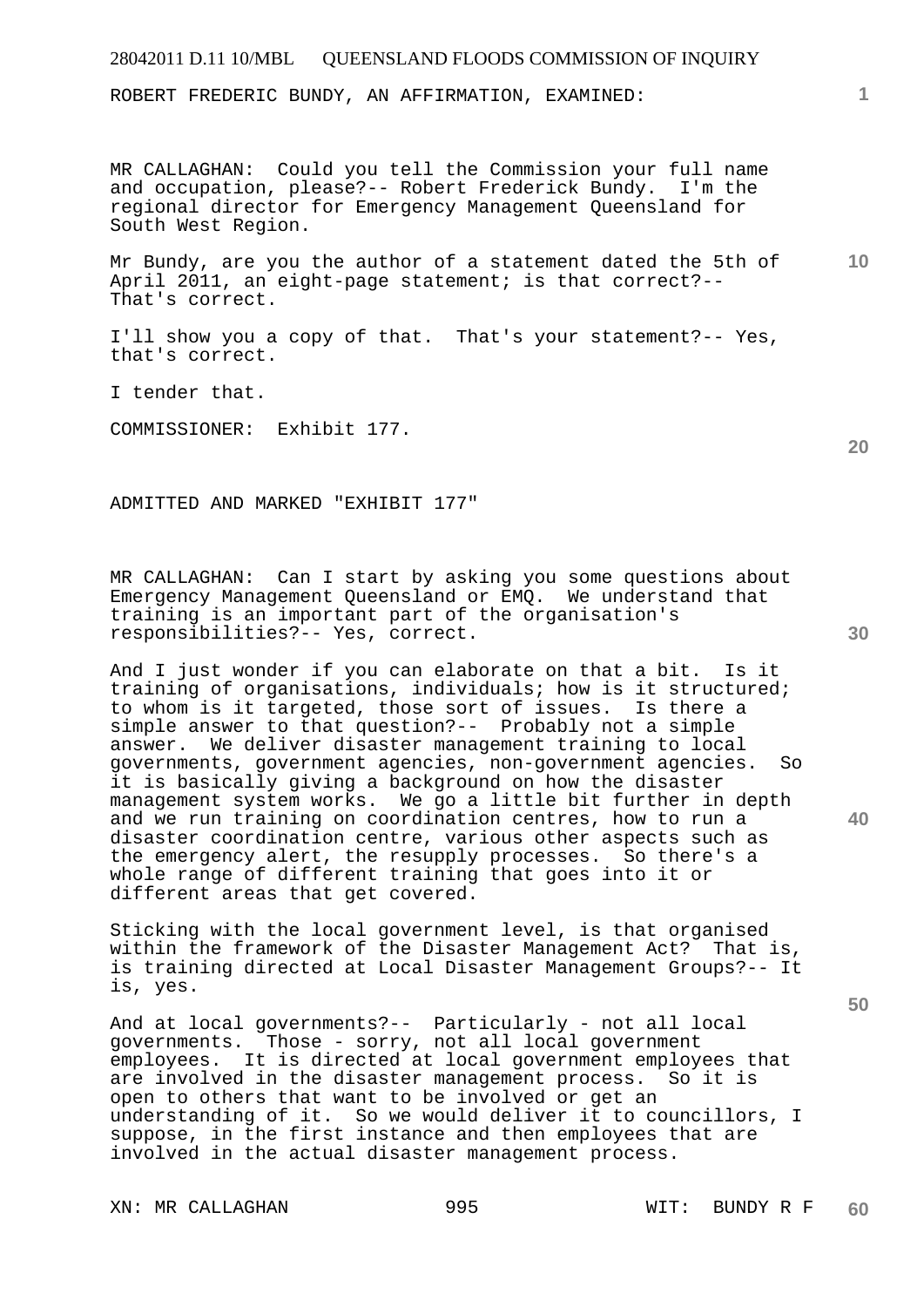But when you say to councils in the first instance, is it and I appreciate the distinction might be a subtle one?-- Yep.

But is it to the council or to the Local Disaster Management Group, which is effectively run-----?-- We do it to both. We'll do it to councillors to give them an understanding of their obligations under the disaster management process and the arrangements but specifically, I guess, to those councillors and staff who are specifically involved in disaster management process for their respective councils.

We understand that the State Government as a whole received a warning in October of last year that this wet season was going to be a particularly severe one. Was something like Operation Orko a response to that or was Orko because of the amendments to the Act, or why did Orko happen?-- No, Orko was - they had run a similar type of exercise, I can't say exactly when, in Cairns six to 12 months prior to that. It's a program of rolling out major exercises to various parts of the region. We were sort of given the second option. The - the actual warning of - that it was going to be a wet season came probably after Orko was certainly planned and we had been working on it for three months on writing the exercise and developing the exercise. So the warnings came probably around the Orko time or afterwards. So it was purely by coincidence. It wasn't reaction to the - to the warning.

We'll come back to Orko in a second but what specifically was done, if anything, in response to those warnings received from the Bureau of Meteorology?-- Look, we put our processes in place for staff. We made sure that staff were going to be available over the Christmas break. A lot of them cancelled their holidays. We certainly took the message further out to the District Disaster Management Groups and the Local Disaster Management Groups to be prepared because we were expecting a a worse season than normal.

Well - sorry. Can I just stop you there?-- Yep.

How was that message taken out to, say, the Local Disaster Management Groups?-- Just advice given at - at Local Disaster Management Group meetings. There was a number of meetings. Particularly - most meetings, they'll have three - two or three or four, it depends on the council or the group. But, generally, there is always a meeting around the November/December period, early December, usually because that's around the start of storm season traditionally. So we would - we have staff, whether it's myself or one of my staff, in attendance at those meeting and that was certainly to put the message across that we were expecting a particularly bad season.

Was any such briefing given to the Lockyer Valley Regional Council?-- Yeah, we've been working closely with the Lockyer Valley for - for a number of months now and they were certainly told. We actually had a meeting with them prior to

XN: MR CALLAGHAN 996 WIT: BUNDY R F

**10** 

**1**

**20** 

**40** 

**50**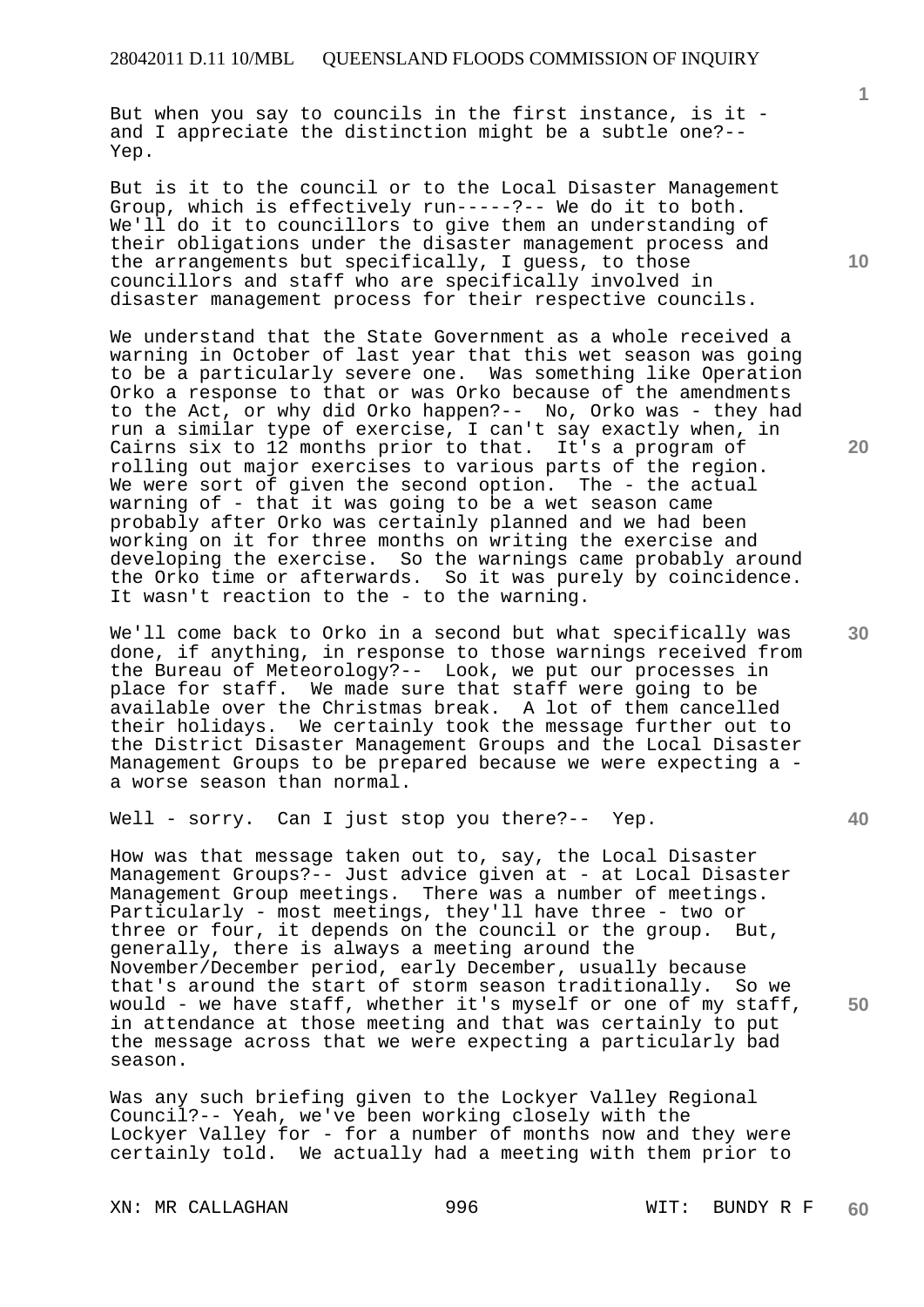the - they had a fairly significant change of staff so we were aware of some issues and the council's - I suppose, a good thing for the council, they were very proactive in trying to be prepared. As I said, they had new players involved in the game and they were certainly doing everything they could prior in the months leading up to Christmas to try and get their arrangements and processes in place.

Sorry, when was the meeting at which the specific warning was-----?-- Sorry, I haven't got the exact date. I couldn't tell you at this time. But it wasn't a warning. It was just a meeting where myself and the DDC was present - sorry, the District Disaster Coordinator was present in our office and two representatives from council came up and we just went through some processes on their preparation for the coming storm season.

Do you remember which two council members it was?-- Two staff. They weren't council. I couldn't remember their names offhand.

Do you remember which staff?-- No, sorry.

Do you know whether they were members of the LDMG?-- Yes.

Was one of them the LDC?-- Yes, at the time, yes. Gerry Franzmann I think his name is, yep.

So that was a meeting which was convened by you in your office in Toowoomba; is that right?-- It took place in Toowoomba. It would have been early December. I couldn't give you the exact date though.

Was there any follow-up from that?-- We'd been working with them consistently for a quite a period of time, as I said to try and get their - as part of the results of the exercise that you mentioned earlier, they recognised there was some, I suppose, extra work that they needed to do in setting up their coordination centre and having their processes in place and we'd been working over a period of time with them to undertake that process.

Setting up their coordination centre, did you say?-- Yes.

And what else?-- Just so that they have got arrangements in place and the people in place to - to be prepared for if anything happened.

Would those arrangements extend to something like evacuation centres?-- It would have been part of the discussion of that.

Well, what was your assessment as to their - as to the state of their plans as regards evacuation centres?-- Without having seen it specifically, I'd say it was still a work in progress.

Well, was it a work that had started?-- Yes.

And how did you satisfy yourself of that?-- Well, they have

XN: MR CALLAGHAN 997 WIT: BUNDY R F **60** 

**1**

**10** 

**20** 

**30** 

**40**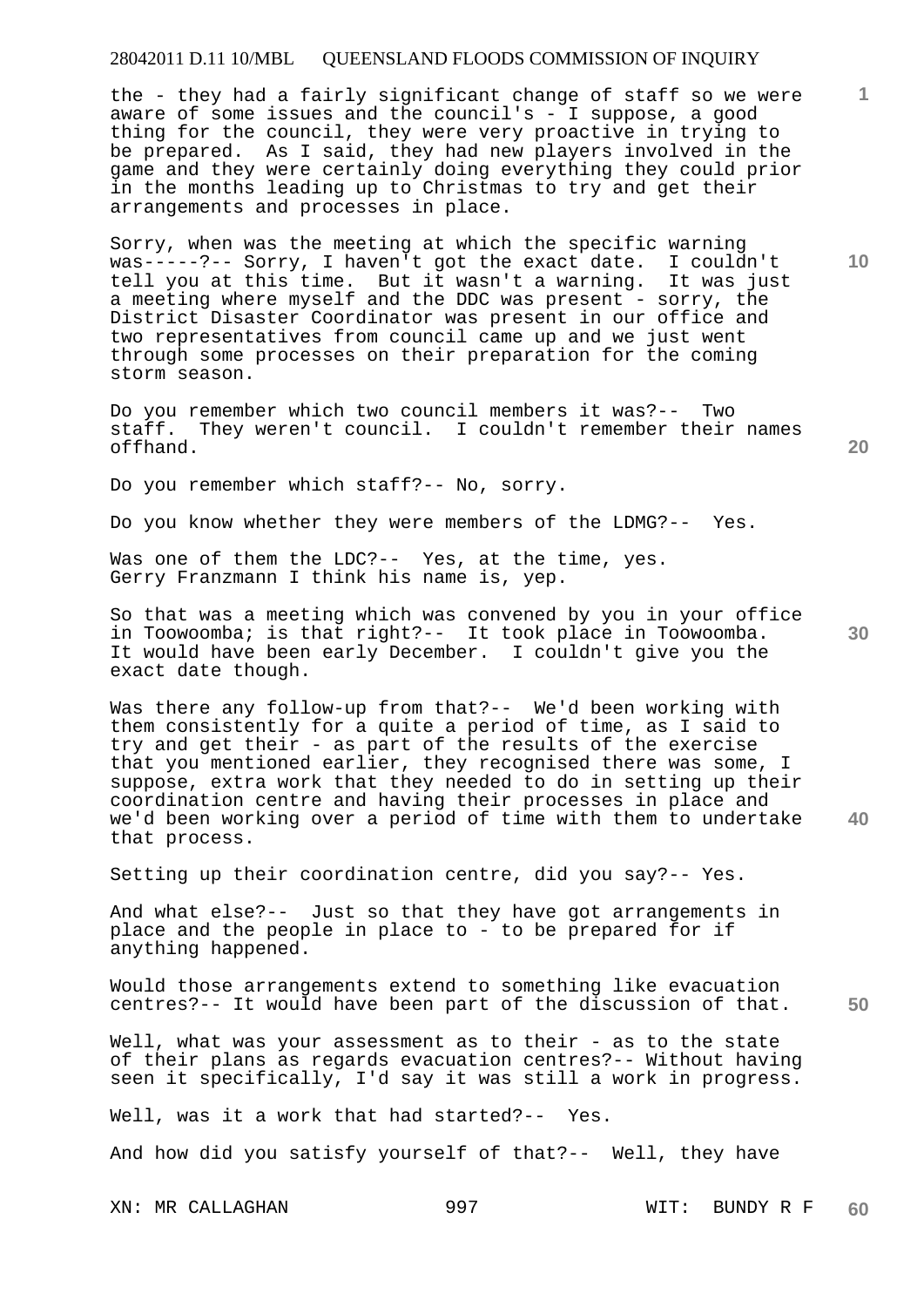identified centres that could be used in their plan and as to what facilities were there and whether they were suitable facilities needed to be further investigated.

But did they identify centres to you that could be used for the purposes of the Disaster Management Plan?-- Not directly to me but it would have been incorporated as part of their process.

**10**  Just-----?-- Sorry, not directly to me but it would have been incorporated as part of the planning process.

It would have been?-- Yes.

We might come back to that. Can we return to Orko. We have an understanding as to what was involved in the operation but how was the success or effectiveness of the operation monitored?-- We had - EMQ had a person located in each participating coordination centre. So there was the five local governments that participated. We had a staff member there to basically ensure that the exercise progressed along in the right pace and also to do some evaluation of the outcome of the exercise, and we also had a staff member placed at each of the three disaster districts that were involved in the exercise.

It is probably the evaluation process that I'm interested in. Was there any follow-up to determine what had been learned by particular-----?-- Each council participated in - each local government that participated in the exercise did a review of the exercise and the outcome and - and then looked at steps that they needed to identify from that.

And-----?-- Did a debrief, sorry, to put it in technical terms.

Was all that recorded?-- It would have been recorded at - I wasn't participating in every one of those but we had it in our summary of the feedback that we received of the exercise.

Do you know if that's one of the documents we've been provided with, the debrief?-- It should have been, yes.

Yes, all right. Thank you. We know that Mr Jones, as Chair of the Lockyer Valley Local Disaster Management Group, was not able himself to participate, although he is recorded as saying that he was kept briefed about what was happening. From your perspective, was there any issue with that, the Chair of the local LDMG not being able to participate in the exercise?-- No, I don't have an issue with that because it is actually in some cases it is not a bad thing because, you know, the Chair is not going to be there 365 days a year. They could be away, for whatever reason, when an event strikes. So it is actually good opportunity for someone else to step into the role.

What other opportunities or training were available to the Lockyer Valley Regional Council between October and December

XN: MR CALLAGHAN 998 WIT: BUNDY R F

**60** 

**30** 

**20** 

**1**

**50**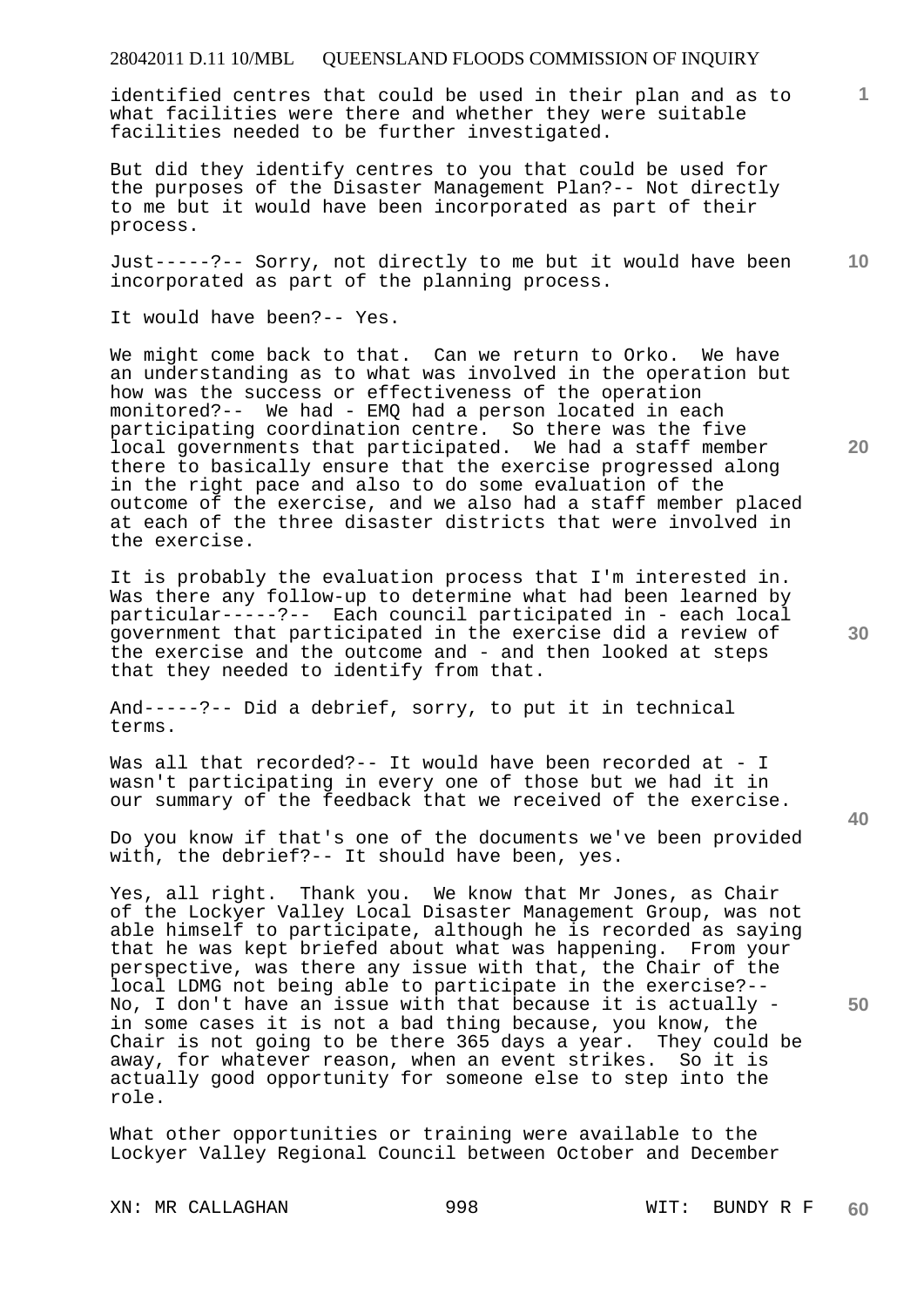of 2010?-- Probably no - probably no other opportunities that were requested. So if they needed something, we would have followed through but the exercise was our main one for this year, in preparation I guess.

In particular, no - well, let's go back through 2010. What, if any, specific operational training opportunities would have been afforded to a council like Lockyer Valley during 2010?-- The exercise was the main one to look at disaster management. The rest was working through them. We have had staff down there who have been working through them reviewing their plan and reviewing some of those processes but no specific training was involved.

You are aware, of course, of the requirements that are placed upon a Local Disaster Management Group by the Disaster Management Act?-- Yes.

To what extent, if any, would EMQ be concerned to ensure that an LDMG had complied with their requirements under the Act?-- We monitor it as much as we can and we then advise them that if there's something we feel is a shortcoming of it, we would advise them that they need to consider this as an option or as a direction to go. So if there was something we saw as a definite shortfall, we'd advise them accordingly.

Well, you certainly do that because we know, for example, that Mr Fraser attended a meeting on the 23rd of September and made some suggestions. That's a meeting of the Lockyer Valley LDMG?-- Yep.

But when you say you monitor it, how do you do that?-- We have area directors, two area - three area directors in this region and they are designated to specific local governments. Now, they work with that local government and help them work their system with their planning, with their preparation procedures. So the area directors are the ones that are in tune and they know where there may be shortfalls or where there may be some extra work needed and they all work with the LDMGs or the local groups to achieve that.

So on the question of monitoring, is that something that's left to the discretion of an area director?-- Yes.

There is no formal requirement for an area director to have a checklist or something like that to make sure that people have reviewed their plans or had their meetings?-- We do do plan reviews but there is no actual checklist, no.

**50**  When you say you do plan reviews, again, that's something that an area director might do-----?-- Yep.

-----in the exercise of their own discretion?-- Yes.

But whether or not they did it would be a matter for them?-- Yes.

But EMQ is available to offer assistance-----?-- Certainly.

XN: MR CALLAGHAN 999 WIT: BUNDY R F **60** 

**20** 

**40** 

**10**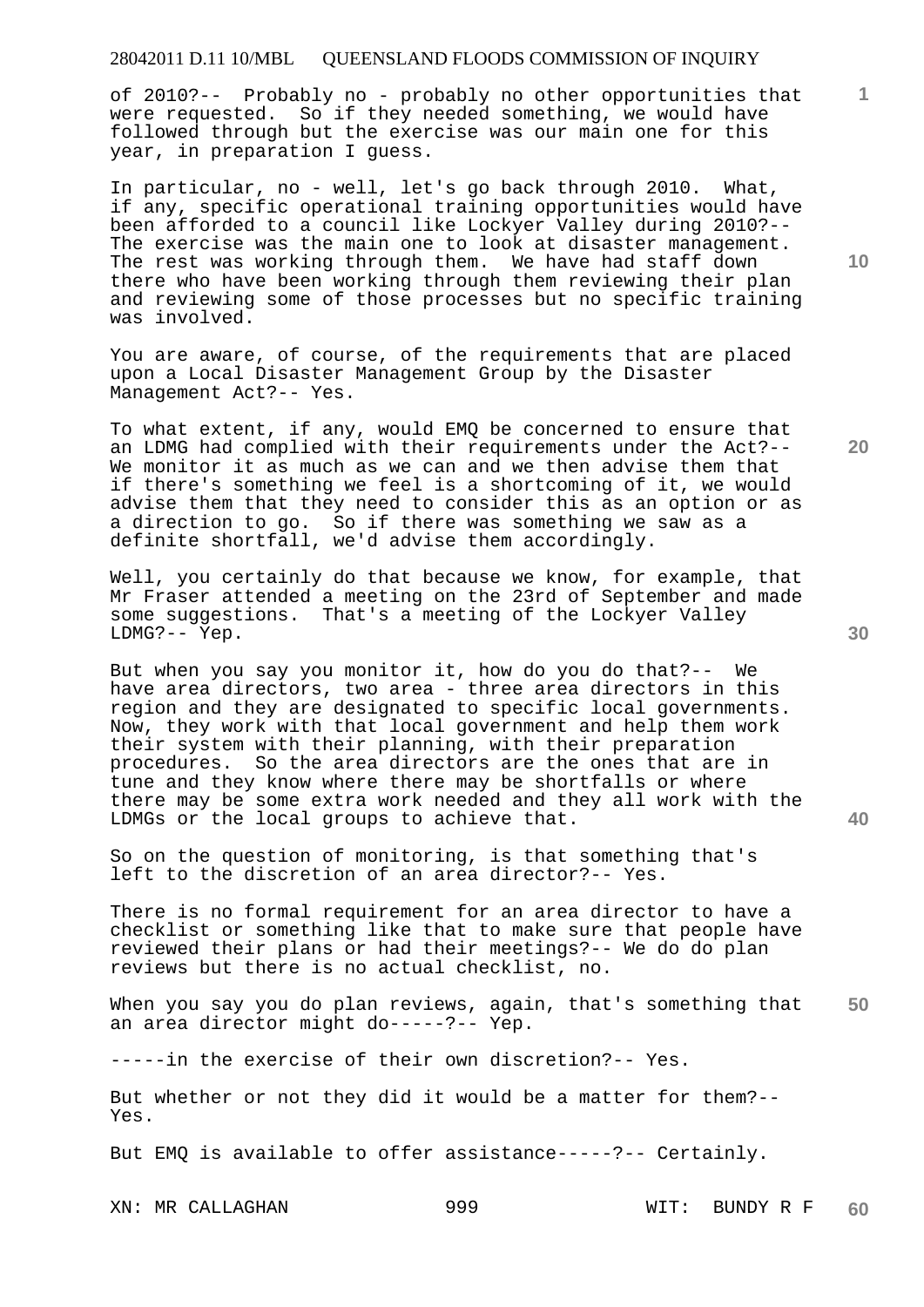-----to any local authority or Local Disaster Management Group who wanted help in complying with the Act; is that right?--Yes, certainly.

You'd only have to be asked?-- Yes.

Turning then to the topic of public education, is that part of the EMQ function?-- It is but we're, I guess, limited by resources that we have.

Sure. Well, what is your obligation as you understand it?-- Well, we try to get the messages out to the communities. Again, we work with the local governments and try and get messages out through our various avenues that we have. We work with the local media where we can to try and get safety messages or messages out as storm season approaches or other events like that happen. We-----

That's what you do, but what's your obligation? Why do you do that?-- Because with the - it's basically to try and increase community resilience. If people are prepared and can undertake the processes themselves, hopefully if an event does happen then the extent of the damage or the extent of the problems caused will be reduced.

That is indeed an answer to my question why you do it, but why do you feel compelled to do it? Is it part of your duty-----?-- It is part of EMQ's role to undertake public awareness, yes.

That brings us back to your first response, I think, which was one of - where you referred to the budget that might be allowed for that purpose. Do you feel that that's limited?-- Oh, look, everyone would like more money but we do what we can with what we've got. We have - we undertake things at public events like the shows and that where we hand out brochures to prepare for storm season, prepare for floods. We have - I have staff that actually do discussions for community groups for your Lions Clubs, your Apexes and school groups. They undertake some disaster management work with those and certainly get the public awareness message out through that.

I have seen elsewhere in materials obtained by the Commission reference to a document called the SES Get Ready Guide?-- Yes.

Are you aware of that document?-- Yes.

That was something that was specifically prepared for the wet season just past, was it?-- Yep.

And was that distributed in this region?-- It was distributed to our SES groups for handing out to the public.

Throughout-----?-- Yes, throughout the region.

Specifically, is there a dimension to the public education which is concerned with the topic of driving into flooded

XN: MR CALLAGHAN 1000 WIT: BUNDY R F

**10** 

**1**

**30** 

**40** 

**20**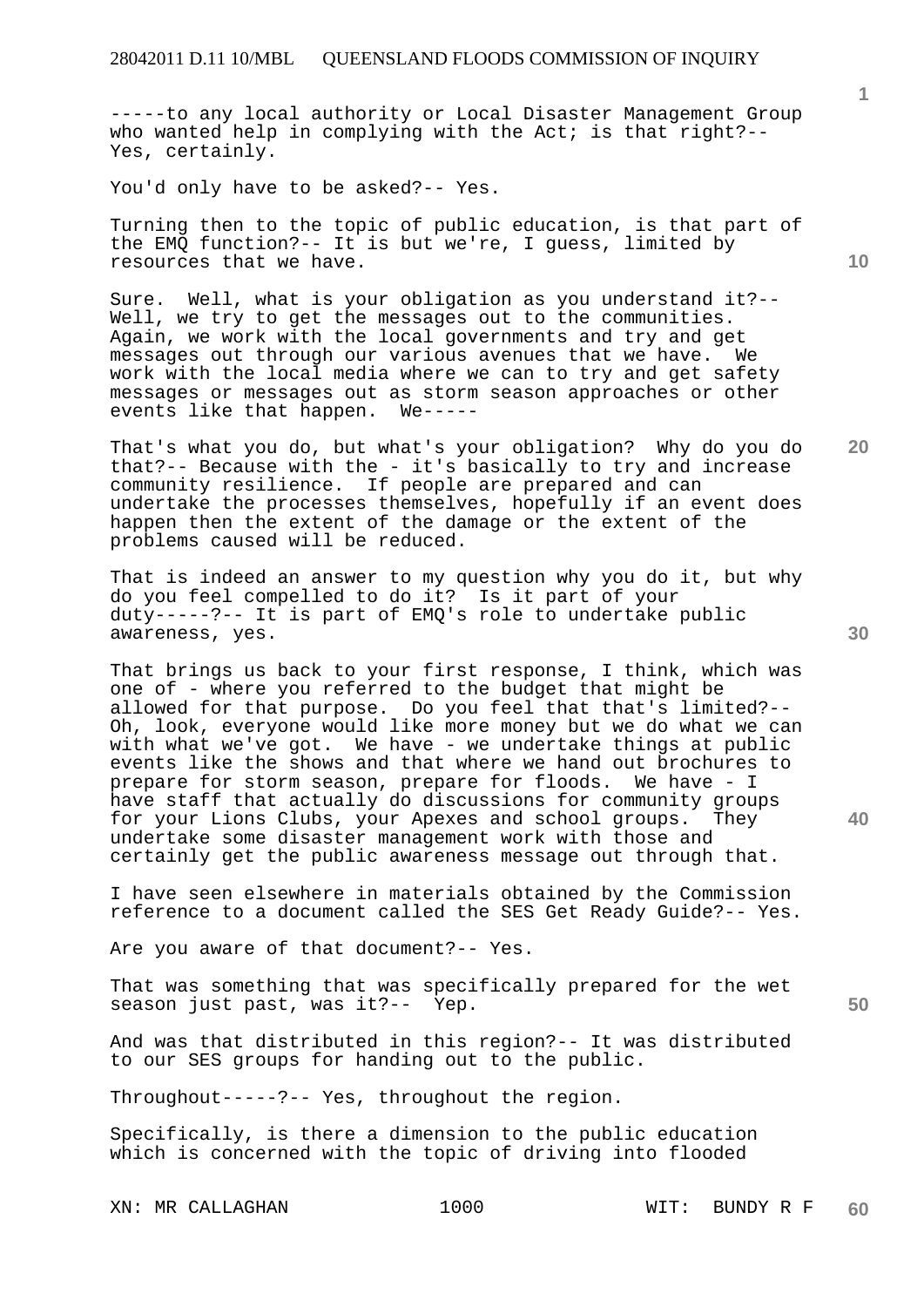roadways?-- No, not specifically from our - our view, no.

There's not?-- Not a publication. We do do warnings.

No, not publication, but just a - is there a specific aspect of your education function?-- Oh, we do the warnings where we can because we have a lot of  $-$  a lot of cases in all these flood events where people do drive through flooded waters and we certainly put out through our connections with the ABC and local media with the WIN television and that here, we certainly use our local media resources to get the message out where we can.

That's what I was going to ask you though. There's certainly - one hears those advertisements on the ABC Radio in particular. Where else do you disseminate those?-- Local television stations up here are very supportive on - on getting the messages out coming up to storm season and those type of events. So they've - get the messages out. And EMQ has a media branch which certainly puts out various warning messages. One was recently just before Easter for about hiking and boat safety. So there's a whole range of messages that do get put out through the media outlets.

Do you have to pay those for those?-- No, generally they're done for us through their community service I guess.

COMMISSIONER: Given the loss of life from people driving into flood waters, would it be worth a specifically targeted advertising campaign before the wet season?-- Look, we certainly, I think, realise that, Madam Commissioner. We've gone from that step now and we certainly know with the ABC, I actually put a lot of things out on the radio for people to avoid driving through flood waters because it was an issue in this event as it is with a lot of events. So it's just people don't realise the dangers that can be from that so it is a very important point that we have taken on board from this event.

**40**  Does that mean you think it might be worth it or-----?-- Yes, I think it would, yes.

Thank you?-- Sorry.

MR CALLAGHAN: What about evacuation centres? Is it any part of EMQ's function to educate the public as to where they might find shelter in the time of crisis?-- No, that's the Local Disaster Management Group's function for that.

So it is nothing to do with EMQ?-- No.

Again, in other material that I've seen in other aspects of the Commission's duty, I have seen reference to some draft evacuation guidelines issued by the EMQ in November of last year. Are you aware of any such thing?-- Yes, they're still in draft format and they're going out again for further consultation with local government at the moment.

**10** 

**1**

**20** 

**30**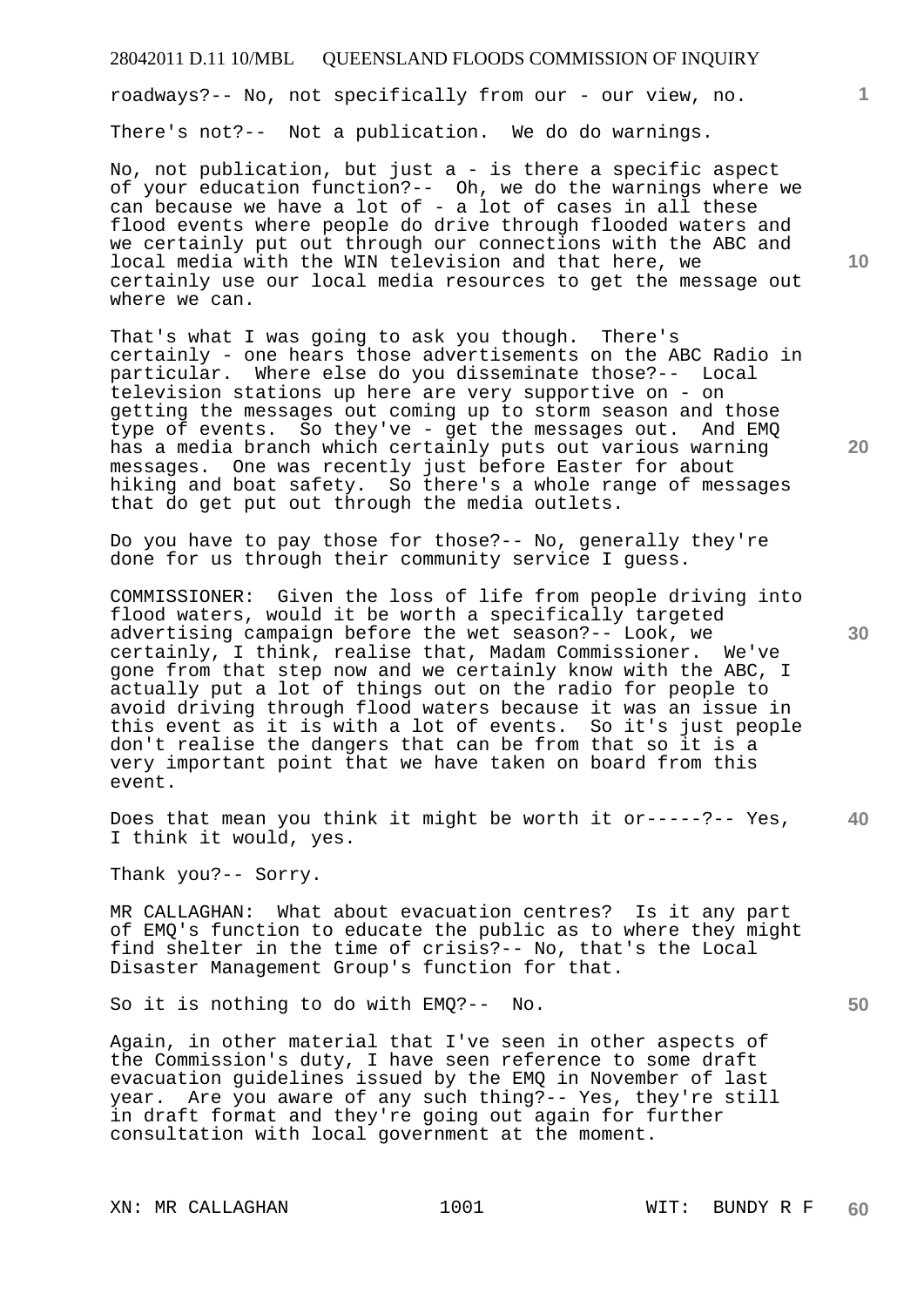So is that a change then in the position of public education about evacuation centres being part of EMQ's function or not?-- Look, I couldn't say it was part of EMQ's function. It is - we have a whole range of guidelines and processes that, as an organisation, we develop for the disaster management process. I mean, that's - that's our role as EMQ is the only organisation in the government that is solely for disaster management. Our role is to develop various guidelines to provide advice and assistance to local governments on what they should consider in evacuation centres, the structure of them, the materials that are involved - need to be involved incorporated into the process.

How long has the draft been in process, do you know?-- I couldn't tell you.

Obviously, at some stage someone in EMQ thought that evacuation guidelines were something that you should be issuing?-- I think this has stemmed over from - it is specifically targeted at the cyclones structures that have been under debate for a number of years now. So they're trying to put some process involved in that.

Are you familiar with the draft?-- I haven't - I have seen it but I'm not - wouldn't say over familiar with it.

Is it, from your recollection, specific to the cyclone-type situation or is it intended to have statewide application?-- It will have statewide application, yes.

I understand that EMQ has developed a range of online resources for local governments; is that right?-- We are developing - we've developed a training package for local disaster coordinators which is both - will be delivered by  $EMO---$ 

No, this is - sorry to interrupt you, but what I understand may exist is some range of online resources for local governments which enables them to provide links on their own websites?-- Yes, there is. There is on the disaster management portal. There is links to the disaster management arrangements, the introduction to the disaster management and some packages along those lines.

Yes?-- And they can link into those.

And local governments have obviously been informed  $about---?--$  Yes.

**50**  -----this service. Were you aware as to which local governments in your region were using?-- None that I'm aware of, no.

None? Not Lockyer Valley anyway?-- No, we - not that I'm aware of, no.

Nor Toowoomba?-- Not that I'm aware or, no.

**10** 

**1**

**30**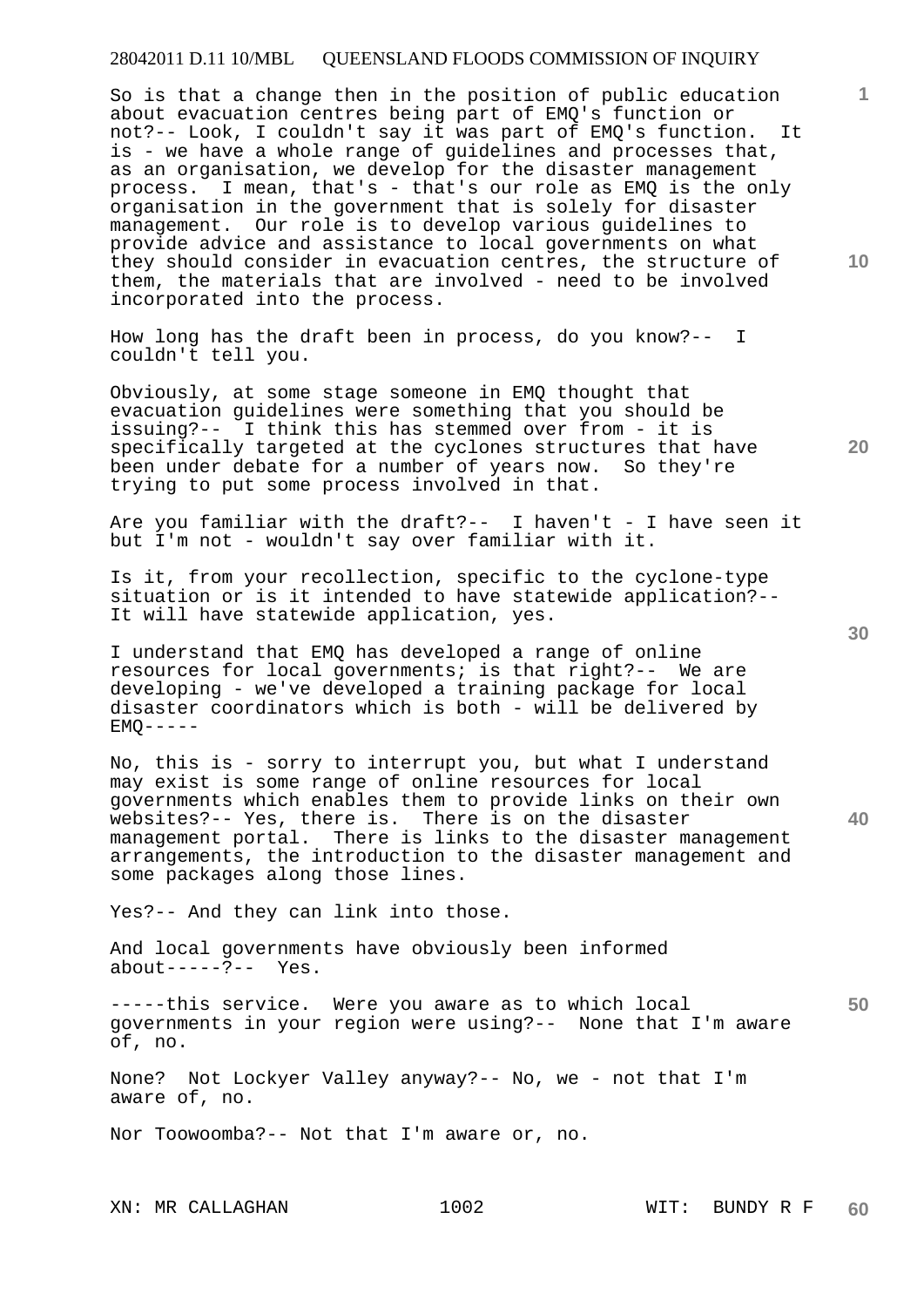Was that fact brought out in Orko or any other part of the preparation for the wet season?-- Not specifically, no. We tend to deliver it in sort of a personal basis or on a training-type agenda rather than rely on online packages at this stage in this region.

Well, you don't have to rely on it to make it available-----?-- No.

-----for local governments, do you?-- No, we don't.

Can I ask you some questions about the SES and can we start with some general concerns which seem to be recurring in this Inquiry. We observed, first of all, that all of the SES are of course volunteers?-- Yes.

They're people of all ages?-- Yes.

And all different physical capabilities. That's a yes?-- Yes.

They clearly won't have had the physical training of a professional soldier or a fireman or someone else who might be able to assist in the case of a disaster?-- No.

Well, not necessarily anyway?-- Not necessarily.

There's also the question of the training that's now required to keep someone in the SES?-- Yes.

It is a more complicated exercise these days than it used to be for liability reasons?-- It certainly is, yes.

So for those and other reasons, the concern seems to be expressed that the numbers are dwindling especially in rural regional areas?-- In rural and regional areas, yes. In some areas - it goes up and down. It fluctuates. In some areas we're certainly struggling to get members; in other areas we're going quite well.

**40**  Overall the trend would be-----?-- Overall the trend would be down I'd say.

We've heard that perhaps local governments provide some financial incentive to memberships?-- Yes. It is a - it is a joint cooperation between the State Government and local government.

**50**  Tell us about that. Who does it, in your area?-- Yes. Basically, the State Government provides things like - there's subsidies for them but generally locums provide the buildings, certain equipment. We provide equipment, their overalls or their PPE equipment. A lot of the other equipment that they need, vehicles - it is a joint cooperation. Sometimes they can get a subsidy through the government for buildings, vehicles and some office equipment but, generally, the local government supply the remainder.

There's no system to this though, is that what I'm picking up?

XN: MR CALLAGHAN 1003 WIT: BUNDY R F

**10** 

**1**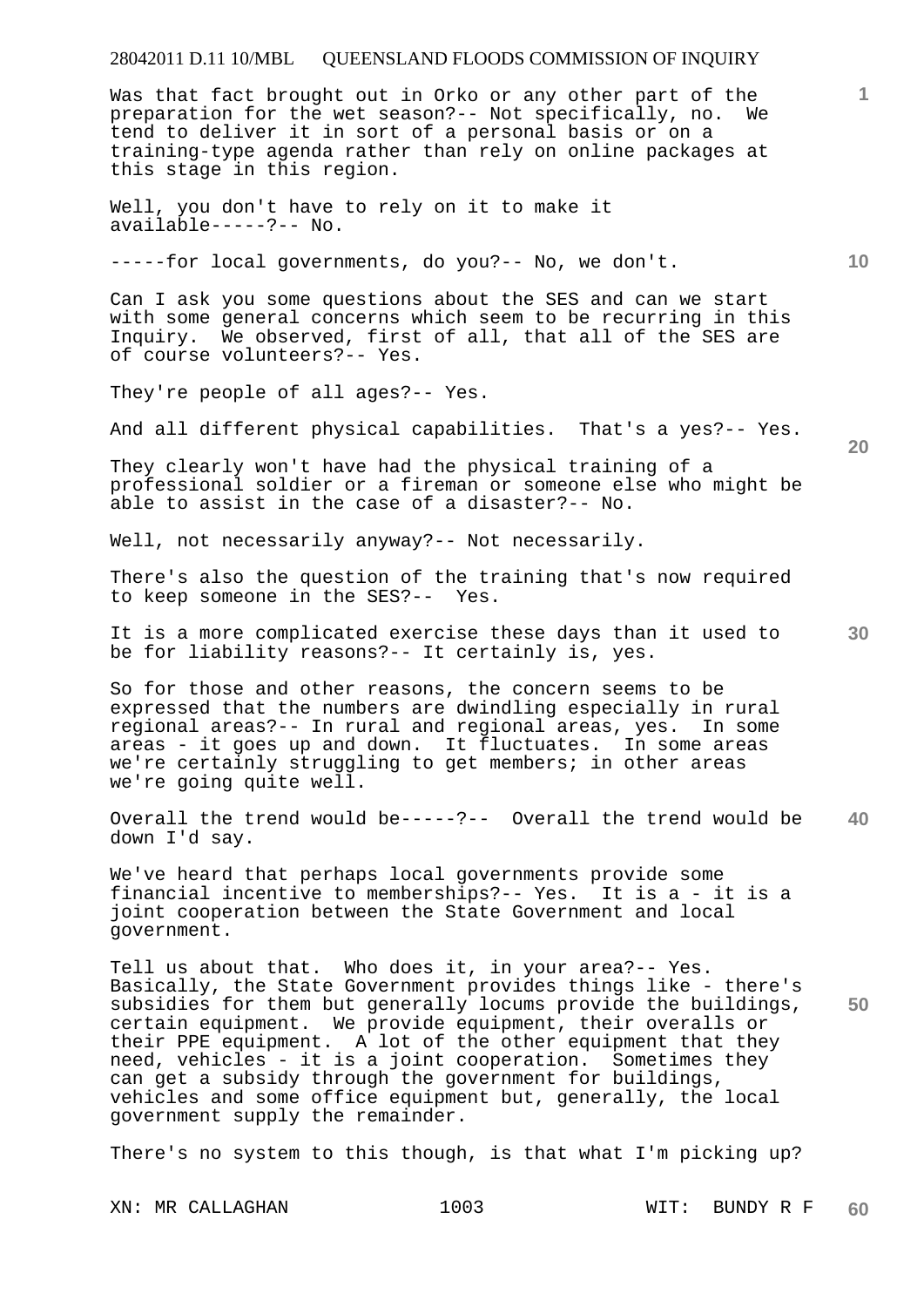That it is an ad hoc sort of a thing-----?-- It can be ad hoc, yes. It depends on - they applied for a subsidy so it really depends on, I guess, the initiative of the local government to apply for that subsidy.

So that's how it works, is it, the local government applies to the State Government for a subsidy?-- Yes.

And the subsidy then goes to the SES within that local government region?-- For specific things like equipment or motor vehicle - sorry, buildings and motor vehicles, in particular larger items.

What about actual payments to the volunteers, is-----?--There's no payments to the volunteers. It is all voluntary.

I understand that they're not on the payroll, but is there any - do any councils offer financial incentives to individuals to participate?-- Some councils do have their local controller position as a paid personnel.

Right?-- Some do offer some sort of remuneration for, you know, the use of their personal phone and some of their time and their fuel. So there are varying amounts across the state. In this region we have one paid local controller  $and----$ 

Where is that?-- In Toowoomba Regional Council. The rest are all volunteers, the local controllers throughout the region, and some may receive some sort of small remuneration in lieu of using their own vehicle for certain things and certain phones and that sort of thing.

And that comes from the local government?-- Local government, yes. It is purely - there's no direction from us. That's purely a local government thing to look after their volunteers.

Yes. And it just depends upon which local government-----?-- Yes.

-----area the particular-----?-- Yes.

-----SES happens to be in?-- Yes.

Well, you have gone some way to answering my next question anyway and that is the relationship between local government and the SES. Again, there's no obligation on the local government to do anything to support their SES or is there? No statutory or-----?-- There isn't - under the Act there is an obligation for local government to have a disaster management capability which includes a workforce and generally they use the State Emergency Service as that capability. That's why they have them. But they also use - their SES does a lot of community work and a lot of other activities, Anzac Day parades, Carnival of Flowers, those sort of things.

So they generally use the SES to comply with a different

**20** 

**30** 

**50** 

**40** 

**10**